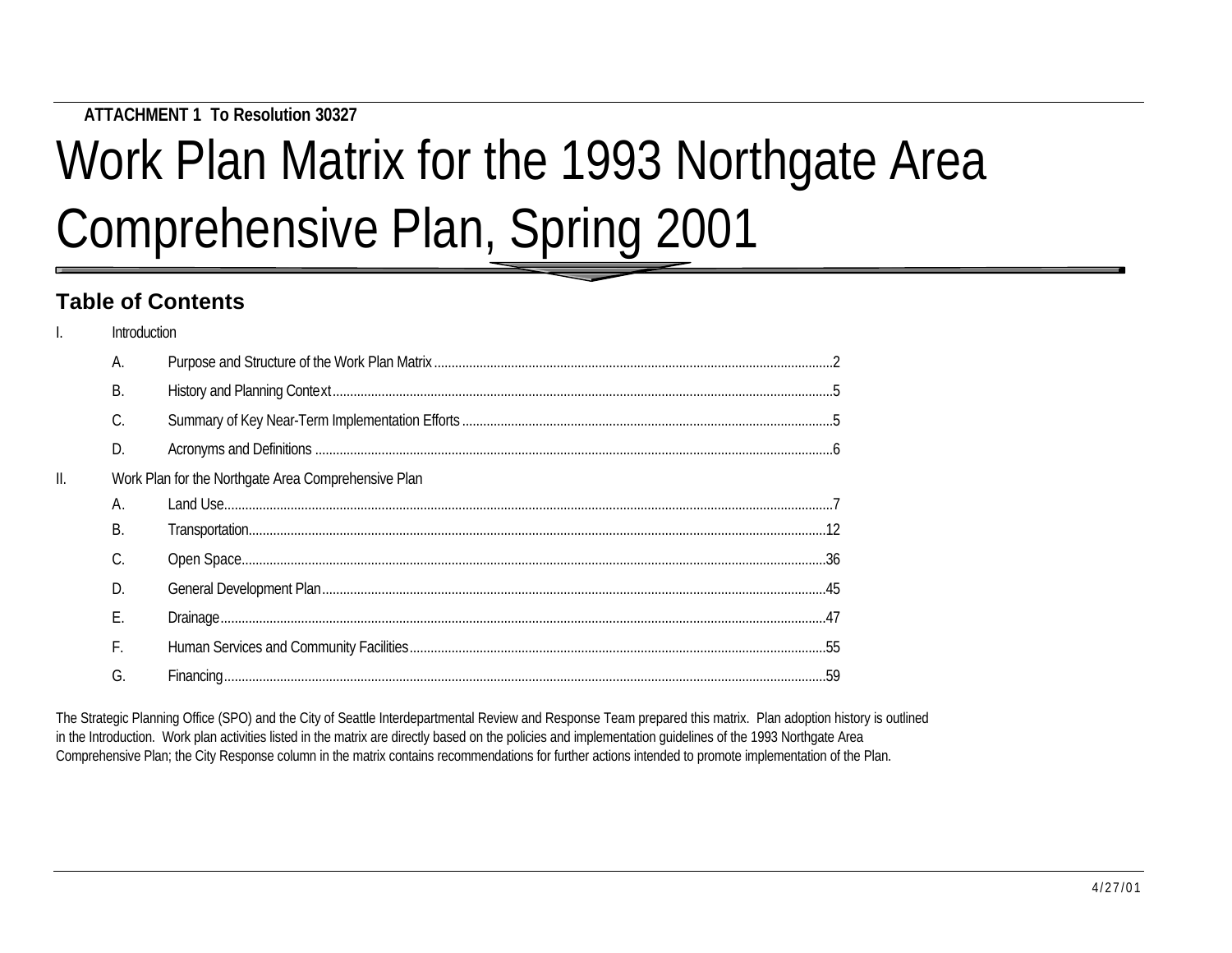## **I. Introduction**

## **A. PURPOSE AND STRUCTURE OF THE WORK PLAN MATRIX**

#### **Purpose of the Matrix**

In 1999, the Seattle City Council requested preparation of a matrix for the Northgate Area Comprehensive Plan, to incorporate the Plan's recommendations into the same tracking system as that used for the other neighborhood plans. The matrix serves as a long-term work plan and is an important tool for identifying activities that are meant to help achieve the long-term vision articulated through neighborhood plans. The matrix format displays key aspects of neighborhood plans, the City's response for implementation, and timeframes for implementation. Matrix information will be put into a Department of Neighborhoods (DON) database that helps prioritize funding and future City actions. DON's neighborhood development managers (NDMs) use the database and plan materials to help develop their sector work plans. In other words, this matrix will be a tool to bring the Northgate Area Comprehensive Plan into the same implementation framework used for other neighborhood plans.

The Strategic Planning Office (SPO) drafted the initial version of the matrix, with assistance from the Neighborhood Planning Office. A draft version of the matrix was presented to the public in Autumn 1999. After hearing public comments, City staff decided to wait to finalize the matrix until after a *Plan Review and Evaluation* was prepared (completed in June 2000). This version of the matrix has been revised to contain primarily forward-looking discussion about how future implementation activities can and should occur. Many of these future implementation activities draw upon recommendations from the *Plan Review and Evaluation*.

#### **Structure of the Matrix**

This matrix contains six columns of information. The left column contains numerical references to the Northgate Plan's policy and implementation guidelines. The "Activity" column reproduces the text of each policy and the implementation guidelines in the 1993 Northgate Area Comprehensive Plan. Some guideline text is too long or technical to include in the matrix, but has been summarized. The right column of the matrix (City Response) discusses possible future implementation, and contains recommendations from the *Plan Review and Evaluation*, along with future actions responding to those recommendations.

Other columns in the matrix list the relative priority of actions (high, medium, low), estimated timeframe, and departments or other parties with primary responsibility for future implementation. The matrix notes in several instances where the action requested in the Northgate Plan has already occurred, through the adoption of regulations or the provision of intended improvements.

The "Integrated City Response" briefly summarizes implementation to date for each main topic, and comments on the City's near-term priorities for further pursuing Plan implementation, reflecting several recommendations in the work plan.

## **B. HISTORY AND PLANNING CONTEXT**

#### **Original Plan Preparation**

"Development of a Northgate Area Comprehensive Plan was initiated by the City Council in December 1989 to plan for projected dramatic growth in the Northgate area and to address [increases in] traffic congestion. Creating this Plan provided an opportunity for residents, business people, and landowners of the Northgate area to study emerging growth and to shape the future of the area. The Plan addresses the period between 1992 and the initial operations of a regional high-capacity transit system (after year 2002)." [Northgate Plan, page 1] The Plan is a long-term plan, similar to the other neighborhood plans that have 20 year timeframes.

#### **Contributors to the Plan**

"The Northgate Area Comprehensive Plan was developed by the City of Seattle Planning Department staff with the collaboration of the Northgate Advisory Committee. The process included meetings with community councils, the North Seattle Commission on Growth, business groups, and many interested individuals. A Preliminary Draft Plan emerged from [extensive] discussions with, and recommendations of, the Northgate Advisory Committee, City departments, the Washington State Department of Transportation, and Metro. Different points of view were noted in the discussion sections of the Draft Plan. The Planning Department staff incorporated many of these suggestions into a revised plan, and forwarded *The Mayor's Recommended Northgate Area Comprehensive Plan* to the Seattle City Council in May, 1992. The Plan is supplemented by a Final Environmental Impact Statement (EIS), which is available in a separate document."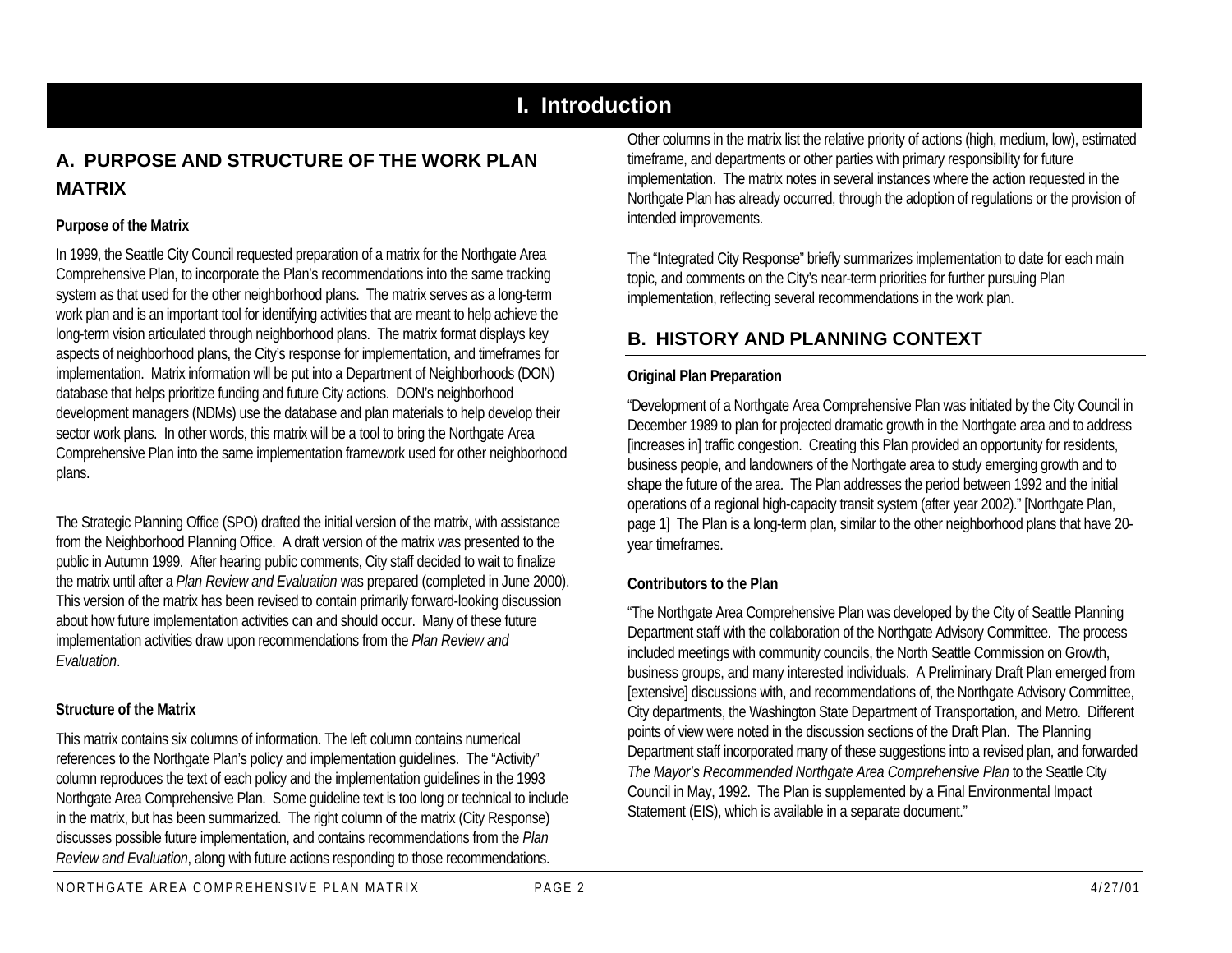"The Seattle City Council held a public hearing on the Mayor's Recommended Plan on June 11, 1992. [After] an appeal of the EIS was decided by the City's Hearing Examiner in December of 1992,…the City Council's Growth Policies and Regional Affairs Committee…prepared a "mark-up" version of the Plan, which showed modifications and amendments proposed by the Committee. The Council held a public hearing on the Committee's "mark-up" version of the Plan on June 2, 1993. The Plan was approved by Ordinance 116770. Implementation of the Plan was approved in the form of four ordinances and two resolutions (summarized below), which can be found in Appendices A-F of the Plan. This was approximately one year prior to the adoption of the City's Comprehensive Plan."

- Resolution 28753 Revises SCTP Transit & Bicycle Maps 7/6/93 (Appendix A).
- Resolution 28752 Provides direction to City Departments 7/6/93 (Appendix B).
- Ordinance 116770 Approves Land Use & SEPA Policies 7/6/93 (Appendix C).
- Ordinance 116771 Amends SCTP to reclassify NE 115th St. 7/6/93 (Appendix D).
- Ordinance 116794 Rezones portions of Northgate 9/10/93 (Appendix E).
- Ordinance 116795 Amends and adds new sections to Seattle Municipal Code and creates Northgate Overlay District chapter of the Seattle Municipal Code 8/10/93 (Appendix F)." [Northgate Plan, page 1-2]

#### **Vision of the Northgate Area Comprehensive Plan**

"The vision of the Northgate Plan is to transform a thriving, but underutilized, auto-oriented office/retail area into a vital, mixed-use center of concentrated development surrounded by healthy single family neighborhoods." The Northgate Plan's goal is to help the planning area "become a place where people live, work, shop, play and go to school -- all within walking distance. The surrounding single family neighborhoods will be buffered from the intense development in the core, but will have ready access to the goods, services, and employment located in the core [by]…walking, bicycling, transit and automobile. The improved alternative means of access, good vehicular and pedestrian circulation, and [an] enhanced, interesting environment will contribute to the economic viability of the commercial core, attracting customers, visitors and employers." [Northgate Plan, page 2]

The Northgate Area Comprehensive Plan is divided into sixteen policies addressing topics related to land use, transportation, open space, development plans for large sites, the potential high capacity transit station, drainage, financing, and human and community

services. Under several of the policies are "implementation guidelines" (recommendations related to the policies). Many of the policies and implementation guidelines were adopted into the City's Land Use Code or Land Use Policies, and others became additional SEPA policies or were directives to City departments to consider and/or take action.

#### **Seattle's Comprehensive Plan and Northgate**

The Northgate Area planning process (1990-1993) approximately coincided with planning for the City's Comprehensive Plan that satisfied State Growth Management Act (GMA) requirements. The Northgate Plan pre-dated the subsequent neighborhood planning process (1995-2000). In the Seattle Comprehensive Plan, the Northgate area was designated as an Urban Center with residential and employment growth targets of 3,000 new households and 9,300 new jobs between 1994 and 2014. The growth targets and urban center boundaries are GMA requirements. The Urban Center boundary encompasses the Mall and nearby office area, the commercial area along Northgate Way, an area north of Northgate Way, Northwest Hospital, the commercial and multifamily residential area along Meridian Avenue N., and the multifamily residential area along 1<sup>st</sup> Avenue NE near Interstate 5.

As neighborhood planning began for other urban centers and villages, it was decided that a separate neighborhood planning effort was not necessary for Northgate because the Northgate Area Comprehensive Plan was newly completed (with a lot of citizen input), along with a set of Northgate Overlay District regulations in the Land Use Code.

#### **New Northgate Library, Community Center and Park**

Over the last few years, voters have approved funding for many new public facilities citywide, including a new library, community center, and park for the Northgate area. In 1998, voters approved the Libraries for All bond proposal that included \$5.1 million for a new Northgate library. In 1999, voters approved the Community Centers and Seattle Center Levy that included \$8.2 million for a new Northgate community center. Voters also passed the Pro Parks levy in the fall of 2000, that provides funding to leverage additional funding for a new Northgate park. It also includes an Opportunity Fund for the citywide acquisition and development of open space.

#### **Plan Review and Evaluation**

The Northgate Plan's follow-up and evaluation requirement directed the City to analyze the implementation of the Northgate Plan after five years, and report on commute trips, building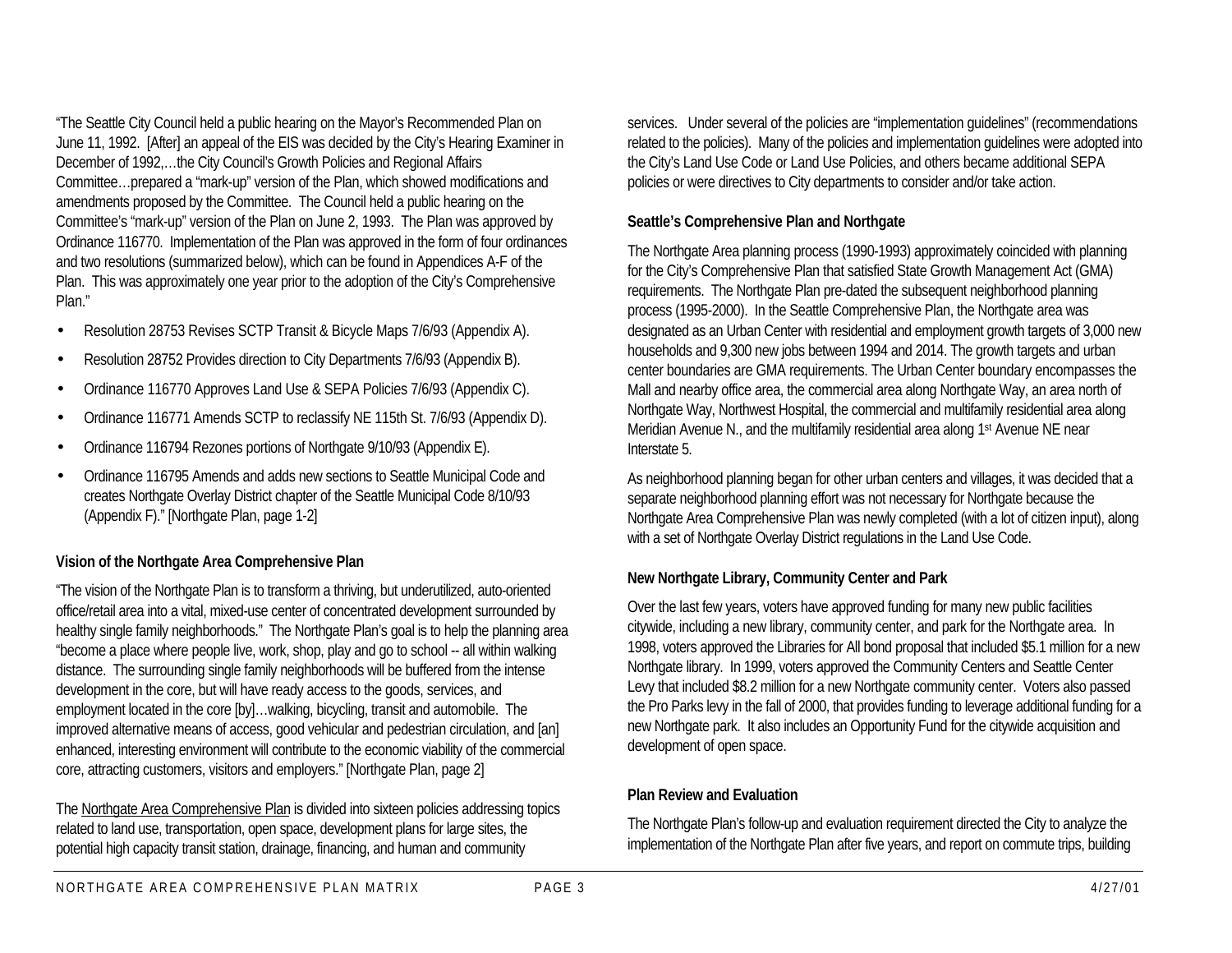permits, changes in open space, external/regional factors (rail/economy), difficulties in implementation (including permit review) and achieving the intent of the plan. SPO staff completed a final *Plan Review and Evaluation* in June 2000. This report thoroughly analyzed plan implementation to date, and included several recommendations for future Northgate plan implementation. In addition, the City Council Central Staff conducted a review of the experience with the recently proposed Northgate Mall GDP to ascertain how well GDP code requirements work to achieve the vision of the NACP. The Central Staff evaluation also included several recommendations concerning GDP requirements. To recognize completion of the *Plan Review and Evaluation* report, and the Central Staff evaluation of GDP regulations, the City Council adopted Resolution 30221.

#### **Light Rail Planning and Station Area Planning**

Sound Transit's light rail planning anticipates the provision of a light rail station at Northgate, adjacent to the existing Northgate Transit Center on 1st Avenue NE. However, funding needs to be identified to support construction of this station in the initial phase of light rail development. In July 2000, the Sound Transit Board selected a preferred alignment and station location. Also in 2000 and 2001, SPO staff conducted a station area planning effort that engaged interested citizens in discussions regarding light rail station facility design, transportation and land use relationships with the planned station. These discussions contributed directly to further efforts in workshops held in late 2000 (see below) to analyze themes of pedestrian accessibility, desired land use patterns and transit service in the station vicinity. In summer/fall 2001, Sound Transit will be preparing a Supplemental Environmental Impact Statement (SEIS) for the portion of the light rail system between NE 45th Street and Northgate. The SEIS will consider several alignment alternatives through the Roosevelt neighborhood, and will consider some alternative Northgate station designs and locations that were not part of the original light rail EIS. These new station designs were discussed at the workshops described below.

#### **Town Center Visioning Charrette, "Understanding Northgate," and "Refining Our Choices" Workshops**

On May 6th, 2000, the Seattle Planning Commission sponsored a town center visioning charrette for the Northgate Urban Center. This was a one-day event with the community to identify broad visionary concepts for a town center incorporating the planned library and community center, and connections to the proposed light rail station. More than 50 people participated in five groups that developed a variety of interesting concepts.

City agencies, along with King County and Sound Transit, conducted two additional sets of workshops ("Understanding Northgate" and "Refining Our Choices") in October and December 2000, to build on the visioning work done earlier in the year. The purpose of these workshops was to work with the community to identify ideas and options for how siting of public facilities (library, community center, park, transit/light-rail station) can promote a vibrant urban center. At each workshop, there was considerable citizen interest in the concept of creating a "daylighted" creek/drainage feature on the "South Lot" of the Northgate Mall property and the Northgate Transit Center property. At the first two-day workshop in late October 2000, agency staff, citizens and technical experts discussed several issues and developed seventeen schemes with numerous urban design concepts addressing the Northgate core. Subsequently, a design team synthesized concepts from those seventeen schemes into four more refined alternative plans. These plans were presented to the public at the second two-day workshop in early December 2000. Citizen comments were received through open house, panel discussion, small group, and open comment sessions, as well as through written response sheets.

On March 21, 2001, the City held a report-back public meeting at Nathan Hale High School to describe the intended direction of future planning efforts based on input given at the workshops. This meeting included brief presentations by several City department staff, Deputy Mayor Tom Byers, Councilmember Richard Conlin, and staff from King County and Sound Transit. The public asked questions and gave initial reactions to the presentation.

#### **Drainage/Utility Planning**

The City's 1995 Comprehensive Drainage Plan Update identified approximately \$40 million of improvements to be implemented in the Thornton Creek basin. To date, over \$10 million has been invested in Thornton Creek basin drainage and creek improvements, and another \$10 million of projects are programmed and awaiting permit approval and other procedural actions. Several studies and planning efforts, including a hydraulic study of the Thornton Creek basin, a community-driven Watershed Action Plan (Watershed Characterization phase completed) and a stream and habitat assessment are in progress and will be completed in 2001.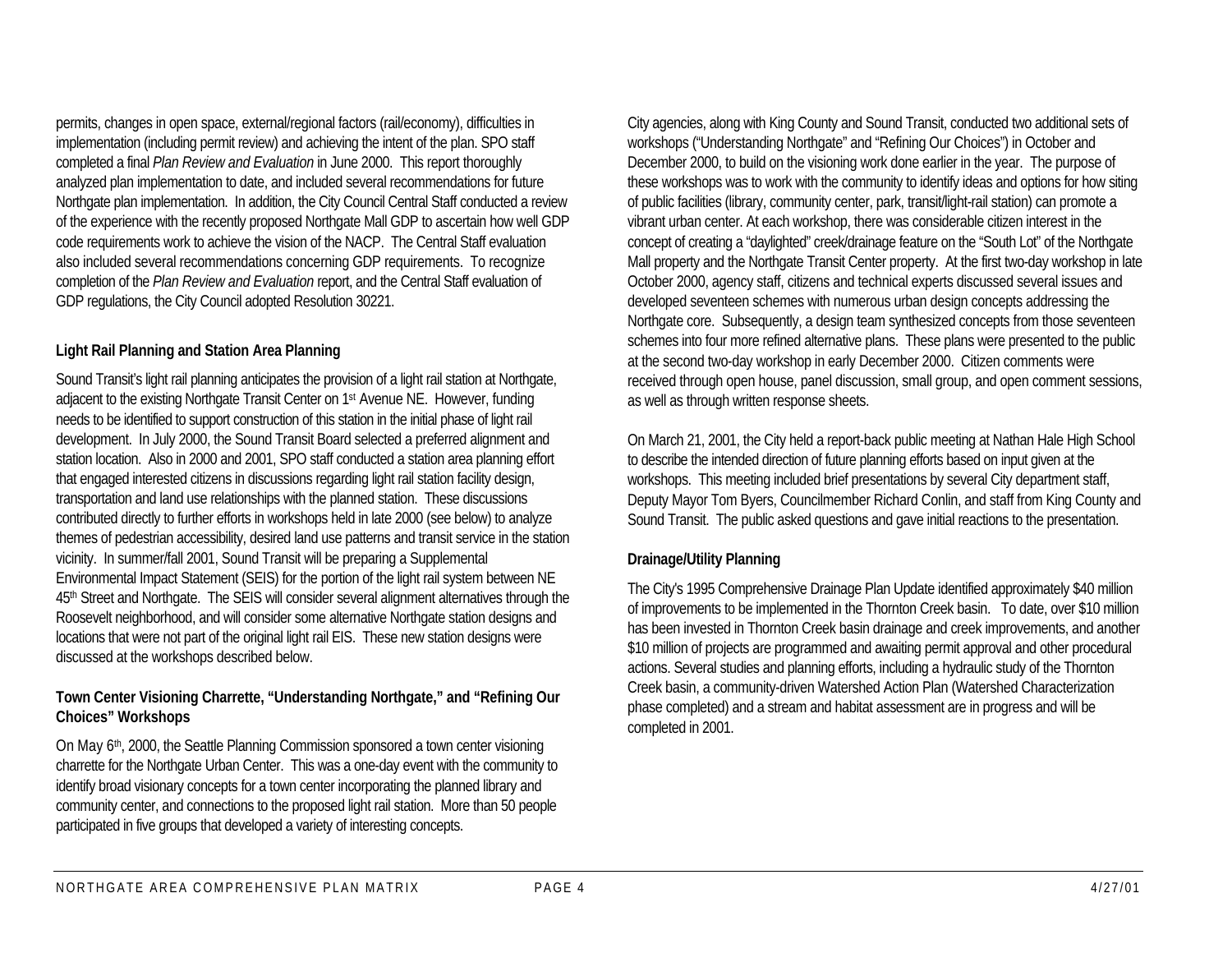## **C. SUMMARY OF KEY NEAR-TERM IMPLEMENTATION EFFORTS**

City staff, elected officials, other agency representatives, and citizens will need to work cooperatively to pursue continued implementation of the Northgate Plan. Key next steps and ongoing actions include:

- Library and community center siting. Seattle Public Libraries and the Parks Department will continue their siting processes for the planned library and community center, with the benefit of information from the workshop efforts. Siting decisions for both facilities will happen in 2001 or 2002, and the facilities should be completed by 2004.
- *Acquisition of North Park and Ride for a park.* The Pro Parks levy included some money for acquisition of land for a Northgate-area park, but the existing park-and-ride capacity will need to be replaced, and additional money will be needed to proceed with acquisition. The Parks Department and King County Metro will continue planning toward this end.
- 5<sup>th</sup> Avenue NE as "Main Street." City staff and citizens will study street design and land use alternatives, and examine implementation strategies to promote pedestrian and streetscape improvements to the 5<sup>th</sup> Avenue NE corridor. This will aid in achieving the type of "Main Street" character that was a common theme in citizen workshops in 2000.
- *Enhance design review process with Northgate-specific design guidelines.* DCLU is meeting with citizens to discuss neighborhood-specific design guidelines for Northgate that will supplement the existing citywide design guidelines. These design guidelines will be completed in 2001 or early 2002.
- *Amendments to the General Development Plan (GDP) code requirements.* Efforts are underway in 2001 to amend the GDP requirements that address development plans for sites six acres or larger. City staff analysis and public comments have identified aspects of these requirements that can be clarified. Options for regulatory changes are being analyzed, for decisionmaking in 2001 or 2002.
- *Address area-wide drainage.* SPU will investigate opportunities to partner with other public agencies on improvements with drainage benefits, such as those described in the *Natural Strategies for Northgate* display used at the workshops in 2000. Preliminarily identified opportunities include: stream and floodplain improvements in Park 6; potential drainage improvements with redevelopment of the North Park & Ride

as a park; new or expanded facilities for stormwater control/treatment between 1st Avenue NE and I-5; drainage improvements associated with potential 5<sup>th</sup> Avenue NE improvements; and promotion of watershed best management practices for property owners.

- *Support transit-oriented development and community-supportive development near the transit center and/or planned light-rail station.* The City will look for opportunities with private developers to provide usable open space that is wellintegrated into a mixed-use, transit-oriented development. This will include working with private developers and the community to examine alternative open space designs and possible resources. King County continues to look at transit center design options and park-and-ride expansion, and will continue to look for opportunities to partner with developers for transit-oriented development. King County has budgeted approximately \$9 million for park-and-ride expansion in the context of transit-oriented development. The City will also continue to work with Sound Transit as they analyze light rail station alternatives adjacent to the existing Transit Center.
- *Citizen participation.* The ongoing planning activities will have continued community input on a diverse range of topics. Activities such as workshops, charrettes, projectspecific advisory committees, design review meetings and street improvement studies are examples. In addition, the City will provide for consistent information-sharing and feedback opportunities, via open houses, a quarterly electronic newsletter and other means of communication.
- *Sector implementation planning.* The neighborhood development manager (NDM) will continue to act as a liaison between citizens and City staff, serving a variety of positive efforts. The NDM will include Northgate implementation projects in a Sector Implementation Plan for the Northeast Sector, for future consideration in City funding decisions.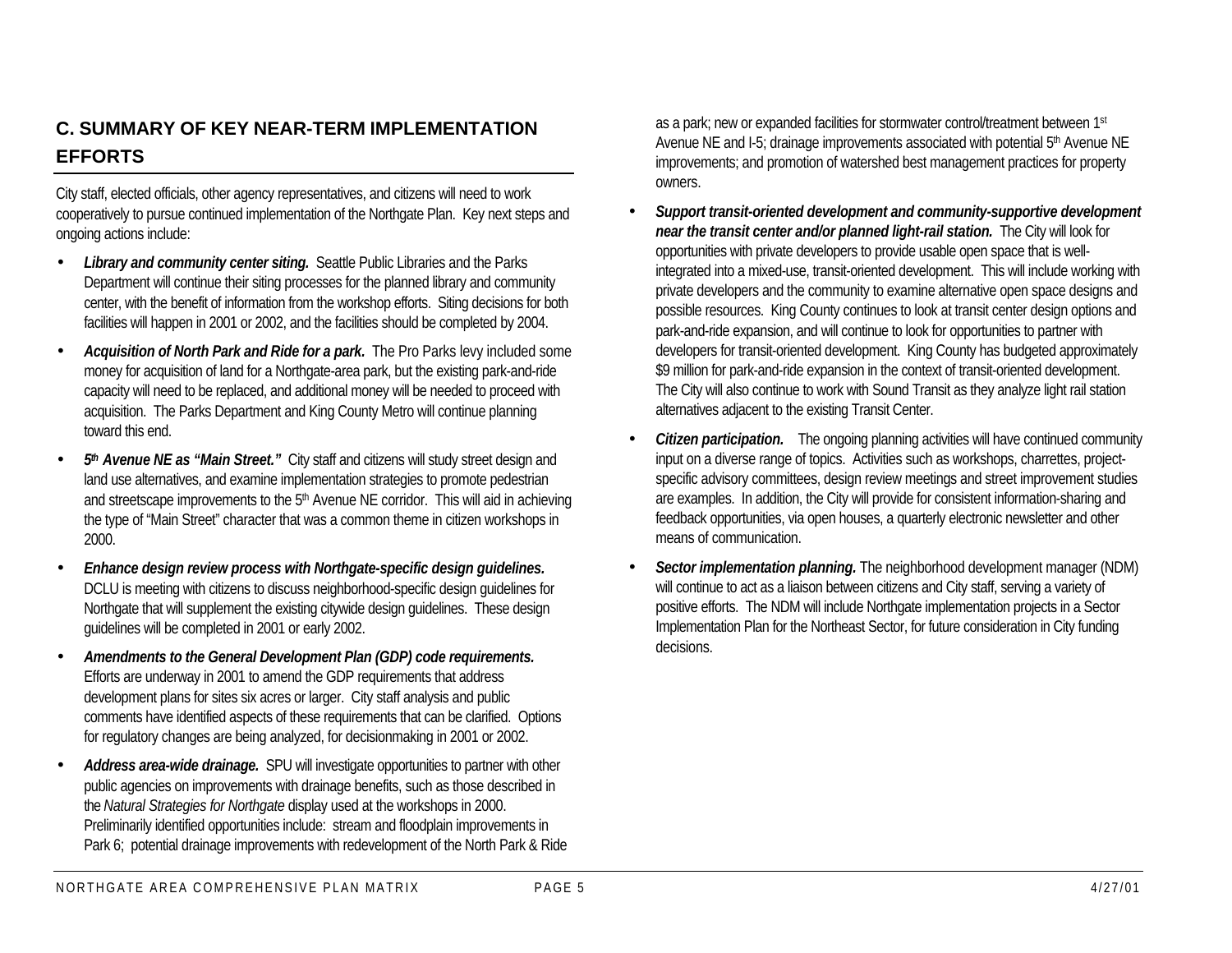## **D. ACRONYMS AND DEFINITIONS**

| <b>BIA</b> Business Improvement Association                                                     | <b>SCL</b> Seattle City Light (City of Seattle)                                                  |  |  |  |  |
|-------------------------------------------------------------------------------------------------|--------------------------------------------------------------------------------------------------|--|--|--|--|
| <b>DCLU</b> Department of Design, Construction and Land Use (City of Seattle)                   | <b>SCTP</b> Seattle Comprehensive Transportation Program                                         |  |  |  |  |
| <b>DON</b> Department of Neighborhoods (City of Seattle)                                        | SeaTran Seattle Transportation Department (formerly Seattle Engineering Department [SED])        |  |  |  |  |
| <b>DPR</b> Department of Parks and Recreation (City of Seattle)                                 | (City of Seattle)                                                                                |  |  |  |  |
| <b>ESD</b> Executive Services Department (City of Seattle)                                      | <b>SEPA</b> State Environmental Policy Act                                                       |  |  |  |  |
| <b>GDP</b> General Development Plan                                                             | <b>SFD</b> Seattle Fire Department (City of Seattle)                                             |  |  |  |  |
| HSD Human Services Department (Formerly Department of Housing and Human Services                | <b>SMC</b> Seattle Municipal Code                                                                |  |  |  |  |
| [DHHS]) (City of Seattle)                                                                       | <b>SOV</b> Single occupant vehicles (vehicles with one occupant)                                 |  |  |  |  |
| <b>HCT</b> High Capacity Transit                                                                | <b>SPD</b> Seattle Police Department (City of Seattle)                                           |  |  |  |  |
| <b>NDM</b> Neighborhood Development Manager (City of Seattle)                                   | <b>SPL</b> Seattle Public Library (City of Seattle)                                              |  |  |  |  |
| <b>NPO</b> Neighborhood Planning Office (City of Seattle)                                       | <b>SPO</b> Strategic Planning Office (Formerly City of Seattle Office of Management and Planning |  |  |  |  |
| <b>NSCC North Seattle Community College</b>                                                     | [OMP]) (City of Seattle)                                                                         |  |  |  |  |
| <b>OED</b> Office of Economic Development (City of Seattle)                                     | <b>SPU</b> Seattle Public Utilities (City of Seattle)                                            |  |  |  |  |
| <b>OFE</b> Office for Education, SPO (City of Seattle)                                          | <b>SSD</b> Seattle School District                                                               |  |  |  |  |
| OH Office of Housing (Formerly Department of Housing and Human Services [DHHS]) (City           | <b>ST</b> Sound Transit (Formerly Regional Transit Authority [RTA])                              |  |  |  |  |
| of Seattle)                                                                                     | <b>TMA</b> Transportation Management Association                                                 |  |  |  |  |
| Policy Docket A list of issues for discussion and action by City Council to establish city-wide | <b>TMP</b> Transportation Management Program                                                     |  |  |  |  |
| policy in response to neighborhood plans                                                        | <b>TSM</b> Transportation System Management                                                      |  |  |  |  |
|                                                                                                 | <b>WSDOT</b> Washington State Department of Transportation                                       |  |  |  |  |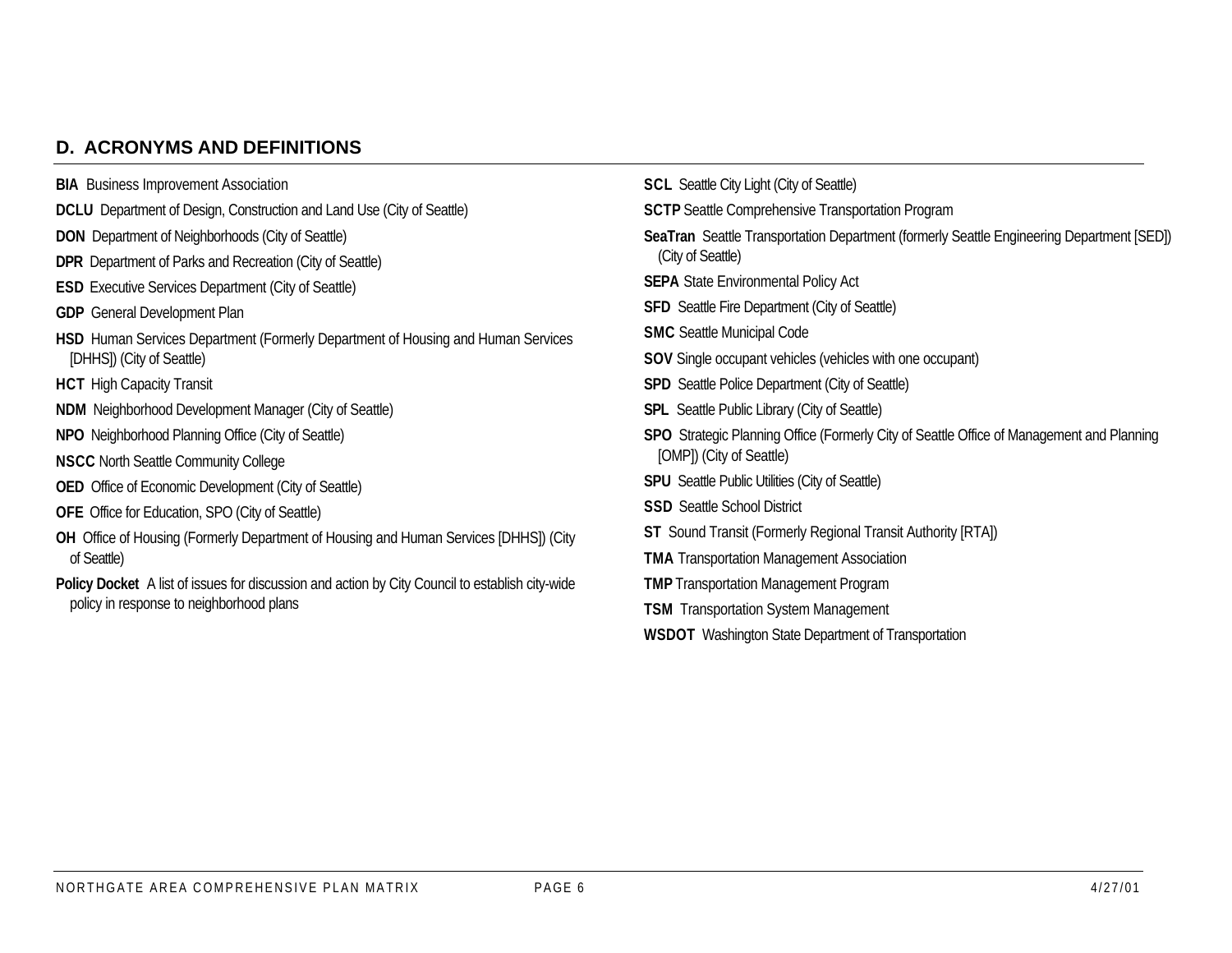## **II. Workplan for the Northgate Area Comprehensive Plan**

## *A. LAND USE*

## **Description**

#### **Land Use Vision**

The Northgate Plan's overall vision relates to land use: "…to transform a thriving, but underutilized, auto-oriented office/retail area into a vital, mixed-use center of concentrated development surrounded by healthy single family neighborhoods." The Northgate Plan further expresses a land use vision, as described in the following paragraphs.

"Northgate area zoning allows for one of the greatest concentrations of activity within the city. However, the commercial core of the Northgate area is currently developed to [a small proportion] of its zoned capacity. The Northgate Area Comprehensive Plan retains the concentrated zoning pattern and looks to projected new development to provide the base of housing, employment, goods and services to support managed growth of the community. The Plan proposes land use regulations that will guide new development into urban forms that balance the needs of the automobile user with those of pedestrians, bicyclists, and transit users. In time, development in this new pattern will alter the character of the Northgate commercial area." [Northgate Plan, page 4] As part of Northgate Plan implementation, the City Council in 1993 converted large areas formerly zoned as automobile-oriented C1 to the more pedestrian-friendly NC3 designation. "The Plan divides the Northgate area into two principal subareas: 1) the core, consisting of the Northgate Shopping Center and surrounding high density multifamily and commercial zones, and 2) the [area] outside the core. The vision for land use and urban design in the Northgate Plan is:

• Concentrate the most intense and dense development activity within the core. The Plan encourages development of the core as a major regional activity center for retail, commercial, office and multifamily residential uses with densities sufficient to support transit.

- Institute measures that encourage development in the core to take maximum advantage of the zoning capacity.
- Use land use regulation to cause new development to locate close to transit stops and to provide good pedestrian and bicycle connections throughout the area. This will help to minimize intra-area vehicular trips and reduce locally generated traffic.
- Encourage commercial activity outside the core that is smaller in scale and allows for a mix of uses that serve the adjacent residential neighborhoods."

"To offset the intensity of development encouraged by the Plan, the [code provisions recommended in the] Plan [included within the Northgate Overlay District] regulates transition between zones of varying scale and intensity, requiring new development to ensure compatibility with less-intensive development in adjacent areas." [Northgate Plan, page 4]

## **Integrated City Response**

When the Northgate Area Comprehensive Plan was adopted, the City took steps to address the provisions in Policies 1 through 5 of the Plan. These steps included: creating a new section of the Land Use Code known as the Northgate Overlay District; rezoning the Northgate commercial area from auto-oriented commercial C zoning to mixed-use-oriented Neighborhood Commercial NC zones; including the requested density, use and transition requirements in the Land Use Code and Land Use Policies; and reinforcing the ability to use SEPA authority to protect single-family neighborhoods. These addressed the immediate actions requested in the Northgate Plan's Policies 1 through 5.

#### **Future Implementation**

Future land use-related implementation actions will focus upon: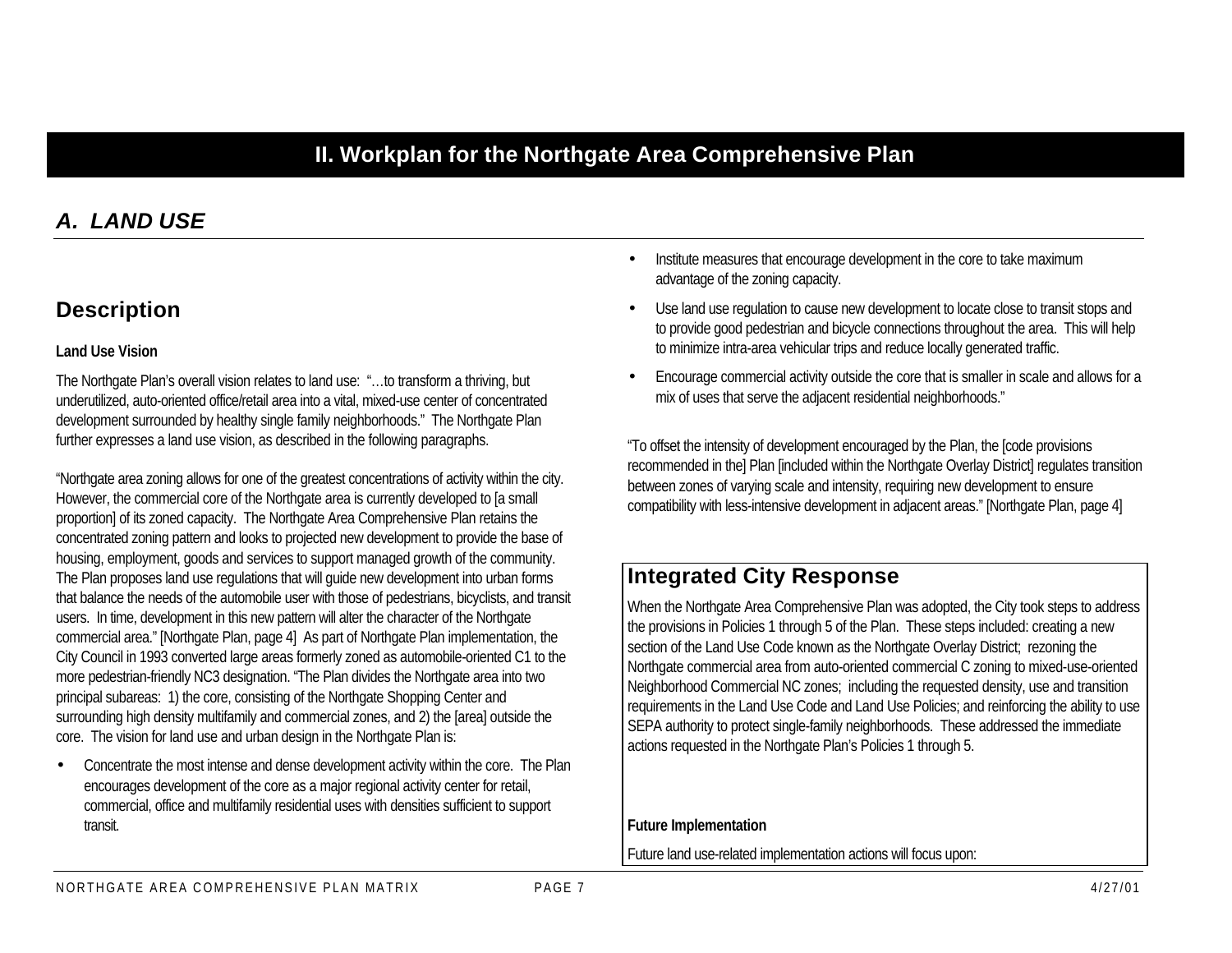- Preparing Northgate-specific design guidelines to help achieve excellent design quality for projects that require design review.
- Studying and considering changes to land use regulations regarding density limits, mix of uses, General Development Plan requirements, and tools for encouraging or requiring housing and mixed-use development.
- Continuing to use existing decisionmaking processes to achieve development that is consistent with the City's Comprehensive Plan and Northgate Area Comprehensive Plan. DCLU will continue to enforce the Land Use Code, including the Northgate overlay provisions, SEPA provisions and design review.

• Monitoring future growth and development capacity in the Northgate Urban Center.

Budgeting and work plan choices by decisionmakers will influence the priority and timing assigned to these land use-related activities. These choices will continue to be made within the context of citywide budgeting and sector implementation plans.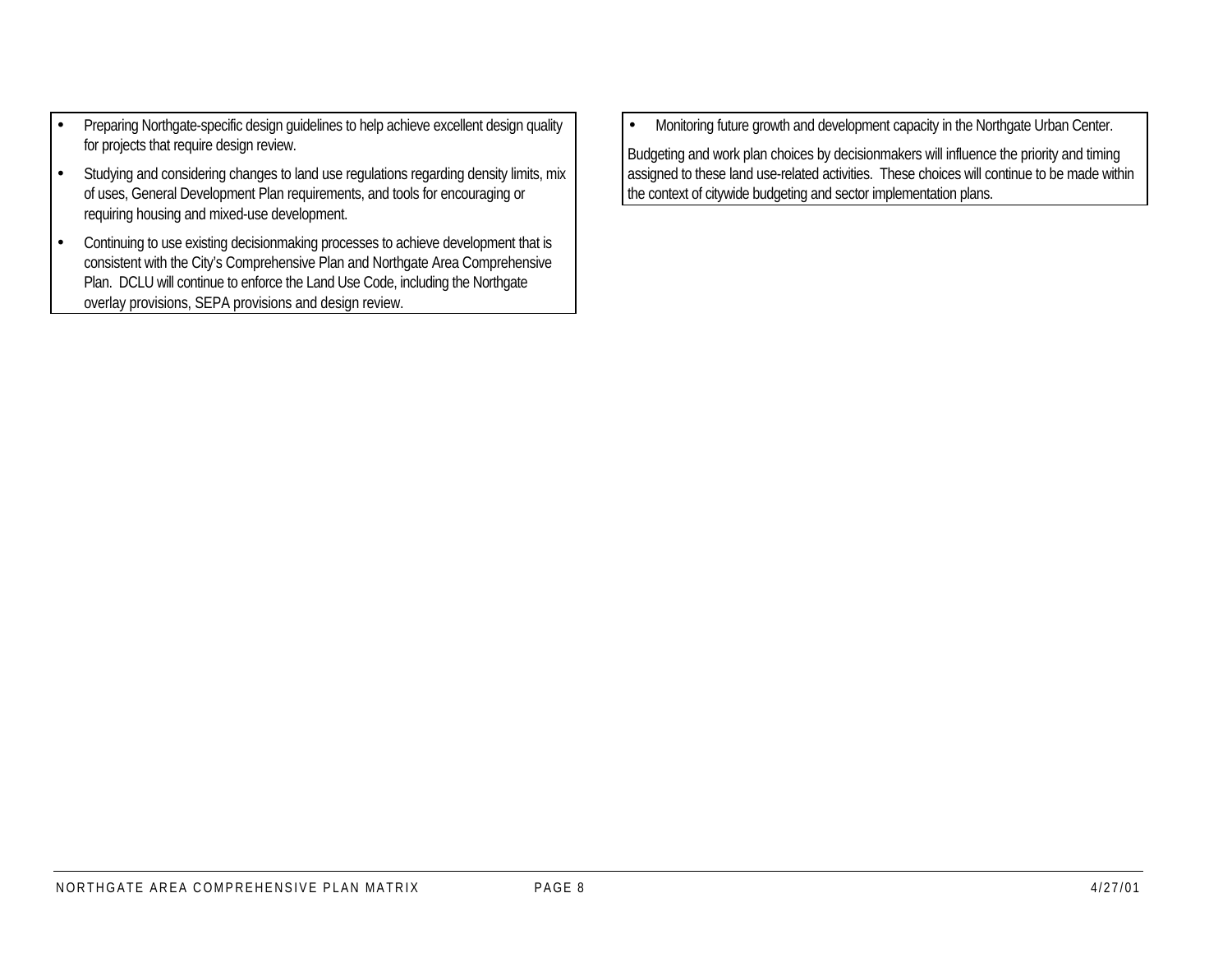|          | A. Land Use                                                                                                                                                                                                                                                                                    |                 |                               |                                     |                                                                                                                                                                                                                                                                                                                                                                                                                                                                                                                                                                                                                                                                                                                                                                                                                                                                                                                                                                                                                                                                                                                                                                                                                                                                                                                                                                                                                                                                                                               |
|----------|------------------------------------------------------------------------------------------------------------------------------------------------------------------------------------------------------------------------------------------------------------------------------------------------|-----------------|-------------------------------|-------------------------------------|---------------------------------------------------------------------------------------------------------------------------------------------------------------------------------------------------------------------------------------------------------------------------------------------------------------------------------------------------------------------------------------------------------------------------------------------------------------------------------------------------------------------------------------------------------------------------------------------------------------------------------------------------------------------------------------------------------------------------------------------------------------------------------------------------------------------------------------------------------------------------------------------------------------------------------------------------------------------------------------------------------------------------------------------------------------------------------------------------------------------------------------------------------------------------------------------------------------------------------------------------------------------------------------------------------------------------------------------------------------------------------------------------------------------------------------------------------------------------------------------------------------|
| #        | <b>Activity</b>                                                                                                                                                                                                                                                                                | <b>Priority</b> | <b>Time</b><br><b>Frame</b>   | <b>Implementor</b>                  | <b>City Response</b>                                                                                                                                                                                                                                                                                                                                                                                                                                                                                                                                                                                                                                                                                                                                                                                                                                                                                                                                                                                                                                                                                                                                                                                                                                                                                                                                                                                                                                                                                          |
|          |                                                                                                                                                                                                                                                                                                |                 |                               |                                     | Policy 1: A Northgate Overlay District shall be created to address the special characteristics of development in the area.                                                                                                                                                                                                                                                                                                                                                                                                                                                                                                                                                                                                                                                                                                                                                                                                                                                                                                                                                                                                                                                                                                                                                                                                                                                                                                                                                                                    |
| 1.G. 1.1 | Establish an Overlay for the Northgate area.<br>Note: Substantial development is a term used<br>throughout this plan to mean any new development,<br>expansion or addition to existing development,<br>exceed[ing] 4,000 square feet in gross floor area,<br>excluding accessory parking area. | High<br>High    | Adopted<br>Ongoing<br>Ongoing | <b>DCLU</b><br><b>DCLU</b>          | STATUS: Included in the Land Use Code.<br>Future Action: Consider reducing the number and complexity of regulations that are<br>specific to the Northgate Urban Center. This intent should be weighed in considering<br>any changes to Northgate overlay regulations.<br>EVALUATION RECOMMENDATIONS<br>Use the DCLU design review process to promote a higher standard of<br>a)<br>contextually responsive architectural and site design. Continue<br>ongoing program administration improvements to the citywide design<br>review process and continue to train staff, applicants, and Design<br>Review Board members.<br>Future Action: Implement through future project-by-project review. Also, see the<br>recommendation and future action regarding design quidelines (item c)<br>Continue to use DCLU's land use decisionmaking processes to<br>b)<br>regulate development consistent with the goals and policies of the<br>Northgate Plan. In land use decisions for future development<br>proposals, evaluate consistency with the policies and implementation<br>guidelines of the Northgate Plan, as adopted into the Land Use Code<br>and SEPA Ordinance.<br>Future Action: Implement through future project-by-project review.<br>Provide resources and support for efforts to develop neighborhood-<br>c)<br>specific design guidelines or guidance. When adopted by the City, this<br>would be used by the Design Review Board to provide additional<br>neighborhood-specific design guidance. |
|          |                                                                                                                                                                                                                                                                                                | High            | 2001/02                       | DCLU,<br>Community<br>participation | Future Action: DCLU staff initiated a process in the first quarter of 2001 to meet with<br>citizens and prepare design guidelines supplementing the citywide guidelines.<br>These guidelines will help promote achievement of pedestrian improvements and<br>design quality in future development that requires design review.                                                                                                                                                                                                                                                                                                                                                                                                                                                                                                                                                                                                                                                                                                                                                                                                                                                                                                                                                                                                                                                                                                                                                                                |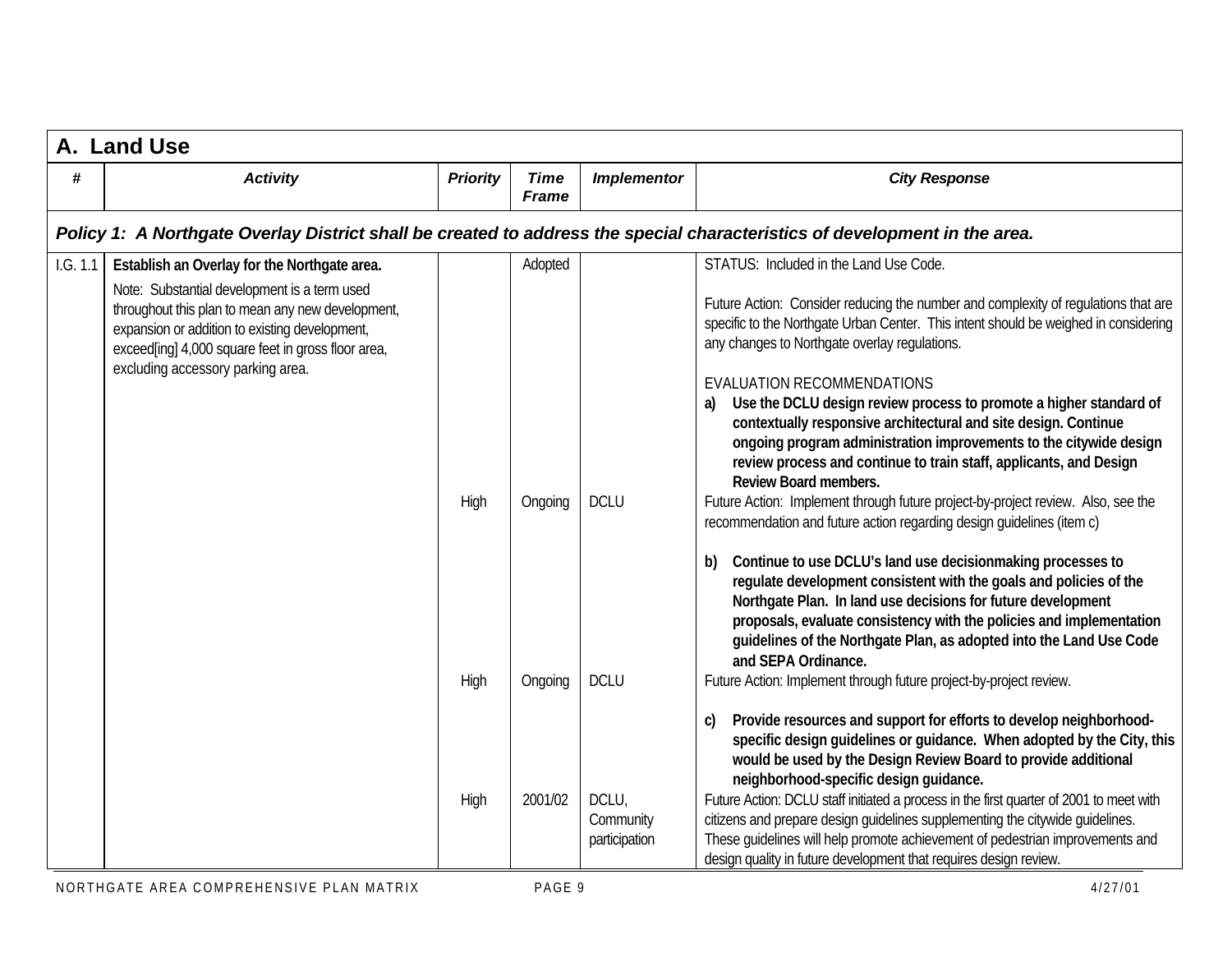| A. Land Use |                 |                 |                      |                    |                                                                                                                                                                                                                                                                                                                                                                                                                                                                                                                                                                                                                                                                                                                                                                                                                                                                                                                                                                                                                                                                                                                                          |  |  |
|-------------|-----------------|-----------------|----------------------|--------------------|------------------------------------------------------------------------------------------------------------------------------------------------------------------------------------------------------------------------------------------------------------------------------------------------------------------------------------------------------------------------------------------------------------------------------------------------------------------------------------------------------------------------------------------------------------------------------------------------------------------------------------------------------------------------------------------------------------------------------------------------------------------------------------------------------------------------------------------------------------------------------------------------------------------------------------------------------------------------------------------------------------------------------------------------------------------------------------------------------------------------------------------|--|--|
| #           | <b>Activity</b> | <b>Priority</b> | Time<br><b>Frame</b> | <b>Implementor</b> | <b>City Response</b>                                                                                                                                                                                                                                                                                                                                                                                                                                                                                                                                                                                                                                                                                                                                                                                                                                                                                                                                                                                                                                                                                                                     |  |  |
|             |                 | High            | 2001/02              | <b>DCLU</b>        | OTHER POSSIBLE ACTIONS<br>Consider prohibiting the construction of single-purpose parking<br>d)<br>garages (e.g., without streetfront commercial or mixed uses) directly<br>abutting pedestrian-designated rights-of-way in the Northgate overlay<br>zone, due to the negative effects on the streetscape.<br>Future Action: DCLU staff will review proposals to further regulate or prohibit single-<br>purpose parking garages in the Northgate overlay zone, and prepare materials to<br>help analyze and implement this proposal. Any future evaluation of this should<br>consider the relationship, if any, to King County's and Sound Transit's plans to<br>construct structured park-and-ride facilities in the vicinity of the Northqate Transit<br>Center. Such facilities would help implement the Northgate Plan goal of consolidation<br>of park-and-ride (See Activities IG 7.4 and IG 11.3) in the vicinity of the Transit<br>Center. Also, any analysis of extending pedestrian street designations (see the City<br>Response to I.G. 8.2) should consider the relationship to possible parking structure<br>regulations. |  |  |

#### *Policy 2: The land use pattern in the Northgate area should concentrate employment activity where the infrastructure and transportation system can best accommodate it.*

| 1.G. 2.1 | Official Zoning map changes.                                                 |      | Adopted |            | STATUS: Zone changes were completed in 1993.                                                                                                                                                                                                                                                                                                                                                                                                                                                                                                                                                                                                                                                                                                                                                                            |
|----------|------------------------------------------------------------------------------|------|---------|------------|-------------------------------------------------------------------------------------------------------------------------------------------------------------------------------------------------------------------------------------------------------------------------------------------------------------------------------------------------------------------------------------------------------------------------------------------------------------------------------------------------------------------------------------------------------------------------------------------------------------------------------------------------------------------------------------------------------------------------------------------------------------------------------------------------------------------------|
|          | Please see pages 9, 10, 11, 12, 13 of the plan for detail<br>including maps. | High | Ongoing | <b>SPO</b> | EVALUATION RECOMMENDATIONS<br>Monitor and provide recommendations about residential and<br>a)<br>commercial development and capacity of the Northgate Urban Center,<br>consistent with Policy L61 [now L52] in Seattle's Comprehensive Plan.<br>Future Action: Currently, the Northgate Urban Center lags behind the pace needed<br>to achieve housing targets identified for 2014 in the City's Comprehensive Plan.<br>This monitoring occurs as part of SPO's monitoring of development capacity and<br>growth within urban centers and villages. Recommendations could also arise as a<br>result of analyses for zone changes or other regulatory changes.<br>The City's work on station area planning for light rail, should include<br>b)<br>an updated economic and market analysis of current conditions driving |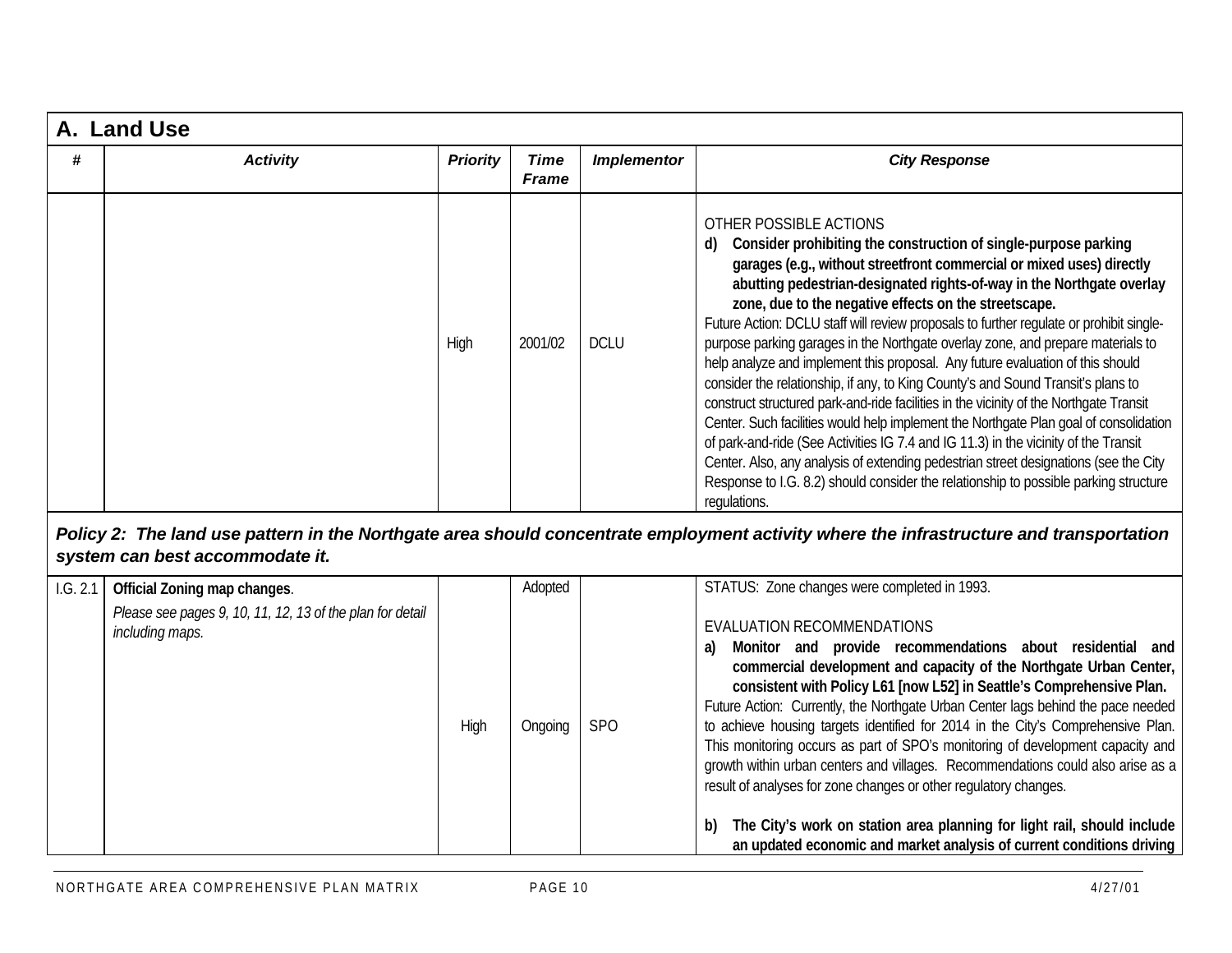|   | A. Land Use     |                 |                             |                    |                                                                                                                                                                                                                                                                                                                                                                                                                                                                                                                                                                                                                                                                                                                                                                                                                                                                                                                                                                   |
|---|-----------------|-----------------|-----------------------------|--------------------|-------------------------------------------------------------------------------------------------------------------------------------------------------------------------------------------------------------------------------------------------------------------------------------------------------------------------------------------------------------------------------------------------------------------------------------------------------------------------------------------------------------------------------------------------------------------------------------------------------------------------------------------------------------------------------------------------------------------------------------------------------------------------------------------------------------------------------------------------------------------------------------------------------------------------------------------------------------------|
| # | <b>Activity</b> | <b>Priority</b> | <b>Time</b><br><b>Frame</b> | <b>Implementor</b> | <b>City Response</b>                                                                                                                                                                                                                                                                                                                                                                                                                                                                                                                                                                                                                                                                                                                                                                                                                                                                                                                                              |
|   |                 | Medium          | 2005-<br>future             | <b>SPO</b>         | development decisions in the Northgate core area<br>and<br>recommendations for possible tools to encourage development that<br>maximizes zoning and is transit-oriented in design.<br>Future Action: A market analysis prepared for the "Understanding Northgate and<br>"Refining Our Choices" workshops included information about current conditions<br>and future development possibilities. City staff engaged in station area planning have<br>used this information. Additional economic or market analysis would be helpful in<br>the future to identify regulatory changes that would encouragebetter forms of<br>development. This would require additional identification of funding from either public<br>or private sources.                                                                                                                                                                                                                          |
|   |                 | High            | 2002/4                      | DCLU, SPO          | Analyze the feasibility and implications of adding minimum density<br>provisions to NC zones in the Northgate Overlay District, to more<br>efficiently use available development capacity in the Urban Center.<br>Future Action: Further analysis is needed to assess the feasibility of this and other<br>potential actions (such as requiring that commercial development include residential<br>use in NC zones or that commercial development without residential use be a<br>conditional use). Future analysis should also consider strategies for large sites<br>requiring GDP approval including requiring integration of residential-only with<br>commercial-only structures (see IG 13.1). This activity could be considered as part<br>of a broader package of recommendations (see IG 4.1) to provide an improved<br>strategy to accomplish the Comprehensive Plan residential targets and efficiently<br>use available development (zoning) capacity. |
|   |                 | Low             | 2003/04                     | DCLU, SPO          | Change Map A in Section 23.71 of the Land Use Code to display the<br>d)<br>Urban Center boundary rather than the core boundary.<br>Future Action: Changing this map would require an ordinance, and so should only<br>occur if other changes to the Northgate portion of the Land Use Code (Section 23.71)<br>are put forth. This would better illustrate the current Urban Center that is relevant to<br>the City's Comprehensive Plan and growth management planning. Any formal<br>analysis of this in the future should consider regulatory implications of such a<br>change.                                                                                                                                                                                                                                                                                                                                                                                 |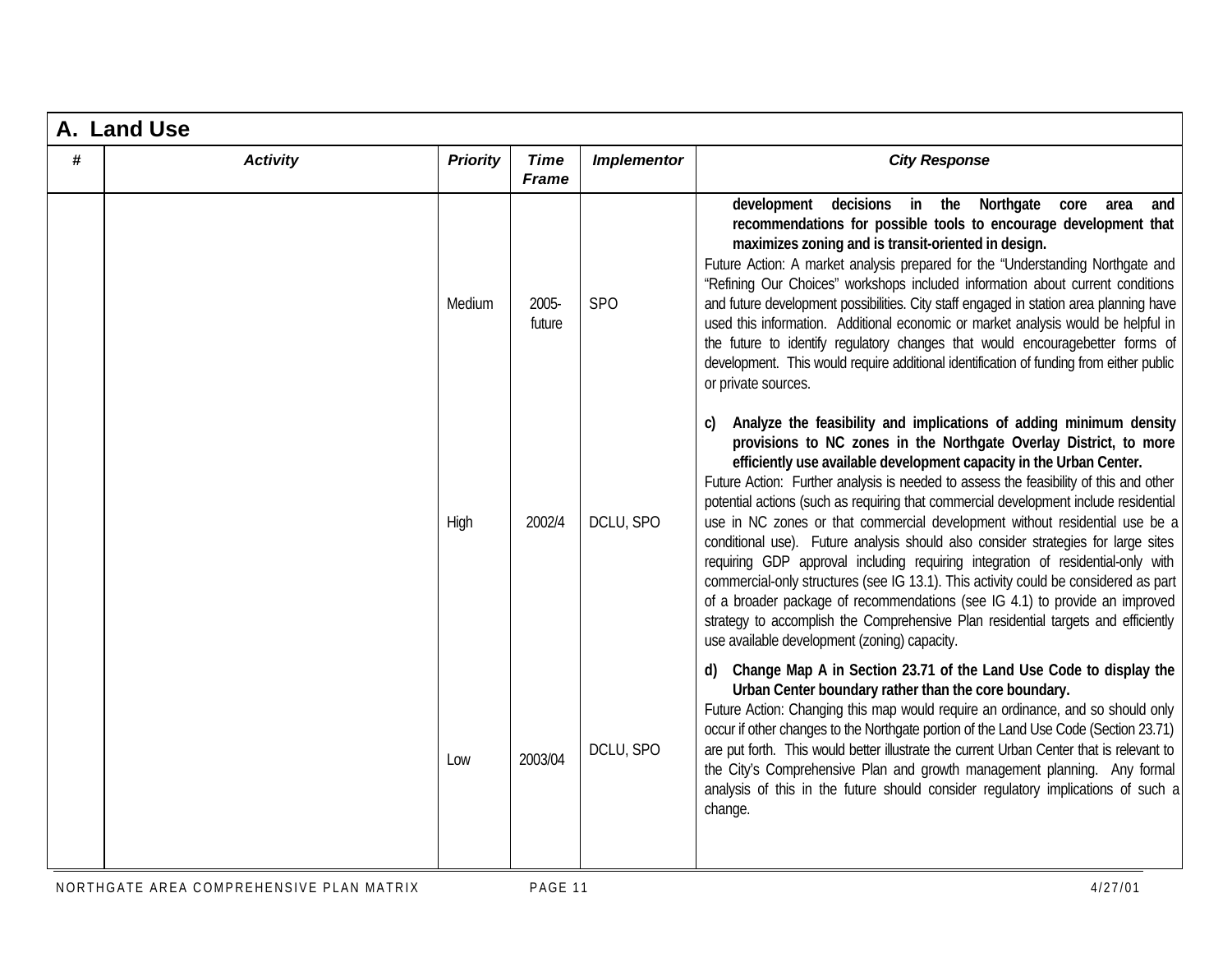|                                                                                                                                                                                                                                         | A. Land Use                                                                                                                                                                                                         |                 |                             |                    |                                                                                                                                                                                                                                                                                                                                                                                                 |  |  |  |  |
|-----------------------------------------------------------------------------------------------------------------------------------------------------------------------------------------------------------------------------------------|---------------------------------------------------------------------------------------------------------------------------------------------------------------------------------------------------------------------|-----------------|-----------------------------|--------------------|-------------------------------------------------------------------------------------------------------------------------------------------------------------------------------------------------------------------------------------------------------------------------------------------------------------------------------------------------------------------------------------------------|--|--|--|--|
| #                                                                                                                                                                                                                                       | <b>Activity</b>                                                                                                                                                                                                     | <b>Priority</b> | <b>Time</b><br><b>Frame</b> | <b>Implementor</b> | <b>City Response</b>                                                                                                                                                                                                                                                                                                                                                                            |  |  |  |  |
|                                                                                                                                                                                                                                         |                                                                                                                                                                                                                     |                 |                             |                    |                                                                                                                                                                                                                                                                                                                                                                                                 |  |  |  |  |
|                                                                                                                                                                                                                                         | designations.                                                                                                                                                                                                       |                 |                             |                    | Policy 3: A mixture of activities including commercial and residential uses shall be promoted in areas with NC and RC zoning                                                                                                                                                                                                                                                                    |  |  |  |  |
| 1.G. 3.1                                                                                                                                                                                                                                | Allow a mix of uses in separate structures on the                                                                                                                                                                   |                 | Adopted                     |                    | STATUS: Regulations incorporated into Land Use Code in 1993.                                                                                                                                                                                                                                                                                                                                    |  |  |  |  |
|                                                                                                                                                                                                                                         | same site.<br>Revises definition of mixed-use; requires mixed use<br>structures to maintain commercial frontage along the<br>street EXCEPT for sites subject to General<br>Development Plans (see I.G. 13.5 below). |                 |                             |                    | Future Action: See related responses in IG 2.1 relating to minimum density<br>standards, and related responses in IG4.1 and IG13.1.                                                                                                                                                                                                                                                             |  |  |  |  |
| 1.G. 3.2                                                                                                                                                                                                                                | Allow single-purpose commercial structures of                                                                                                                                                                       |                 | Adopted                     |                    | STATUS: Included in the Land Use Code. These zones are located along portions                                                                                                                                                                                                                                                                                                                   |  |  |  |  |
|                                                                                                                                                                                                                                         | limited size in Residential/Commercial [R/C] zones.                                                                                                                                                                 |                 |                             |                    | of Roosevelt Way NE and 15 <sup>th</sup> Avenue NE in the Northgate neighborhood. No<br>development projects are known to have used this voluntary provision.                                                                                                                                                                                                                                   |  |  |  |  |
| Policy 4: Additional multifamily housing opportunities for households of all income levels shall be promoted to the extent that a<br>compatible scale and intensity of development can be maintained with adjacent single-family areas. |                                                                                                                                                                                                                     |                 |                             |                    |                                                                                                                                                                                                                                                                                                                                                                                                 |  |  |  |  |
| 1. G. 4.1                                                                                                                                                                                                                               | Establish density limits for residential uses in                                                                                                                                                                    |                 | Adopted                     |                    | STATUS: Regulations incorporated into Land Use Code in 1993.                                                                                                                                                                                                                                                                                                                                    |  |  |  |  |
|                                                                                                                                                                                                                                         | commercial zones -- for both residential and mixed-<br>use projects.                                                                                                                                                | Medium          | 2002/04                     | SPO, OH            | EVALUATION RECOMMENDATIONS<br>In 2001-2002, as part of the comprehensive review of the City's current<br>a)<br>tax exemption program, consider permitting the property tax exemption<br>tool to be used in the Northgate Urban Center, as an incentive to<br>increase affordable housing production.<br>Future Action: Evaluate the effects of permitting the City's current tax exemption tool |  |  |  |  |
|                                                                                                                                                                                                                                         |                                                                                                                                                                                                                     |                 |                             |                    | to be used in the Northgate Urban Center. Such a change would require approval                                                                                                                                                                                                                                                                                                                  |  |  |  |  |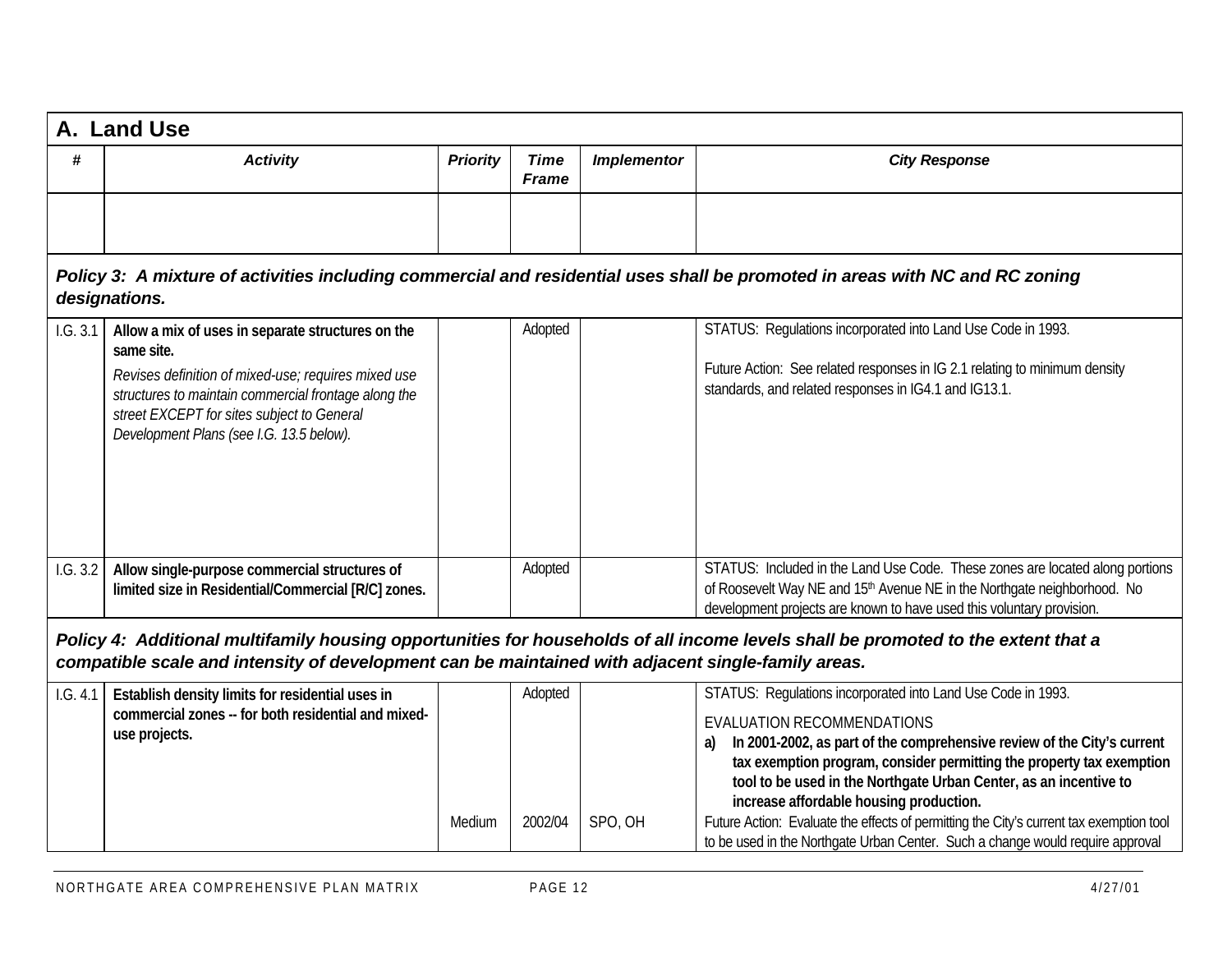|          | A. Land Use                                                                                                                                                                                                                                                                                            |                 |                             |                    |                                                                                                                                                                                                                                                                                                                                                                                                                                                                                                                                                                                                                                                                                                                                                                                                                                                                                                                                                                                                                                                                                                                                                        |  |  |  |
|----------|--------------------------------------------------------------------------------------------------------------------------------------------------------------------------------------------------------------------------------------------------------------------------------------------------------|-----------------|-----------------------------|--------------------|--------------------------------------------------------------------------------------------------------------------------------------------------------------------------------------------------------------------------------------------------------------------------------------------------------------------------------------------------------------------------------------------------------------------------------------------------------------------------------------------------------------------------------------------------------------------------------------------------------------------------------------------------------------------------------------------------------------------------------------------------------------------------------------------------------------------------------------------------------------------------------------------------------------------------------------------------------------------------------------------------------------------------------------------------------------------------------------------------------------------------------------------------------|--|--|--|
| #        | <b>Activity</b>                                                                                                                                                                                                                                                                                        | <b>Priority</b> | <b>Time</b><br><b>Frame</b> | <b>Implementor</b> | <b>City Response</b>                                                                                                                                                                                                                                                                                                                                                                                                                                                                                                                                                                                                                                                                                                                                                                                                                                                                                                                                                                                                                                                                                                                                   |  |  |  |
|          |                                                                                                                                                                                                                                                                                                        |                 |                             |                    | by the City Council.<br>Amend the Northgate Overlay density limits for mixed use and single-<br>b)<br>purpose development. Eliminate the mixed-use density limits for<br>neighborhood commercial zones with 30-foot and 40-foot height limits,<br>and increase allowable single-purpose residential densities to match<br>the densities allowed in other urban villages.                                                                                                                                                                                                                                                                                                                                                                                                                                                                                                                                                                                                                                                                                                                                                                               |  |  |  |
|          |                                                                                                                                                                                                                                                                                                        |                 |                             |                    | Study the feasibility and merit of amending density limits in NC zones<br>C)<br>in the Northgate Urban Center with a bonus-oriented system intended<br>to encourage more residential density and mixed use development<br>consistent with the vision of the Northgate Plan.                                                                                                                                                                                                                                                                                                                                                                                                                                                                                                                                                                                                                                                                                                                                                                                                                                                                            |  |  |  |
|          |                                                                                                                                                                                                                                                                                                        | Medium          | 2002/04                     | DCLU, SPO, OH      | Future Action: These recommendations address two different options for changing<br>density limits in the Northgate area. Eliminating the mixed use density limits and<br>increasing densities for single-purpose residential densities could encourage<br>additional multifamily housing development, and would bring Northgate up to date<br>with standards used in other urban villages and centers. Alternatively, a bonus<br>system could be written into the Land Use Code for Northgate, in which case density<br>limits would still be needed. A bonus system could encourage additional multifamily<br>and commercial density in future development, but would be more complex and<br>possibly difficult to implement. Further analysis by City staff will be needed to<br>determine which choices are most preferable for adjustments to allowable densities.<br>This could possibly be studied with other recommended activities in this workplan,<br>or as part of a larger feasibility analysis for bonus programs outside of Downtown.<br>DCLU will prepare some initial options for Council discussion and further direction in<br>2001. |  |  |  |
| 1.G. 4.2 | Establish development standards for residential<br>use in commercial zones.<br>Development standards for single-purpose residential<br>projects in commercial zones shall be revised for the<br>Northgate area to reflect amendments to the multifamily<br>development standards in the Land Use Code. |                 | Adopted                     |                    | STATUS: These requirements are incorporated into the Northgate Overlay in the<br>Land Use Code.                                                                                                                                                                                                                                                                                                                                                                                                                                                                                                                                                                                                                                                                                                                                                                                                                                                                                                                                                                                                                                                        |  |  |  |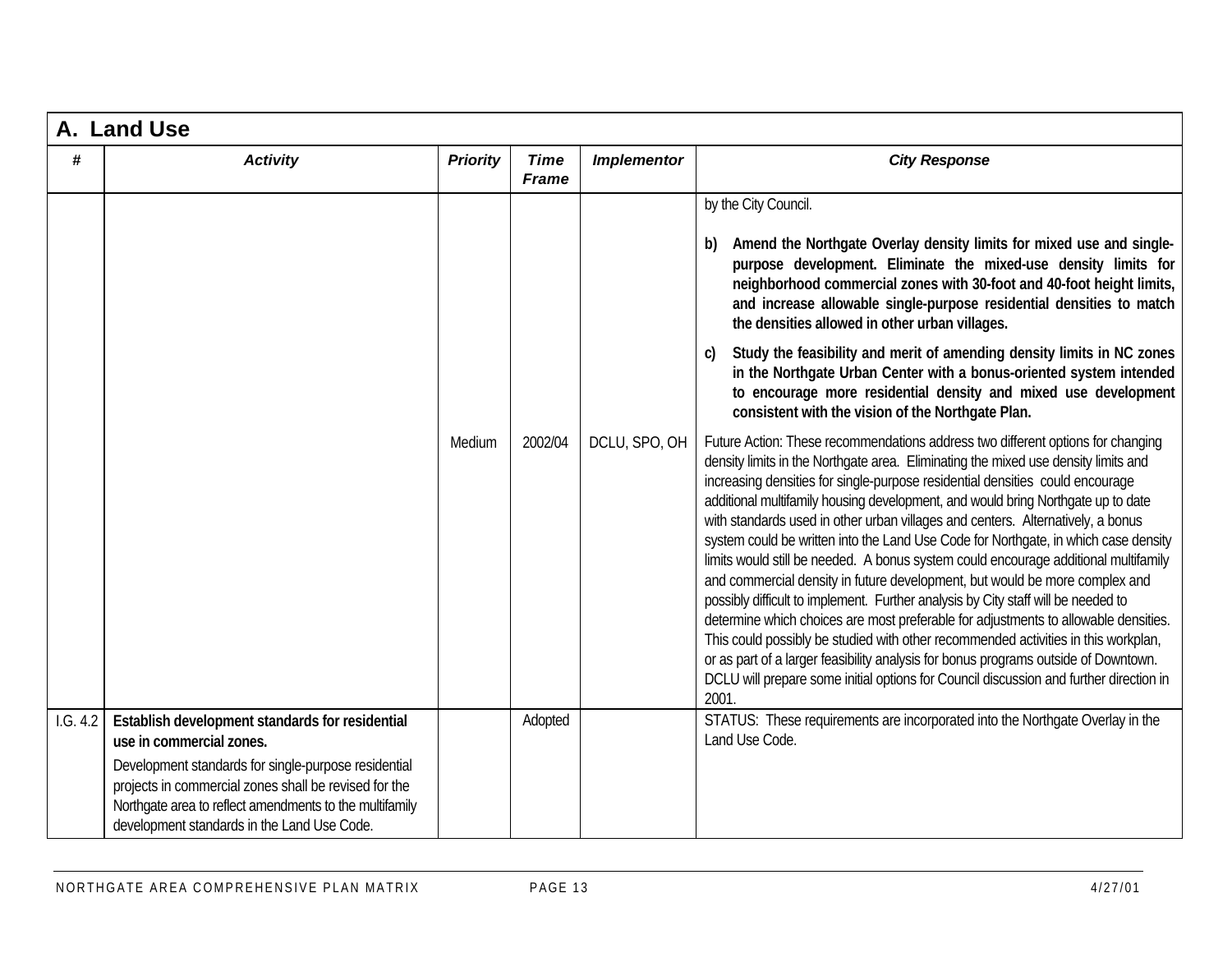|          | A. Land Use                                                                                                                                                                                                                                                                                          |                 |                             |                    |                                                                                                                                                                                                                                                                                                                                                                                                                                                                                                                                                                                                                                                                                                                                                                  |  |  |  |
|----------|------------------------------------------------------------------------------------------------------------------------------------------------------------------------------------------------------------------------------------------------------------------------------------------------------|-----------------|-----------------------------|--------------------|------------------------------------------------------------------------------------------------------------------------------------------------------------------------------------------------------------------------------------------------------------------------------------------------------------------------------------------------------------------------------------------------------------------------------------------------------------------------------------------------------------------------------------------------------------------------------------------------------------------------------------------------------------------------------------------------------------------------------------------------------------------|--|--|--|
| #        | <b>Activity</b>                                                                                                                                                                                                                                                                                      | <b>Priority</b> | <b>Time</b><br><b>Frame</b> | <b>Implementor</b> | <b>City Response</b>                                                                                                                                                                                                                                                                                                                                                                                                                                                                                                                                                                                                                                                                                                                                             |  |  |  |
| 1.G. 4.3 | Maintain and protect single family neighborhoods.                                                                                                                                                                                                                                                    |                 | Adopted                     |                    | STATUS: The City's current Land Use Policies, code (including the Northgate<br>Overlay District, 23.71 SMC) and Comprehensive Plan support maintaining and<br>protecting single family neighborhoods. This guideline reinforces the City's authority<br>under SEPA to mitigate impacts to single-family neighborhoods.                                                                                                                                                                                                                                                                                                                                                                                                                                           |  |  |  |
|          |                                                                                                                                                                                                                                                                                                      | Medium          | Ongoing                     | <b>DCLU</b>        | FUTURE ACTION: This will be implemented by DCLU on a project-by-project<br>basis. Potential impacts to single-family neighborhoods would depend upon the<br>specific location and characteristics of development proposals.                                                                                                                                                                                                                                                                                                                                                                                                                                                                                                                                      |  |  |  |
| 1.G. 4.4 | Create a new Midrise zone with an eighty-five foot<br>{85'} height limit.                                                                                                                                                                                                                            |                 | Adopted                     |                    | STATUS: This rezone was accomplished in 1993. The MR 85' zone category is<br>incorporated into the Land Use Code (23.34.026 SMC) and is mapped in limited<br>areas within the Northgate planning area.                                                                                                                                                                                                                                                                                                                                                                                                                                                                                                                                                           |  |  |  |
|          | Policy 5: To reduce conflicts between activities and to promote a compatible relationship between different scales of development, a<br>transition shall be provided between zones where significantly different intensities of development are allowed.                                             |                 |                             |                    |                                                                                                                                                                                                                                                                                                                                                                                                                                                                                                                                                                                                                                                                                                                                                                  |  |  |  |
| 1.G. 5.1 | The intent is to promote a compatible physical<br>relationship between uses on both sides of a zoning<br>boundary, while permitting different scales and intensities<br>of development. This will provide light, air and solar<br>access and privacy to properties in abutting residential<br>areas. | Medium          | Adopted<br>Ongoing          | <b>DCLU</b>        | STATUS: Requirements to achieve the intent of this recommendation are included<br>in SMC 23.71.030 of the Land Use Code.<br>EVALUATION RECOMMENDATIONS<br>Continue to regulate transitions as defined in the Northgate Plan and<br>a)<br>Land Use Code. The City's design review process should also be used<br>to implement the transition policy in the Northgate Plan.<br>Future Action: This will be implemented by DCLU on a project-by-project basis, in<br>locations where the transition requirements are applicable. The design review<br>process (including use of neighborhood-specific design guidelines) also affords<br>opportunities for addressing setbacks, façade treatments, color and detailing that can<br>aid in transitions between uses. |  |  |  |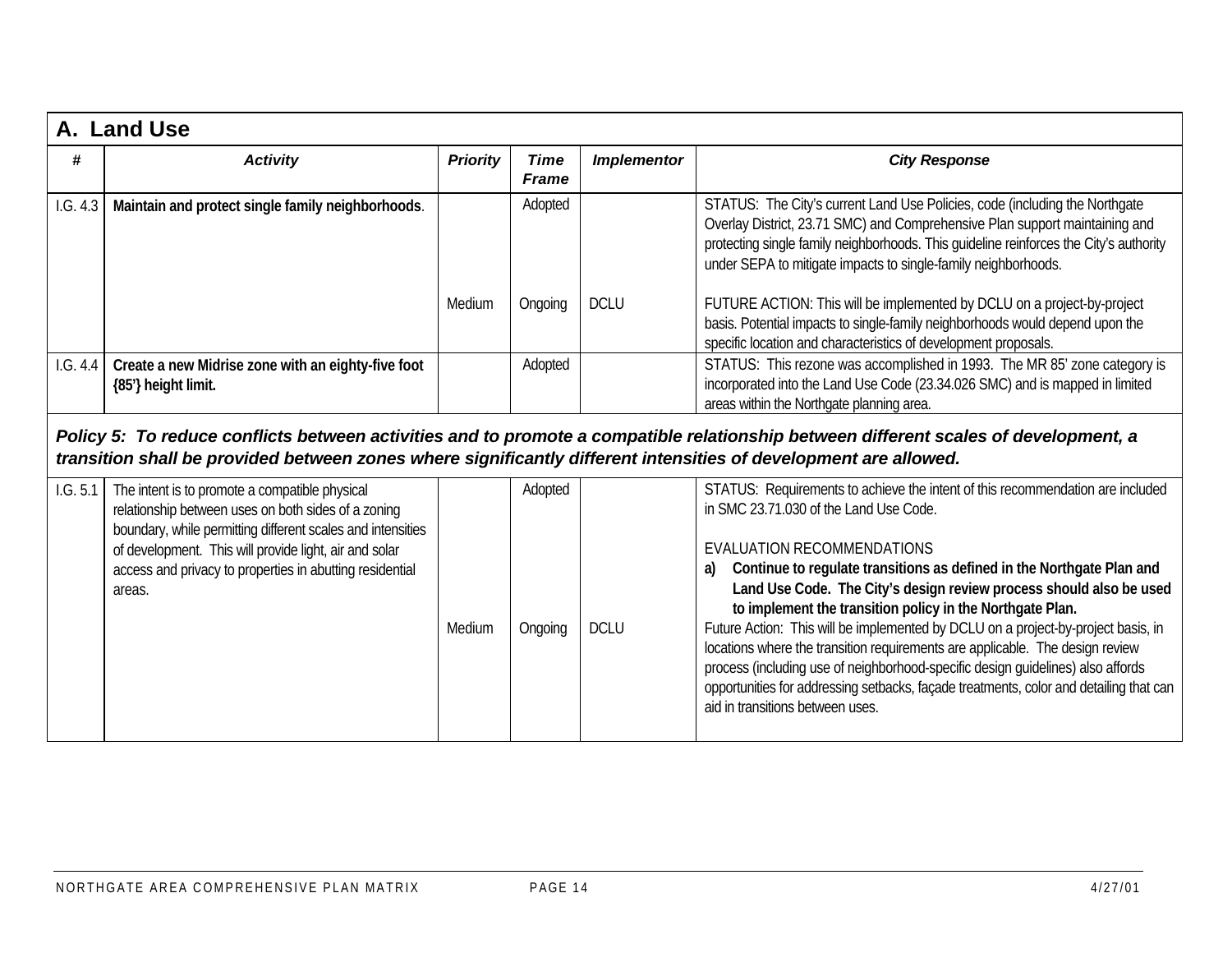## **B. TRANSPORTATION**

## **Description**

#### **Transportation Vision**

The Northgate Area Comprehensive Plan describes the transportation vision in several paragraphs:

"Traffic congestion was the problem that gave birth to the Northgate planning process. The Northgate area developed when automobile travel was the predominant mode of transportation. By 1990, travel demand had increased beyond the capacity of the street system. Traffic congestion [was] making the area less attractive for shoppers, visitors and customers who support the commercial core, and spillover traffic [was] making the area less attractive for residents."

"In the past, vehicular capacity was increased by adding street capacity -- by adding lanes or making operational improvements to allow traffic to flow more smoothly. However, increased use of Northgate area arterials by through-traffic is expected as congestion increases on the three regional roadways near the Northgate area (I-5, Aurora Avenue N. and Lake City Way NE). This large latent demand for regional highway capacity may not be able to be accommodated by capital improvements that [would] increase street capacity in the Northgate area. (Any increase in street capacity was shown, by the results of computer modeling that were reported in the EIS [on the Northgate Plan], to be quickly filled with even more vehicles than before.) Because adding street capacity will not reduce congestion at Northgate, the number of options for addressing the congestion problem is reduced."

"One option considered was to reduce the zoning capacity for the area -- to downzone -- so that the Northgate area did not continue to grow as a destination for more and more vehicle trips. However, the participants in the planning process wanted to maintain Northgate as a thriving commercial center."

"A second option was chosen, which shows the greatest potential for mitigating the impacts of traffic congestion in the Northgate area at less public and private cost: The adopted option encourages as many people as possible to change their mode of travel away from the automobile and to the alternatives of transit, walking and bicycling. This option deemphasizes costly increases in street capacity."

"The transportation vision of the Northgate Plan focuses on accommodating more persontrips rather than more vehicle trips. To accommodate the travel needs of a growing population in the area, the Plan prioritizes private and public investment[s] that create a

transit-supportive environment in Northgate and provide for pedestrian and bicycle travel as well. The Plan recommends public investment in expanded transit service from points east and west into the Northgate core. Private developers will be required to establish transportation management programs aimed at getting many residents, employees, and students in new development to use transit, walking or bicycling as a mode of travel. Ultimately, the Plan assumes major public investment in a regional high capacity transit system (bus or rail), with a station located near the concentrated development in the Northgate core."

"To create a transit-supportive environment, development in the Northgate area must include safe and convenient pedestrian walkways and must place key destinations within walking distance of each other. It must also include open space and other amenities that help create destinations that are attractive to pedestrians and transit riders. Locating a concentration of medium to high density residential and employment uses within a 10-minute walk of the transit center reduces the number and length of vehicle trips and makes travel by foot and bicycle more attractive." [Northgate Plan, pages 3-4] When the Northgate Plan was adopted, the City Council also enacted changes to the Land Use Code requiring new development to incorporate measures to manage and reduce the number of vehicle trips accessing those developments.

## **Integrated City Response**

#### **Implementation to Date**

Since 1993, some progress has been made in implementing the transportation-related policies and guidelines of the Northgate Area Comprehensive Plan. For example, King County Metro has added transit service and made facility improvements, and the City and WSDOT have implemented some traffic controls, on-ramp improvements and arterial street improvements. Other activities have included installation of additional traffic controls that improve safety and discourage traffic circulation through the residential area southeast of the Mall, and efforts to manage and monitor employer-generated traffic. Public and private development projects have and will continue to provide pedestrian and traffic improvements consistent with the Plan.

A large portion of the plan's transportation objectives relies on future improvements by public agencies and private parties, for which funding and timing are uncertain. For example, a light rail station at Northgate is planned to occur but funding has not yet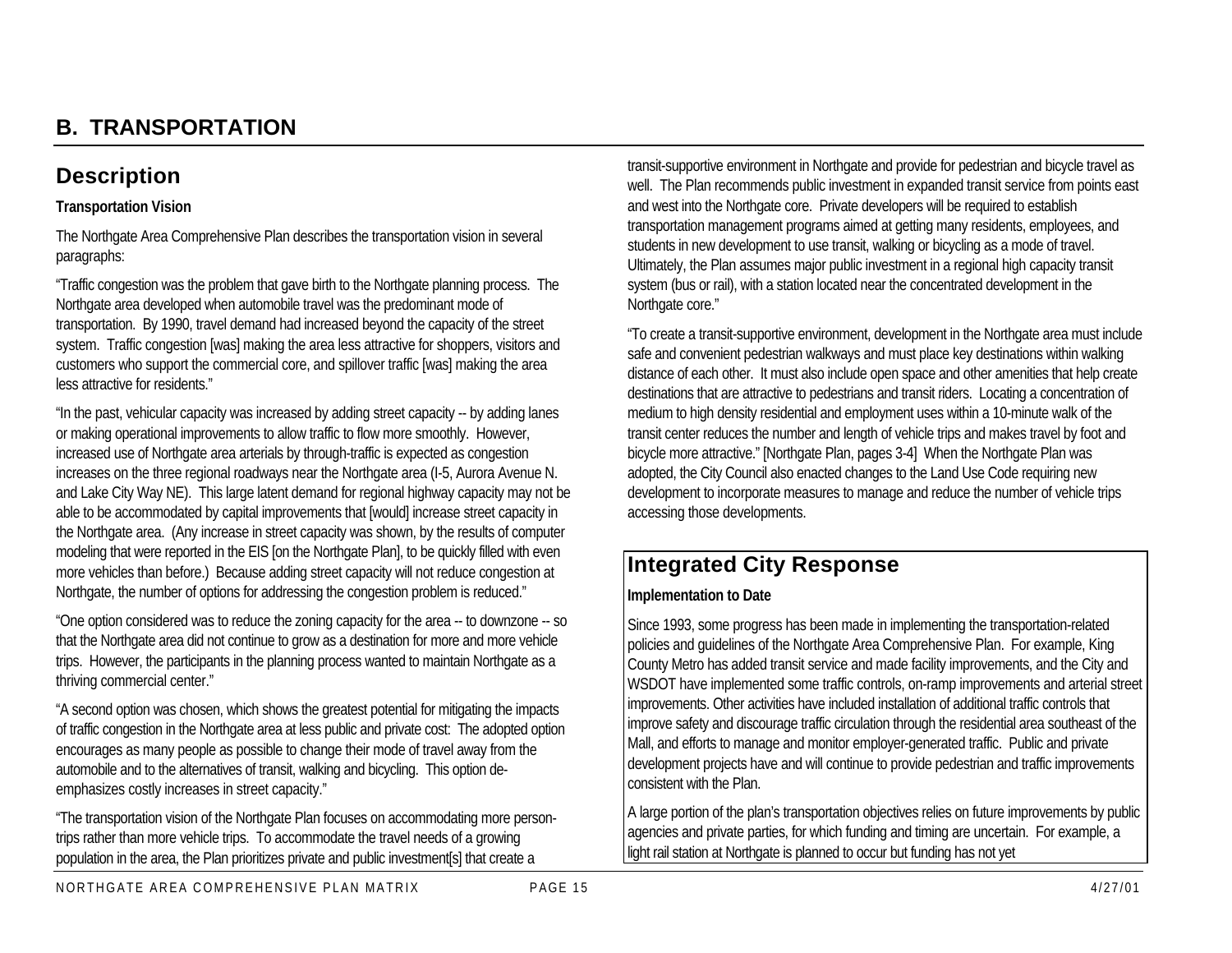been secured for this portion of the light rail system. Likewise, the timing of private development decisions may affect the achievement of several pedestrian and transportationrelated improvements to the core area.

#### **Future Implementation**

Future transportation-related implementation actions will focus upon the following activities, in response to topics in Policies 6-11 of the Northgate Plan:

## *Pedestrians and Bicycles*

- Conduct a study of 5<sup>th</sup> Avenue NE pedestrian/streetscape improvement opportunities in 2001;
- Consider adding pedestrian designations and bicycle lane requirements to (or using other regulatory tools along) more street segments;
- Analyze the feasibility of a crossing of I-5 and/or better access to it.
- Consider funding for additional pedestrian improvements; and
- Consider future funding for bicycle facility improvements.

#### *Transit*

• Seek future transit service and routing improvements through KC Metro's Six-Year Plan.

- Analyze and seek transit/HOV lane improvements.
- Continue the ongoing Intermediate Capacity Transit study consider ways to enhance transit mobility and choices to/from neighborhoods in the North End, including the Northgate area.

#### *Transportation Demand Management*

• Consider improvements to administration of transportation demand management.

#### *Parking*

• Revisit parking requirements to see if adjustments are advisable.

#### *Traffic Circulation*

• Continue to coordinate with the community regarding possible additional neighborhood traffic controls and improvements.

#### *High Capacity Transit Station*

- Complete station area planning activities.
- Support future station-related planning/development activities that are consistent with the Northgate Area Comprehensive Plan vision.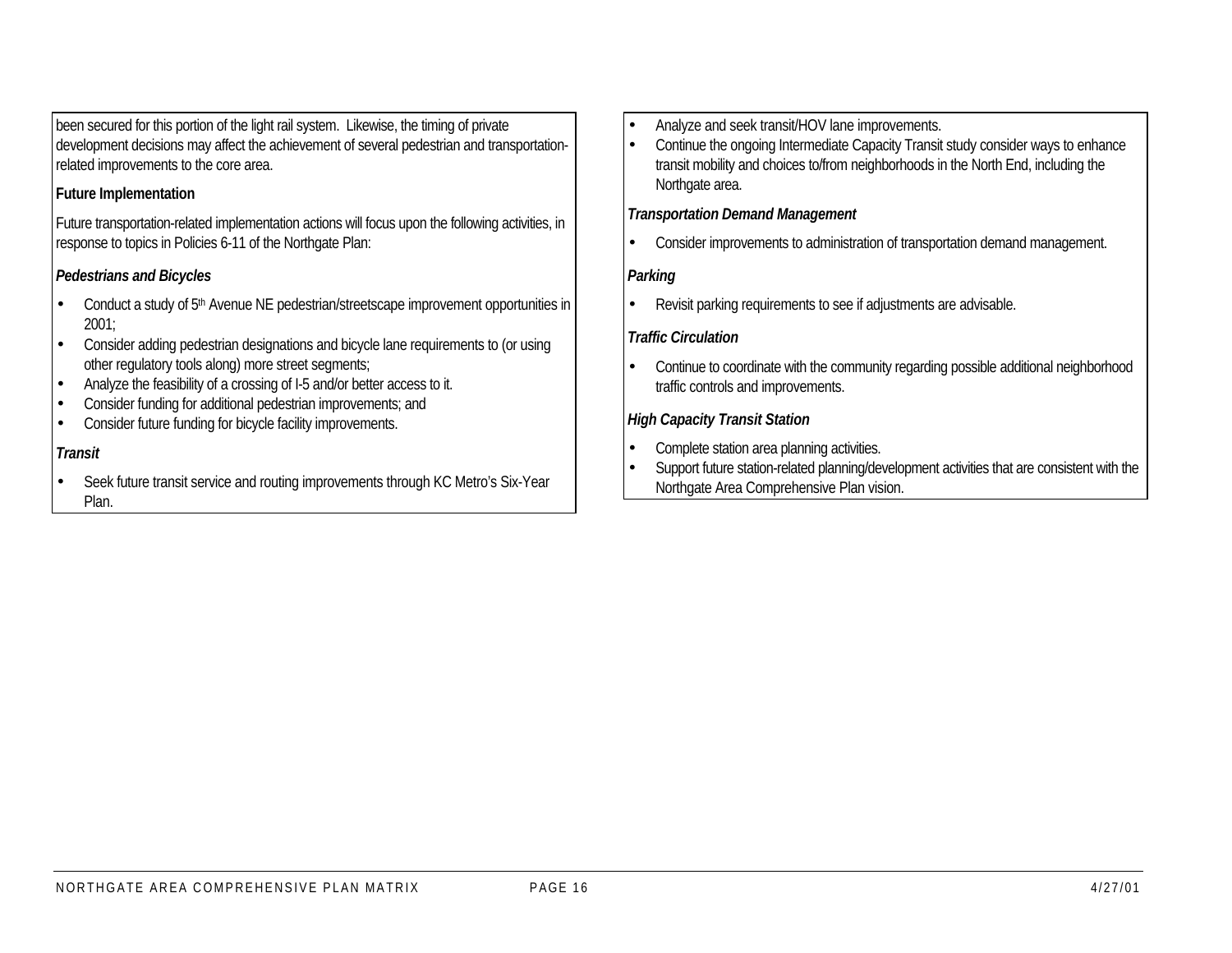|           | <b>B. Transportation</b>                                                                                                                                                                                                                                                                                                                                                                                                                                                                                                                                                                                                                                                                                                                                                                                                                |                 |                             |                                                                                         |                                                                                                                                                                                                                                                                                                                                                                                                                                                                                                                                                                            |  |  |  |  |  |  |
|-----------|-----------------------------------------------------------------------------------------------------------------------------------------------------------------------------------------------------------------------------------------------------------------------------------------------------------------------------------------------------------------------------------------------------------------------------------------------------------------------------------------------------------------------------------------------------------------------------------------------------------------------------------------------------------------------------------------------------------------------------------------------------------------------------------------------------------------------------------------|-----------------|-----------------------------|-----------------------------------------------------------------------------------------|----------------------------------------------------------------------------------------------------------------------------------------------------------------------------------------------------------------------------------------------------------------------------------------------------------------------------------------------------------------------------------------------------------------------------------------------------------------------------------------------------------------------------------------------------------------------------|--|--|--|--|--|--|
| #         | <b>Activity</b>                                                                                                                                                                                                                                                                                                                                                                                                                                                                                                                                                                                                                                                                                                                                                                                                                         | <b>Priority</b> | <b>Time</b><br><b>Frame</b> | <b>Implementor</b>                                                                      | <b>City Response</b>                                                                                                                                                                                                                                                                                                                                                                                                                                                                                                                                                       |  |  |  |  |  |  |
|           | Policy 6. The efficiency of the transportation system shall be maximized by accommodating more person trips rather than vehicle trips.                                                                                                                                                                                                                                                                                                                                                                                                                                                                                                                                                                                                                                                                                                  |                 |                             |                                                                                         |                                                                                                                                                                                                                                                                                                                                                                                                                                                                                                                                                                            |  |  |  |  |  |  |
| 1. G. 6.1 | Require a transportation management program<br>(TMP) for reducing the number of single-occupant<br>vehicle (SOV) trips generated by new<br>development.                                                                                                                                                                                                                                                                                                                                                                                                                                                                                                                                                                                                                                                                                 |                 | Adopted                     |                                                                                         | STATUS: The Northgate-specific TMP requirements have unique and stricter<br>thresholds than the rest of the City. The TMP requirements have been used for new<br>substantial development meeting the criteria. Analysis suggests that the structure of<br>TMP administration, funding, staffing, and need for improved information management<br>technology are important issues. The ability to plan, implement, manage and enforce<br>TMP requirements is constrained by staffing limitations.                                                                           |  |  |  |  |  |  |
|           | Clarification: The TMP requirement (27.71.018 SMC)<br>of the Northgate Plan differs from the City's Commute<br>Trip Reduction ordinance (25.02 SMC) by requiring<br>new development (that would generate 25 or more<br>employee vehicle trips in a PM hour) rather than<br>employers (with more than 100 full-time employees<br>starting their work day between 6 and 9 AM) to<br>prepare and implement a TMP, as occurs with current<br>SEPA conditions for preparing a TMP (see amended<br>SED Director's Rule 5-91 and DCLU Director's Rule<br>4-91). The key differences include: replacing SEPA<br>conditioning with Land Use Code requirements,<br>establishing goals, including students and multifamily<br>developments, changing peak hour definitions,<br>compliance and enforcement provisions. [Northgate<br>Plan, page 18] |                 |                             |                                                                                         | In 2001, SeaTran and DCLU studied TMP administration and developed a more<br>efficient process for management of land use decisions that require TMPs. These<br>departments are preparing a memorandum of agreement to define TMP process and<br>responsibilities, revisions to a Director's Rule on TMPs, and a TMP template for use<br>by planners and private developers. DCLU and SeaTran havealso examined<br>methods of implementing transportation mitigation fees that would help support TMP<br>management activities. Council approval of such fees is required. |  |  |  |  |  |  |
|           |                                                                                                                                                                                                                                                                                                                                                                                                                                                                                                                                                                                                                                                                                                                                                                                                                                         | Medium          | Ongoing                     | DCLU (Office of<br>Code Com-<br>pliance for<br>enforcement<br>actions.)<br>SeaTran (for | FUTURE ACTION: The Northgate Plan calls for future substantial development<br>requiring TMPs to have a single-occupant vehicle traffic goal of 55 percent of trips after<br>January 2000. This includes commercial and residential uses, and is required on a<br>project-by-project basis through DCLU review. When determining whether a TMP is<br>required, SeaTran also takes into consideration the transportation impacts of other<br>existing and proposed buildings in the site vicinity (per SMC 25.05.670, cumulative<br>effects policy).                         |  |  |  |  |  |  |
|           |                                                                                                                                                                                                                                                                                                                                                                                                                                                                                                                                                                                                                                                                                                                                                                                                                                         |                 |                             | planning and<br>management of<br>TMPs.)                                                 | Limitations in funding and staffing resources in SeaTran and increasing numbers of<br>TMPs will influence the effectiveness of the City's TMP administration.                                                                                                                                                                                                                                                                                                                                                                                                              |  |  |  |  |  |  |
|           |                                                                                                                                                                                                                                                                                                                                                                                                                                                                                                                                                                                                                                                                                                                                                                                                                                         |                 |                             |                                                                                         | EVALUATION RECOMMENDATIONS<br>Analyze the feasibility of reorganizing the TMP administrative structure, to<br>improve monitoring and enforcement functions and better achieve trip<br>reduction objectives.                                                                                                                                                                                                                                                                                                                                                                |  |  |  |  |  |  |
|           |                                                                                                                                                                                                                                                                                                                                                                                                                                                                                                                                                                                                                                                                                                                                                                                                                                         | Ongoing         | 2001/02                     | DCLU,                                                                                   | Future Action: DCLU and SeaTran staff are examining TMP administration issues and<br>are preparing recommendations for program improvements. This analysis has                                                                                                                                                                                                                                                                                                                                                                                                             |  |  |  |  |  |  |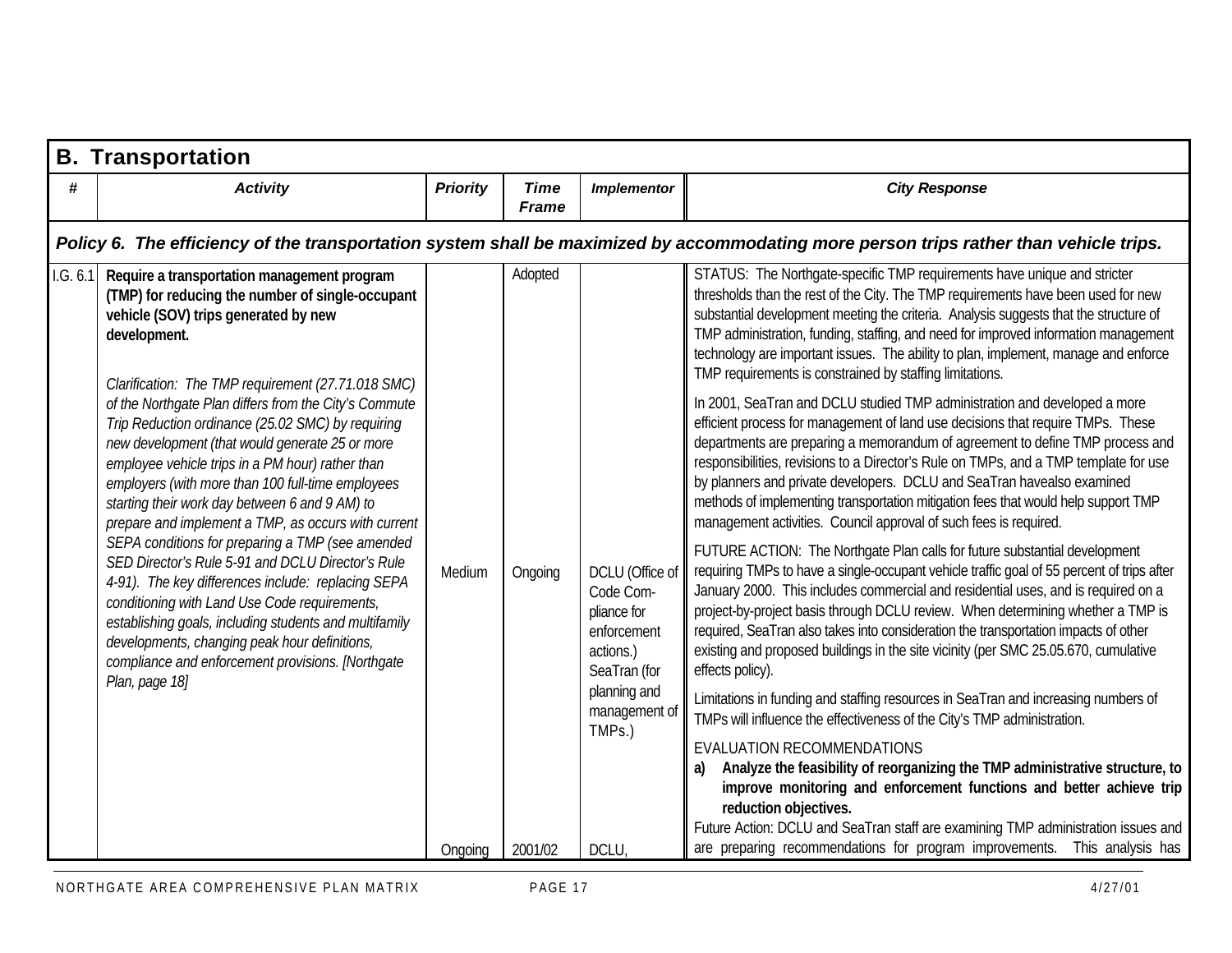|          | <b>B. Transportation</b>                                                                                                                                                                                                                  |                 |                               |                                          |                                                                                                                                                                                                                                                                                                                                                                                                                                                                                                                                                                                                                                                                                                                                                                                                                                                                                                                                                                                                                                                                                                   |
|----------|-------------------------------------------------------------------------------------------------------------------------------------------------------------------------------------------------------------------------------------------|-----------------|-------------------------------|------------------------------------------|---------------------------------------------------------------------------------------------------------------------------------------------------------------------------------------------------------------------------------------------------------------------------------------------------------------------------------------------------------------------------------------------------------------------------------------------------------------------------------------------------------------------------------------------------------------------------------------------------------------------------------------------------------------------------------------------------------------------------------------------------------------------------------------------------------------------------------------------------------------------------------------------------------------------------------------------------------------------------------------------------------------------------------------------------------------------------------------------------|
| #        | <b>Activity</b>                                                                                                                                                                                                                           | <b>Priority</b> | <b>Time</b><br><b>Frame</b>   | <b>Implementor</b>                       | <b>City Response</b>                                                                                                                                                                                                                                                                                                                                                                                                                                                                                                                                                                                                                                                                                                                                                                                                                                                                                                                                                                                                                                                                              |
|          |                                                                                                                                                                                                                                           |                 |                               | SeaTran                                  | explored the division of tasks (such as negotiation, monitoring and enforcement)<br>between SeaTran and DCLU. The analysis has concluded that both departments<br>should still be involved, but that budget and staffing implications for SeaTran will need to<br>be addressed before these changes can occur.                                                                                                                                                                                                                                                                                                                                                                                                                                                                                                                                                                                                                                                                                                                                                                                    |
|          |                                                                                                                                                                                                                                           |                 |                               |                                          | Consider funding additional SeaTran staffing to address TMP-related<br>b)<br>duties.                                                                                                                                                                                                                                                                                                                                                                                                                                                                                                                                                                                                                                                                                                                                                                                                                                                                                                                                                                                                              |
|          |                                                                                                                                                                                                                                           | Ongoing         | 2001/02                       | SeaTran                                  | Future Action: A TMP monitoring fee for SeaTran will be proposed, subject to Council<br>approval.                                                                                                                                                                                                                                                                                                                                                                                                                                                                                                                                                                                                                                                                                                                                                                                                                                                                                                                                                                                                 |
|          |                                                                                                                                                                                                                                           |                 |                               |                                          | Pursue increased voluntary participation in incentive-based trip reduction<br>C)<br>programs.                                                                                                                                                                                                                                                                                                                                                                                                                                                                                                                                                                                                                                                                                                                                                                                                                                                                                                                                                                                                     |
|          |                                                                                                                                                                                                                                           | Ongoing         | 2001/02                       | SPO,<br>SeaTran,<br>King County<br>Metro | Future Action: Northgate is on the City's list to receive technical assistance to "make<br>the parking system work" and assist with transportation demand management tools, in<br>conjunction with King County's TMA, in 2002. In addition to existing staff that promote<br>these options, City staff in SPO and SeaTran can play coordinating and facilitating roles<br>to help connect existing businesses with King County Metro to initiate these programs.<br>Other possible concepts include encouraging transit fairs and commuter information<br>displays. In addition, the City has initiated several programs that provide incentives to<br>reduce non-work-related trips through neighborhoods, programs in which Northgate<br>residents can participate. Consider extending Transportation Management Program<br>requirements to target commercial customers and/or providing improved tools for<br>voluntary participation to target commercial customers. Also, consider requiring or<br>encouraging TMP implementation measures to continue once the 55% SOV goal is<br>attained. |
| 1.G. 6.2 | Strongly encourage a Northgate Area<br>Transportation Management Association (TMA) to<br>assist developers, property owners, and employers in<br>achieving the Northgate trip reduction goals. (Potential<br>tasks are outlined in Plan.) | Ongoing         | Adopted<br>$2001 -$<br>future | Private TMA<br>group, King               | STATUS: There is a Northgate-area TMA (the "Northgate Employer Network") with<br>several participants, assisted by King County Metro staff. However, this group has not<br>proceeded with more intensive cooperative efforts mentioned in the Northgate Plan.<br>FUTURE ACTION: On a voluntary basis, the existing TMA group could decide to<br>pursue more intensive cooperative efforts, such as those mentioned in the Northgate<br>Plan. The City will encourage King County staff to provide technical assistance                                                                                                                                                                                                                                                                                                                                                                                                                                                                                                                                                                            |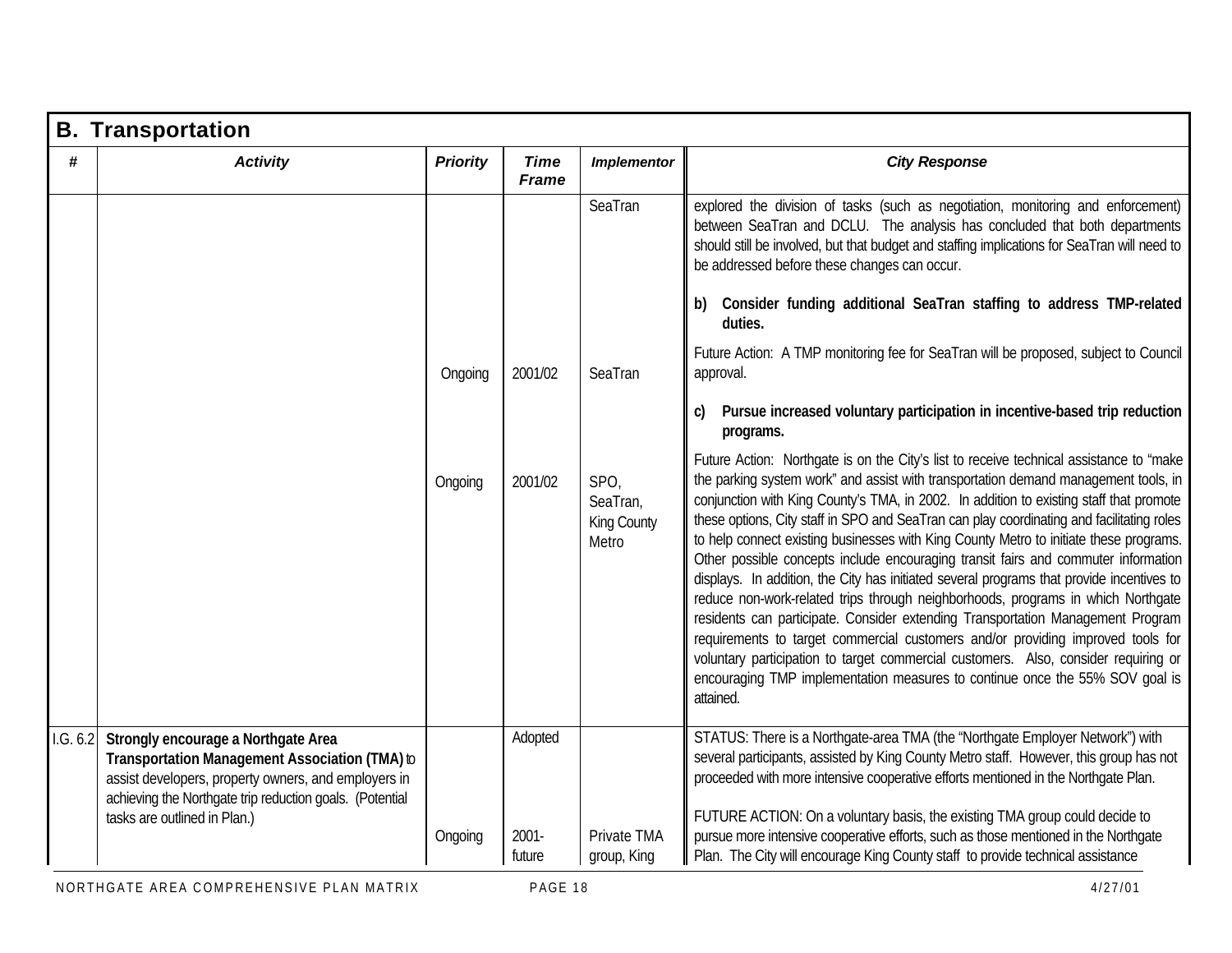|          | <b>B. Transportation</b>                                                                                                                                                       |                 |                             |                                     |                                                                                                                                                                                                                                                                                                                                                                                                                                                                            |
|----------|--------------------------------------------------------------------------------------------------------------------------------------------------------------------------------|-----------------|-----------------------------|-------------------------------------|----------------------------------------------------------------------------------------------------------------------------------------------------------------------------------------------------------------------------------------------------------------------------------------------------------------------------------------------------------------------------------------------------------------------------------------------------------------------------|
| #        | <b>Activity</b>                                                                                                                                                                | <b>Priority</b> | <b>Time</b><br><b>Frame</b> | <b>Implementor</b>                  | <b>City Response</b>                                                                                                                                                                                                                                                                                                                                                                                                                                                       |
|          |                                                                                                                                                                                |                 |                             | <b>County Metro</b>                 | regarding additional transit-related tools to affected employees (not including those<br>already covered by commute-trip-reduction programs).                                                                                                                                                                                                                                                                                                                              |
| 1.G. 6.3 | Create a safe and convenient environment for<br>bicycling to increase the use of bicycles to<br>destinations in the Northgate area.<br>A. Bicycle routes<br>B. Bicycle parking |                 | Adopted                     |                                     | STATUS: New development has provided a small amount of new bicycle-<br>accommodating features. A new ADA-accessible ramp at NE 117 <sup>th</sup> Street (just east of<br>I-5) to bypass existing stairs is being designed by WSDOT. Other bicycle<br>improvements requested in the Northgate Plan, such as along 15 <sup>th</sup> Avenue NE, were<br>not pursued since Plan adoption.                                                                                      |
|          | C. Crossings of I-5 to accommodate bicycles                                                                                                                                    |                 |                             |                                     | SeaTran's current bicycle planning objectives in the Northgate area are briefly<br>summarized as: facilitating access to and from the future light rail station and Mall<br>vicinity; and creating viable east-west routes that cross I-5.                                                                                                                                                                                                                                 |
|          |                                                                                                                                                                                | Medium          | 2002-<br>future             | SeaTran                             | FUTURE ACTION: Future potential bicycle facility improvement opportunities identified<br>by SeaTran:<br>Bicycle lanes on both sides of 1 <sup>st</sup> Avenue NE from NE 92 <sup>nd</sup> to NE 103 <sup>rd</sup> St.;<br>Installing bike lanes on NE 103rd Street from 1st to 5th Avenue NE;<br>2.<br>3.<br>a bicycle/pedestrian crossing of I-5 near NSCC (also see I.G. 7.2 and 11.2).                                                                                  |
|          |                                                                                                                                                                                | Medium          | 2001/02                     | SeaTran                             | EVALUATION RECOMMENDATIONS<br>Review the Northgate Plan's request for bicycle improvements on 15 <sup>th</sup><br>Avenue NE and include this project on the Bicycle Needs Inventory map.<br>Future Action: SeaTran should review this request and make the relevant change to its<br>Bicycle Needs Inventory map.                                                                                                                                                          |
|          |                                                                                                                                                                                | Medium          | 2002-<br>future             | Council,<br>SeaTran,<br><b>DCLU</b> | In locations where physically feasible and safe, consider future funding of<br>b)<br>improvements such as signage, wide curb lanes or bicycle lanes.<br>Future Action: This will be considered through future SeaTran bicycle planning and<br>budgeting efforts, and in project review of new private development proposals. Consider<br>requiring bicycle lanes on 100 <sup>th</sup> Street NE, between <sup>1st</sup> Avenue NE and 5 <sup>th</sup> Avenue<br>Northeast. |
|          |                                                                                                                                                                                |                 |                             |                                     | Correct Figure 4 of the Northgate Plan to accurately show the 1984 SCTP<br>C)<br>Key Bicycle Street designations and additional designations that were<br>added by the Northgate Plan.                                                                                                                                                                                                                                                                                     |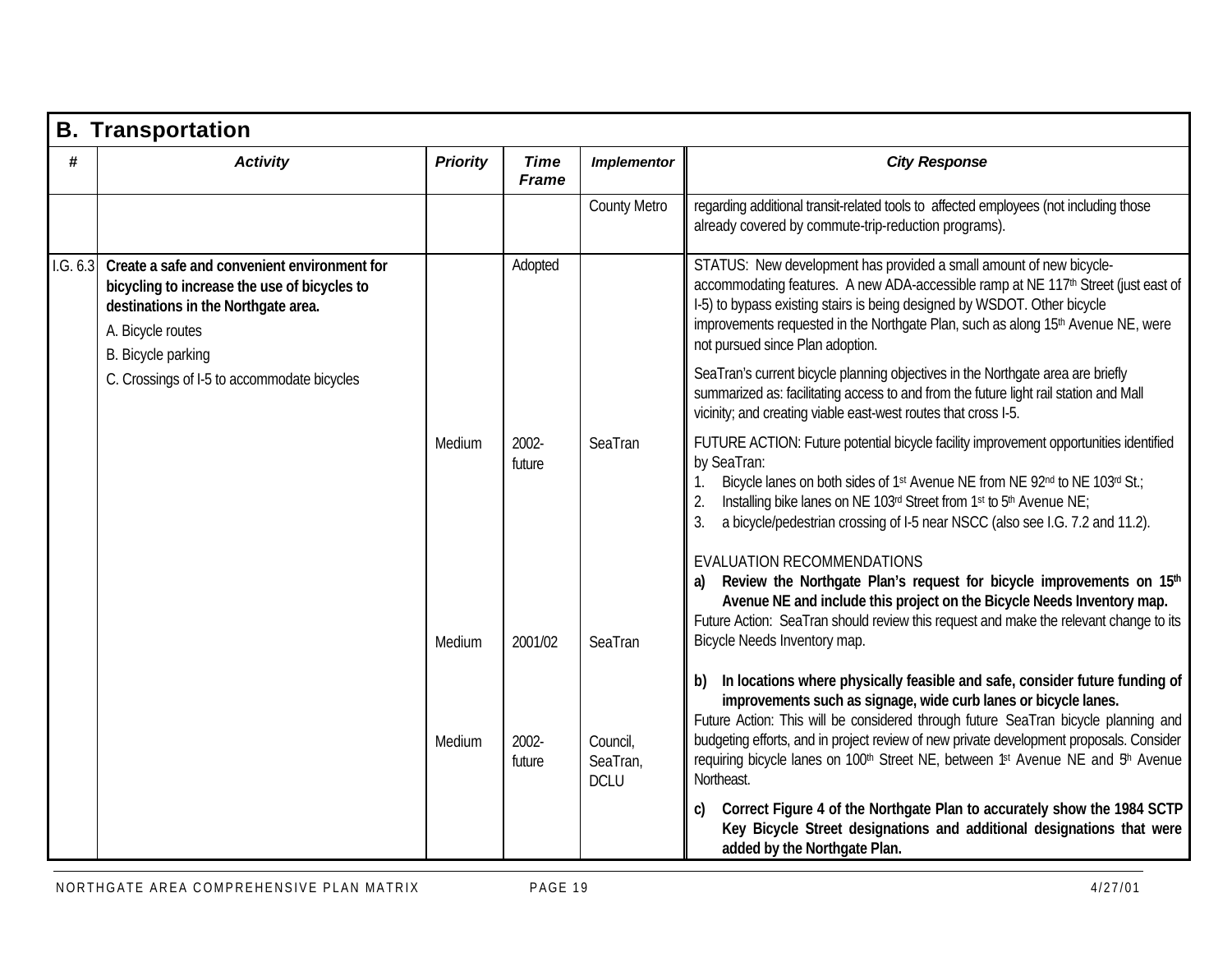|          | <b>B. Transportation</b>                                                                                                                                                                                                                                                                                                                                                                                                                                                               |                 |                             |                    |                                                                                                                                                                                                                                                                                                                                                                                                                                                                                                                                                                                                                                                                                                                                                                                                                                                                                                                                                                                         |
|----------|----------------------------------------------------------------------------------------------------------------------------------------------------------------------------------------------------------------------------------------------------------------------------------------------------------------------------------------------------------------------------------------------------------------------------------------------------------------------------------------|-----------------|-----------------------------|--------------------|-----------------------------------------------------------------------------------------------------------------------------------------------------------------------------------------------------------------------------------------------------------------------------------------------------------------------------------------------------------------------------------------------------------------------------------------------------------------------------------------------------------------------------------------------------------------------------------------------------------------------------------------------------------------------------------------------------------------------------------------------------------------------------------------------------------------------------------------------------------------------------------------------------------------------------------------------------------------------------------------|
| #        | <b>Activity</b>                                                                                                                                                                                                                                                                                                                                                                                                                                                                        | <b>Priority</b> | <b>Time</b><br><b>Frame</b> | <b>Implementor</b> | <b>City Response</b>                                                                                                                                                                                                                                                                                                                                                                                                                                                                                                                                                                                                                                                                                                                                                                                                                                                                                                                                                                    |
|          |                                                                                                                                                                                                                                                                                                                                                                                                                                                                                        | Low             | 2001/02                     | <b>SPO</b>         | Future Action: This would be a small-scale correction that would require review of the<br>available materials to prepare a new, more accurate graphic. This change requires an<br>ordinance to amend the Northgate Plan, and will be packaged with other minor changes<br>that may be identified.                                                                                                                                                                                                                                                                                                                                                                                                                                                                                                                                                                                                                                                                                       |
| 1.G. 6.4 | Monitor vehicle trip reduction in the Northgate<br>Area.                                                                                                                                                                                                                                                                                                                                                                                                                               |                 | Ongoing                     |                    | STATUS: Some TMP monitoring is provided by SeaTran, within staffing constraints.<br>Late submittal of TMP reports, including some in the Northgate area, hinders monitoring<br>efforts. SeaTran initiates enforcement actions and attempts to resolve TMP problems<br>with building owners. If the TMP violations cannot be resolved through an established<br>informal process, SeaTran refers the case to DCLU Code Compliance to make a<br>determination if a Notice of Violation should be initiated. Staffing constraints limit<br>enforcement actions by SeaTran and DCLU.                                                                                                                                                                                                                                                                                                                                                                                                        |
|          |                                                                                                                                                                                                                                                                                                                                                                                                                                                                                        | Medium          | 2003-<br>future             | SeaTran            | FUTURE ACTION: The ability to plan, implement, manage and enforce TMP<br>requirements is constrained by staffing limitations. Program administration and funding<br>are currently being reconsidered. With additional staffing and database capabilities,<br>enhanced monitoring of vehicle trip reduction could be provided (see the activities<br>described in the City Response to I.G. 6.1).                                                                                                                                                                                                                                                                                                                                                                                                                                                                                                                                                                                        |
| Area.    |                                                                                                                                                                                                                                                                                                                                                                                                                                                                                        |                 |                             |                    | Policy 7. Enhance transit service and facilities to make it a more attractive travel mode for persons living and working in the Northgate                                                                                                                                                                                                                                                                                                                                                                                                                                                                                                                                                                                                                                                                                                                                                                                                                                               |
| 1.G. 7.1 | Increase transit service to the Northgate Transit<br>Center from surrounding neighborhoods and<br>major destinations.<br>A. Increase transit service between north-end<br>neighborhoods and the Northgate Transit Center to<br>reduce dependence on private vehicles to access<br>Northgate area employment, services and<br>residences. Transit service coverage and<br>frequency, necessary to accommodate growth,<br>shall be prioritized as summarizedon pg. 24-26 of<br>the Plan. |                 |                             |                    | STATUS: Transit service within the Northgate planning area has increased since 1993.<br>King County Metro staff indicate that during the implementation of their Six-Year Plan<br>(since 1995), annual "platform hours" of service on Northgate Transit Center-related<br>routes increased by approximately 80,000 hours. These additional hours were given<br>to new service, headway and reliability improve-ments. Several of the improvements<br>meet or exceed those requested in the Northgate Plan, but some other requests have<br>not been fulfilled (see Northgate Plan Review and Evaluation for more discussion).<br>Systemwide cuts were made in February 2000 due to funding issues, which affected<br>amount of service on the 302 and 315 routes for some off-peak periods. During 2001,<br>KC Metro is formulating a new Six-Year Plan with countywide strategies for service<br>allocation. The King County Council will adopt the Six Year Plan, and service changes |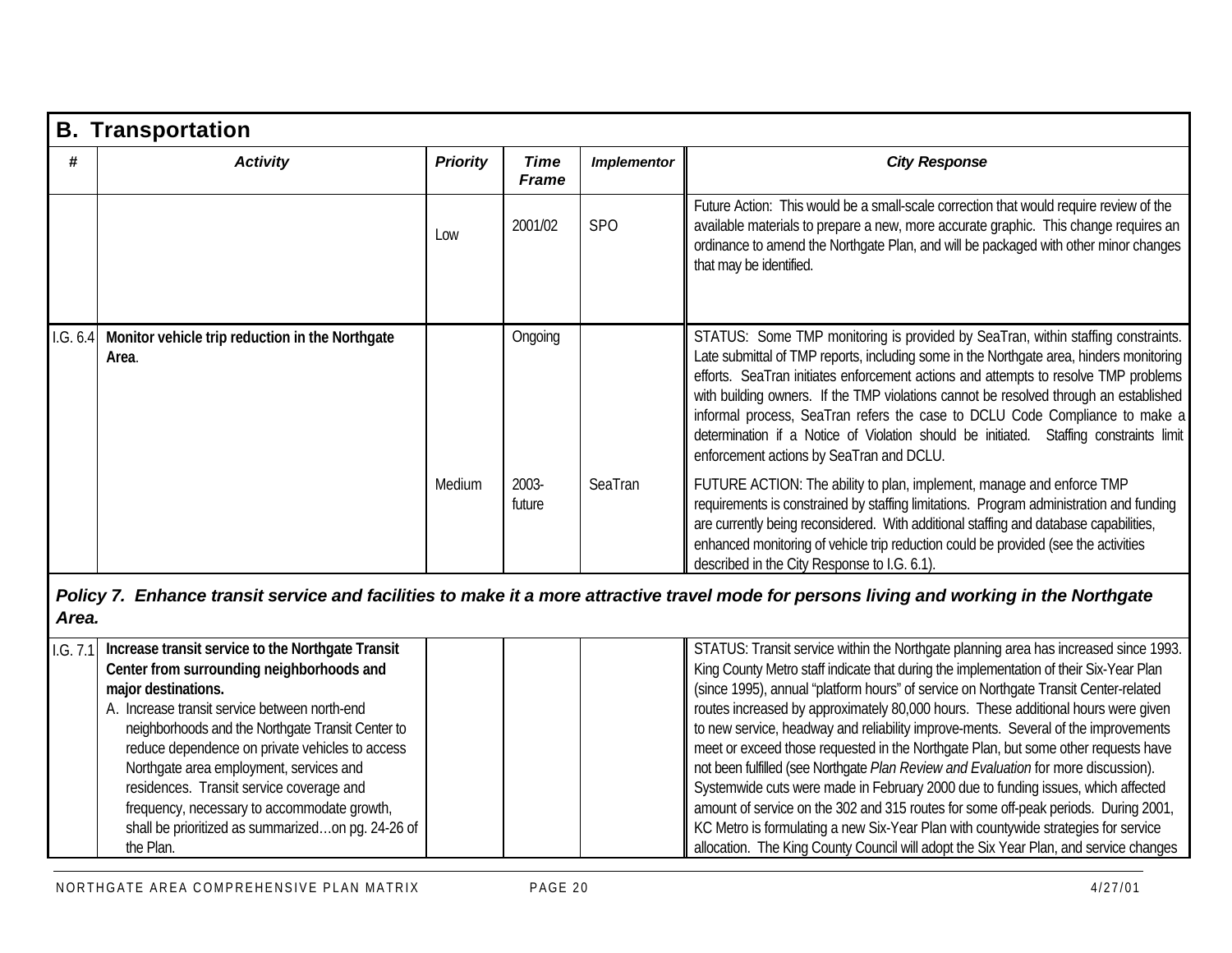|   | <b>B.</b> Transportation                                                                                                                                                                                                                                                                     |                 |                             |                                                            |                                                                                                                                                                                                                                                                                                                                                                                                                                                                                                                                                                                                                                                 |
|---|----------------------------------------------------------------------------------------------------------------------------------------------------------------------------------------------------------------------------------------------------------------------------------------------|-----------------|-----------------------------|------------------------------------------------------------|-------------------------------------------------------------------------------------------------------------------------------------------------------------------------------------------------------------------------------------------------------------------------------------------------------------------------------------------------------------------------------------------------------------------------------------------------------------------------------------------------------------------------------------------------------------------------------------------------------------------------------------------------|
| # | <b>Activity</b>                                                                                                                                                                                                                                                                              | <b>Priority</b> | <b>Time</b><br><b>Frame</b> | <b>Implementor</b>                                         | <b>City Response</b>                                                                                                                                                                                                                                                                                                                                                                                                                                                                                                                                                                                                                            |
|   | B. Prioritize improved north-south service to the<br>Northgate Transit Center on Greenwood Avenue,<br>Aurora Avenue, Meridian Avenue, I-5, 5 <sup>th</sup> Avenue                                                                                                                            |                 |                             |                                                            | will occur accordingly.<br>FUTURE ACTION: To influence KC Metro's Six-Year Plan, the City will advocate for                                                                                                                                                                                                                                                                                                                                                                                                                                                                                                                                     |
|   | NE, Roosevelt Way NE, 15th Avenue NE, 25th<br>Avenue NE, Lake City Way NE, 35 <sup>th</sup> Avenue NE,<br>and NE Sand Point Way. Advocate transit service<br>which would travel east-west along either Northgate<br>Way NE, NE 125 <sup>th</sup> Street, or a portion of N. 92 <sup>nd</sup> | High            | 2001                        | <b>King County</b><br>Metro,<br>Community<br>participation | NACP transit needs, and encourages citizens to participate in KC Metro's planning<br>outreach process in 2001. This could broadly affect future regional transit service and<br>facilities decisions by KC Metro. King County staff are available to attend public<br>meetings during this time. SeaTran staff will continue to work with King County Metro to<br>identify and maintain transit service needed by Northgate residents and businesses.                                                                                                                                                                                           |
|   | Street or N. 115 <sup>th</sup> Street.                                                                                                                                                                                                                                                       |                 |                             |                                                            | EVALUATION RECOMMENDATIONS<br>Facilitate additional communication between citizens, City staff and Metro<br>staff as a way for the public to further influence future transit service<br>decisions. Seek future service and routing improvements consistent with<br>the intent of the Northgate Plan.                                                                                                                                                                                                                                                                                                                                           |
|   |                                                                                                                                                                                                                                                                                              | Medium          | $2001 -$<br>future          | SeaTran,<br>Community<br>participation                     | Future Action: SeaTran staff will continue to advocate Northgate area service needs to<br>King County Metro and work to provide transit improvements needed by Northgate<br>residents and businesses. SeaTran and other City staff can help facilitate<br>communication between King County Metro staff and Northgate area residents and<br>businesses, through personal communications and/or additional public meetings.                                                                                                                                                                                                                      |
|   |                                                                                                                                                                                                                                                                                              |                 |                             |                                                            | Investigate the feasibility of "neighborhood feeder" transit service to<br>b)<br>further improve transit access of north end neighborhoods to and from<br>the Northgate core. This is occurring as part of the Intermediate Capacity<br>Transit study being conducted by the City and King County Metro.<br>Advocate for additional neighborhood feeder transit service, especially if<br>and when light rail or other high-capacity transit service is available at the<br>Northgate Transit Center.                                                                                                                                           |
|   |                                                                                                                                                                                                                                                                                              | Medium          | Ongoing                     | SPO, King<br>County Metro,<br><b>DON</b>                   | Future Action: The City's ongoing Transit Study for Intermediate Capacity Transit will<br>consider ways to enhance transit mobility and choices to/from neighborhoods in the<br>North End, including the Northgate area. This study is looking at transit options such as<br>Bus Rapid Transit (BRT), streetcars, trams or elevated transit (such as monorail).<br>The Northgate area is part of the identified corridor of Lake City-Northgate-Ballard-<br>Downtown. Over the short-term and long-term, City staff will continue to coordinate with<br>King County Metro, especially with regard to neighborhood transit accessibility to/from |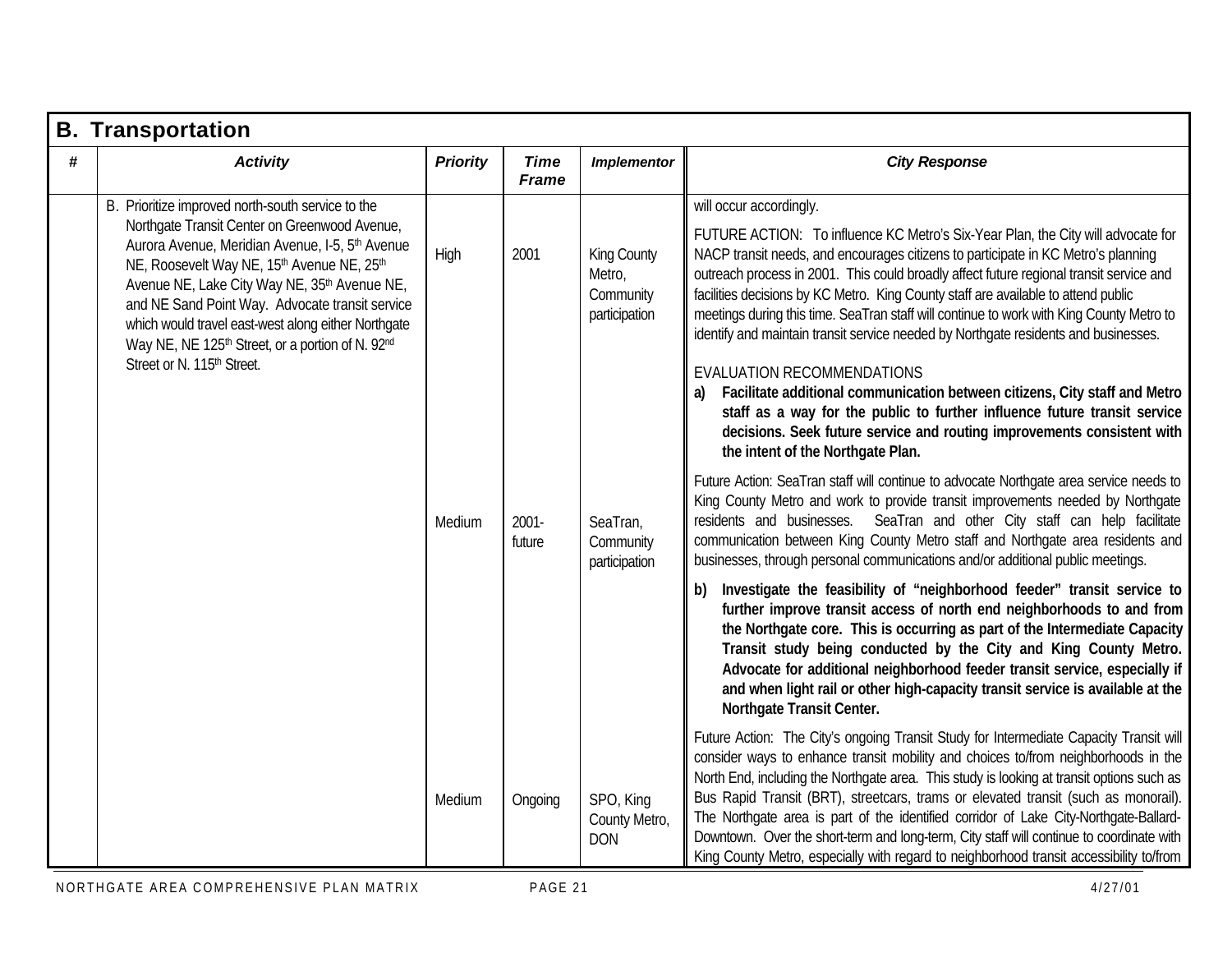|          | <b>B. Transportation</b>                                                                                                                                                                                                                                                                |                 |                               |                                       |                                                                                                                                                                                                                                                                                                                                                                                                                                                                                                                                                                                                                                                                                                                                                                                      |
|----------|-----------------------------------------------------------------------------------------------------------------------------------------------------------------------------------------------------------------------------------------------------------------------------------------|-----------------|-------------------------------|---------------------------------------|--------------------------------------------------------------------------------------------------------------------------------------------------------------------------------------------------------------------------------------------------------------------------------------------------------------------------------------------------------------------------------------------------------------------------------------------------------------------------------------------------------------------------------------------------------------------------------------------------------------------------------------------------------------------------------------------------------------------------------------------------------------------------------------|
| #        | <b>Activity</b>                                                                                                                                                                                                                                                                         | <b>Priority</b> | <b>Time</b><br><b>Frame</b>   | <b>Implementor</b>                    | <b>City Response</b>                                                                                                                                                                                                                                                                                                                                                                                                                                                                                                                                                                                                                                                                                                                                                                 |
|          |                                                                                                                                                                                                                                                                                         |                 |                               |                                       | the Northgate Transit Center. Neighborhood-related transit service improvements may<br>be more feasible to achieve in the near term by working within King County Metro's<br>routing and service system rather than pursuing a shuttle-oriented or small-circulator<br>approach.                                                                                                                                                                                                                                                                                                                                                                                                                                                                                                     |
| 1.G. 7.2 | Expand High Occupancy Vehicle (HOV) facilities.<br>Feasibility to be studied by SeaTran, KC Metro<br>WSDOT:<br>A. Stripe a transit-only lane, northbound on First                                                                                                                       |                 |                               |                                       | STATUS: This guideline is a policy directive to City departments. Transit-only lanes at<br>5th/Northgate Way and at 1st Avenue/Northgate Way have not been analyzed or<br>funded. King County staff continue to express interest in these possible improvements.<br>The northbound I-5 on-ramp was constructed.                                                                                                                                                                                                                                                                                                                                                                                                                                                                      |
|          | Avenue NE extending westbound on Northgate Way<br>to Corliss Ave. N. (until completion of the<br>southbound ramp).                                                                                                                                                                      |                 |                               |                                       | A crossing of I-5 continues to be an improvement advocated by many citizens,<br>including at workshops and station area planning meetings held in late 2000.                                                                                                                                                                                                                                                                                                                                                                                                                                                                                                                                                                                                                         |
|          | B. Reduce transit delays at the intersection of Fifth<br>Avenue NE and Northgate Way by constructing a<br>transit queue jump lane.<br>C. Construct a northbound I-5 on-ramp HOV lane at NE<br>107th St.                                                                                 | Medium          | 2001-<br>future               | SPO,<br>SeaTran,<br>Sound Transit     | FUTURE ACTION: Three possible actions that arise from I.G. 7.2 include:<br>Analyze and seek development of the transit lane improvements discussed in<br>7.2.A and 7.2.B.<br>Fund those transit lane improvements.<br>$\bullet$<br>Analyze feasibility, cost and funding opportunities for a pedestrian crossing                                                                                                                                                                                                                                                                                                                                                                                                                                                                     |
|          | D. Construct a pedestrian overpass between the Transit<br>Center and NSCC.                                                                                                                                                                                                              |                 |                               |                                       | between the Northgate Transit Center and NSCC (also see I.G. 6.3 and 11.2).                                                                                                                                                                                                                                                                                                                                                                                                                                                                                                                                                                                                                                                                                                          |
| I.G. 7.3 | Encourage transit access. (Plan refers to providing<br>shuttle service and/or joining a Northgate Transportation<br>Management Association (TMA) to provide circulator<br>service, for substantial development more than 14 mile<br>from existing transit service.) See I.G. 6.2 above. | Medium          | Adopted<br>$2001 -$<br>future | King County<br>Metro,<br>SeaTran, SPO | STATUS: This has been adopted as a Land Use Policy.<br>EVALUATION RECOMMENDATIONS<br>Seek options to continue Metro Route 318 service, which could be<br>canceled due to transit funding cuts.<br>Future Action: A federal operating grant for Route 318 expired in September 2000, but<br>King County Metro located funds to keep this route operational until September 2001.<br>Permanent grant funds were not identified for this route. Instead, King County Metro<br>staff propose to restructure the 302 route to provide service substituting for the Route<br>318 service, along virtually the same route. SeaTran staff will continue to strongly<br>encourage King County Metro to identify and maintain transit service needed by<br>Northgate residents and businesses. |
| 1.G. 7.4 | Centralize Park and Ride lots. Locate all park and<br>ride activity related to the Northgate Transit Center at or                                                                                                                                                                       |                 |                               |                                       | STATUS: City staff are coordinating with King County staff on efforts to replace the<br>existing 5 <sup>th</sup> Avenue park-and-ride facility north of Northgate Way with additional capacity                                                                                                                                                                                                                                                                                                                                                                                                                                                                                                                                                                                       |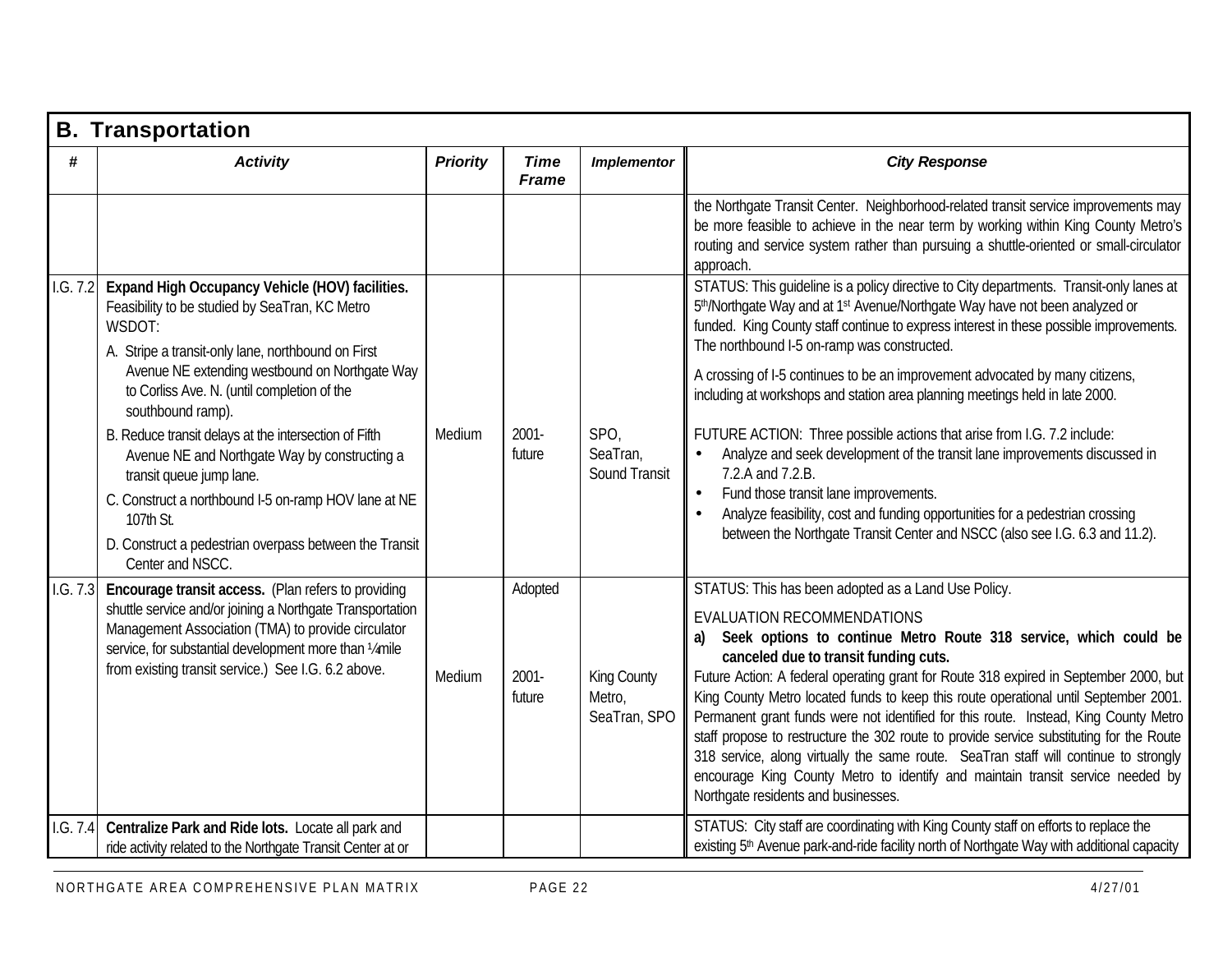|          | <b>B. Transportation</b>                                                                                                                                                                                                                                           |                 |                             |                                                         |                                                                                                                                                                                                                                                                                                                                                                                                                                                                                                       |
|----------|--------------------------------------------------------------------------------------------------------------------------------------------------------------------------------------------------------------------------------------------------------------------|-----------------|-----------------------------|---------------------------------------------------------|-------------------------------------------------------------------------------------------------------------------------------------------------------------------------------------------------------------------------------------------------------------------------------------------------------------------------------------------------------------------------------------------------------------------------------------------------------------------------------------------------------|
| #        | <b>Activity</b>                                                                                                                                                                                                                                                    | <b>Priority</b> | <b>Time</b><br><b>Frame</b> | <b>Implementor</b>                                      | <b>City Response</b>                                                                                                                                                                                                                                                                                                                                                                                                                                                                                  |
|          | within 800 feet of the Transit Center. The park-and-ride<br>portion of the Transit Center shall accommodate up to<br>1,000 vehicles. Additional parking may be provided if it<br>is shared or is joint use parking.                                                |                 |                             |                                                         | at the Northgate Transit Center. This intent has been discussed at the Northgate<br>workshops, station area planning meetings, and other public meetings over the past few<br>years. In 2001, King County formulated strategies for provision of additional interim<br>park-and-ride capacity at the existing Transit Center, and their approach to other park-<br>and-ride relocation decisions. See the additional discussion of park-and-ride capacity<br>and consolidation issues under I.G. 11.3 |
|          |                                                                                                                                                                                                                                                                    | High            | 2001/05                     | SPO, King<br>County Metro,<br>SeaTran,<br>Sound Transit | FUTURE ACTION: Additional planning, coordination and negotiation by SPO, King<br>County Metro, Sound Transit and other parties will be necessary to reach an<br>agreement to reallocate park-and-ride capacity in Northgate.                                                                                                                                                                                                                                                                          |
| 1.G. 7.5 | Provide bus shelters. Metro shall place bus shelters<br>at bus zones along designated pedestrian streets and<br>Class III boulevards consistent with Metro's Service<br>Guidelines for shelter placement, unless paid for by the<br>community (see Plan for maps). |                 |                             |                                                         | STATUS: Approximately 18 of 51 bus stops along the relevant routes have shelters.<br>Some improvements to existing shelters have also been made over the past six years.<br>KC Metro's Service Guidelines do not call for shelters at 100 percent of the bus stops;<br>shelter provision depends upon the amount of passenger activity. Future bus shelter<br>installations/improvements are probable in Northgate but cannot be quaranteed at this<br>time.                                          |
|          |                                                                                                                                                                                                                                                                    | Low             | $2001 -$<br>future          | SeaTran                                                 | FUTURE ACTION: SeaTran will do the following actions:<br>Track the future installation of new bus shelters in the Northgate area.<br>Advocate shelter installation to King County Metro.<br>The 5th Avenue Street Design Study conducted in 2001 will look at transit facilities<br>along 5th Avenue NE.                                                                                                                                                                                              |
| 1.G. 7.6 | Increase the number of transit streets. Three<br>arterials shall be reclassified as minor transit streets:<br>A. NE Northgate Way (between Lake City Way NE<br>and Roosevelt Way)<br>B. N. 115th Street (between Aurora Avenue N and                               |                 | Adopted                     |                                                         | STATUS: SeaTran performed the transit street reclassifications requested by citizen<br>stakeholders, with Council approval in Resolution 28752 (1993) and, subsequently, a<br>corrected version in Resolution 29622 (1997). The Northgate Plan influenced the City<br>to include Roosevelt Way between NE 80 <sup>th</sup> St. and Northgate Way as a part of the<br>Transit Priority Network in the City's Comprehensive Plan.                                                                       |
|          | Meridian Avenue N.)<br>C. NE 92nd Street (between First and Fifth Avenues<br>$NE)^*$                                                                                                                                                                               |                 |                             |                                                         | A. Northgate Way between Lake City Way and 15 <sup>th</sup> Ave. NE is a minor transit street<br>with some restrictions for transit. Between 15th Avenue NE and Meridian Avenue<br>N., Northgate Way is a major transit street.                                                                                                                                                                                                                                                                       |
|          | See Discussion on p. 30.                                                                                                                                                                                                                                           |                 |                             |                                                         | B. and C. North 115 <sup>th</sup> Street is a minor transit street between Aurora Avenue N. and                                                                                                                                                                                                                                                                                                                                                                                                       |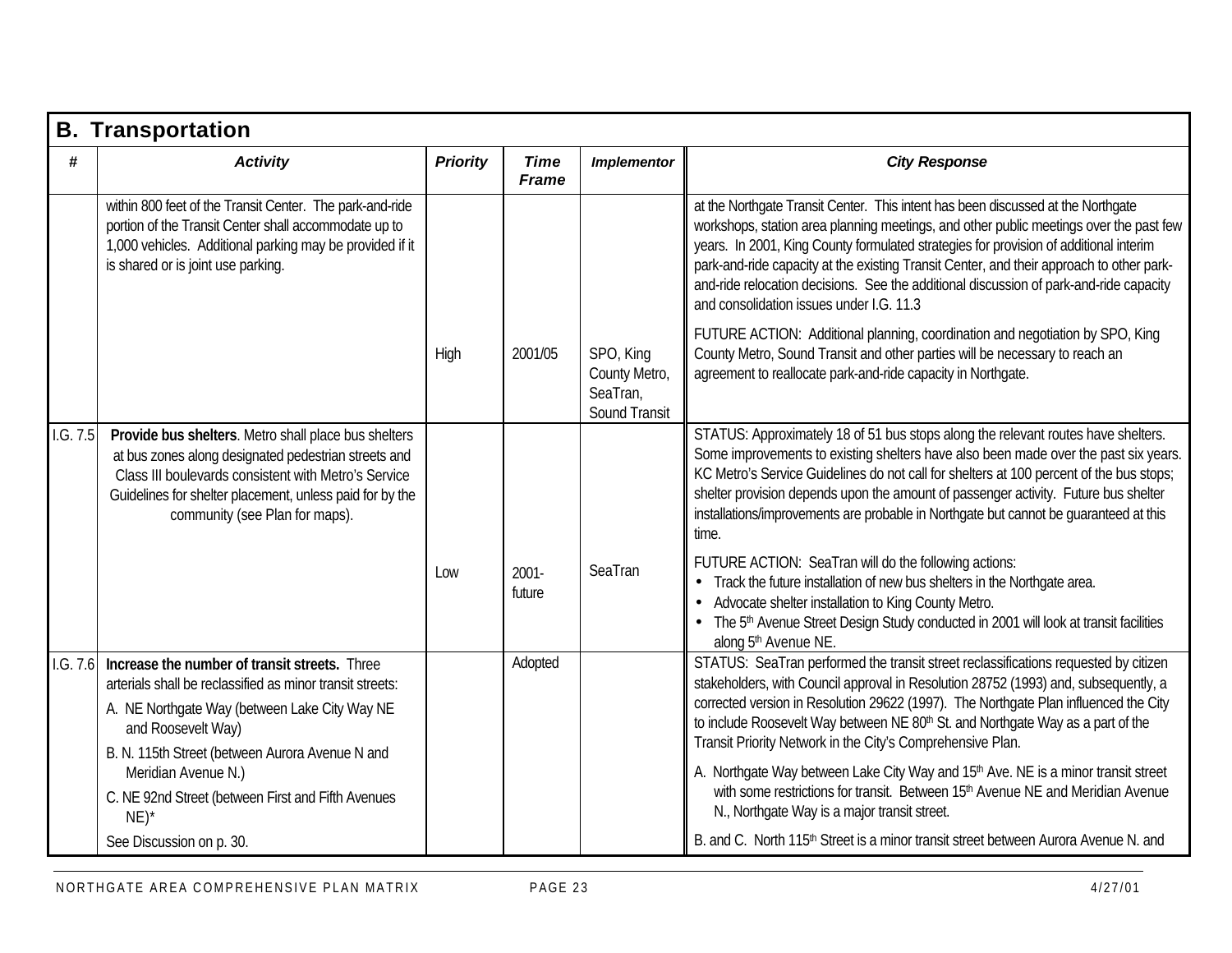|           | <b>B.</b> Transportation                                                                                                                                                                                                                                                                                                                                                                                                                                                                                                                                                                                                                                                                                                                                                                                                                                                                                                                                                                                                                                                                                                                  |                 |                             |                    |                                                                                                                                                                                                                                                                                                                                                                                                                                                                                                                                                                                                                                                                                                                                                                                                                                                                                                                                                                                                                                                                                                       |
|-----------|-------------------------------------------------------------------------------------------------------------------------------------------------------------------------------------------------------------------------------------------------------------------------------------------------------------------------------------------------------------------------------------------------------------------------------------------------------------------------------------------------------------------------------------------------------------------------------------------------------------------------------------------------------------------------------------------------------------------------------------------------------------------------------------------------------------------------------------------------------------------------------------------------------------------------------------------------------------------------------------------------------------------------------------------------------------------------------------------------------------------------------------------|-----------------|-----------------------------|--------------------|-------------------------------------------------------------------------------------------------------------------------------------------------------------------------------------------------------------------------------------------------------------------------------------------------------------------------------------------------------------------------------------------------------------------------------------------------------------------------------------------------------------------------------------------------------------------------------------------------------------------------------------------------------------------------------------------------------------------------------------------------------------------------------------------------------------------------------------------------------------------------------------------------------------------------------------------------------------------------------------------------------------------------------------------------------------------------------------------------------|
| #         | <b>Activity</b>                                                                                                                                                                                                                                                                                                                                                                                                                                                                                                                                                                                                                                                                                                                                                                                                                                                                                                                                                                                                                                                                                                                           | <b>Priority</b> | <b>Time</b><br><b>Frame</b> | <b>Implementor</b> | <b>City Response</b>                                                                                                                                                                                                                                                                                                                                                                                                                                                                                                                                                                                                                                                                                                                                                                                                                                                                                                                                                                                                                                                                                  |
|           | *According to SeaTran, this plan text was determined<br>in 1993 to be inconsistent with the intent of citizen<br>stakeholders (NE 92nd Street, east of 1 <sup>st</sup> Avenue NE,<br>was not intended to be a transit street). Resolution<br>29622 was prepared to correctly identify which streets<br>were intended to be reclassified as minor transit<br>streets.                                                                                                                                                                                                                                                                                                                                                                                                                                                                                                                                                                                                                                                                                                                                                                      |                 |                             |                    | Meridian Avenue N, and NE 92 <sup>nd</sup> Street is not a transit street. North 92 <sup>nd</sup> Street<br>(west of 1 <sup>st</sup> Avenue NE), including its bridge over I-5, is an important segment for<br>several bus routes connecting to neighborhoods west of I-5.                                                                                                                                                                                                                                                                                                                                                                                                                                                                                                                                                                                                                                                                                                                                                                                                                            |
|           |                                                                                                                                                                                                                                                                                                                                                                                                                                                                                                                                                                                                                                                                                                                                                                                                                                                                                                                                                                                                                                                                                                                                           |                 |                             |                    | Policy 8. Increase pedestrian circulation with an improved street level environment by creating pedestrian connections that are safe,                                                                                                                                                                                                                                                                                                                                                                                                                                                                                                                                                                                                                                                                                                                                                                                                                                                                                                                                                                 |
| 1. G. 8.1 | interesting and pleasant.<br>Pedestrian Circulation System.<br>Develop a pedestrian circulation system through private<br>and public actions as identified in this Plan. This<br>comprehensive system identified in Figure 8, shall be<br>developed in coordination with the other transportation,<br>land use and open space policies of this Plan. The<br>system shall include a combination of: pedestrian<br>designated streets; pedestrian overpasses; interior<br>block pedestrian connections; Green Streets; an urban<br>trail; a Class III Boulevard; [and] special landscaped<br>arterials.<br>A. Substantial development shall be responsible for the<br>portion of the pedestrian circulation system that is<br>adjacent to, or within, its site. The design and<br>construction of the network shall be consistent with this<br>Plan. However, the exact location of interior block<br>pedestrian connections shall be at the discretion of<br>property owners.<br>A1. The pedestrian circulation system shall<br>(a) connect to any plazas, adjacent parks or indoor<br>open spaces; (b) connect buildings on the site with | High            | Adopted<br>Ongoing          | <b>DCLU</b>        | STATUS: Pedestrian requirements were adopted into the Land Use Code as part of<br>development standards in the Northgate Overlay District. With new development since<br>Plan adoption, private developers have provided a modest amount of pedestrian<br>improvements meeting City requirements, at locations including the Northwest Federal<br>Credit Union, Windermere Realty, Walgreen's, Men's Wearhouse, QFC, and<br>Touchstone/Target sites.<br>FUTURE ACTION: The pedestrian requirements will be applied to future development<br>proposals, on a project-by-project basis. See the response to I.G. 8.2 for other future<br>actions that are being considered in response to recommendations from the Plan<br>Review and Evaluation.<br>Consider as part of this circulation plan comprehensively planning for implementation of<br>pedestrian improvements and open space. Consider including pedestrian/open space<br>treatments (such as Woonerfs) for some residential streets. Resources, such as a<br>Nieghborhood Matching Fund grant, would need to be identified for this effort. |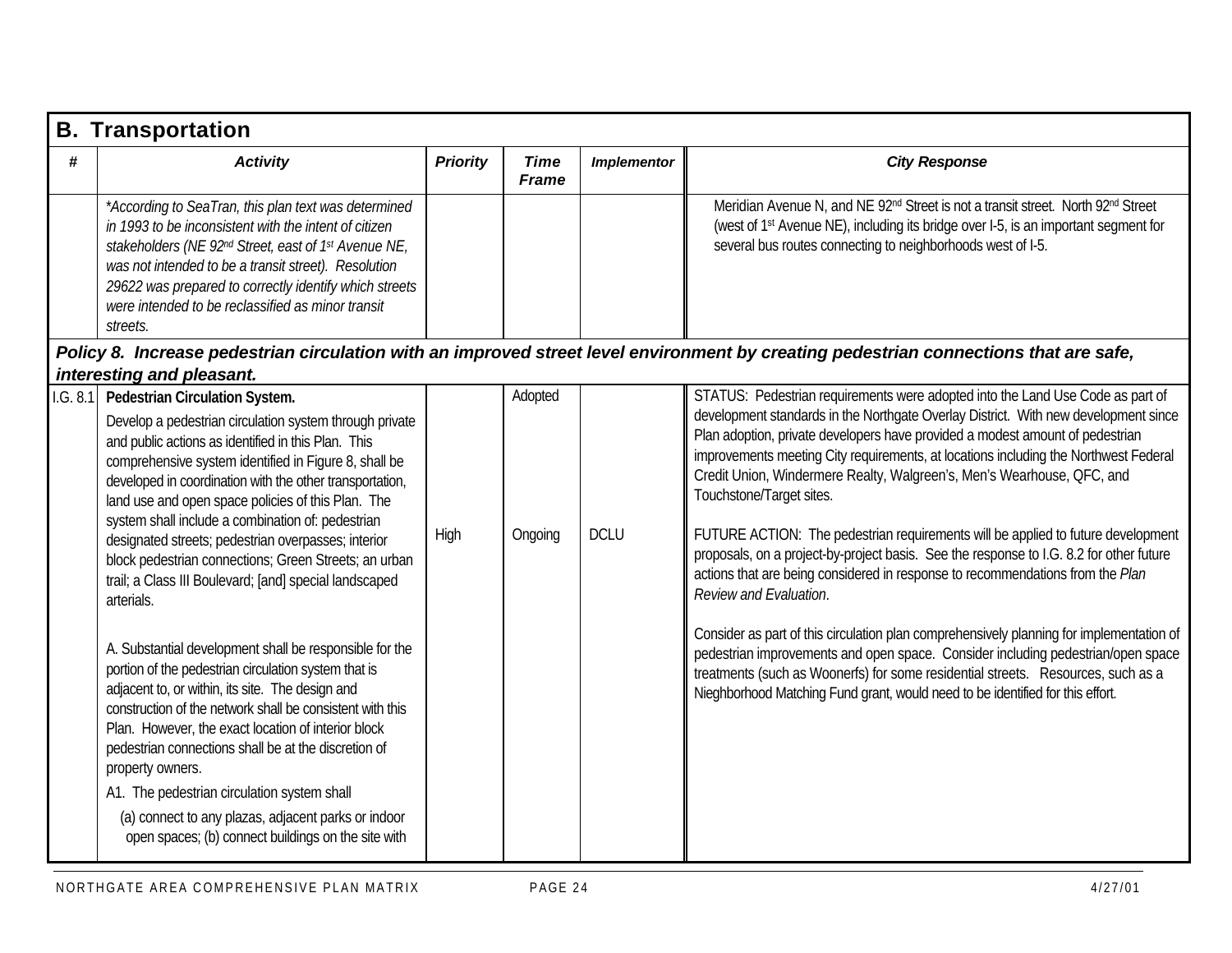|          | <b>B. Transportation</b>                                                                                                                                                                                                                                                                                                                                                                                                                                                                                                                                                                                                                                                                                                                                                                                                                                                                                      |                 |                               |                                                          |                                                                                                                                                                                                                                                                                                                                                                                                                                                                                                                                                                                                                                                                                                                                                                                                                                                                                                                                                                                                                                                                          |
|----------|---------------------------------------------------------------------------------------------------------------------------------------------------------------------------------------------------------------------------------------------------------------------------------------------------------------------------------------------------------------------------------------------------------------------------------------------------------------------------------------------------------------------------------------------------------------------------------------------------------------------------------------------------------------------------------------------------------------------------------------------------------------------------------------------------------------------------------------------------------------------------------------------------------------|-----------------|-------------------------------|----------------------------------------------------------|--------------------------------------------------------------------------------------------------------------------------------------------------------------------------------------------------------------------------------------------------------------------------------------------------------------------------------------------------------------------------------------------------------------------------------------------------------------------------------------------------------------------------------------------------------------------------------------------------------------------------------------------------------------------------------------------------------------------------------------------------------------------------------------------------------------------------------------------------------------------------------------------------------------------------------------------------------------------------------------------------------------------------------------------------------------------------|
| #        | <b>Activity</b>                                                                                                                                                                                                                                                                                                                                                                                                                                                                                                                                                                                                                                                                                                                                                                                                                                                                                               | <b>Priority</b> | <b>Time</b><br><b>Frame</b>   | <b>Implementor</b>                                       | <b>City Response</b>                                                                                                                                                                                                                                                                                                                                                                                                                                                                                                                                                                                                                                                                                                                                                                                                                                                                                                                                                                                                                                                     |
|          | the walkway and adjacent street sidewalks.<br>A2. Sidewalks shall be required as part of substantial<br>development adjacent to all arterials and any streets<br>abutting multifamily and commercial development.<br>A3. All sidewalks not designated part of the pedestrian<br>circulation system on Figure 8 nor subject to the<br>provisions of Implementation Guidelines 8.1,<br>8.2.D.9, and 8.6, shall, at a minimum, include a 5<br>1/2 foot planting strip and a 6 foot (clear) sidewalk.<br>(a) Landscaping within the planting strips shall be<br>approved by [SeaTran].<br>B. All on-site pedestrian improvements may be counted<br>toward meeting a site's open space requirement.<br>C. All pedestrian improvements shall be designed to be<br>accessible to persons with disabilities in accordance<br>with the Land Use Code, Washington State Law and<br>the Americans with Disabilities Act. |                 |                               |                                                          |                                                                                                                                                                                                                                                                                                                                                                                                                                                                                                                                                                                                                                                                                                                                                                                                                                                                                                                                                                                                                                                                          |
| 1.G. 8.2 | <b>Designate Pedestrian Streets:</b><br>All commercially zoned lots on both sides of NE<br>$\bullet$<br>Northgate Way between 3rd Avenue NE and 11th<br>Avenue NE<br>All commercially zoned lots on Fifth Avenue NE<br>between NE 113th Street and NE 105th Street<br>Details regarding Function, Desired Characteristics,<br>Street Level Uses, and Development Standards,<br>Parking Location and Screening, Parking Access and<br>Curbcuts, Sidewalk Widths, Sidewalk Landscaping,<br>Facade Transparency and Limits on Blank Walls,<br>Overhead Weather Protection all are described in the<br>Plan on pages 33-39.                                                                                                                                                                                                                                                                                       | High<br>High    | Adopted<br>2001/02<br>2001/02 | SeaTran, SPO<br>SPO, DCLU,<br>Community<br>participation | STATUS: These designations and development standards are included in the<br>Northgate Overlay District in the Land Use Code, and are used by DCLU in reviewing<br>development proposals.<br>FUTURE ACTION: In early 2001, the City proposed a study to generate and evaluate<br>streetscape/pedestrian improvement concepts for 5 <sup>th</sup> Avenue NE, due to its important<br>role in the Urban Center. The study will better define options for achieving pedestrian<br>improvements supporting the Northgate Plan's vision.<br>EVALUATION RECOMMENDATIONS<br>Re-examine the locations of the Major Pedestrian Street and Special<br>a)<br>Landscaped Arterial designations, to decide if certain street segments<br>should be added to the current designations.<br>Future Action: The station area planning process and the Central Staff evaluation of<br>GDP regulations has included discussion about extending these designations to<br>additional street segments, such as NE 100 <sup>th</sup> and 103 <sup>rd</sup> Streets and 5 <sup>th</sup> Avenue NE |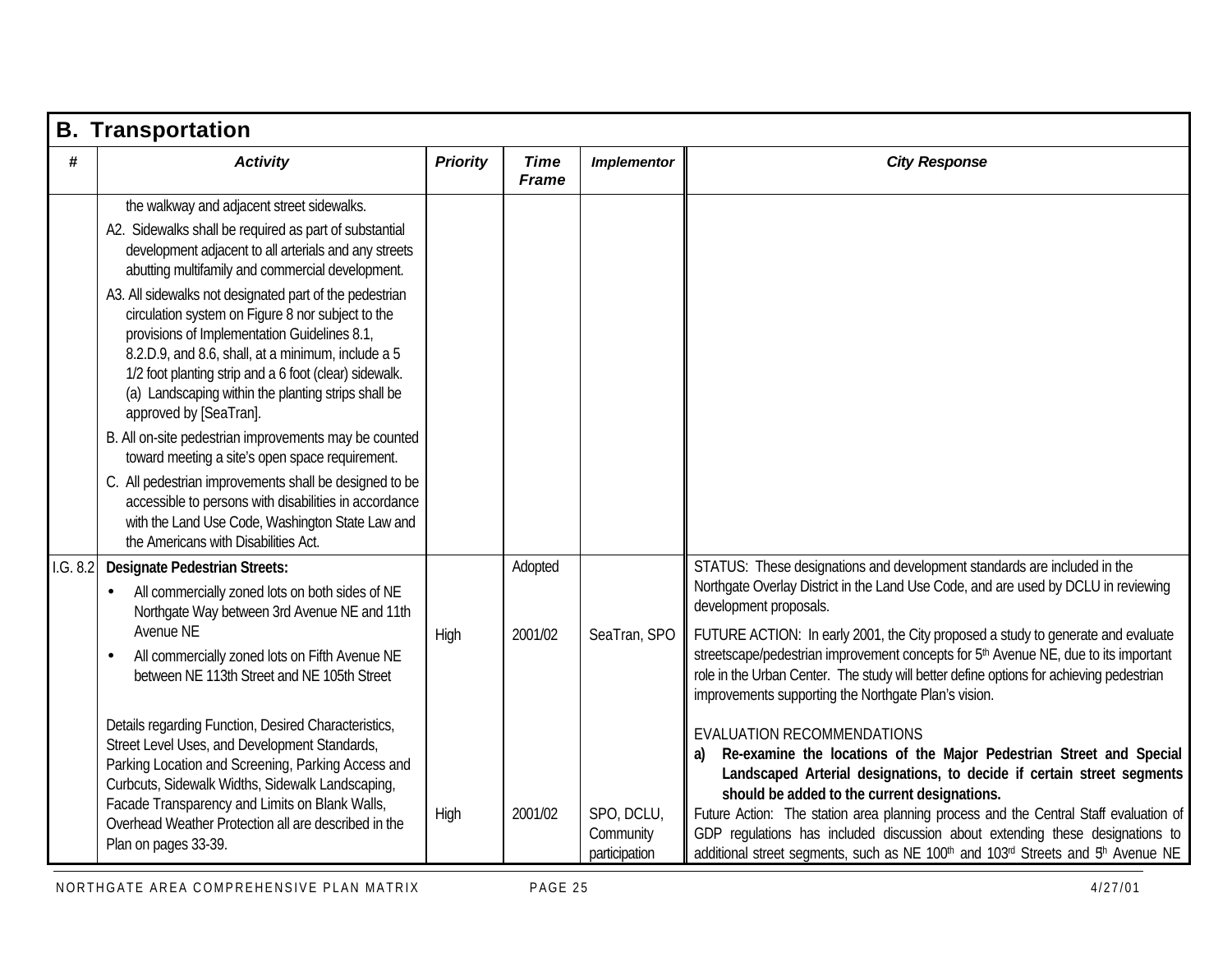|          | <b>B. Transportation</b>                                                                                                                                                                                                                                                                                                                                                                                 |                 |                             |                                                     |                                                                                                                                                                                                                                                                                                                                                                                                                                                                                                                                                                                                                                                                                                                                                              |  |  |  |  |  |
|----------|----------------------------------------------------------------------------------------------------------------------------------------------------------------------------------------------------------------------------------------------------------------------------------------------------------------------------------------------------------------------------------------------------------|-----------------|-----------------------------|-----------------------------------------------------|--------------------------------------------------------------------------------------------------------------------------------------------------------------------------------------------------------------------------------------------------------------------------------------------------------------------------------------------------------------------------------------------------------------------------------------------------------------------------------------------------------------------------------------------------------------------------------------------------------------------------------------------------------------------------------------------------------------------------------------------------------------|--|--|--|--|--|
| #        | <b>Activity</b>                                                                                                                                                                                                                                                                                                                                                                                          | <b>Priority</b> | <b>Time</b><br><b>Frame</b> | <b>Implementor</b>                                  | <b>City Response</b>                                                                                                                                                                                                                                                                                                                                                                                                                                                                                                                                                                                                                                                                                                                                         |  |  |  |  |  |
|          |                                                                                                                                                                                                                                                                                                                                                                                                          |                 |                             |                                                     | south of 105 <sup>th</sup> Street, and these designations will be given further consideration.<br>Additional staff work and community input will be needed before the exact types of<br>changes are defined. The Major Pedestrian Street designation has land use and site<br>design implications for adjacent uses. The range of possible actions includes extending<br>these designations or defining other designations to quide future development of<br>pedestrian facilities. DCLU will assist in analyzing and implementing Land Use Code<br>changes related to pedestrian and zoning requirements. Findings from the 5 <sup>th</sup> Avenue<br>Street Design Study in summer 2001 will also be available to help inform potential future<br>actions. |  |  |  |  |  |
|          |                                                                                                                                                                                                                                                                                                                                                                                                          |                 |                             |                                                     | Work with citizens and City departments to identify and prioritize<br>opportunities for potential publicly- or privately-funded pedestrian<br>improvement projects.                                                                                                                                                                                                                                                                                                                                                                                                                                                                                                                                                                                          |  |  |  |  |  |
|          |                                                                                                                                                                                                                                                                                                                                                                                                          | Medium          | 2002/04                     | DON, SPO,<br>SeaTran,<br>Community<br>participation | Future Action: This joint effort of citizens and City staff would help clarify and organize<br>how Northgate's pedestrian improvement needs are prioritized, and how funding<br>opportunities should be approached.                                                                                                                                                                                                                                                                                                                                                                                                                                                                                                                                          |  |  |  |  |  |
| 1.G. 8.3 | Reduce pedestrian/vehicular conflicts.<br>For SEPA mitigation pursuant to SMC 25.05.675R, (the<br>SEPA traffic impact policy), mitigation may be required<br>to mitigate on-site impacts. For purposes of this policy,<br>traffic impacts to streets or intersections that are adjacent<br>to the block upon which the proposed development is to<br>occur shall be determined in the same manner as on- |                 | Adopted                     |                                                     | STATUS: A few of the requested pedestrian crossings (see items in 8.3.D) have been<br>provided, and future development may be required to provide other pedestrian<br>crossings, such as at NE 103rd St/3rd Avenue NE. New development is required to<br>provide sidewalks, and on-site pedestrian safety is evaluated on a project-by-project<br>basis. Citizens have expressed concerns about two variances that allowed new curb<br>cuts on Northgate Way (a Major Pedestrian Street) to serve new commercial<br>development. The Hearing Examiner upheld these variances.                                                                                                                                                                                |  |  |  |  |  |
|          | site impacts.<br>In the review of proposed substantial development<br>pursuant to SMC 25.05.675R (SEPA traffic impact<br>policy), mitigation which may be required to mitigate a                                                                                                                                                                                                                         | High            | Ongoing                     | <b>DCLU</b>                                         | FUTURE ACTION: The City's review of future development proposals and GDPs will<br>continue to consider these recommendations and requirements for reducing<br>pedestrian/vehicular conflicts.                                                                                                                                                                                                                                                                                                                                                                                                                                                                                                                                                                |  |  |  |  |  |
|          | development's contribution to off-site impacts, beyond<br>the block upon which the proposed development is to<br>occur, is limited to the measures identified below (p. 39-<br>40) and in Implementation Guidelines 10.3, 10.4, 11.1<br>and 11.2, provided that additional mitigation may be                                                                                                             | Medium          | 2002-2010                   | SeaTran                                             | SeaTran should consider the locations requested in I.G. 8.3.D for future funding of<br>pedestrian crossing improvements. Specifically, these locations include:<br>--Northgate Way between 5 <sup>th</sup> and 7 <sup>th</sup> Avenues NE;<br>-- Roosevelt Way at NE 92nd Street;                                                                                                                                                                                                                                                                                                                                                                                                                                                                            |  |  |  |  |  |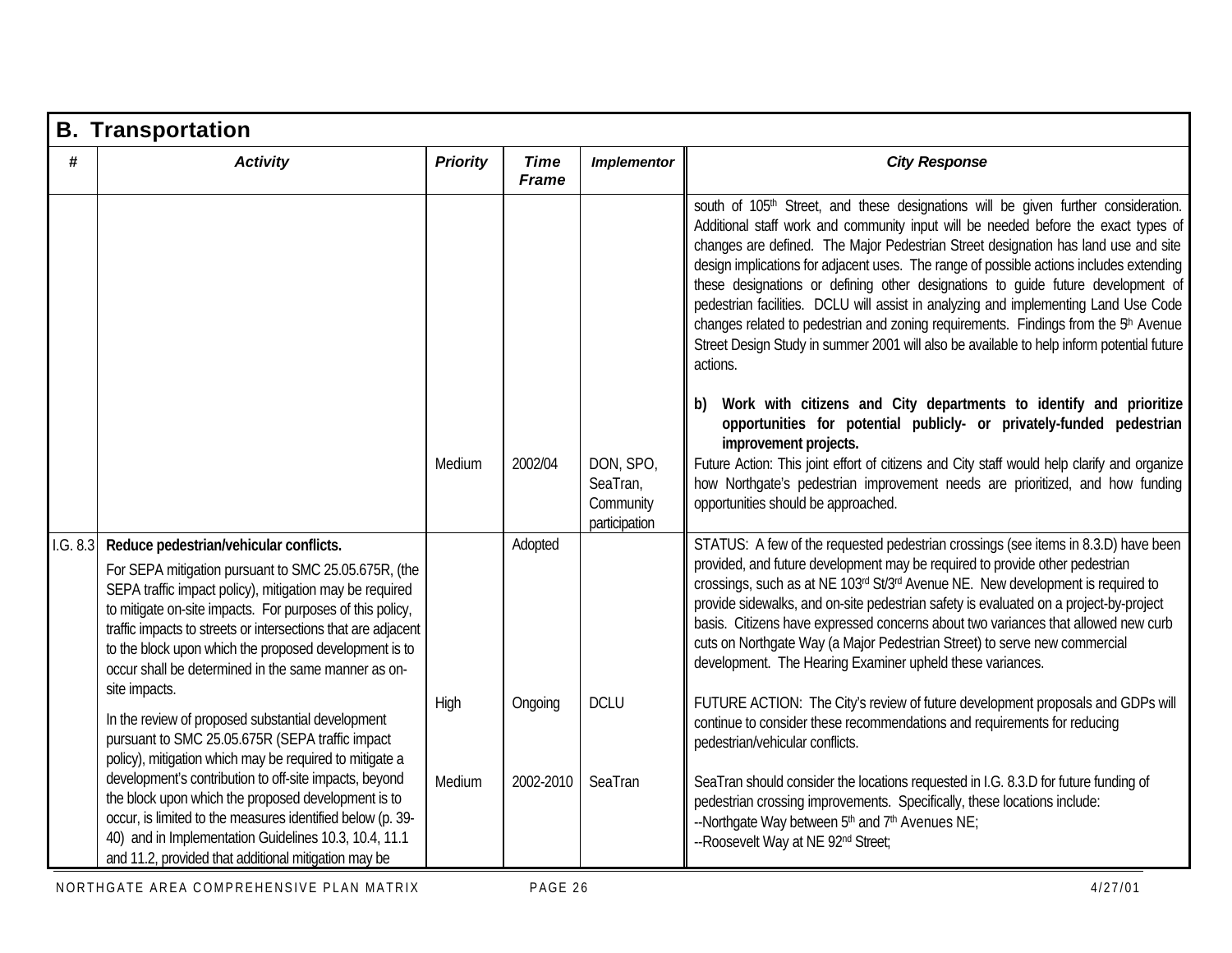|   | <b>B. Transportation</b>                                                                                                                                                                                                                                                                                                                                                                                                                                                                                                                                                                                                                                             |                 |                             |                    |                                                                                                                                                                                                                            |
|---|----------------------------------------------------------------------------------------------------------------------------------------------------------------------------------------------------------------------------------------------------------------------------------------------------------------------------------------------------------------------------------------------------------------------------------------------------------------------------------------------------------------------------------------------------------------------------------------------------------------------------------------------------------------------|-----------------|-----------------------------|--------------------|----------------------------------------------------------------------------------------------------------------------------------------------------------------------------------------------------------------------------|
| # | <b>Activity</b>                                                                                                                                                                                                                                                                                                                                                                                                                                                                                                                                                                                                                                                      | <b>Priority</b> | <b>Time</b><br><b>Frame</b> | <b>Implementor</b> | <b>City Response</b>                                                                                                                                                                                                       |
|   | required to mitigate off-site impacts which are not<br>identified in the EIS for this plan.                                                                                                                                                                                                                                                                                                                                                                                                                                                                                                                                                                          |                 |                             |                    | --15 <sup>th</sup> Avenue NE between NE 117 <sup>th</sup> and 127 <sup>th</sup> Streets; and--NE 100 <sup>th</sup> and 103 <sup>rd</sup><br>Streets at 3rd Avenue NE.                                                      |
|   | A. On-site pedestrian safety shall be enhanced through<br>a review of new development site plans to ensure<br>that potential vehicular and pedestrian conflicts are<br>minimized.                                                                                                                                                                                                                                                                                                                                                                                                                                                                                    |                 |                             |                    | (Other locations listed in I.G. 8.3.D have been addressed by improvements.)<br>Consider amending NACP policies to make granting variances from curb cut<br>limitations on designated major pedestrian streets less likely. |
|   | B. Curb cuts across sidewalks in the Northgate core<br>shall be minimized. An individual site shall have no<br>more than one entry and one existing driveway per<br>street, unless curb cuts are more than 300 feet<br>apart.                                                                                                                                                                                                                                                                                                                                                                                                                                        |                 |                             |                    |                                                                                                                                                                                                                            |
|   | C. If the pedestrian impacts of substantial development<br>result in the need to increase the length of the signal<br>cycle or phasing in a way that would increase the<br>volume-to-capacity ratio at the intersection of 5th<br>Avenue and Northgate Way, pedestrian skybridges<br>crossing Northgate Way (between 3rd and 5th<br>Avenues NE) and 5th Avenue NE (between<br>Northgate Way and NE 107th Street) shall be used<br>to minimize pedestrian/vehicular conflicts at the<br>intersection of NE Northgate Way and Fifth Avenue<br>NE. Adjacent substantial developments are strongly<br>encouraged to directly connect their buildings with<br>skybridges. |                 |                             |                    |                                                                                                                                                                                                                            |
|   | D. Safe, convenient pedestrian crossings shall be a<br>priority at the arterial locations listed below.<br>1. Northgate Way between 5th Avenue NE and 7th                                                                                                                                                                                                                                                                                                                                                                                                                                                                                                            |                 |                             |                    |                                                                                                                                                                                                                            |
|   | Avenue NE<br>2. Roosevelt Way NE between NE 111th Street and NE<br>112th Street.<br>3. Roosevelt Way NE at NE 92nd Street.<br>4. 15th Avenue NE between NE 117th Street and NE                                                                                                                                                                                                                                                                                                                                                                                                                                                                                       |                 |                             |                    |                                                                                                                                                                                                                            |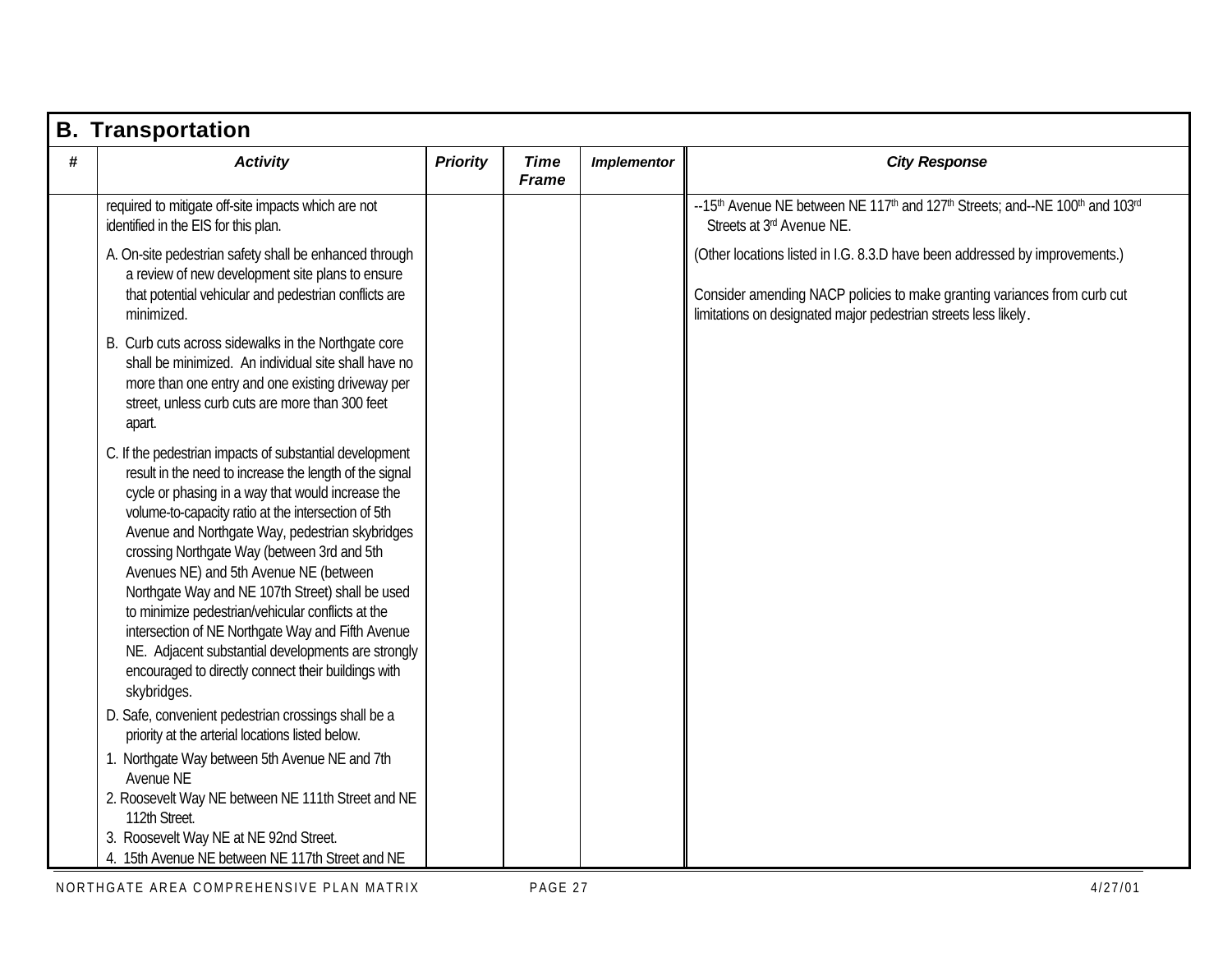|          | <b>B. Transportation</b>                                                                                                                                                                                                                                                                                                                                           |                 |                             |                          |                                                                                                                                                                                                                                                                                                                                                                                                                                              |
|----------|--------------------------------------------------------------------------------------------------------------------------------------------------------------------------------------------------------------------------------------------------------------------------------------------------------------------------------------------------------------------|-----------------|-----------------------------|--------------------------|----------------------------------------------------------------------------------------------------------------------------------------------------------------------------------------------------------------------------------------------------------------------------------------------------------------------------------------------------------------------------------------------------------------------------------------------|
| #        | <b>Activity</b>                                                                                                                                                                                                                                                                                                                                                    | <b>Priority</b> | <b>Time</b><br><b>Frame</b> | <b>Implementor</b>       | <b>City Response</b>                                                                                                                                                                                                                                                                                                                                                                                                                         |
|          | 127th Street.<br>5. NE 103rd Street and NE 100th Streets at 3rd<br>Avenue NE.<br>6. Meridian Avenue NE between N. 103rd Street and N.<br>105th Street.<br>E. Interior block pedestrian connections shall be<br>created to facilitate continuous pedestrian circulation<br>between the buildings of a substantial development<br>and the adjacent public sidewalks. |                 |                             |                          |                                                                                                                                                                                                                                                                                                                                                                                                                                              |
| 1.G. 8.4 | Develop Green Streets.<br>A. For locations see Figure 8 of the Northgate Plan.<br>B. Specific Green Street design criteria shall be<br>developed as part of the Northgate Area                                                                                                                                                                                     |                 | Adopted                     |                          | STATUS: A segment of Green Streets improvements abutting the Target/Touchstone<br>development on 3rd Avenue NE has been provided. Future implementation of Green<br>Streets in single-family zoned areas is unlikely under current definitions because new<br>substantial development triggering the requirements will not occur in single-family<br>residential areas. As described by B.1 of this guideline, improvements could occur if a |
|          | Neighborhood Design Review Guidelines.<br>Standards for development of Green Streets shall<br>be developed by the City.                                                                                                                                                                                                                                            |                 |                             |                          | majority of residents agreed to form a Local Improvement District.<br>In addition to funding issues, the width of available right-of-way, topography, large power<br>poles, and shallow setbacks of houses along portions of 8 <sup>th</sup> Avenue NE, and possibly                                                                                                                                                                         |
|          | C. Priority of Distribution of Green Street Funds.<br>Funding for development of Green Streets in the<br>Northgate area shall be prioritized as follows:                                                                                                                                                                                                           |                 |                             |                          | some portions of 12 <sup>th</sup> Avenue NE, may constrain the ability to provide full-width<br>pedestrian improvements meeting the current definitions of Green Streets. Most of 8th<br>Avenue NE and some of 12 <sup>th</sup> Avenue NE in this vicinity have 40-foot right-of-way width,                                                                                                                                                  |
|          | C1. Streets which would provide safe pedestrian and<br>bicycle connections to transit and neighborhood<br>attractions (i.e., schools, open spaces, shopping)<br>and can be enhanced through pedestrian amenities.                                                                                                                                                  |                 |                             |                          | compared to the more common 60-foot width of many local streets.<br>FUTURE ACTION: The Northgate Plan indicates Green Streets improvements are to<br>be required with new substantial development on adjacent properties. This will require                                                                                                                                                                                                  |
|          | C2. Streets which serve medium to high density<br>multifamily buildings, where residents do not have<br>access to private yards, and where pedestrian                                                                                                                                                                                                              | Low             | Ongoing                     | <b>DCLU</b>              | project-by-project review by DCLU, if any projects are proposed along the designated<br>streets.<br>The City can assist interested owners in pursuing a Local Improvement District along                                                                                                                                                                                                                                                     |
|          | circulation focuses on a particular street (Third<br>Avenue NE).<br>C3. Streets adjacent to public open spaces, which,                                                                                                                                                                                                                                             | Low             | Long-term                   | SeaTran,                 | the defined Green Street routes.                                                                                                                                                                                                                                                                                                                                                                                                             |
|          | through development as Green Streets, would                                                                                                                                                                                                                                                                                                                        |                 |                             | citizen<br>participation | The City will consider the use of any Open Space Funds that may be gathered from                                                                                                                                                                                                                                                                                                                                                             |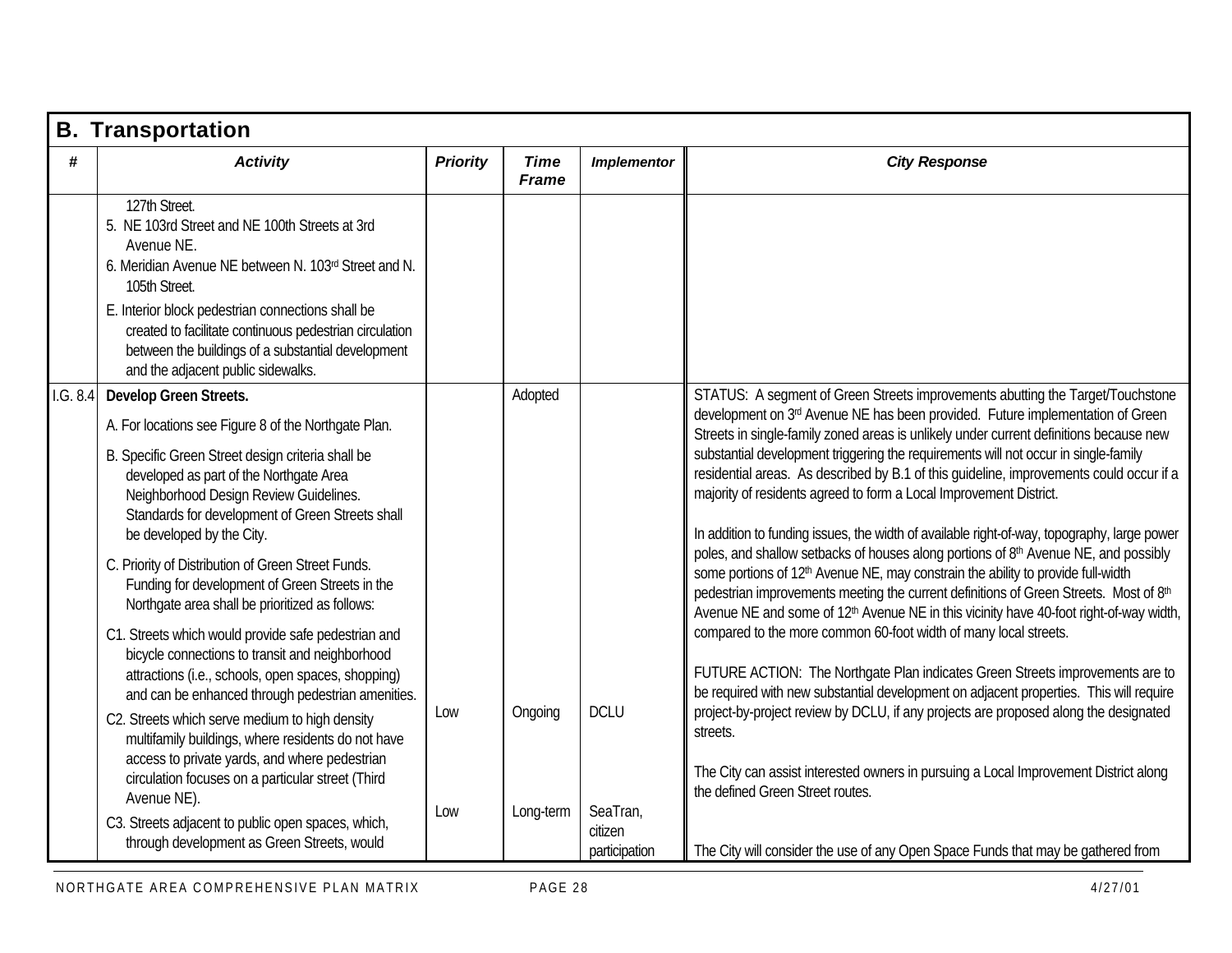|          | <b>B. Transportation</b>                                                                                                                                                                                                                  |                  |                                    |                                         |                                                                                                                                                                                                                                                                                                                                                                                                                                                                                                                                                                                                                                                                                                                                                                                   |
|----------|-------------------------------------------------------------------------------------------------------------------------------------------------------------------------------------------------------------------------------------------|------------------|------------------------------------|-----------------------------------------|-----------------------------------------------------------------------------------------------------------------------------------------------------------------------------------------------------------------------------------------------------------------------------------------------------------------------------------------------------------------------------------------------------------------------------------------------------------------------------------------------------------------------------------------------------------------------------------------------------------------------------------------------------------------------------------------------------------------------------------------------------------------------------------|
| #        | <b>Activity</b>                                                                                                                                                                                                                           | <b>Priority</b>  | <b>Time</b><br><b>Frame</b>        | <b>Implementor</b>                      | <b>City Response</b>                                                                                                                                                                                                                                                                                                                                                                                                                                                                                                                                                                                                                                                                                                                                                              |
|          | improve access to the open space and which<br>increase the area available for public use.<br>C4. Undeveloped streets within natural areas that have<br>been designated on the pedestrian circulation<br>system as part of an Urban Trail. | Medium           | Long-term                          | SPO, DPR                                | future development for Green Streets improvements along 8th Avenue NE, 12th<br>Avenue NE or Pinehurst Way south of NE 125th Street.<br><b>EVALUATION RECOMMENDATIONS</b><br>With community participation, review the Green Streets designations for<br>8th and 12th Avenue NE (and other small street segments located in single-<br>family zoned areas) so that funding and design concepts are better<br>understood and more feasible to implement.                                                                                                                                                                                                                                                                                                                             |
|          |                                                                                                                                                                                                                                           | Medium           | 2003/04                            | DON, SPO,<br>Community<br>participation | Future Action: Conduct public discussions and a review of the Green Streets<br>designations in the Northgate Plan, and seek funding and design concepts that are<br>better understood, acceptable to the community, and more feasible to implement.<br>Possible alternatives to the single-family street-park designation are "SEA Streets" or<br>low-cost sidewalk improvements. The "Street Edge Alternative" seeks to provide an<br>attractive, environmentally-friendly drainage and street design with landscaping and<br>sidewalks, calmed traffic, less impervious surface than typical city streets, and drainage<br>swales.                                                                                                                                              |
| 1.G. 8.5 | Class III Boulevard - Wallingford Avenue N/College<br>Way/Meridian Avenue N. shall be designated a Class<br>III Boulevard when this designation is approved by the<br>City Council.                                                       | Medium<br>Medium | 2002-<br>future<br>2002-<br>future | <b>DON</b><br>SeaTran                   | STATUS: SeaTran staff indicate that a possible Class III boulevard designation was<br>considered by the City following Northgate plan adoption, but was not recommended for<br>approval. The existing classification system includes two Class I and two Class II<br>designations distinguishing natural and formal landscaping as well as Olmsted or non-<br>Olmsted design.<br><b>FUTURE ACTION:</b><br>The purpose of a Class III boulevard in this plan should be clarified. The intent<br>may be to enhance aesthetic qualities and pedestrian facilities along the Wallingford<br>Avenue/College Way/Meridian Avenue corridor.<br>If new proposals are brought forth to designate a Class III Boulevard (or similar<br>$\bullet$<br>designation), consider these proposals. |
| 1.G. 8.6 | <b>Special Landscaped Arterials</b><br>A. Roosevelt Way NE and 15th Avenue NE shall be<br>designated as Special Landscaped Arterials on the<br>Ped. Circulation and Open Space maps (Figures 8                                            |                  | Adopted                            | See I.G. 8.2                            | STATUS: Regulations relevant to special landscaped arterials were incorporated into<br>the Land Use Code in 1993.<br>As noted in I.G. 8.2, the Plan Review and Evaluation recommends re-examining the                                                                                                                                                                                                                                                                                                                                                                                                                                                                                                                                                                             |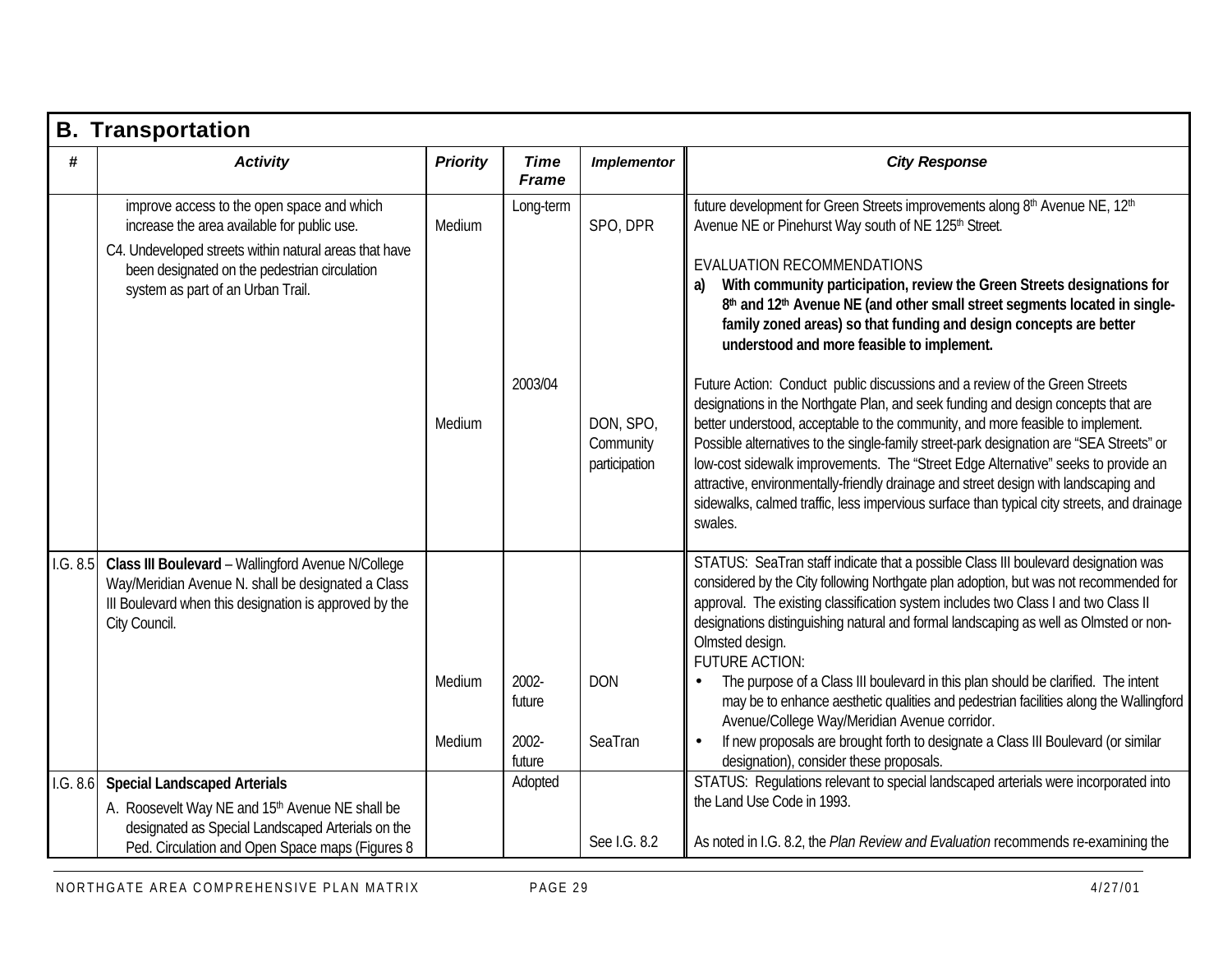|   | <b>B.</b> Transportation                                                                                                                                                                                                                                                                                                                                                                  |                 |                             |                    |                                                                                                                                                                             |
|---|-------------------------------------------------------------------------------------------------------------------------------------------------------------------------------------------------------------------------------------------------------------------------------------------------------------------------------------------------------------------------------------------|-----------------|-----------------------------|--------------------|-----------------------------------------------------------------------------------------------------------------------------------------------------------------------------|
| # | <b>Activity</b>                                                                                                                                                                                                                                                                                                                                                                           | <b>Priority</b> | <b>Time</b><br><b>Frame</b> | <b>Implementor</b> | <b>City Response</b>                                                                                                                                                        |
|   | and 9 of the plan).<br>B. These arterials shall be enhanced with special<br>landscaping treatment and pedestrian facilities to<br>improve the balance between the arterial's role in<br>carrying high traffic volumes and large numbers of<br>pedestrians.                                                                                                                                |                 |                             |                    | locations of the Major Pedestrian Street and Special Landscaped Arterial designations,<br>to decide if certain street segments should be added to the current designations. |
|   | C. Substantial development along any of these<br>designated arterials, or projects involving these<br>streets, shall include the following:<br>[street trees, sidewalks with planting strips, or<br>sidewalks without planting strips adjacent to higher<br>intensity zones, and improvements such as special<br>pavers, lighting, benches and planting boxes, as<br>determined by DCLU.] |                 |                             |                    |                                                                                                                                                                             |

#### *Policy 9. Manage parking supply, location and demand to discourage the use of single occupant vehicles, and to improve short-term parking accessibility for retail customers, patients, and visitors, without undermining transit or HOV usage, or detracting from the creation of an attractive pedestrian environment.*

| 1.G. 9.1 | Establish minimum and maximum parking<br>requirements. Table 3 on p. 43 recommends what |             | Adopted |                             | STATUS: These requirements are incorporated into the Land Use Code.                                                                                                                                                                                                                                                                                                                                                               |
|----------|-----------------------------------------------------------------------------------------|-------------|---------|-----------------------------|-----------------------------------------------------------------------------------------------------------------------------------------------------------------------------------------------------------------------------------------------------------------------------------------------------------------------------------------------------------------------------------------------------------------------------------|
|          | they should be.                                                                         | High        | Ongoing | <b>DCLU</b>                 | FUTURE ACTION: Parking proposals in future development applications will continue<br>to be reviewed for consistency with these requirements.                                                                                                                                                                                                                                                                                      |
|          |                                                                                         |             |         |                             | EVALUATION RECOMMENDATIONS<br>Revisit parking requirements of the Northgate Plan to see if adjustments<br>a)<br>are advisable to further limit the allowable amount of parking.                                                                                                                                                                                                                                                   |
|          |                                                                                         | <b>High</b> | 2002    | SPO, SeaTran<br><b>DCLU</b> | Future Action: SPO, SeaTran and DCLU staff will work with interested community<br>stakeholders to address Northgate parking issues in 2002. This is part of the ongoing<br>citywide effort to implement parking management and transportation demand<br>management strategies in Seattle neighborhood business districts. Depending on the<br>results and interest from City staff and community stakeholders, code changes could |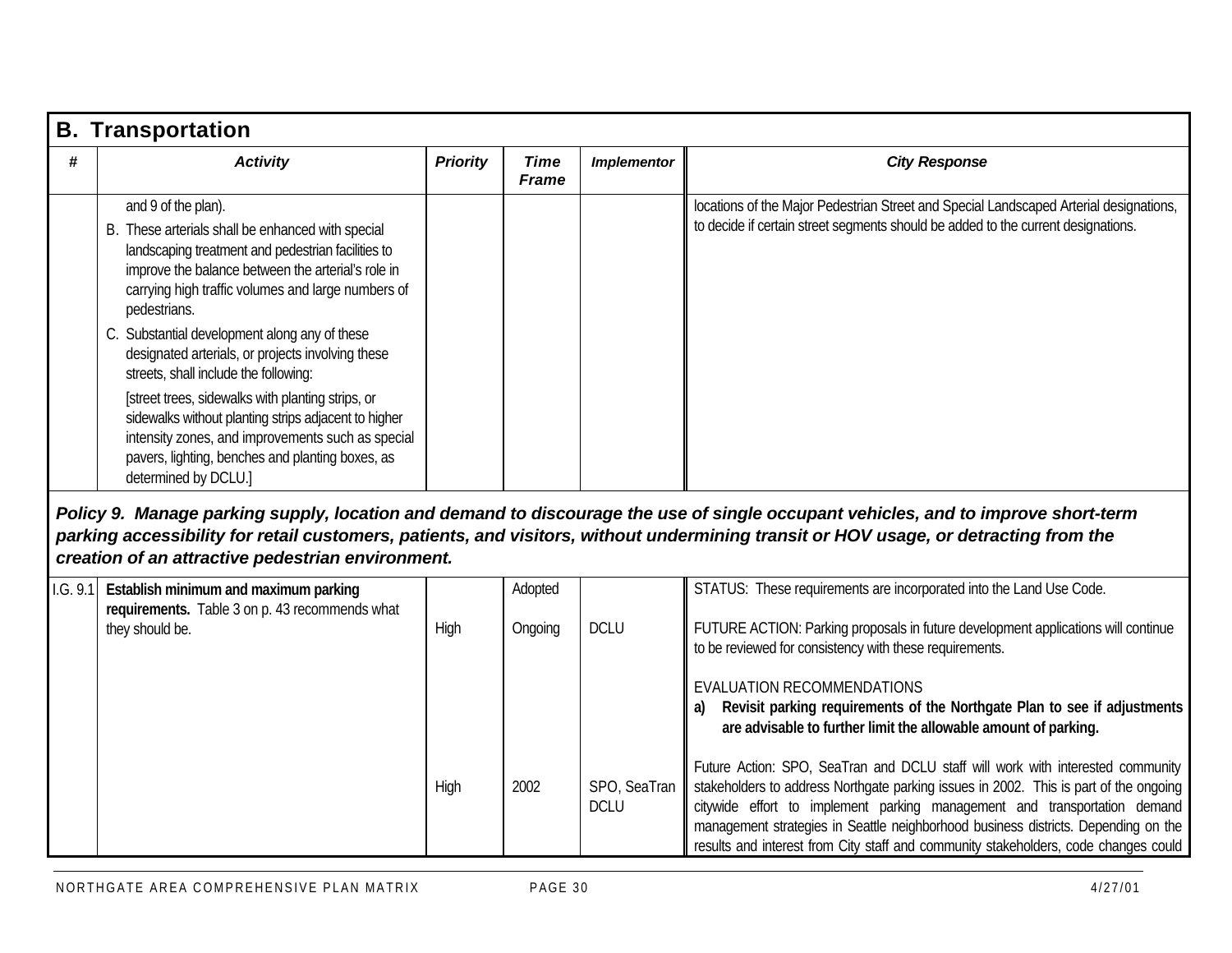|          | <b>B. Transportation</b>                                                                                                                                                                                                |                 |                             |                    |                                                                                                                                                                                                                                                   |  |  |
|----------|-------------------------------------------------------------------------------------------------------------------------------------------------------------------------------------------------------------------------|-----------------|-----------------------------|--------------------|---------------------------------------------------------------------------------------------------------------------------------------------------------------------------------------------------------------------------------------------------|--|--|
| #        | <b>Activity</b>                                                                                                                                                                                                         | <b>Priority</b> | <b>Time</b><br><b>Frame</b> | <b>Implementor</b> | <b>City Response</b>                                                                                                                                                                                                                              |  |  |
|          |                                                                                                                                                                                                                         |                 |                             |                    | be pursued to adjust parking requirements and/or to implement other strategies to better<br>manage parking and traffic volume issues. In this process, limits upon uses that are<br>heavy traffic generators will be considered.                  |  |  |
| 1.G. 9.2 | Permit certain exceptions to parking requirements.<br>Specific recommendations p. 43-44.                                                                                                                                | NA.             | Adopted<br>Ongoing          | <b>DCLU</b>        | STATUS: These requirements are incorporated into the Land Use Code.<br>FUTURE ACTION: Parking proposals in future development applications will continue<br>to be reviewed for consistency with these requirements.                               |  |  |
| 1.G. 9.3 | Control the amount of surface parking. Specific<br>recommendations p. 45.                                                                                                                                               | <b>NA</b>       | Adopted<br>Ongoing          | <b>DCLU</b>        | STATUS: These requirements are incorporated into the Land Use Code.<br>FUTURE ACTION: Parking proposals in future development applications will continue<br>to be reviewed for consistency with these requirements.                               |  |  |
| 1.G. 9.4 | Floor area ratio (FAR) exclusion for structured<br>parking. All parking structures shall be excluded from<br>a development's floor area ratio.                                                                          |                 | Adopted                     |                    | STATUS: This concept of FAR exclusion for structured parking is already embodied<br>in the Land Use Code, SMC 23.47.012C.                                                                                                                         |  |  |
| 1.G. 9.5 | Develop a public parking garage in the core.<br>A public parking garage shall be developed within the<br>Northgate core primarily for centralized, long-term<br>employee parking in order to discourage the creation of |                 | No action<br>to date        |                    | STATUS: This idea for a public parking garage has not been pursued to date, due to<br>complexity, cost, and probable lack of perceived need. No parking commission has<br>been established for the Northgate neighborhood.                        |  |  |
|          | private long term parking for each site in the core, and to<br>encourage HOV use by people employed in the<br>Northgate area.<br>A. Public Parking Fund. A Northgate public parking                                     | Low             | Long term                   | <b>NA</b>          | FUTURE ACTION: No specific action is recommended by the City. Over the long<br>term, if a substantial need for a public parking garage is identified and there is<br>community interest in discussing such a project, a parking commission can be |  |  |
|          | fund shall be established to facilitate the land<br>acquisition and construction of a public parking<br>garage for long-term parking in the core. Potential<br>fund sources include:                                    | <b>NA</b>       | <b>NA</b>                   | <b>NA</b>          | established.<br>EVALUATION RECOMMENDATIONS<br>Do not establish a parking commission at this time.<br>a)<br>Future Action: No action recommended.                                                                                                  |  |  |
|          | 1. Contributions in lieu of constructing on-site, long-term<br>accessory parking by properties within a 1/4 mile<br>walking distance of the garage.<br>2. Creation of a business assessment district formed to          |                 |                             |                    |                                                                                                                                                                                                                                                   |  |  |
|          |                                                                                                                                                                                                                         |                 |                             |                    |                                                                                                                                                                                                                                                   |  |  |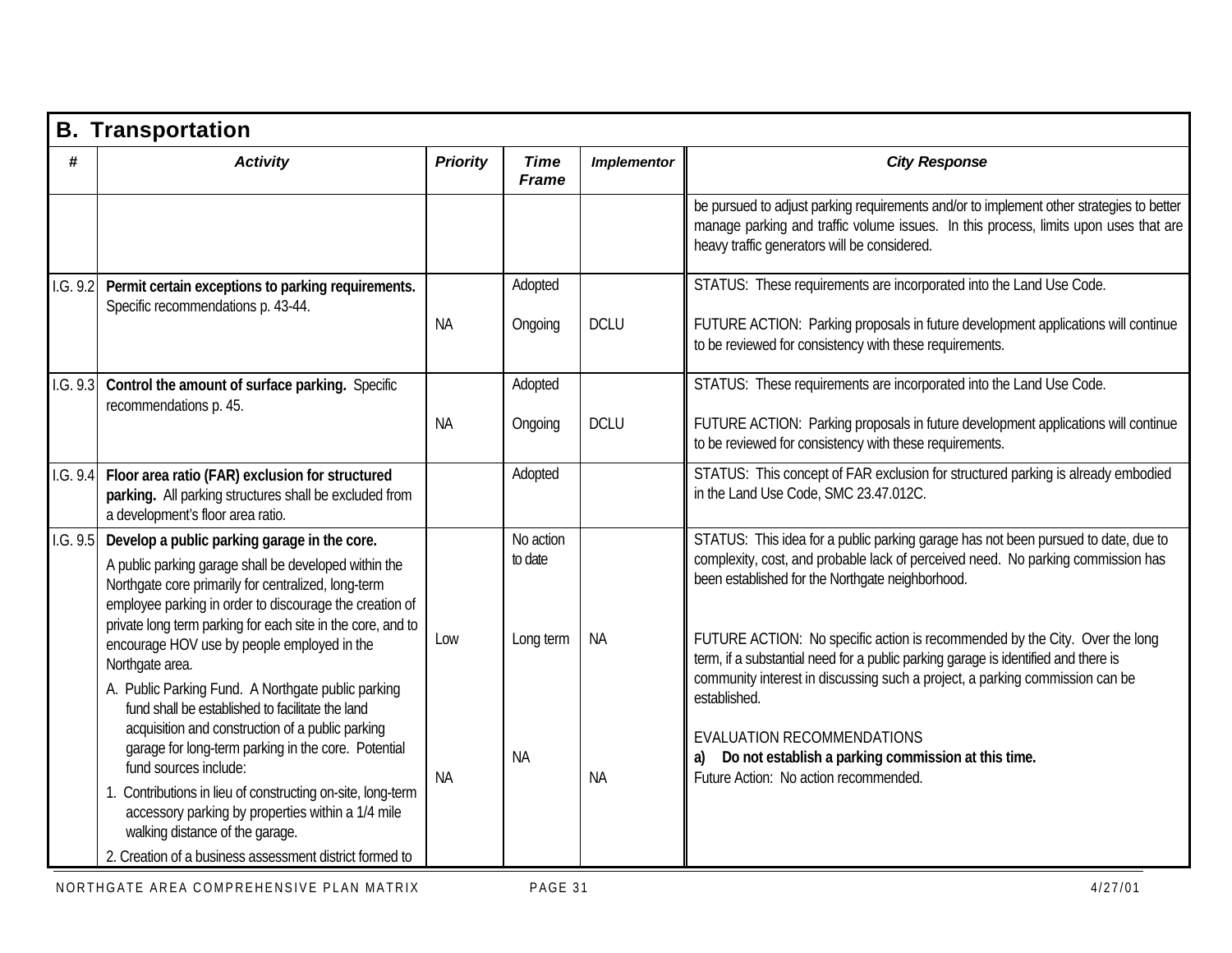|          | <b>B.</b> Transportation                                                                                                                                                                                                                                                                                                                                                                                                                      |                 |                             |                                       |                                                                                                                                                                                                                                                                                                                       |
|----------|-----------------------------------------------------------------------------------------------------------------------------------------------------------------------------------------------------------------------------------------------------------------------------------------------------------------------------------------------------------------------------------------------------------------------------------------------|-----------------|-----------------------------|---------------------------------------|-----------------------------------------------------------------------------------------------------------------------------------------------------------------------------------------------------------------------------------------------------------------------------------------------------------------------|
| #        | <b>Activity</b>                                                                                                                                                                                                                                                                                                                                                                                                                               | <b>Priority</b> | <b>Time</b><br><b>Frame</b> | <b>Implementor</b>                    | <b>City Response</b>                                                                                                                                                                                                                                                                                                  |
|          | construct parking, a bond issue, or other strategies<br>identified by the Parking Commission.<br>B. Parking Commission. A parking commission shall<br>be established as provided by State law, to                                                                                                                                                                                                                                             |                 |                             |                                       |                                                                                                                                                                                                                                                                                                                       |
|          | recommend to the Mayor and City Council a location,<br>design, and financing strategy for a public parking<br>garage in the core of the Northgate area. Once the<br>garage is approved by City Council, the Parking<br>Commission shall administer the construction and<br>operation of this facility. The Parking Commission<br>shall include representatives of Northgate area<br>property owners, developers, employers, and<br>residents. |                 |                             |                                       |                                                                                                                                                                                                                                                                                                                       |
|          | circulation and safety, without increasing vehicular capacity.                                                                                                                                                                                                                                                                                                                                                                                |                 |                             |                                       | Policy 10. Reduce the impact of increases in traffic volume by minimizing conflicts with local access streets, and improving traffic flow,                                                                                                                                                                            |
| .G. 10.1 | Improve HOV Access.<br>A. Coordinate with WSDOT to reduce I-5 conges-tion<br>resulting from merge and weave operations<br>between the end of the express lanes and the N.<br>125th/N 130 <sup>th</sup> Street northbound off-ramp.                                                                                                                                                                                                            |                 | Item A is<br>complete.      |                                       | STATUS: One of the two requested improvements has been accomplished.<br>Since 1993, WSDOT added a lane on I-5 between the Northgate on-ramp and the<br>N. 130 <sup>th</sup> Street off-ramp. This lane allows transitions to and from the on-ramps<br>and off-ramps with less congestion.<br>No action to date.<br>B. |
|          | B. Construct a northbound transit queue jump lane on<br>the south leg of the NE Northgate Way/5th Avenue<br>NE intersection.                                                                                                                                                                                                                                                                                                                  | <b>NA</b><br>NА | <b>NA</b><br>NА             | SeaTran,<br><b>WSDOT</b><br><b>NA</b> | <b>FUTURE ACTION:</b><br>SeaTran will work with WSDOT on any future plans that would impact traffic on<br>А.<br>City streets.<br>See IG 7.2B.<br>Β.                                                                                                                                                                   |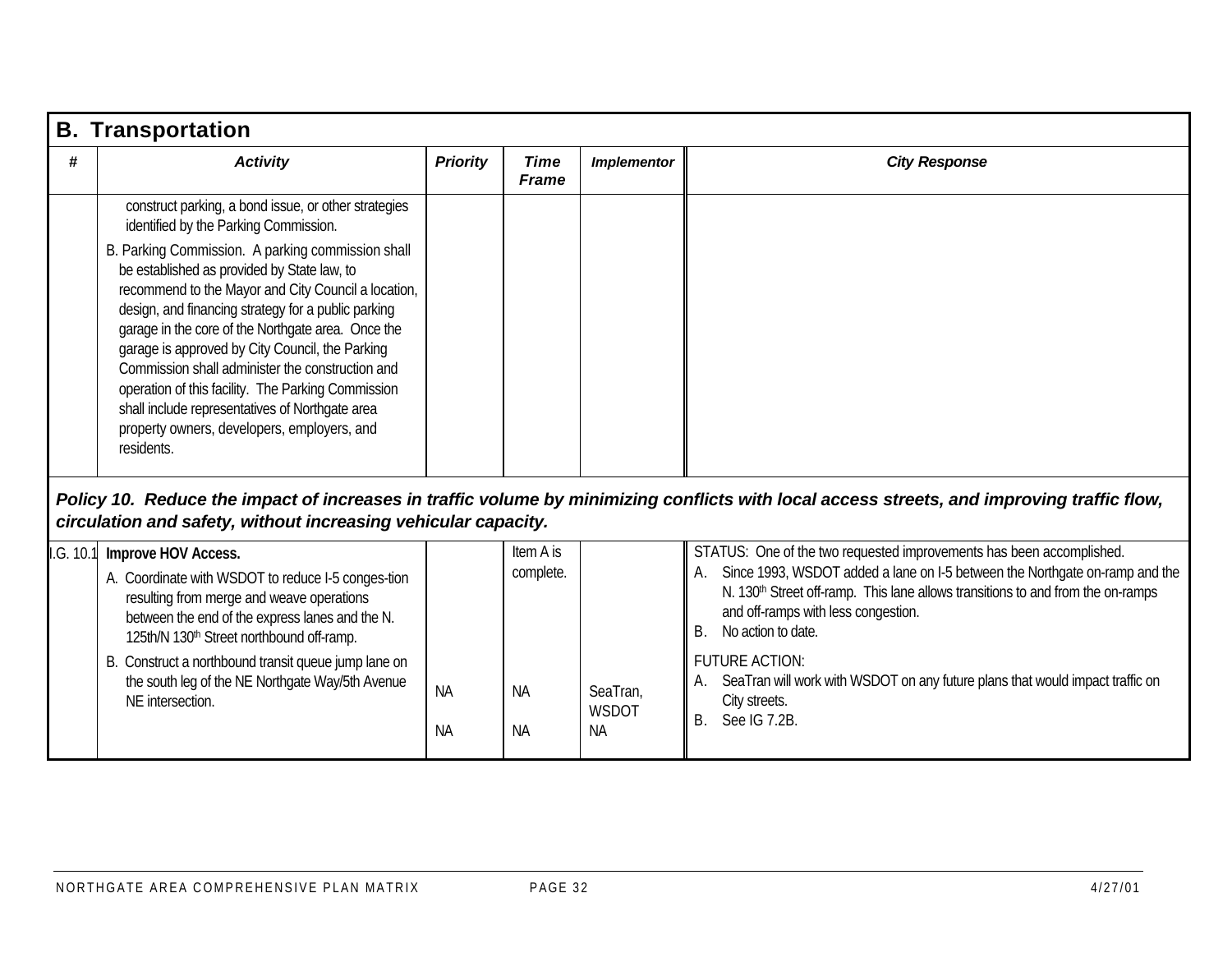| I.G. 10.2<br>Modify Northbound I-5 On-ramp at Northgate Way<br>to Include a Second Ramp at NE 107th Street.<br>A. The northbound leg of the intersection of First<br>Avenue NE with the ramp shall be widened to<br>provide a northbound left-turn lane onto the on-ramp,<br>and<br>B. The westbound left-turn lane on Northgate Way<br>(between 1st and 3rd Avenues NE) shall be<br>eliminated so that channelization can be revised to<br>provide another westbound lane for right-turn<br>access to I-5 north and southbound.                                                                                                                                                                                                                                                                                                                                                                                                                                                                                                                                                                                                                                                                                 |                  | Complete             |                            | STATUS: These improvements have been accomplished.                                                                                                                                                                                                                                                                                                                                                                                                                                                                                                                                                                                                                                                                                                                                                                                                                                                                                                                                                                                                                                                                                                                                                                                                                                                                                                                                                                                                                                                      |
|------------------------------------------------------------------------------------------------------------------------------------------------------------------------------------------------------------------------------------------------------------------------------------------------------------------------------------------------------------------------------------------------------------------------------------------------------------------------------------------------------------------------------------------------------------------------------------------------------------------------------------------------------------------------------------------------------------------------------------------------------------------------------------------------------------------------------------------------------------------------------------------------------------------------------------------------------------------------------------------------------------------------------------------------------------------------------------------------------------------------------------------------------------------------------------------------------------------|------------------|----------------------|----------------------------|---------------------------------------------------------------------------------------------------------------------------------------------------------------------------------------------------------------------------------------------------------------------------------------------------------------------------------------------------------------------------------------------------------------------------------------------------------------------------------------------------------------------------------------------------------------------------------------------------------------------------------------------------------------------------------------------------------------------------------------------------------------------------------------------------------------------------------------------------------------------------------------------------------------------------------------------------------------------------------------------------------------------------------------------------------------------------------------------------------------------------------------------------------------------------------------------------------------------------------------------------------------------------------------------------------------------------------------------------------------------------------------------------------------------------------------------------------------------------------------------------------|
| I.G. 10.3<br>Improve arterial traffic flow and operations.<br>[First two paragraphs describe how SEPA mitigation<br>may be defined for substantial development projects.]<br>A. All substantial development in the core area, shall<br>include an internal circulation plan that minimizes the<br>use of the arterial street system to provide access to<br>the various parts of the site. Vehicular access to<br>core area arterials (from and to private property)<br>shall be consistent with the following criteria:<br>1. Left-turn access to and from Northgate Way shall be<br>prohibited between Meridian Avenue N and 8th<br>Avenue NE.<br>2. Between NE Northgate Way and NE 103rd Street,<br>left-turn access to and from 5th Avenue NE shall be<br>limited to one access drive for any site.<br>3. To improve the flow and operations of specific<br>intersections to accommodate substantial<br>development and local trips, the following actions<br>shall be undertaken:<br>3a. Construct operational and capital improvements as<br>needed to mitigate impacts resulting from new<br>westbound through or left-turn vehicle trips added to<br>the intersection of 5th Avenue NE and NE Northgate | <b>NA</b><br>Low | Ongoing<br>Long term | <b>DCLU</b><br>SPO/SeaTran | STATUS: This guideline provided additional information about the definition of traffic<br>mitigation for future development projects, adopted as part of the City's SEPA policies.<br>This has been used in the review of development projects since Plan adoption.<br>Available traffic data indicate that arterial traffic volumes have, so far, not increased as<br>much as was expected by past traffic studies. The data do not support a finding of<br>unacceptable traffic congestion, or exceedance of the overall capacity of the road<br>network.<br>SeaTran provided traffic signal optimization along the Northgate Way corridor in early<br>2001 as an arterial flow improvement strategy. Also, cameras were installed to aid in<br>development of an "intelligent transportation system."<br>The left-turn prohibition discussed in this guideline is applicable in the review of future<br>substantial developments along Northgate Way, intended to prevent conflicting left-turn<br>movements at mid-block locations.<br>Improvements 3b and 3d discussed in the Plan are done and/or planned to occur.<br><b>FUTURE ACTION</b><br>1 & 2. These guidelines are applicable to new development proposals as SEPA-<br>related policies, applied during City project review processes.<br>Review NACP implementation guideline 10.3 - A1., concerning left turns to and<br>from Northgate Way, to determine if the prohibition should continue to be limited to<br>private property only. |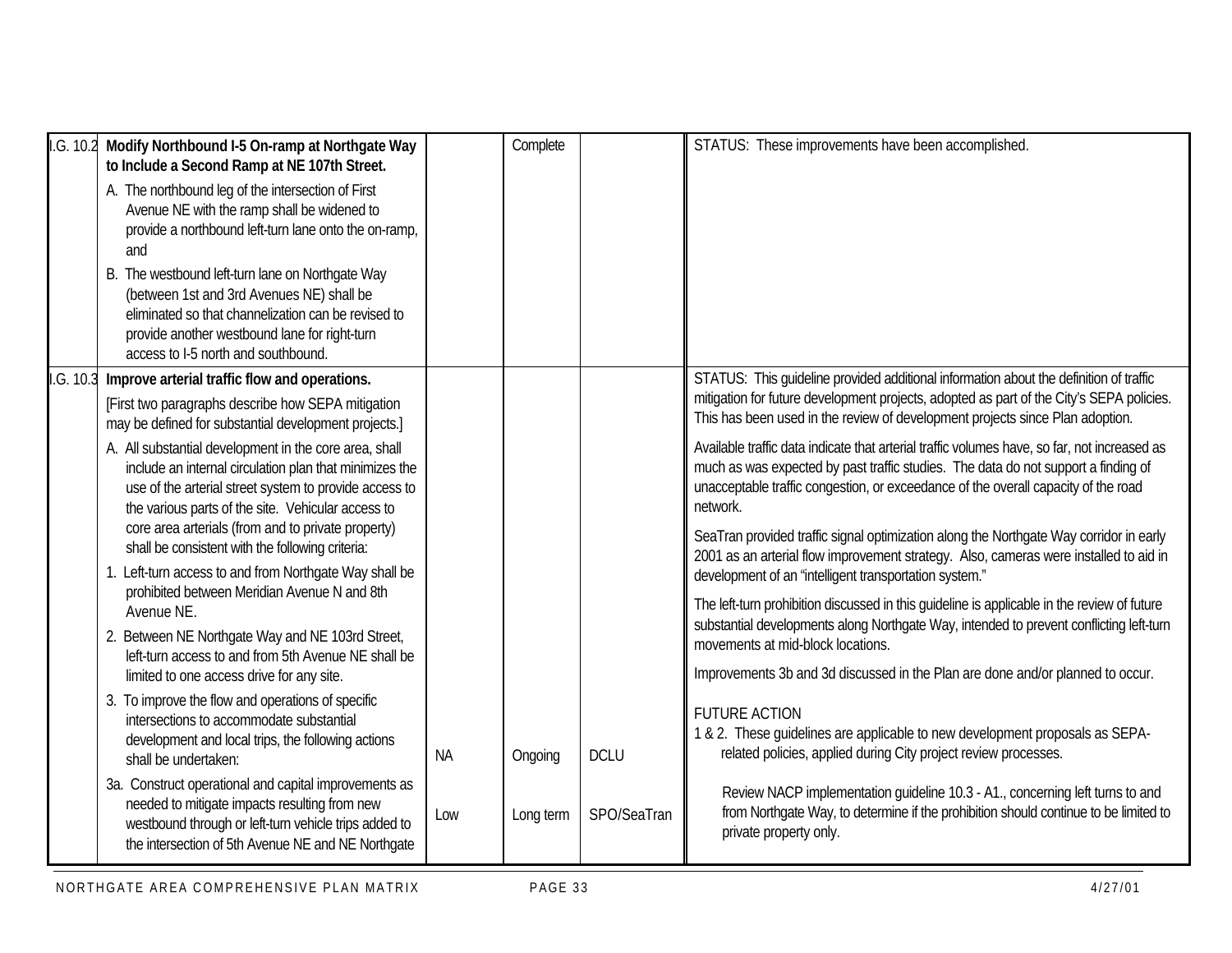| Way.<br>3b. Construct left-turn pockets on all four legs of the N.<br>130th Street and 1st Avenue NE intersection.<br>3c. Construct a northbound left-turn pocket on 15th<br>Avenue NE at Northgate Way.                                 | Medium<br>High<br>Low | Long-term<br>2001<br>Long-term<br>Done                     | SeaTran<br>SeaTran<br>SeaTran                                                                                                                                                                                                                                                                                                                      | 3a. SeaTran will investigate possible improvements to 5th Avenue NE/NE Northgate<br>Way as warranted by future traffic conditions.<br>3b. SeaTran will construct improvements in 2001, including left-turn pockets on all four<br>legs of this intersection.<br>3c. Not yet implemented. SeaTran's evaluation is that additional right-of-way would<br>need to be purchased to provide left-turn pockets at 15 <sup>th</sup> Avenue NE/NE Northgate                                                                                                                                                                                                                                                                              |
|------------------------------------------------------------------------------------------------------------------------------------------------------------------------------------------------------------------------------------------|-----------------------|------------------------------------------------------------|----------------------------------------------------------------------------------------------------------------------------------------------------------------------------------------------------------------------------------------------------------------------------------------------------------------------------------------------------|----------------------------------------------------------------------------------------------------------------------------------------------------------------------------------------------------------------------------------------------------------------------------------------------------------------------------------------------------------------------------------------------------------------------------------------------------------------------------------------------------------------------------------------------------------------------------------------------------------------------------------------------------------------------------------------------------------------------------------|
| 3d. Install a signal and geometric improvements at the<br>intersection of Pinehurst Way NE and Roosevelt<br>Way NE.<br>3e. At the intersection of NE 117th Street, 15th Avenue<br>NE and Pinehurst Way, eliminate through and left       | <b>NA</b>             | Way.<br>Same as<br>future<br>action<br><b>NA</b><br>below. | 3d. A signal has been installed at Roosevelt Way and NE 112 <sup>th</sup> Street, Iblock south of<br>Pinehurst Way, including channelization revisions.<br>3e. Not yet implemented. In order to eliminate through and left turn traffic on NE 117 <sup>th</sup><br>Street, the neighborhood will need to complete a neighborhood traffic plan that |                                                                                                                                                                                                                                                                                                                                                                                                                                                                                                                                                                                                                                                                                                                                  |
| turn traffic on NE 117th Street.<br>3f. To accommodate turning movements associated<br>with substantial development, an eastbound right-<br>turn lane should be constructed along Northgate<br>Way (between First and Fifth Avenues NE). | <b>NA</b>             | Long-term                                                  | DCLU, private<br>development                                                                                                                                                                                                                                                                                                                       | shows the revised intersection and how traffic would be diverted in the vicinity. The<br>immediate community would then need to circulate a petition showing support for<br>the closure. This procedure allows SeaTran to consider the ramifications of<br>closures on nearby residents.<br>3f. There is an existing right-turn refuge lane on eastbound Northgate Way at the<br>westernmost 3rd Ave. NE entrance to Northgate Mall. An additional eastbound<br>right-turn lane on Northgate Way between 3rd Avenue NE and 5th Avenue NE has<br>not been implemented yet. Future improvements may be required to improve<br>ingress and egress patterns.                                                                         |
|                                                                                                                                                                                                                                          |                       | 2002/06                                                    |                                                                                                                                                                                                                                                                                                                                                    | EVALUATION RECOMMENDATIONS<br>Evaluate the priority of intersection improvements at 15 <sup>th</sup> Avenue<br>a)<br>NE/Northgate Way and Pinehurst Way/NE 117 <sup>th</sup> Street. The NDM for the<br>Northeast Sector and SeaTran should assist citizens in preparing a<br>neighborhood traffic plan and petition to implement the latter<br>improvement.                                                                                                                                                                                                                                                                                                                                                                     |
|                                                                                                                                                                                                                                          | Medium                |                                                            | DON,<br>SeaTran,<br>Community<br>participation                                                                                                                                                                                                                                                                                                     | Future Action: The NDM for the Northeast Sector will assist citizens in a process to<br>review improvement options and determine which options need a more thorough<br>analysis via a neighborhood traffic plan. SeaTran would provide technical advice as<br>necessary. The community would likely need to hire a transportation consultant to<br>prepare a neighborhood traffic plan (possibly funded through DON neighborhood<br>matching funds). SeaTran would review the plan recommendations and then assist the<br>community in finding funding to implement the improvements approved by the<br>community and property owners. The timing of this planning process would depend<br>upon the priorities of the community. |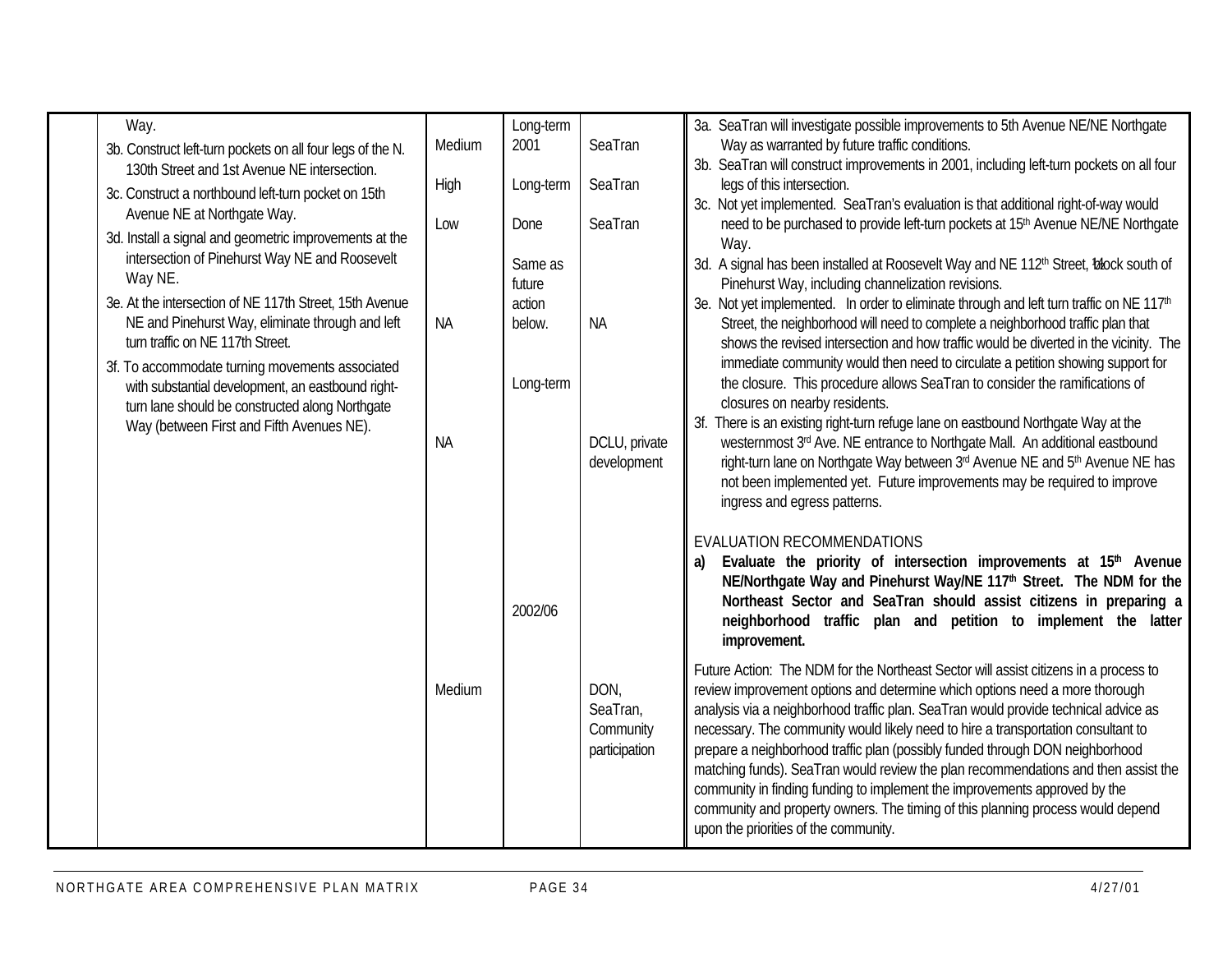| I.G. 10.4<br>Traffic circulation will be directed onto arterials to<br>protect the neighborhood from avoidable<br>intrusion of through traffic.<br>A. Goodwin Way NE and NE 115th Street (between<br>Fifth Avenue NE and Lake City Way) shall be<br>reclassified as local access streets.<br>B. Neighborhood traffic control devices shall be                                                                                                           | STATUS: Neighborhood traffic controls, including traffic circles, restricted access in<br>one direction, and chicanes are present in several locations, especially in Maple Leaf,<br>but also in Aurora-Licton and Haller Lake neighborhoods. Over the past several years,<br>quite a few neighborhood traffic control devices have been installed, partially addressing<br>the requests in the Northgate Plan. However, there are undoubtedly other<br>improvements that can be implemented. The following items further summarize<br>existing conditions:                                                                                                                                                                                                                                 |
|---------------------------------------------------------------------------------------------------------------------------------------------------------------------------------------------------------------------------------------------------------------------------------------------------------------------------------------------------------------------------------------------------------------------------------------------------------|---------------------------------------------------------------------------------------------------------------------------------------------------------------------------------------------------------------------------------------------------------------------------------------------------------------------------------------------------------------------------------------------------------------------------------------------------------------------------------------------------------------------------------------------------------------------------------------------------------------------------------------------------------------------------------------------------------------------------------------------------------------------------------------------|
| installed to the extent possible. The locations below<br>have been identified as needing traffic control<br>devices. Substantial development that impacts<br>these locations shall be subject to mitigation<br>measures to minimize these problems.<br>Reduce through traffic, speeds, and pedestrian<br>vehicular conflicts with operation and design<br>controls, possibly including sidewalks, on the<br>following streets:<br>1. Ashworth Avenue N. | A. Done.<br>B1. Traffic circles have been installed on Ashworth Avenue N. at N. 87th, 97th, 107th<br>and 128 <sup>th</sup> Streets. Additionally, SeaTran is installing non-arterial signs between N.<br>80th and 85th Streets.<br>B2. Through the Neighborhood Street Fund (NSF), SeaTran has installed several<br>chicanes and traffic circles along NE 115th Street.<br>B3. Traffic circles have been installed on NE 107 <sup>th</sup> Street at 17 <sup>th</sup> and 19 <sup>th</sup> Avenues NE.<br>B4. Traffic circles have been installed on 23rd Avenue NE at NE 115th, 117th, 120th,<br>and 130 <sup>th</sup> Streets.<br>B5. A traffic circle was installed at Pinehurst Way and NE 123rd Street in 1999.<br>B6. Through the NSF process, SeaTran has worked with the Maple Leaf |
| 2. NE 115th Street (between Lake City Way and Fifth<br>Avenue NE)                                                                                                                                                                                                                                                                                                                                                                                       | neighborhood over the last 4+ years to install traffic calming devices throughout the<br>neighborhood. This includes the installation of partial closures (no eastbound                                                                                                                                                                                                                                                                                                                                                                                                                                                                                                                                                                                                                     |
| 3. NE 107th St. (between 15th and 23rd Aves. NE)<br>4. 23rd Avenue NE.                                                                                                                                                                                                                                                                                                                                                                                  | access past approximately block) onto neighborhood streets from 5 <sup>th</sup> Avenue<br>NE. The Northgate Mall GDP was conditioned to provide a curb bulb at the east                                                                                                                                                                                                                                                                                                                                                                                                                                                                                                                                                                                                                     |
| 5. Pinehurst (between NE 120th St. and NE 125th St.).<br>6. Maple Leaf local access streets.                                                                                                                                                                                                                                                                                                                                                            | side of the intersection of 5 <sup>th</sup> Avenue NE and NE 95 <sup>th</sup> Street, to discourage through<br>traffic and enhance pedestrian safety.                                                                                                                                                                                                                                                                                                                                                                                                                                                                                                                                                                                                                                       |
| 7. NE 98th St. between Lake City Way and 15th Ave.<br>NE.                                                                                                                                                                                                                                                                                                                                                                                               | B7. There is currently a traffic circle at NE 98 <sup>th</sup> St. and 17 <sup>th</sup> Ave NE, and chicanes<br>have been installed west of Lake City Way. Two additional sets of chicanes were<br>installed on NE 98th St. between 20th and 15th Ave NE in 1999/2000.                                                                                                                                                                                                                                                                                                                                                                                                                                                                                                                      |
| C1. Minimize through traffic on Meridian Avenue N<br>(north of Northgate Way). To reduce pedestrian/<br>vehicular conflicts along this collector arterial route.<br>Provide pedestrian walkways on N 122nd Street<br>and N. 128th Street.                                                                                                                                                                                                               | C1. See response to C2. SeaTran has installed asphalt walkways on one side of the<br>arterial sections of N. 122 <sup>nd</sup> and N. 128 <sup>th</sup> Street. Every year, SeaTran prioritizes<br>asphalt walkways and installs walkways where the need is high and engineering<br>difficulties low. SeaTran can consider these streets for additional asphalt walkways<br>in the future.                                                                                                                                                                                                                                                                                                                                                                                                  |
| C2. Limit turning movements onto collector arterials<br>passing through single family residential<br>neighborhoods that could be directed onto a parallel,<br>higher classification arterial.                                                                                                                                                                                                                                                           | C2. It is SeaTran's policy to encourage traffic movement toward higher classification<br>arterials. However, SeaTran would not support limiting turning movements onto<br>collector arterials if this would cause motorists to short-cut through nearby non-<br>arterials.<br>D. Potential funding sources in this section are noted.                                                                                                                                                                                                                                                                                                                                                                                                                                                       |
| D. Funding for these traffic control measures shall be                                                                                                                                                                                                                                                                                                                                                                                                  |                                                                                                                                                                                                                                                                                                                                                                                                                                                                                                                                                                                                                                                                                                                                                                                             |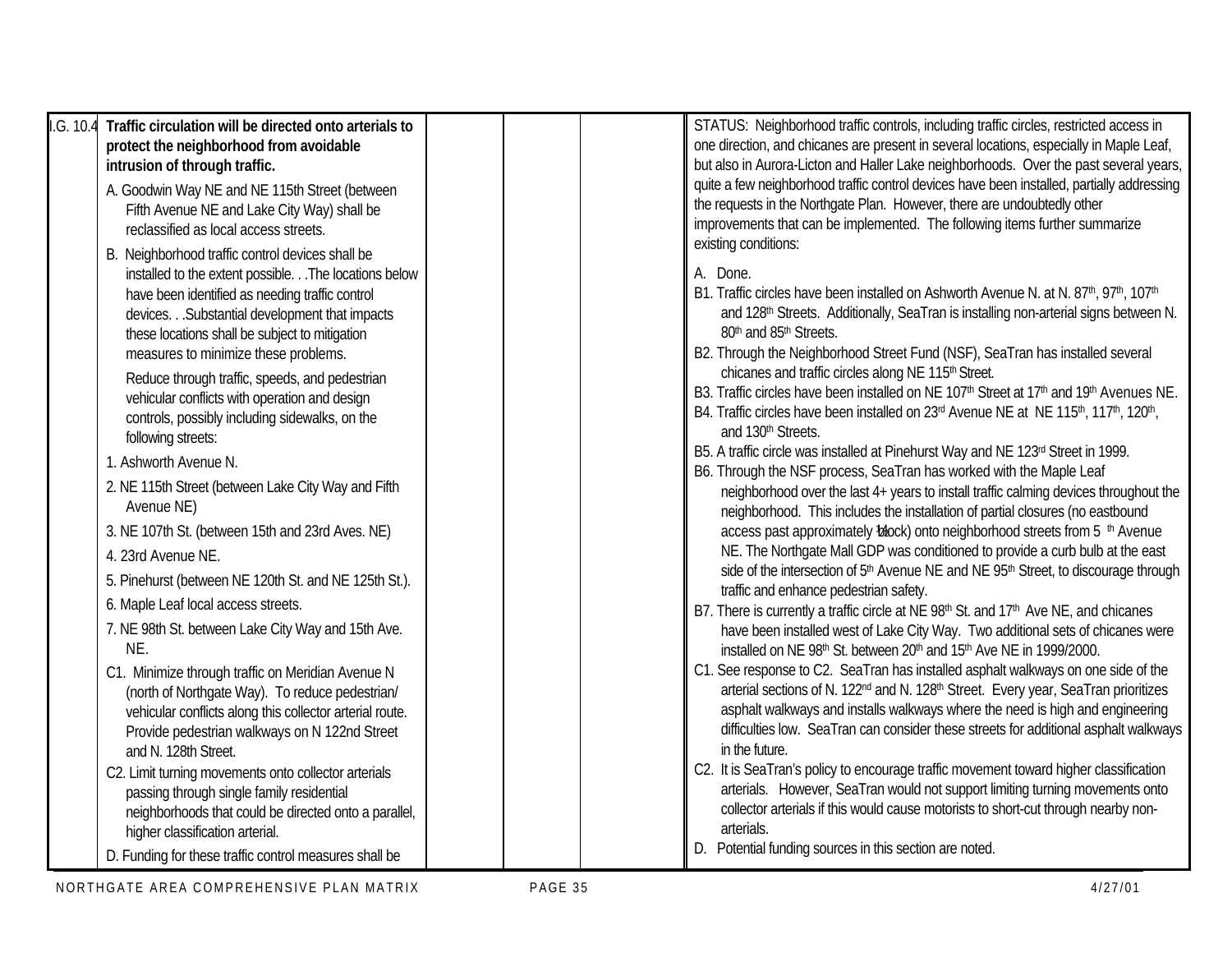| from a combination of regular SED [now SeaTran]<br>programmatic actions (depending on how well<br>individual measures compete citywide), funds<br>resulting from mitigation of road improvement<br>projects, or mitigation of a High Capacity Transit<br>Station, private developer improvements as a result<br>of SEPA conditions, and the Neighborhood<br>Matching Fund Program.<br>E. The existing SED [now SeaTran] process shall<br>continue to be used for funding projects that have little<br>effect beyond the immediate streets such as traffic<br>circles, speed-watch, signing, and paint lines.<br>Traffic circles funded through the existing<br>Neighborhood Traffic Control Program will continue<br>to be installed based on the citywide need and safety<br>considerations.<br>F. Traffic impacts to NE 115th Street resulting from<br>substantial development of the area bounded by<br>Northgate Way, NE 114th Street, 1 <sup>st</sup> and 5 <sup>th</sup> Aves.<br>NE shall be mitigated by construction of a cul-de-<br>sac on 3rd Avenue NE and a new street (NE 113th<br>St. between 3rd and 5th Aves. NE). | Medium | $2001 -$<br>future | SeaTran,<br>DON,<br>Community<br>participation | E. The comments about continuing neighborhood traffic control programs are noted.<br>These cul-de-sac and new street improvements were implemented in 2000 by the<br>Target/Touchstone development.<br>EVALUATION RECOMMENDATIONS<br>SeaTran staff should continue to coordinate with neighborhood<br>b)<br>representatives and the NDM to implement additional neighborhood traffic<br>controls that are deemed suitable by SeaTran. Citizens should identify<br>specific locations and desired traffic calming devices for SeaTran to<br>evaluate.<br>DON and SeaTran staff should coordinate with neighborhood<br>Future Action:<br>representatives to identify and implement appropriate neighborhood traffic controls. |
|-------------------------------------------------------------------------------------------------------------------------------------------------------------------------------------------------------------------------------------------------------------------------------------------------------------------------------------------------------------------------------------------------------------------------------------------------------------------------------------------------------------------------------------------------------------------------------------------------------------------------------------------------------------------------------------------------------------------------------------------------------------------------------------------------------------------------------------------------------------------------------------------------------------------------------------------------------------------------------------------------------------------------------------------------------------------------------------------------------------------------------------|--------|--------------------|------------------------------------------------|-----------------------------------------------------------------------------------------------------------------------------------------------------------------------------------------------------------------------------------------------------------------------------------------------------------------------------------------------------------------------------------------------------------------------------------------------------------------------------------------------------------------------------------------------------------------------------------------------------------------------------------------------------------------------------------------------------------------------------|
|-------------------------------------------------------------------------------------------------------------------------------------------------------------------------------------------------------------------------------------------------------------------------------------------------------------------------------------------------------------------------------------------------------------------------------------------------------------------------------------------------------------------------------------------------------------------------------------------------------------------------------------------------------------------------------------------------------------------------------------------------------------------------------------------------------------------------------------------------------------------------------------------------------------------------------------------------------------------------------------------------------------------------------------------------------------------------------------------------------------------------------------|--------|--------------------|------------------------------------------------|-----------------------------------------------------------------------------------------------------------------------------------------------------------------------------------------------------------------------------------------------------------------------------------------------------------------------------------------------------------------------------------------------------------------------------------------------------------------------------------------------------------------------------------------------------------------------------------------------------------------------------------------------------------------------------------------------------------------------------|

*Policy 11. Development of a high capacity transit station shall be designed to minimize impacts on surrounding neighborhoods by emphasizing non-motorized access, transit supportive land uses, and an attractive pedestrian environment at and near the station.*

| 1. G. 11.1 | Concentrate development within the Northgate<br>core with adequate intensity to support frequent                                                                                                                                                                                                                                                                                  | STATUS: These are planning principles for development at and near a future high-<br>capacity transit station. The rezone requested in Part A has been accomplished.                                                                                                                                                                                                                                                                                                                                                                   |
|------------|-----------------------------------------------------------------------------------------------------------------------------------------------------------------------------------------------------------------------------------------------------------------------------------------------------------------------------------------------------------------------------------|---------------------------------------------------------------------------------------------------------------------------------------------------------------------------------------------------------------------------------------------------------------------------------------------------------------------------------------------------------------------------------------------------------------------------------------------------------------------------------------------------------------------------------------|
|            | transit service. The most intense uses should be sited<br>within 1/4 mile of the station.<br>A. Allow a height limit of eighty-five feet (85') for all<br>Midrise zones within the Northgate core.<br>B. Mixed-use and multiple-use development on sites<br>within the core area should be promoted.<br>C. Station locations should not eliminate street level<br>uses of a site. | SPO staff conducted station area planning in 2000/2001 to discuss how to influence<br>station development plans as well as the characteristics of future development in the<br>station vicinity. Discussions touched on several themes and topics that were further<br>explored in the two workshops held in Autumn 2000. Funding issues have affected the<br>scope of planning efforts of station area planning. Similarly, Sound Transit funding<br>uncertainties in 2000/2001 have made the timing of station development unclear. |
|            | D. Commuter oriented retail services on the street level<br>of the high capacity transit station or park-and-ride                                                                                                                                                                                                                                                                 | FUTURE ACTION: Continue to consider these planning principles in decisions about<br>future public-sector actions in the station vicinity, and influence private development                                                                                                                                                                                                                                                                                                                                                           |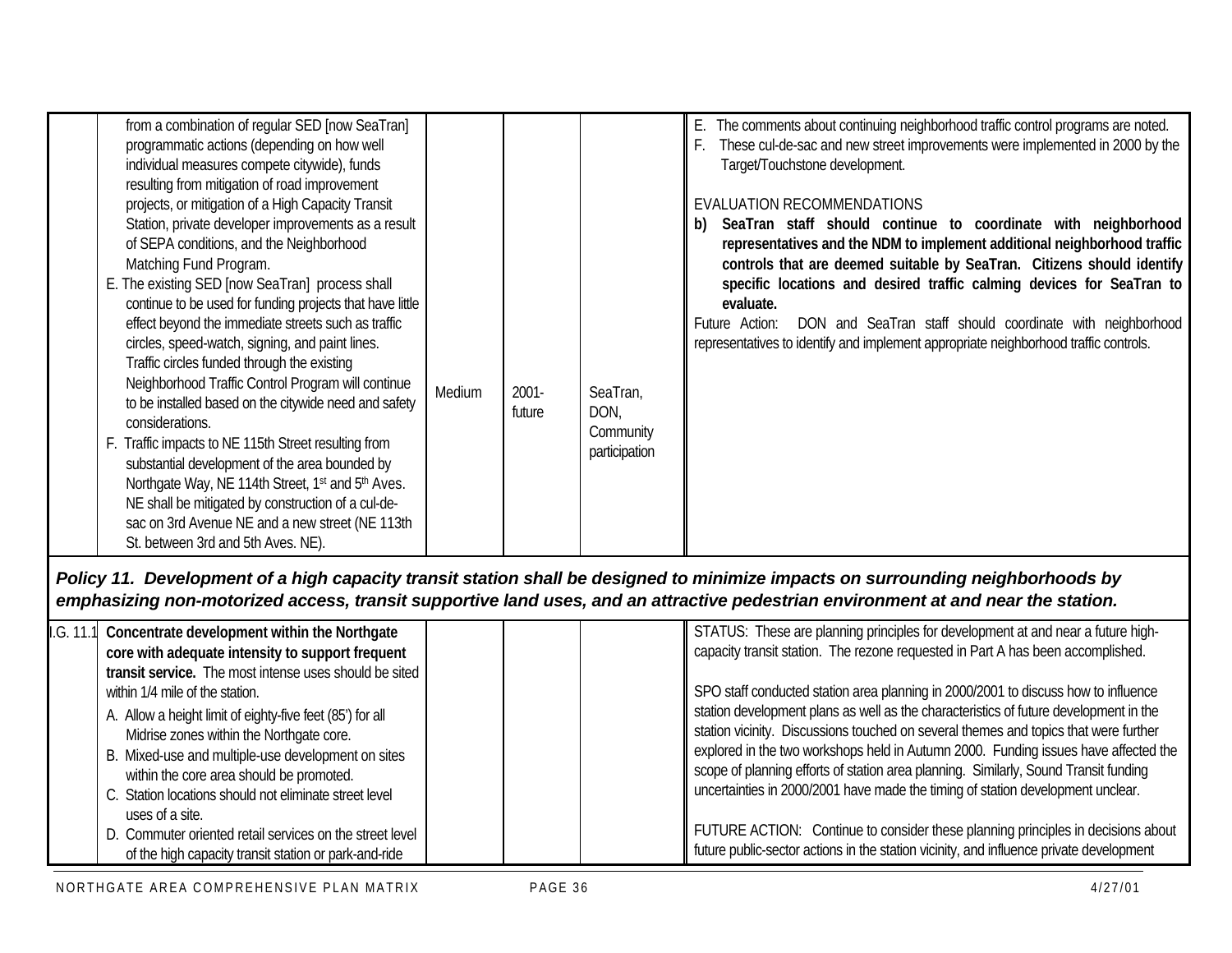|           | garage shall be encouraged. These services may<br>include, but are not limited to: dry cleaning, grocery,<br>video store, hardware store, pharmacy, restaurants,<br>bank, public library, and day care.<br>E. Adjacent development shall receive incentives to<br>provide direct connections to the high capacity transit<br>station (i.e., greater density, no minimum<br>requirement for long-term parking, etc.).                                                                                                                                                                                                                                                                                                                | High           | $2001 -$<br>future | <b>SPO</b>                                              | decisions to be consistent with these goals.                                                                                                                                                                                                                                                                                                                                                                                                                                                                                                                                                                                                                                                                                                                                                                                                                                                                                                                                                                                                                                                                                                                                                                            |
|-----------|-------------------------------------------------------------------------------------------------------------------------------------------------------------------------------------------------------------------------------------------------------------------------------------------------------------------------------------------------------------------------------------------------------------------------------------------------------------------------------------------------------------------------------------------------------------------------------------------------------------------------------------------------------------------------------------------------------------------------------------|----------------|--------------------|---------------------------------------------------------|-------------------------------------------------------------------------------------------------------------------------------------------------------------------------------------------------------------------------------------------------------------------------------------------------------------------------------------------------------------------------------------------------------------------------------------------------------------------------------------------------------------------------------------------------------------------------------------------------------------------------------------------------------------------------------------------------------------------------------------------------------------------------------------------------------------------------------------------------------------------------------------------------------------------------------------------------------------------------------------------------------------------------------------------------------------------------------------------------------------------------------------------------------------------------------------------------------------------------|
| I.G. 11.2 | Encourage pedestrian access to the transit station<br>by creating an attractive, safe pedestrian<br>environment.<br>A. Provide a pedestrian crossing of I-5 between the<br>high capacity transit station and North Seattle<br>Community College.<br>B. Additional circulator or other type of access shall be<br>provided, with no more than 15-minute headways, to<br>the concentration of development along Meridian<br>Avenue N.<br>C. Direct, weather-protected, pedestrian connections<br>shall be provided between station entrances and<br>adjoining development sites to promote pedestrian<br>usage.<br>D. Sidewalks and pedestrian amenities shall be<br>provided on key local streets leading to the transit<br>station. | High<br>Medium | 2001/02<br>2002/04 | <b>SPO</b><br>SeaTran, SPO                              | STATUS: These are planning principles for pedestrian and transit accessibility to the<br>future transit station. Station area planning meetings in 2000/2001 and the community<br>workshops held in late 2000 discussed themes of pedestrian accessibility and included<br>some pedestrian improvement ideas in design concepts. Sound Transit and King<br>County also considered pedestrian connections in their preliminary design work for the<br>light rail station and transit center.<br>FUTURE ACTION: Continue to consider these planning principles in future<br>decisionmaking, in order to achieve the pedestrian and transit accessibility goals of I.G.<br>11.2.<br>A pedestrian crossing of I-5 to access the station area is a popular concept supported<br>by many citizens at Northgate planning workshops in 2000 (also see references in I.G.<br>6.3 and 7.2). In order for this type of improvement to occur, additional planning and<br>exploration of funding opportunities will need to occur. SeaTran will meet with WSDOT<br>and other relevant agencies to discuss technical feasibility and cost issues of an I-5<br>crossing, to aid in future decisionmaking on potential future projects. |
| I.G. 11.3 | A high capacity transit station shall be accessible<br>to residents of the surrounding communities.<br>Mitigation of development of a transit station or<br>expansion of the parking serving the existing transit<br>center may include, but not be limited to the following<br>traffic mitigation:<br>A. Transit service feeding into the high capacity transit<br>station shall be available to all residents within two<br>miles of the station. "Available" means that feeder<br>service with 30-minute headways or less must be<br>within 1/4 mile of their home.                                                                                                                                                              | High           | $2001 -$<br>future | SeaTran,<br>SPO, King<br>County Metro,<br>Sound Transit | STATUS: These are planning principles for assuring Northgate residents will be able to<br>gain accessibility to the future transit station. Additional aspects of this quideline seek<br>traffic controls and a public open space amenity. The amount and type of parking<br>requested in this guideline have been considered by station-related development<br>concepts since Plan adoption.<br>FUTURE ACTION: Through station area planning and other processes related to high<br>capacity transit station development, the City will evaluate improvements that support the<br>goal of neighborhood accessibility to the future station. For the actual development and<br>operation of the station, it may or may not be possible to achieve the exact list of<br>mitigation measures in this guideline. The Plan text notes that this mitigation may                                                                                                                                                                                                                                                                                                                                                              |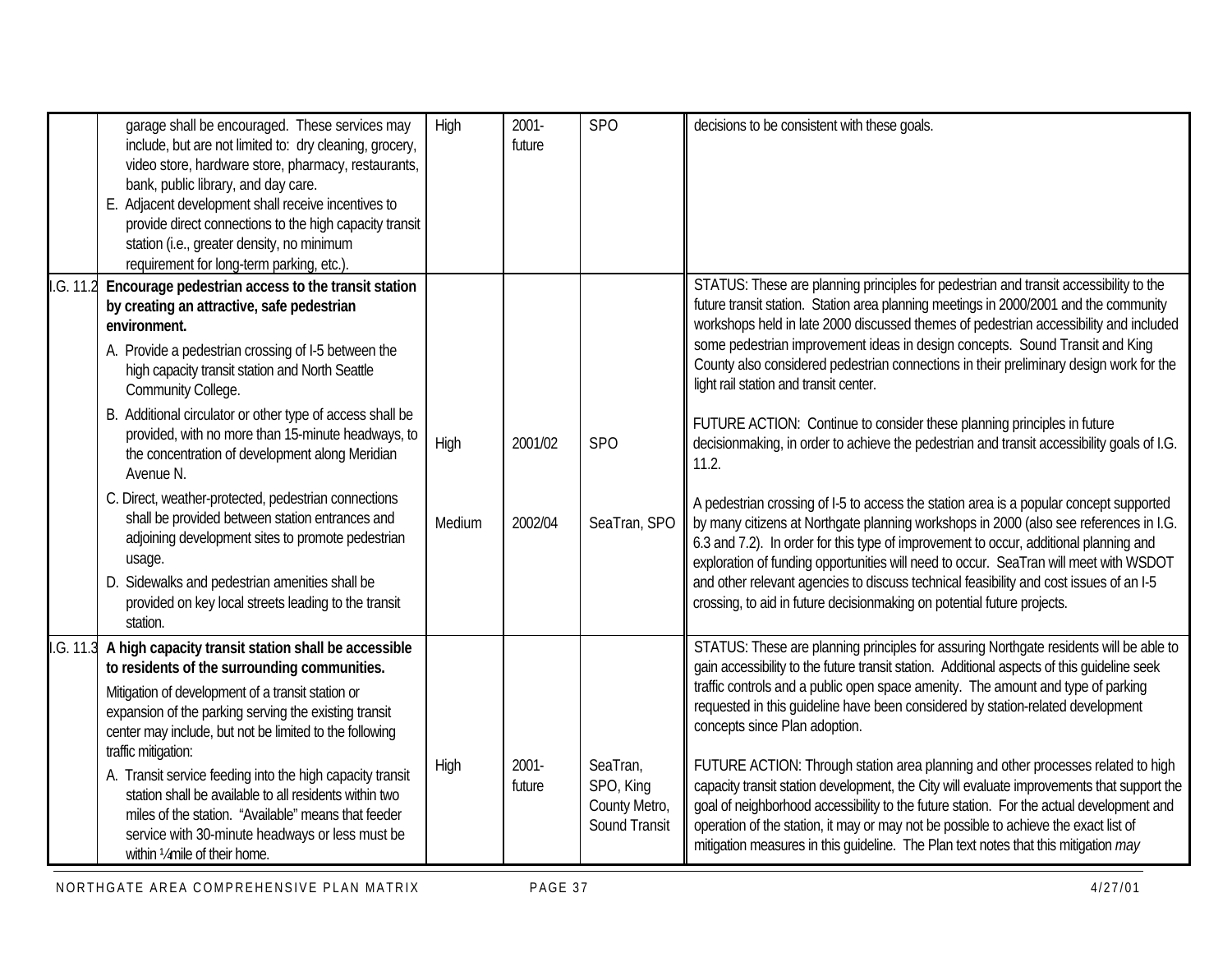| B. At least 15% of the parking spaces at the transit     |  | include, but not be limited to the mitigation discussed in parts A through F of this   |
|----------------------------------------------------------|--|----------------------------------------------------------------------------------------|
| station should be reserved for use after 10 a.m. to      |  | guideline. SPO staff will continue to work with King County and Sound Transit staff on |
| encourage midday use of the transit system by            |  | park-and-ride location and consolidation issues.                                       |
| residents and non-work trips.                            |  |                                                                                        |
| C. Adequate parking shall be provided for users of the   |  |                                                                                        |
|                                                          |  |                                                                                        |
| transit station without creating a disincentive for high |  |                                                                                        |
| capacity transit riders to use transit or non-motorized  |  |                                                                                        |
| modes to access the station.                             |  |                                                                                        |
| 1. No more than 1,000 park-and-ride spaces shall be      |  |                                                                                        |
| available for the specific use of the transit station or |  |                                                                                        |
| feeder service. Up to an additional 800 spaces may       |  |                                                                                        |
| be provided within 1,000 feet of the station if they are |  |                                                                                        |
| available for joint or shared use with adjacent          |  |                                                                                        |
| development. All parking for the transit station shall   |  |                                                                                        |
| be centralized within 1,000 feet of the station.         |  |                                                                                        |
| 2. Developers of the transit station and owners of       |  |                                                                                        |
| surrounding sites are encouraged to pursue joint         |  |                                                                                        |
| use parking arrangements wherever possible.              |  |                                                                                        |
| D. The high-capacity transit station shall serve as a    |  |                                                                                        |
| gateway to the Northgate area.                           |  |                                                                                        |
| 1. An outdoor public space shall be integrated into the  |  |                                                                                        |
| development of, or adjacent to, a transit station. This  |  |                                                                                        |
| open space is intended to serve as: a. A holding         |  |                                                                                        |
| space for people arriving from (or entering) the         |  |                                                                                        |
| Transit Center; b. A meeting space for people            |  |                                                                                        |
| visiting the area by different modes of transportation,  |  |                                                                                        |
| i.e., rail, bus, automobile, bike, or on foot; c. An     |  |                                                                                        |
| informal gathering and eating area for lunchtime         |  |                                                                                        |
| office crowds.                                           |  |                                                                                        |
| E. Traffic generated by high capacity transit station    |  |                                                                                        |
| parking shall be mitigated through a program of          |  |                                                                                        |
|                                                          |  |                                                                                        |
| neighborhood traffic control devices, pedestrian         |  |                                                                                        |
| improvements, and arterial street transportation         |  |                                                                                        |
| systems management (TSM) projects.                       |  |                                                                                        |
| F. A regional HCT system should include at least one     |  |                                                                                        |
| additional station in the Interstate-5 corridor north of |  |                                                                                        |
| Northgate before diverting to Aurora.                    |  |                                                                                        |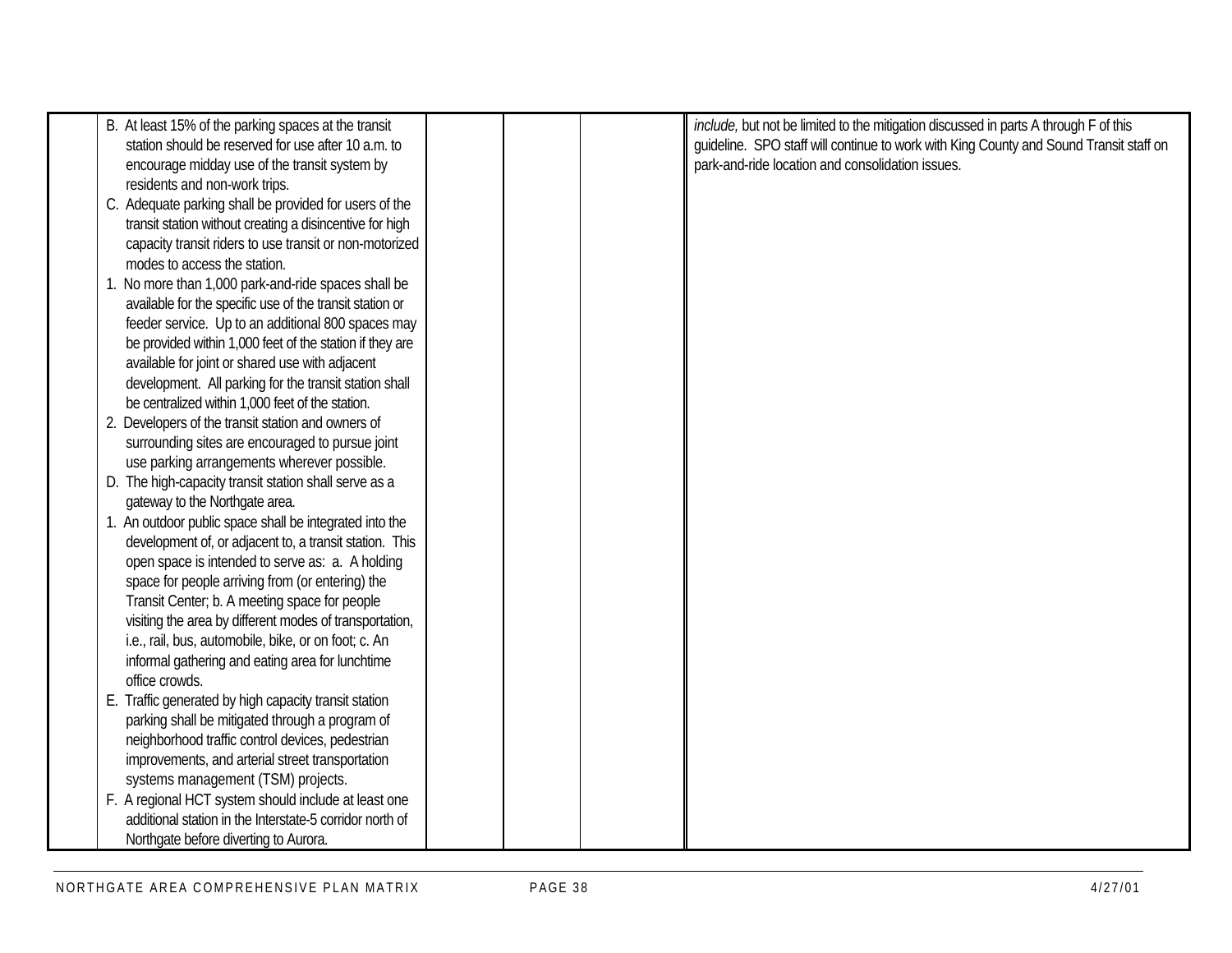## **C. OPEN SPACE**

## **Description**

#### **Open Space Vision**

"Projected growth in the Northgate area will significantly increase the daytime population. Therefore, the open space element focuses on providing quality open space in sufficient quantity and variety to meet the needs of workers, shoppers, students, and visitors, as well as recreational and natural spaces for the growing residential population. Planning for open space and an extensive pedestrian network are essential components of the Plan's commitment to offset the environmental impact of dense development in the Northgate area, and to provide for the open space needs of the area's population."

"The Plan seeks to expand upon and enhance existing parks, undeveloped street-ends, and natural areas with additional park and natural spaces; urban spaces such as plazas, seating areas, and pedestrian connections from these spaces to other types of open spaces; and public amenities throughout the area." [Northgate Plan, pages 4-5]

The City Council established the Northgate Overlay District to define a set of unique open space requirements to be met by new commercial development in the Northgate area.

## **Integrated City Response**

The Open Space portion of the Northgate Plan contained policies and guidelines with a combination of:

- open space and sidewalk improvement requirements applicable to future development (adopted into the Land Use Code);
- priorities for future parks/open space intended to be acquired or developed with City funding; and
- a few designations (such as Urban Trails) that were not translated to development requirements.

Ongoing citizen comments confirm that securing and improving open space for passive and active recreational uses is a high priority of citizens in the Northgate area. The themes expressed in public comments are generally consistent with the open

space vision expressed in the Northgate Plan. Open space can be people-oriented places for community leisure activities, environmental-oriented amenities, part of a pedestrian network, respites from dense urban activity, and/or "placemaking" features that help define local character.

#### **Implementation to Date**

Some of the park/open space improvements described by the Northgate Plan have been achieved, such as the Victory Creek open space near the QFC development at Northgate Way/Roosevelt Way. Other actions have included wetland enhancements near North Seattle Community College, creek habitat enhancements in conjunction with Interstate 5 improvements, and acquisition of property on Thornton Creek for open space and environmental protection (six parcels since 1992 totaling 2.2 acres).

The Northgate Plan requested street parks that are currently described as "Green Streets." The Target/Touchstone development provided a segment of Green Streets improvements along 3rd Avenue NE, and more could occur with future development on 3rd Avenue NE. However, the "Street Parks III" along 8<sup>th</sup> Ave. NE, 12<sup>th</sup> Ave. NE and Pinehurst Way north of NE 120<sup>th</sup> St. would be more difficult to implement as Green Streets, due to their location within single-family areas (e.g., substantial development that could fund these improvements will not occur in these locations). Green Streets have proven difficult to implement anywhere in the City due to cost, design, and implementation issues.

An Open Space Fund discussed in the Northgate Plan, allowing contribution of funds in lieu of providing on-site open space with new development, has not been used by new development since 1993.

#### **Future Implementation**

The City supports the Open Space vision described in the Northgate Plan, and agrees with public sentiments that parks and open spaces are critical to the establishment of a humanoriented, high-quality urban setting. City staff have been engaged in efforts such as the town center visioning charrette, the two workshop efforts in late 2000, workshop follow-up efforts, and station area planning to determine how future open space and pedestrian improvements can best occur in the Northgate area. Planning and implementation efforts will continue to seek achievement of positive improvements consistent with the open space vision of the Northgate Plan.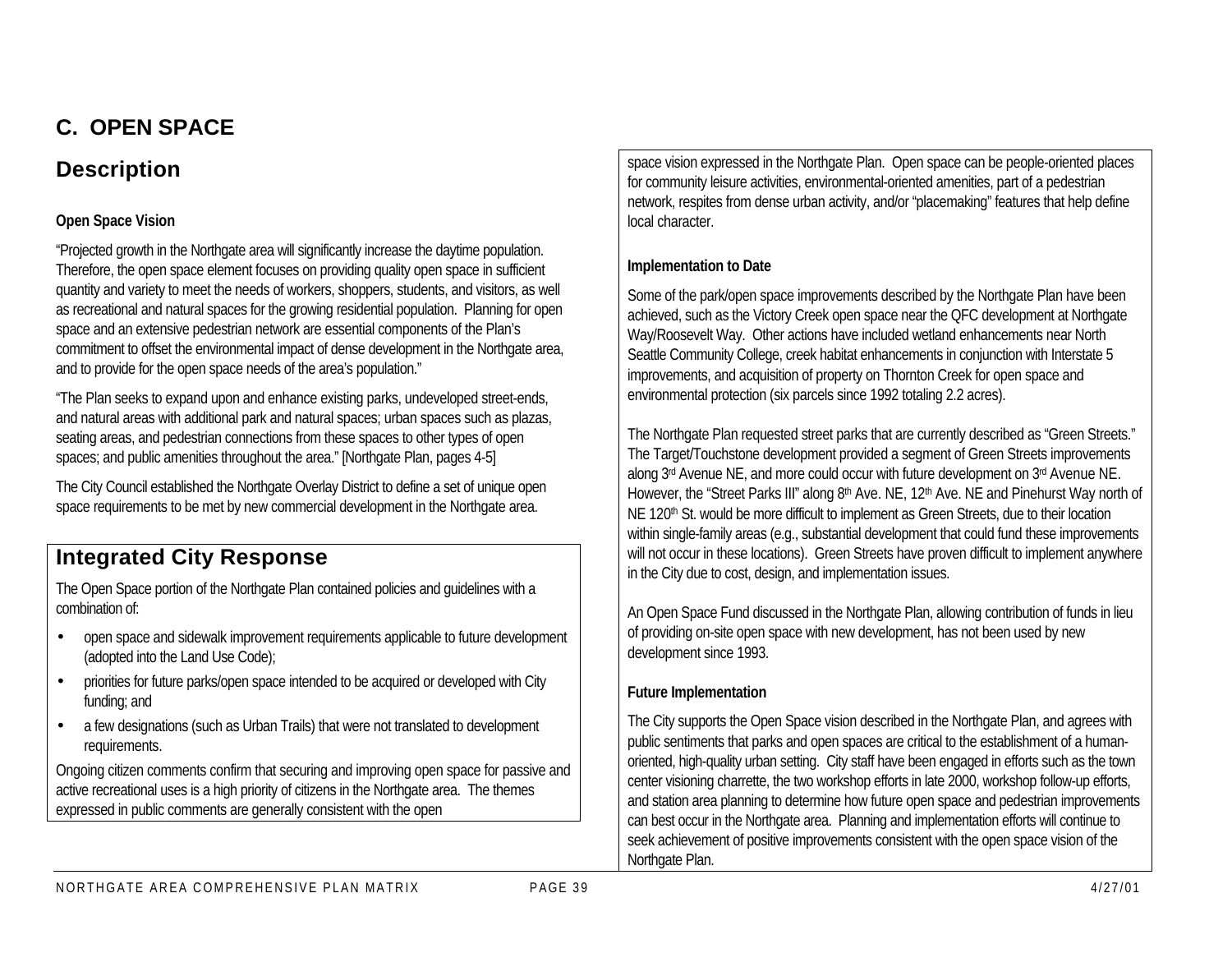Future implementation of the Northgate Plan's open space vision will depend significantly upon new open space improvements provided by future development on a project-byproject basis. The Pro Parks levy, approved by voters in 2000, offers opportunities to implement some of the open space elements in the Northgate Plan. The levy includes funding toward the acquisition of a new park and an Opportunity Fund that will provide for acquisition and new development projects identified by neighborhood or community groups.

**Park at North Park-and-Ride**: Public comment indicates strong citizen preferences for a new park at the existing 5<sup>th</sup> Avenue NE park-and-ride. Although some funding is available in the Pro Parks levy for a new Northgate park, acquisition of the park-and-ride would be contingent on relocating the existing parking capacity to another location and securing (leveraging) additional funding. City staff have ongoing discussions with King County staff toward realizing this project.

*Community center:* Voters previously approved funding for a full-size community center, for which siting processes began in 2000 and continued in 2001. Depending upon land acquisition costs, additional funds may be necessary to purchase a site for the community center. The Seattle Parks Department plans to open this facility by 2004.

*Green Streets in single-family areas*: This workplan (based on a recommendation in the *Plan Review and Evaluation*) recommends review of these designations, with community participation, so that funding and design concepts are better understood and more feasible to implement (see the response to I.G. 8.4).

**Pedestrian improvements**: Recommendations from the 5<sup>th</sup> Avenue Street Design Study and project-specific review will promote future high-quality pedestrian improvements.

*Open Space Fund:* The Open Space Fund may require additional Council action to officially establish it. Also, the *Plan Review and Evaluation* recommended Land Use Code changes that would allow contribution in-lieu of the entire required open space rather than for half the required amount, as allowed under the current Code. This change could lead to more use of this regulatory tool.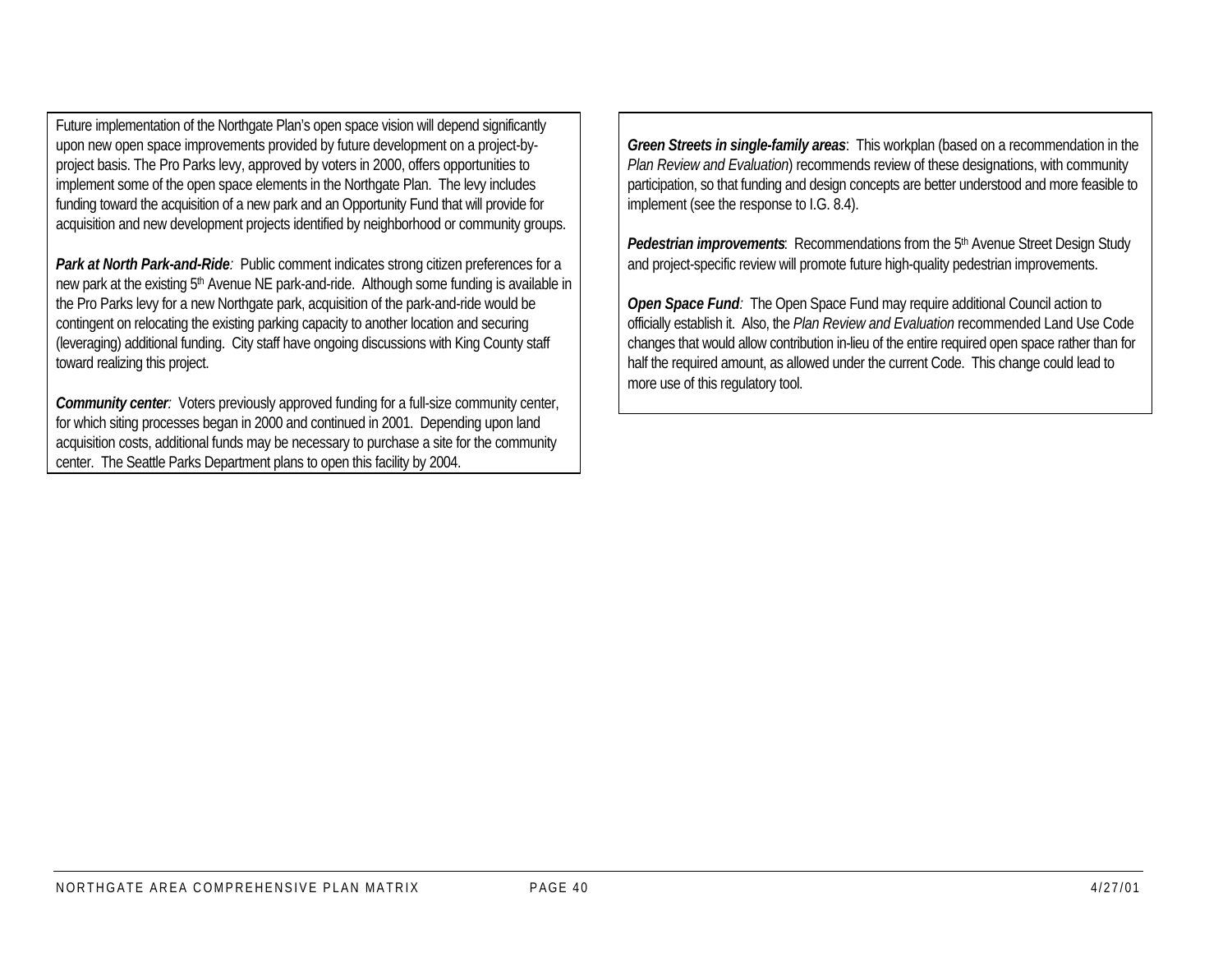|          | C. Open Space                                                                                                                                                                                                                                                                                                                                                                                                                                                                                                                                                                                                                                                                                                                                                                                                                                                                                                                                                                                                                                                                                                                                        |                  |                               |                    |                                                                                                                                                                                                                                                                                                                                                                                                                                                                                                                                                                                                                                                                                                                                                                                                                                                                                                                                                                                                                                                                                                                                                                                                                                                                                                                                                                                                                                                                                                                                                                                                                                                                                                                                                                                                                                                                                                                                                                                                                                                                                                                                                                                                                                                                         |  |  |  |  |  |
|----------|------------------------------------------------------------------------------------------------------------------------------------------------------------------------------------------------------------------------------------------------------------------------------------------------------------------------------------------------------------------------------------------------------------------------------------------------------------------------------------------------------------------------------------------------------------------------------------------------------------------------------------------------------------------------------------------------------------------------------------------------------------------------------------------------------------------------------------------------------------------------------------------------------------------------------------------------------------------------------------------------------------------------------------------------------------------------------------------------------------------------------------------------------|------------------|-------------------------------|--------------------|-------------------------------------------------------------------------------------------------------------------------------------------------------------------------------------------------------------------------------------------------------------------------------------------------------------------------------------------------------------------------------------------------------------------------------------------------------------------------------------------------------------------------------------------------------------------------------------------------------------------------------------------------------------------------------------------------------------------------------------------------------------------------------------------------------------------------------------------------------------------------------------------------------------------------------------------------------------------------------------------------------------------------------------------------------------------------------------------------------------------------------------------------------------------------------------------------------------------------------------------------------------------------------------------------------------------------------------------------------------------------------------------------------------------------------------------------------------------------------------------------------------------------------------------------------------------------------------------------------------------------------------------------------------------------------------------------------------------------------------------------------------------------------------------------------------------------------------------------------------------------------------------------------------------------------------------------------------------------------------------------------------------------------------------------------------------------------------------------------------------------------------------------------------------------------------------------------------------------------------------------------------------------|--|--|--|--|--|
| #        | <b>Activity</b>                                                                                                                                                                                                                                                                                                                                                                                                                                                                                                                                                                                                                                                                                                                                                                                                                                                                                                                                                                                                                                                                                                                                      | <b>Priority</b>  | <b>Time</b><br>Frame          | <b>Implementor</b> | <b>City Response</b>                                                                                                                                                                                                                                                                                                                                                                                                                                                                                                                                                                                                                                                                                                                                                                                                                                                                                                                                                                                                                                                                                                                                                                                                                                                                                                                                                                                                                                                                                                                                                                                                                                                                                                                                                                                                                                                                                                                                                                                                                                                                                                                                                                                                                                                    |  |  |  |  |  |
|          | Policy 12: A system of open spaces and pedestrian connections shall be established to guide acquisition, location, and development of<br>future open space and to establish priorities for related public improvements.                                                                                                                                                                                                                                                                                                                                                                                                                                                                                                                                                                                                                                                                                                                                                                                                                                                                                                                              |                  |                               |                    |                                                                                                                                                                                                                                                                                                                                                                                                                                                                                                                                                                                                                                                                                                                                                                                                                                                                                                                                                                                                                                                                                                                                                                                                                                                                                                                                                                                                                                                                                                                                                                                                                                                                                                                                                                                                                                                                                                                                                                                                                                                                                                                                                                                                                                                                         |  |  |  |  |  |
| .G. 12.1 | Open Space Map (Figure 22, pg. 53 of the Plan)<br>The open space map identifies the City's priorities for the<br>locations where development of open space is to be<br>encouraged within the Northgate planning area. These<br>locations are designed to integrate a variety of elements<br>into an open space system, including landscaped and<br>usable parks, urban plazas, landscaped arterials,<br>stream ravines, an urban trail, Green Streets, and natural<br>areas. The following open space locations constitute the<br>heart of the open space system. Other types of open<br>space may be identified by new projects to meet their<br>individual open space requirements.<br>A. Town Square-somewhere in the core area.<br>B. Urban Plazas - adjacent to buildings with at least 300<br>employees.<br>C. Active Park – on the existing Metro Park-and-Ride lot<br>at Fifth Avenue NE and NE 112th Street.<br>D. Passive Parks-<br>536 NE 104th Street<br>525-529 NE 103rd Street<br>west side of 12th Avenue NE (north of Northgate<br>Way)<br>E. Type IV Green Streets - mostly along Thornton<br>Creek.<br>F. Urban Trail - see below. | See I.G.<br>12.6 | Adopted<br>$2001 -$<br>future | See I.G. 12.6      | STATUS: This implementation guideline accompanying the Open Space Map is<br>indicated as a policy directive to City departments. I.G. 12.6 further defines the priority<br>order of these types of open space, indicating active and passive parks (with greatest<br>emphasis on the 5 <sup>th</sup> Avenue NE park-and-ride location), urban trails, bicycle trails,<br>Type IV (street-end oriented) Green Streets, natural open space, and Type II and III<br>Green Streets. The most visible accomplishment to date has been the Victory Creek<br>open space that includes passive areas, play equipment and benches.<br>To date, the urban trail concept has not been implemented. Funding was included in<br>past budget proposals, but was cut prior to approval. Plan text in IG 12.6 B indicates<br>that "segments of a low-impact, pedestrian trail" could provide "access to the publicly<br>owned parcels (DPR) in the south fork of Thornton Creek". City staff involved in<br>original plan preparation note this was intended to support provision of non-continuous<br>segments of trail on public properties for the sake of public access to the creek at<br>selected locations.<br>FUTURE ACTION: Some of the envisioned open spaces, such as urban plazas and<br>town squares, will likely need to be implemented through coordination with new private<br>development. Others can be pursued with public or private funding sources, such as<br>active and passive parks. Please see the discussion under I.G. 12.6 for possible<br>future actions responding to the Northgate Plan's open space priorities.<br>EVALUATION RECOMMENDATIONS<br>Continue to coordinate with the Mall owner and King County to pursue<br>relocation of the park-and-ride capacity from the 5 <sup>th</sup> Avenue NE lot to the<br>Northgate Transit Center vicinity. Also, determine how planning for<br>improvements at the 5 <sup>th</sup> Avenue NE site will occur, assuming that parking<br>is relocated and the 5 <sup>th</sup> Avenue NE parcel is obtained by the City.<br>Future Action: Pursue relocation of park-and-ride capacity, and continue discussions<br>with King County toward acquisition of the 5 <sup>th</sup> Avenue NE site for a new park. |  |  |  |  |  |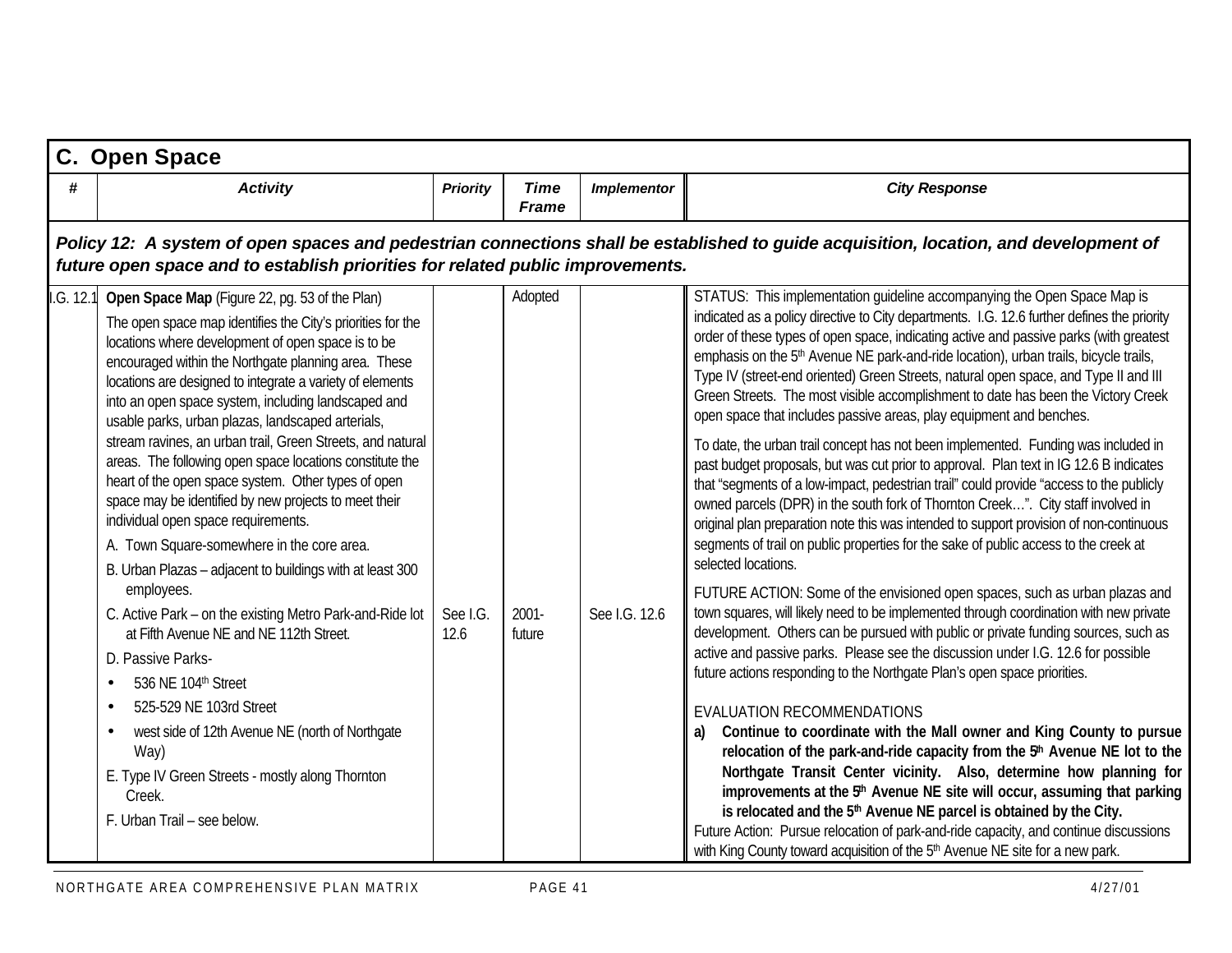| C. Open Space |                                                                                                                                                                                                                                                                                                                                                                                                                                               |                 |                             |                     |                                                                                                                                                                                                                                                                                                                                                                    |  |  |  |
|---------------|-----------------------------------------------------------------------------------------------------------------------------------------------------------------------------------------------------------------------------------------------------------------------------------------------------------------------------------------------------------------------------------------------------------------------------------------------|-----------------|-----------------------------|---------------------|--------------------------------------------------------------------------------------------------------------------------------------------------------------------------------------------------------------------------------------------------------------------------------------------------------------------------------------------------------------------|--|--|--|
| #             | <b>Activity</b>                                                                                                                                                                                                                                                                                                                                                                                                                               | <b>Priority</b> | <b>Time</b><br><b>Frame</b> | <b>Implementor</b>  | <b>City Response</b>                                                                                                                                                                                                                                                                                                                                               |  |  |  |
|               |                                                                                                                                                                                                                                                                                                                                                                                                                                               | High            | 2001-                       | SPO, King           | Acquisition of the park-and-ride is contingent upon securing funding in addition to that<br>identified in the Pro Parks levy.                                                                                                                                                                                                                                      |  |  |  |
|               |                                                                                                                                                                                                                                                                                                                                                                                                                                               |                 | future                      | <b>County Metro</b> | b) Seek funding for additional purchases of property for passive parks, per<br>the Northgate Plan.                                                                                                                                                                                                                                                                 |  |  |  |
|               |                                                                                                                                                                                                                                                                                                                                                                                                                                               | High            | $2001 -$<br>future          | <b>DPR</b>          | Future Action: Work with the community to evaluate potential additional purchases of<br>property in the Northgate area and, where appropriate, assist in identifying funding for<br>purchases. The Pro Parks Acquisition and Development Opportunity Fund is a<br>potential funding source for community originated park acquisitions and development<br>projects. |  |  |  |
| I.G. 12.2     | Open Space Requirement Covers the Following<br>Topics and has been Included in the Northgate Overlay,<br>see p. 54-55 for detail.                                                                                                                                                                                                                                                                                                             |                 | Adopted                     |                     | STATUS: This guideline defines open space requirements, and relates to<br>requirements in the Land Use Code. DCLU uses the Code definitions in reviewing<br>project development applications.                                                                                                                                                                      |  |  |  |
|               | A. Substantial commercial development shall have an<br>open space requirement which can be met in one of<br>three ways (see Plan or Land Use Code).                                                                                                                                                                                                                                                                                           |                 |                             |                     |                                                                                                                                                                                                                                                                                                                                                                    |  |  |  |
|               | 1. Provide the full requirement (as identified)                                                                                                                                                                                                                                                                                                                                                                                               |                 |                             |                     |                                                                                                                                                                                                                                                                                                                                                                    |  |  |  |
|               | 2. Provide a reduced amount of open space if the overall<br>site plan meets one of the [described] conditions.                                                                                                                                                                                                                                                                                                                                |                 |                             |                     |                                                                                                                                                                                                                                                                                                                                                                    |  |  |  |
|               | 3. A voluntary contribution may be made to a Northgate<br>Area Open Space Fund, in lieu of providing a portion<br>of the open space requirement on-site, provided that a<br>minimum of 5% of the site is landscaped open space.<br>[In lieu described.]                                                                                                                                                                                       |                 |                             |                     |                                                                                                                                                                                                                                                                                                                                                                    |  |  |  |
|               | 4. At the Director of DCLU's discretion, core area<br>commercial lots of 40,000 square feet or less which<br>abut a designated Pedestrian Street, may be exempt<br>from providing all or part of their base open space if<br>they make substantial contributions to open space<br>improvements on the portions of the site that abut<br>these streets. This credit does not apply to<br>landscaping that must be provided as part of separate |                 |                             |                     |                                                                                                                                                                                                                                                                                                                                                                    |  |  |  |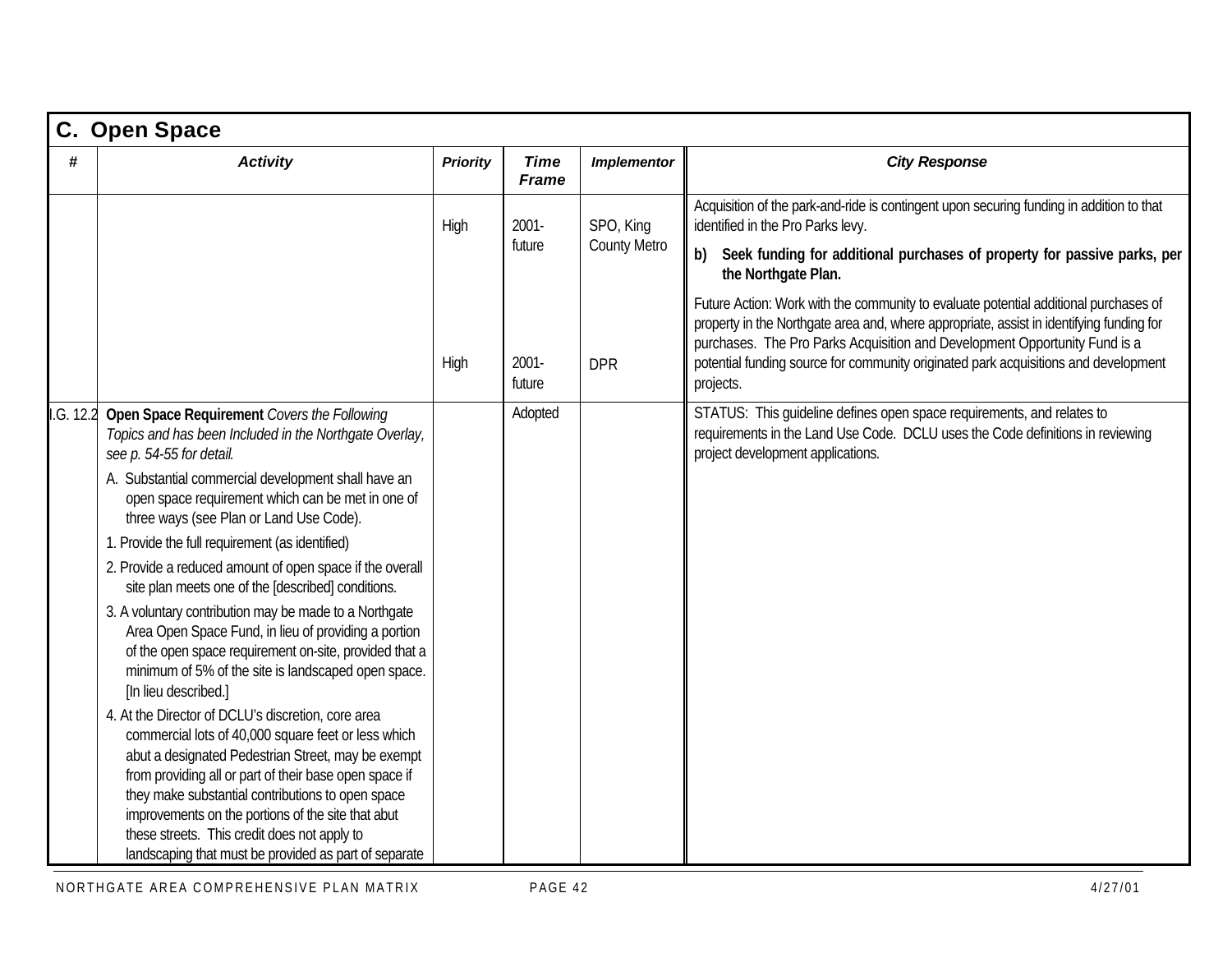|           | C. Open Space                                                                                                                                                                      |                 |                             |                            |                                                                                                                                                                                                                                                                                       |
|-----------|------------------------------------------------------------------------------------------------------------------------------------------------------------------------------------|-----------------|-----------------------------|----------------------------|---------------------------------------------------------------------------------------------------------------------------------------------------------------------------------------------------------------------------------------------------------------------------------------|
| #         | <b>Activity</b>                                                                                                                                                                    | <b>Priority</b> | <b>Time</b><br><b>Frame</b> | <b>Implementor</b>         | <b>City Response</b>                                                                                                                                                                                                                                                                  |
|           | requirements for screening, or to landscaping<br>required for surface parking lots, or to improvements<br>provided within the street right of way. [conditions<br>described p. 55] |                 |                             |                            |                                                                                                                                                                                                                                                                                       |
|           | B. Correction of Nonconformity as to Open Space (see<br>Plan including special directions for General<br>Development Plans).                                                       |                 |                             |                            |                                                                                                                                                                                                                                                                                       |
|           | .G. 12.3 Types of open space to fulfill requirement<br>(landscaped and usable) [Described in Plan p. 55-56]                                                                        |                 | Adopted                     |                            | STATUS: This guideline defines suitable types of open space, and relates to<br>requirements in the Land Use Code. DCLU uses the Code definitions in reviewing                                                                                                                         |
|           | A. Landscaped Open Space defined                                                                                                                                                   |                 |                             |                            | project development applications.                                                                                                                                                                                                                                                     |
|           | B. Usable open space may be exterior or interior<br>(defined)                                                                                                                      |                 |                             |                            |                                                                                                                                                                                                                                                                                       |
|           | Table 4 Minimum Open Space Dimensions                                                                                                                                              |                 |                             |                            |                                                                                                                                                                                                                                                                                       |
| I.G. 12.4 | Establish criteria for locating open space. Criteria<br>defined for: Town Square, Urban Plaza, Active Park                                                                         |                 | Adopted                     |                            | STATUS: This section of the plan defines criteria for locating these types of open<br>space, and relates to requirements in the Land Use Code. DCLU uses the Code                                                                                                                     |
|           | (p. 57) plus note regarding 6 additional types in Land<br>Use Code that can be used to meet the usable open<br>space requirements.                                                 |                 |                             |                            | definitions in reviewing project development applications.                                                                                                                                                                                                                            |
| .G. 12.5  | Preserve and enhance existing natural areas, and<br>acquire and develop new public open spaces.                                                                                    |                 |                             |                            | STATUS: The Open Space fund is discussed in SMC 23.71.014(A)(8), but modified<br>with the phrase "if such a fund is established by the City Council." The Open Space                                                                                                                  |
|           | A. A Northgate Area Open Space Fund shall be<br>established to help with the acquisition, design, and/or<br>development of sites identified in the Plan.                           |                 |                             |                            | Fund would require additional Council action to officially establish it. No development<br>applications have utilized this provision since Northgate Plan adoption, and use of in-lieu<br>strategies has been rare in Seattle. The Executive supports the Open Space Fund<br>concept. |
|           | 1. The Open Space Fund shall be administered by<br>the Superintendent of the Department of Parks and<br>Recreation                                                                 | Low             | 2002 or<br>later            | City Council,<br>Community | FUTURE ACTION: The Council will consider officially establishing the Open Space<br>Fund to implement this portion of the Northgate Plan.                                                                                                                                              |
|           | 2. The Northgate Open Space Fund shall be used<br>as a repository for contributions in lieu of on-site open<br>space from property owners who choose to meet                       |                 |                             | participation              |                                                                                                                                                                                                                                                                                       |
|           | their open space requirements (above the minimum)<br>off site.                                                                                                                     |                 |                             |                            |                                                                                                                                                                                                                                                                                       |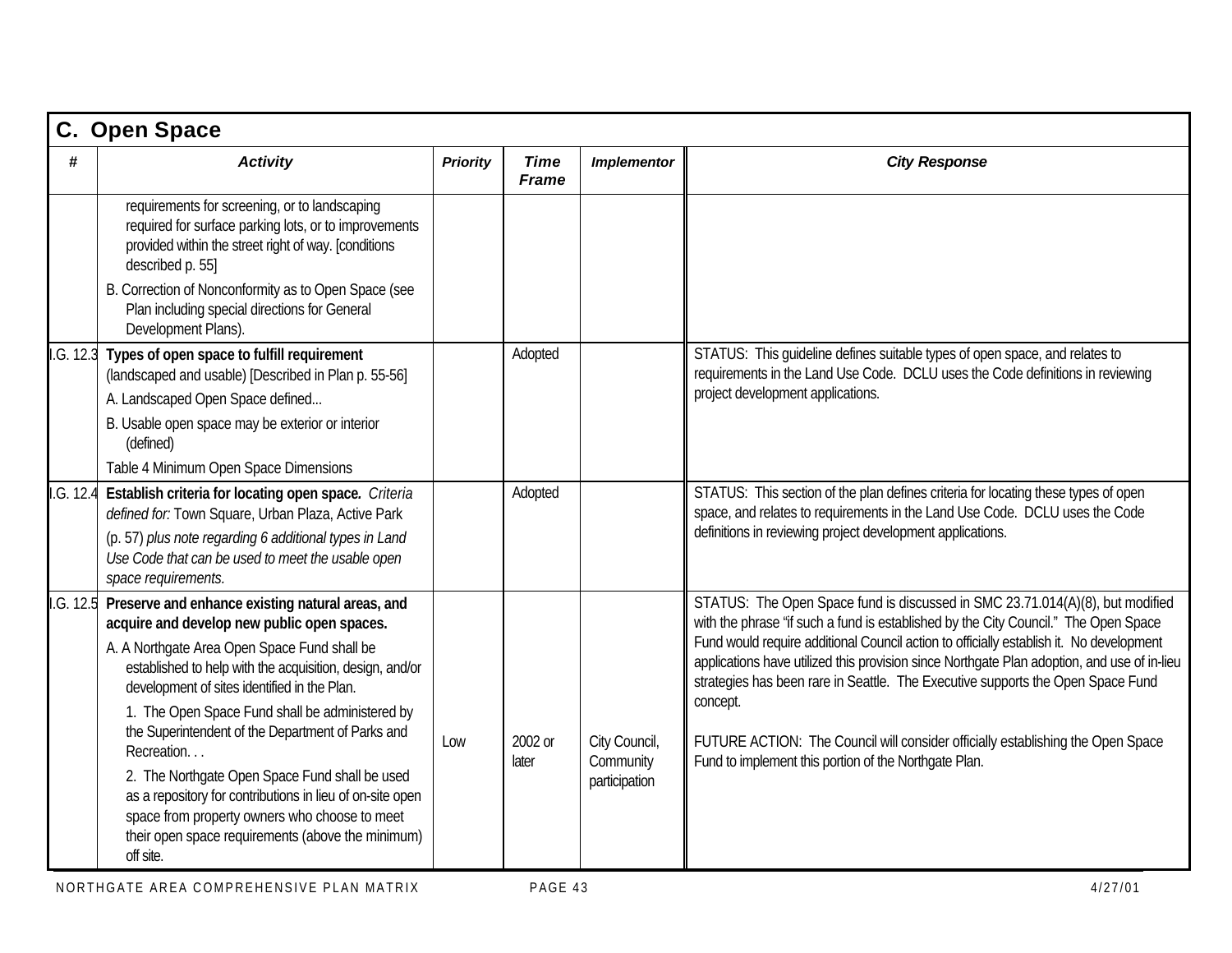|                      | C. Open Space                                                                                                                                                                                                                                                                                                                                                                                                                                                                                                                                                                                                                                                                                                                                                                                                                                                                  |                 |                             |                                     |                                                                                                                                                                                                                                                                                                                                                                                                                                                                                                                                                                                                                                                                                                                                                                                                                                                                                                                                                                                                                                                                                                                                                                                                                                                                                                                                                                                                                                                      |  |  |  |  |
|----------------------|--------------------------------------------------------------------------------------------------------------------------------------------------------------------------------------------------------------------------------------------------------------------------------------------------------------------------------------------------------------------------------------------------------------------------------------------------------------------------------------------------------------------------------------------------------------------------------------------------------------------------------------------------------------------------------------------------------------------------------------------------------------------------------------------------------------------------------------------------------------------------------|-----------------|-----------------------------|-------------------------------------|------------------------------------------------------------------------------------------------------------------------------------------------------------------------------------------------------------------------------------------------------------------------------------------------------------------------------------------------------------------------------------------------------------------------------------------------------------------------------------------------------------------------------------------------------------------------------------------------------------------------------------------------------------------------------------------------------------------------------------------------------------------------------------------------------------------------------------------------------------------------------------------------------------------------------------------------------------------------------------------------------------------------------------------------------------------------------------------------------------------------------------------------------------------------------------------------------------------------------------------------------------------------------------------------------------------------------------------------------------------------------------------------------------------------------------------------------|--|--|--|--|
| #                    | <b>Activity</b>                                                                                                                                                                                                                                                                                                                                                                                                                                                                                                                                                                                                                                                                                                                                                                                                                                                                | <b>Priority</b> | <b>Time</b><br><b>Frame</b> | <b>Implementor</b>                  | <b>City Response</b>                                                                                                                                                                                                                                                                                                                                                                                                                                                                                                                                                                                                                                                                                                                                                                                                                                                                                                                                                                                                                                                                                                                                                                                                                                                                                                                                                                                                                                 |  |  |  |  |
| I.G. 12.5<br>(cont.) | 3. The Fund shall be administered as an earmarked<br>account. An Advisory Committee with<br>representatives from contributing property owners,<br>the Mall, Community Councils, business-es and<br>multi-family development shall give the<br>Superintendent recommendations on the design of<br>individual projects prioritized in this Plan.<br>4. The Fund shall be divided into separate sub-<br>accounts for the core area east and west of I-5, and<br>for the remaining Northgate area (outside the core).<br>Non-core area funds shall be allocated to open<br>spaces within one half mile of contributing sites.                                                                                                                                                                                                                                                      | Low             | 2002 or<br>later            | DCLU,<br>Community<br>participation | EVALUATION RECOMMENDATIONS<br>Evaluate text changes to the Land Use Code to promote the effectiveness<br>of the existing Northgate Open Space Fund in-lieu contribution program,<br>so that contributions are more likely to be made.<br>Future Action: Assess and implement Land Use Code changes, as necessary. The<br>primary question is whether contributions in lieu of open space should be allowed for the<br>full amount intended by the Northgate Plan, rather than approximately one-half of that<br>amount.                                                                                                                                                                                                                                                                                                                                                                                                                                                                                                                                                                                                                                                                                                                                                                                                                                                                                                                              |  |  |  |  |
|                      | I.G. 12.6 Priorities for Northgate area open space.<br>A. Active and passive parks are the highest priority<br>The following sites are recommended<br>1. Metro Park & Ride Lot. (Requires a<br>programming process that includes the surrounding<br>community's participation.) (Park design should be<br>integrated into the develop-ment of a new NE 113th<br>St along the northern edge of the Park and Ride lot<br>and along the western edge of the 3rd Ave NE<br>Green Street.)<br>2. 12th Ave. NE Green Street and adjacent area to<br>the west (between NE 112th St. and Northgate<br>Way).<br>3.536 NE 104th Street.<br>4. 525-529 NE 103rd Street.<br>B. Urban Trails. [The City] shall conduct a public<br>process and environmental review, and develop<br>design and construction plans for segments of a low<br>impact, pedestrian trail providing access to the |                 |                             |                                     | STATUS: The status of these open space improvements is briefly summarized<br>below.<br>A1. An active park has not yet been provided at the 5 <sup>th</sup> Avenue NE park-and-ride site.<br>Relocation of existing parking capacity would be necessary, and this has not proven<br>to be feasible to date. Additionally, although the Parks Department has opened<br>discussions with King County about the potential purchase of the site for park space,<br>acquisition of the park-and-ride is contingent upon securing funding in addition to that<br>within the Pro Parks levy<br>A2. This improvement, adjacent to the QFC at Victory Creek, has been made.<br>A3 and A4. The NE 104 <sup>th</sup> Street location has not been recently explored for purchase<br>to date. The NE 103rd Street location was under review by DON for possible<br>acquisition for P-patch use. A property appraisal was prepared in early 2001, and<br>DON discussed possible purchase with the property owner.<br>B. Not implemented to date. Funding was included in past budget proposals, but was<br>cut prior to approval. Plan text in IG 12.6 B indicates that "segments of a low-<br>impact, pedestrian trail" could provide "access to the publicly owned parcels (DPR)<br>in the south fork of Thornton Creek". City staff involved in original plan preparation<br>note this was intended to support provision of non-continuous segments of trail on |  |  |  |  |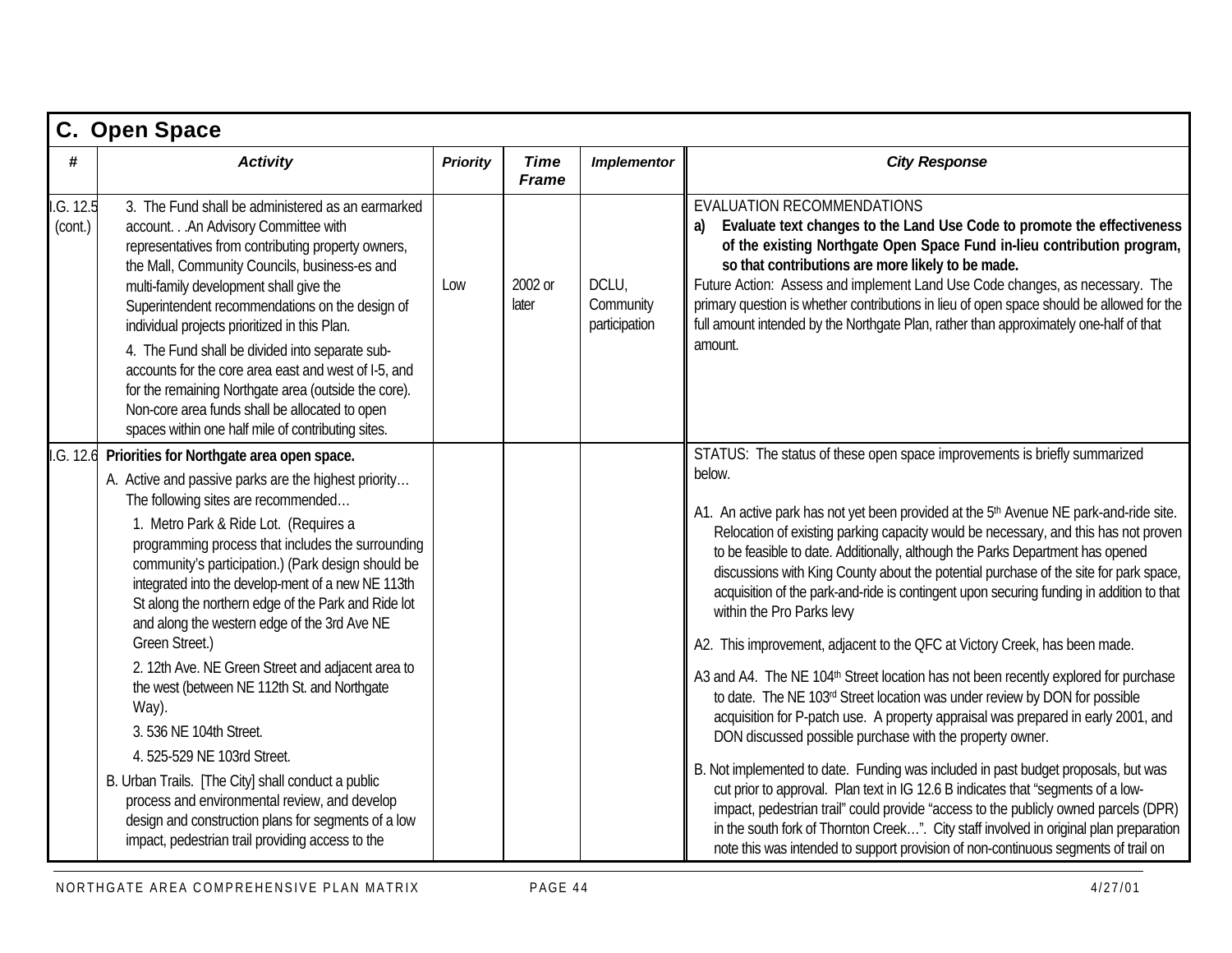|   | C. Open Space                                                                                                                                                                                                                                                                                                                                                                                                                                                                                                                                                                                                                                                                                                                                                                                                                                                                                                                                                                                                                                                                                                                                                                                                                                                                                                                                                                                                                                                    |                       |                                               |                                            |                                                                                                                                                                                                                                                                                                                                                                                                                                                                                                                                                                                                                                                                                                                                                                                                                                                                                                                                                                                                                                                                                                                                                                                                                                                                                                                                                                                                                                                                                                                                                                                                                                                                                                                                                                                                                                                                          |  |  |  |  |
|---|------------------------------------------------------------------------------------------------------------------------------------------------------------------------------------------------------------------------------------------------------------------------------------------------------------------------------------------------------------------------------------------------------------------------------------------------------------------------------------------------------------------------------------------------------------------------------------------------------------------------------------------------------------------------------------------------------------------------------------------------------------------------------------------------------------------------------------------------------------------------------------------------------------------------------------------------------------------------------------------------------------------------------------------------------------------------------------------------------------------------------------------------------------------------------------------------------------------------------------------------------------------------------------------------------------------------------------------------------------------------------------------------------------------------------------------------------------------|-----------------------|-----------------------------------------------|--------------------------------------------|--------------------------------------------------------------------------------------------------------------------------------------------------------------------------------------------------------------------------------------------------------------------------------------------------------------------------------------------------------------------------------------------------------------------------------------------------------------------------------------------------------------------------------------------------------------------------------------------------------------------------------------------------------------------------------------------------------------------------------------------------------------------------------------------------------------------------------------------------------------------------------------------------------------------------------------------------------------------------------------------------------------------------------------------------------------------------------------------------------------------------------------------------------------------------------------------------------------------------------------------------------------------------------------------------------------------------------------------------------------------------------------------------------------------------------------------------------------------------------------------------------------------------------------------------------------------------------------------------------------------------------------------------------------------------------------------------------------------------------------------------------------------------------------------------------------------------------------------------------------------------|--|--|--|--|
| # | <b>Activity</b>                                                                                                                                                                                                                                                                                                                                                                                                                                                                                                                                                                                                                                                                                                                                                                                                                                                                                                                                                                                                                                                                                                                                                                                                                                                                                                                                                                                                                                                  | <b>Priority</b>       | <b>Time</b><br><b>Frame</b>                   | <b>Implementor</b>                         | <b>City Response</b>                                                                                                                                                                                                                                                                                                                                                                                                                                                                                                                                                                                                                                                                                                                                                                                                                                                                                                                                                                                                                                                                                                                                                                                                                                                                                                                                                                                                                                                                                                                                                                                                                                                                                                                                                                                                                                                     |  |  |  |  |
|   | publicly owned parcels (DPR) in the south fork of<br>Thornton Creek (aka Swamp Creek and Maple Leaf<br>Creek) between Fifth Avenue NE and Roosevelt Way<br>NE and between 15th Avenue NE and Lake City Way<br>NE.<br>C. Bicycle Trails. Signs shall be provided to mark an<br>on-street bicycle trail as part of the Urban Trail<br>system, as shown in Figure [4] (page 23 of the plan).<br>D. Type IV Green Streets. Northgate Area Open<br>Space Funds may be made available to improve<br>these spaces<br>1. NE 104th Street (15th to 17th Avenue NE)<br>2. NE 103rd Street (15th to 19th Avenue NE)<br>3. NE 102nd Street (15th to 18th Avenue NE)<br>4. 17th Avenue NE (NE 104th to NE 100th Sts.)<br>5. 2nd Avenue NE (NE 92nd to NE 94th Sts.)<br>6. NE 94th Street (2nd to 3rd Avenue NE)<br>E. Natural Areas. Natural areas are sites that have been<br>designated as environmentally sensitive due to steep<br>slopes or potential for landslides, flood hazards, or a<br>history of drainage problems. They also may include<br>sites that provide special environmental resources<br>.The Northgate Open Space Fund shall not be used<br>for natural areas. The City shall investigate other<br>options for acquisition through donations, land trades,<br>and conservation easements.<br>F. Type II and III Green Streets. Open Space funds<br>from a specific sub-account may be used to help<br>design and develop Type II and III Green Streets | High<br>Medium<br>Low | 2002/08<br>Done<br>2001/05<br>2002-<br>future | SPO, DPR<br>DON, DPR,<br>SPU<br><b>DPR</b> | public properties for the sake of public access to the creek in selected locations.<br>C. NE 90 <sup>th</sup> St. between 1st and 20 <sup>th</sup> Avenues NE was added to the Seattle Bicycling<br>Guide Map as a "Residential Street Commonly Used by Bicyclists." Other bicycle<br>trails or routes requested in Northgate Plan have not been provided to date.<br>D. This type of improvement, primarily on street-ends in the Thornton Creek ravine,<br>has not occurred to date.<br>E. In 1992 and 1993, DPR purchased five parcels totaling 2 acres in the Thornton<br>Creek vicinity. Since 1993, there was one purchase of a 0.2 acre parcel, and one<br>trade for a one-acre parcel (the open space at Victory Creek, associated with the<br>QFC development). Over the past few years, less money was available to DPR for<br>these types of open space purchases.<br>F. See the response to I.G. 8.4 regarding Green Streets.<br><b>FUTURE ACTION:</b><br>A1. Providing a park at the 5 <sup>th</sup> Avenue site would require relocation of the existing<br>parking capacity of the park-and-ride facility. This will require complex negotiations<br>between King County, City staff and other relevant parties. If successful, acquisition<br>of the park-and-ride will still be contingent upon securing funding in addition to that<br>within the Pro Parks levy.<br>A2. Improvement done.<br>A3. and A4. The City will explore the feasibility of purchasing the NE 104 <sup>th</sup> St. property,<br>and complete its deliberation on purchase of the NE 103rd St. property.<br>B. DPR will work with community members regarding urban trail improvements for<br>selected locations in Thornton Creek ravine. The identification of funding will be<br>necessary for any new improvement.<br>C. See the future action in the response to I.G. 6.3. |  |  |  |  |
|   | within the appropriate subarea identified in the<br>pedestrian circulation network (above).                                                                                                                                                                                                                                                                                                                                                                                                                                                                                                                                                                                                                                                                                                                                                                                                                                                                                                                                                                                                                                                                                                                                                                                                                                                                                                                                                                      |                       |                                               |                                            | D. Evaluate potential improvements and request funding for Type IV Green Streets                                                                                                                                                                                                                                                                                                                                                                                                                                                                                                                                                                                                                                                                                                                                                                                                                                                                                                                                                                                                                                                                                                                                                                                                                                                                                                                                                                                                                                                                                                                                                                                                                                                                                                                                                                                         |  |  |  |  |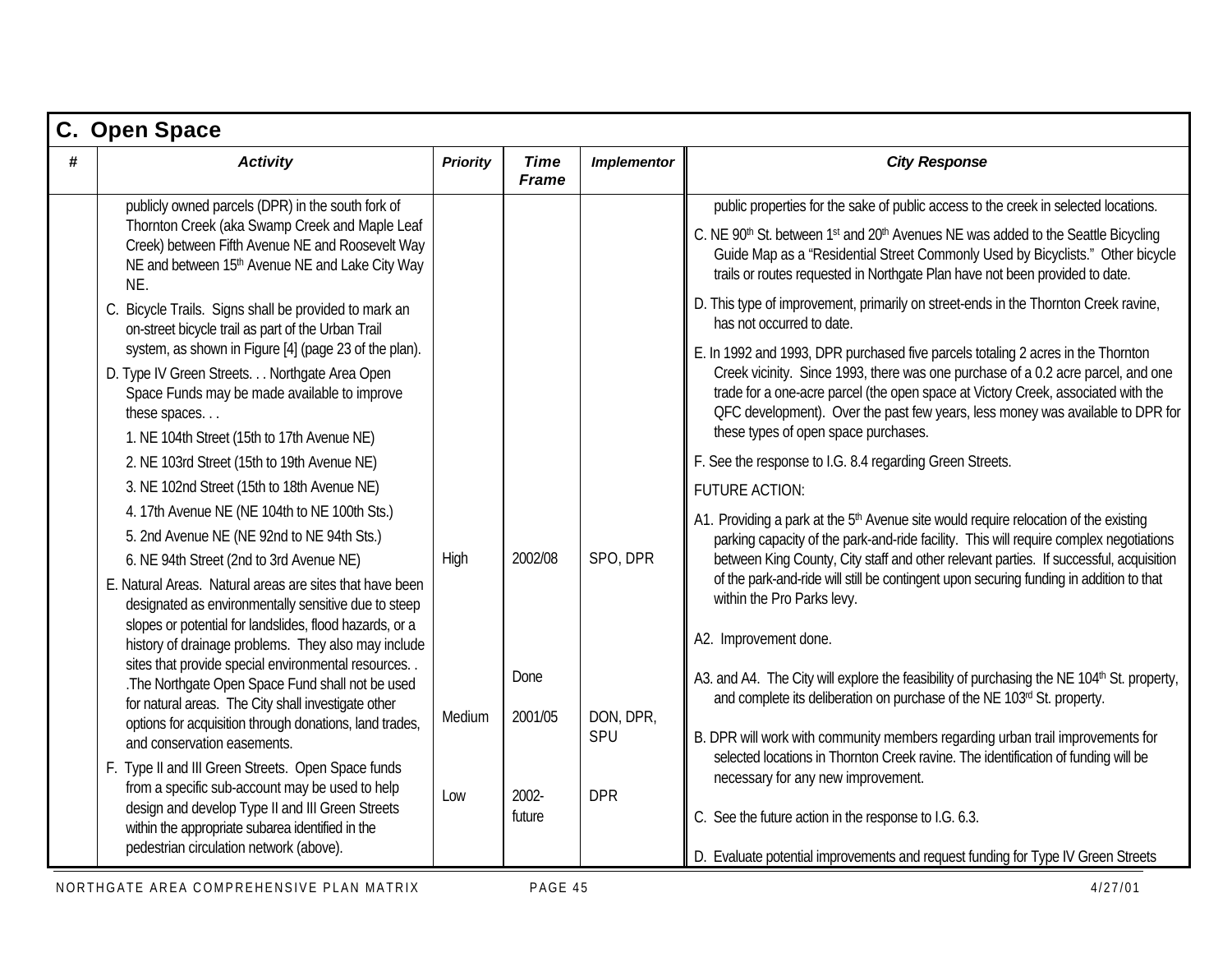|   | C. Open Space   |                 |                             |                    |                                                                                                                                                                                |  |  |  |  |  |
|---|-----------------|-----------------|-----------------------------|--------------------|--------------------------------------------------------------------------------------------------------------------------------------------------------------------------------|--|--|--|--|--|
| # | <b>Activity</b> | <b>Priority</b> | <b>Time</b><br><b>Frame</b> | <b>Implementor</b> | <b>City Response</b>                                                                                                                                                           |  |  |  |  |  |
|   |                 | NA.             | NA.                         | <b>NA</b>          | (street-end improvements in vicinity of the Thornton Creek ravine).                                                                                                            |  |  |  |  |  |
|   |                 | Low             | 2001-2010<br>2001-2010      | <b>DPR</b>         | E. Funding may be available for the purchase of natural areas through the Pro Parks<br>Green Spaces fund which targets funding for greenbelt and natural area<br>acquisitions. |  |  |  |  |  |
|   |                 | High            |                             | <b>DPR</b>         | . Please see the discussion of Green Streets under I.G. 8.4 regarding viability of<br>implementation. Future implementation under current definitions will be unlikely         |  |  |  |  |  |
|   |                 | <b>NA</b>       | <b>NA</b>                   | <b>NA</b>          | because new substantial development will not occur in single-family residential<br>areas.                                                                                      |  |  |  |  |  |
|   |                 |                 |                             |                    |                                                                                                                                                                                |  |  |  |  |  |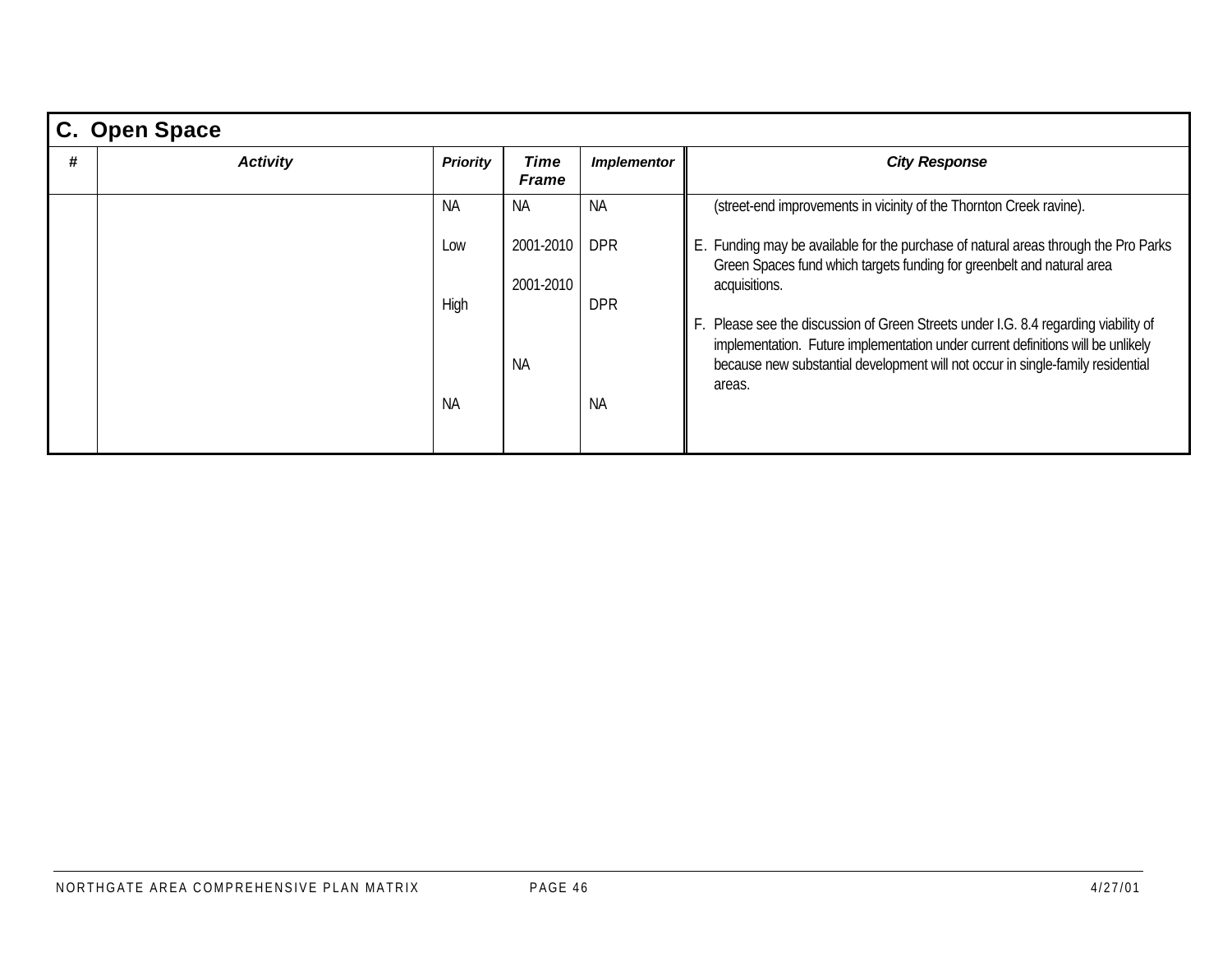## **D.** *GENERAL DEVELOPMENT PLAN*

## **Description**

The Northgate Overlay District, a part of the Land Use Code, requires developments on sites six acres or larger to produce a General Development Plan as recommended by the Northgate Area Comprehensive Plan.

Following is the text of SMC 23.71.028: General Development Plan process, and SMC 23.71.029 Effect of General Development Plan approval from the Seattle Municipal Code (Land Use Code):

#### *23.71.028 General Development Plan process.*

*A. To obtain approval, a General Development Plan must be consistent with the Northgate Comprehensive Plan and the provisions of this chapter.*

*B. An Advisory Committee to the Director shall be established by the Director for each General Development Plan required. The composition of the committee shall be a balanced group representing all interests including the applicant, neighborhoods, the business community, and property owners. The Advisory Committee shall perform the following functions:*

*1. The Advisory Committee shall review the contents of a Draft General Development Plan; and*

*2. Within a time period established by the Director, recommend to the Director any suggested changes or additions to the Draft General Development Plan.*

#### *23.71.029 Effect of General Development Plan approval.*

*A. After a General Development Plan has been approved, the applicant may develop in accordance with the approved plan.*

*B. The Director shall not accept any application for nor issue any master use permit for development which has not been included in the approved General Development Plan or which is inconsistent with an approved General Development Plan.*

*C. Applications for master use permits for development contained in an approved General Development Plan are subject to the requirements of Chapter 25.04, SEPA Policies and Procedures.*

*These sections of the Code are dated 1993.*

## **Integrated City Response**

General Development Plan requirements were translated into the Northgate Overlay District section (23.71) of the Land Use Code, and were used to evaluate development proposals at the Northgate Mall property. These requirements created a process for a conceptual-level master plan for larger sites, allowing better coordination of improvements and consideration of the context of the larger planning area. Several citizens have expressed dissatisfaction with various aspects of these GDP requirements, and City staff also identified some shortcomings.

#### **Future Implementation**

The *Plan Review and Evaluation of the Northgate Area Comprehensive Plan* recommended that revisions to the GDP requirements should be made to better define details such as: conditioning authority, GDP amendment processes, vesting, advisory committee processes, and relationship to design review. In addition, the Central Staff review of GDP requirements recommended changes related to phasing, mixed-use, pedestrians and bicycles, transportation management programs, parking and open space.

Efforts are underway in 2001 to amend the GDP procedural requirements. City staff analysis and public comments have identified aspects of these requirements that can be clarified. DCLU, SPO and Council staff are carefully reviewing options and preparing amendments for review by the Council. Decisionmaking on amendments may occur in 2001 or 2002.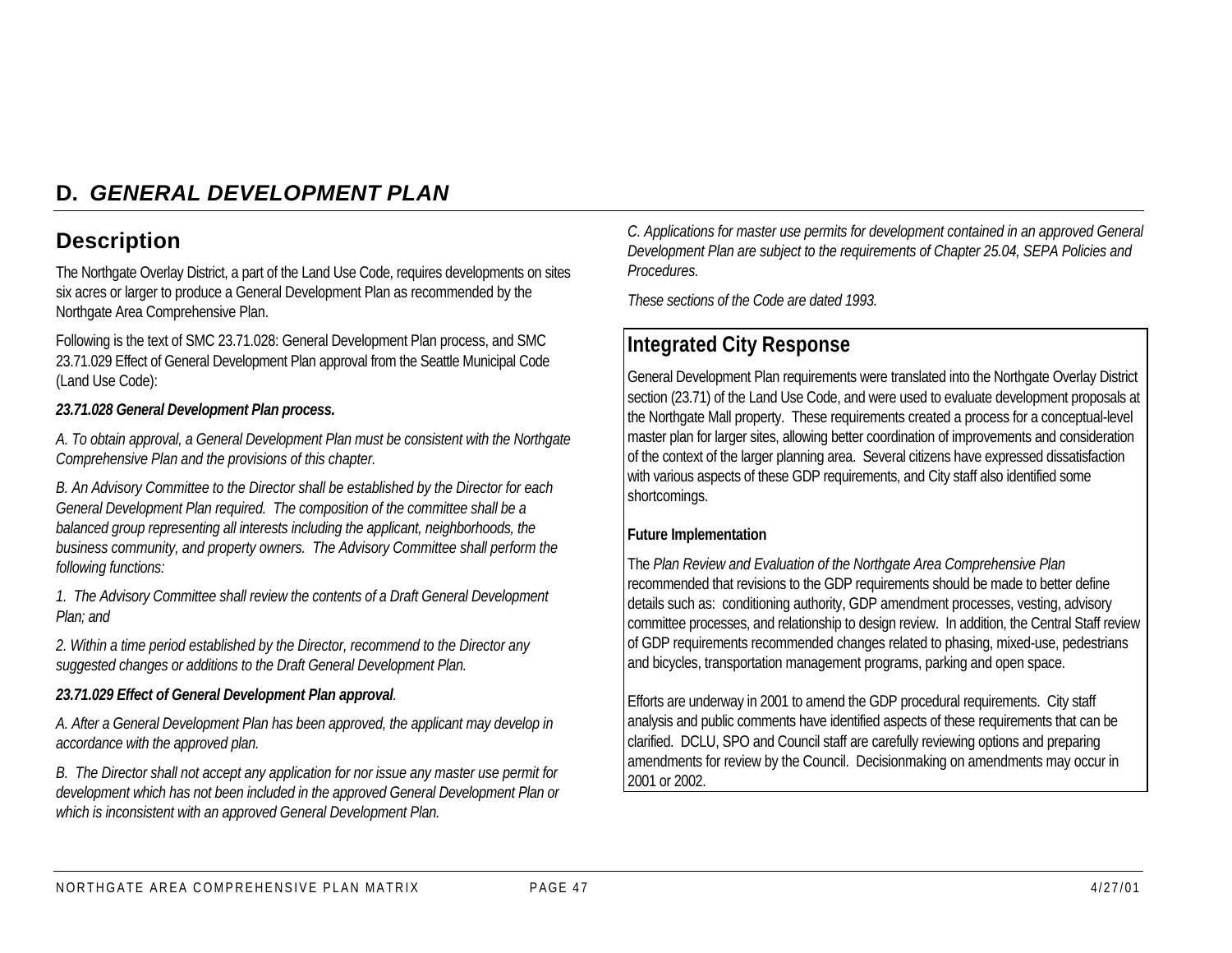|         | D. General Development Plan                                                                                                                                                                                                                                                                                                                                                                                                                                                                                                                                                                                                                                                                                                                      |                 |                               |                                             |                                                                                                                                                                                                                                                                                                                                                                                                                                                                                                                                                                                                                                                                                                                                                                                                                                                                                                                                                                                                                                                                                                                                                                                                                                                                                                                                                                                                                                                                                                                                                                                                                                                                                                      |  |  |  |  |  |  |
|---------|--------------------------------------------------------------------------------------------------------------------------------------------------------------------------------------------------------------------------------------------------------------------------------------------------------------------------------------------------------------------------------------------------------------------------------------------------------------------------------------------------------------------------------------------------------------------------------------------------------------------------------------------------------------------------------------------------------------------------------------------------|-----------------|-------------------------------|---------------------------------------------|------------------------------------------------------------------------------------------------------------------------------------------------------------------------------------------------------------------------------------------------------------------------------------------------------------------------------------------------------------------------------------------------------------------------------------------------------------------------------------------------------------------------------------------------------------------------------------------------------------------------------------------------------------------------------------------------------------------------------------------------------------------------------------------------------------------------------------------------------------------------------------------------------------------------------------------------------------------------------------------------------------------------------------------------------------------------------------------------------------------------------------------------------------------------------------------------------------------------------------------------------------------------------------------------------------------------------------------------------------------------------------------------------------------------------------------------------------------------------------------------------------------------------------------------------------------------------------------------------------------------------------------------------------------------------------------------------|--|--|--|--|--|--|
| #       | <b>Activity</b>                                                                                                                                                                                                                                                                                                                                                                                                                                                                                                                                                                                                                                                                                                                                  | <b>Priority</b> | <b>Time</b><br><b>Frame</b>   | <b>Implementor</b>                          | <b>City Response</b>                                                                                                                                                                                                                                                                                                                                                                                                                                                                                                                                                                                                                                                                                                                                                                                                                                                                                                                                                                                                                                                                                                                                                                                                                                                                                                                                                                                                                                                                                                                                                                                                                                                                                 |  |  |  |  |  |  |
|         | Policy 13: General development plans shall be required to ensure that the development of super-blocks in the Northgate Area supports<br>and reinforces the vehicular/pedestrian balance envisioned to complement transit use in the Northgate Overlay.                                                                                                                                                                                                                                                                                                                                                                                                                                                                                           |                 |                               |                                             |                                                                                                                                                                                                                                                                                                                                                                                                                                                                                                                                                                                                                                                                                                                                                                                                                                                                                                                                                                                                                                                                                                                                                                                                                                                                                                                                                                                                                                                                                                                                                                                                                                                                                                      |  |  |  |  |  |  |
| G. 13.1 | Location and Size - Developers and/or property<br>owners of all sites that are six acres or greater shall be<br>required to prepare a General Development Plan (GDP).<br>A GDP shall be prepared where one or more of the<br>following occurs:<br>Development or redevelopment of 4,000 sq. ft. or<br>more of commercial floor area; [and/or]<br>Creation of parking facilities over 40 vehicle spaces;<br>2.<br>[and/or]<br>Rezone applications; [and/or]<br>3.<br>Conditional use applications; [and/or]<br>4.<br>Requests for variance(s) from the requirements of<br>5.<br>the Northgate Area Comprehensive Plan.<br>[A GDP is not required where a Major Institution Master<br>Plan is required, or for sites less than six acres in size.] | High<br>High    | Adopted<br>Ongoing<br>Ongoing | <b>DCLU</b><br>SPO, Council,<br><b>DCLU</b> | STATUS: The regulatory requirements for General Development Plans in IG 13.1-<br>13.5 were incorporated into SMC 23.71 in 1993. The requirements were used in the<br>review of two General Development Plan proposals for the Northgate Mall property.<br>FUTURE ACTION: Implement GDP requirements through project-by-project review of<br>future development proposals.<br>EVALUATION RECOMMENDATIONS<br>Revisions to the Land Use Code should be made to accomplish the<br>a)<br>following objectives:<br>$\Rightarrow$ Define conditioning authority for GDPs;<br>Define major and minor amendment processes for GDPs;<br>Clarify time of vesting;<br>$\Rightarrow$<br>$\Rightarrow$ Assign Department of Neighborhoods staff to provide facilitation and<br>guidance on public involvement and advisory committee activities in<br>future GDP processes; and<br>Clarify relationship of the GDP advisory committee to design review.<br>$\Rightarrow$<br>Future Action: In the near-term, continue to consider revisions to existing GDP<br>procedural requirements to address conditioning authority, amendment processes,<br>vesting clarification, term of a GDP, advisory committees, and relationship to design<br>review processes. Proposed changes will also include an option to change the<br>decision making authority for a Type II Director's decision to a Type IV City Council<br>decision.<br>City staff will also take advantage of current community processes that<br>are already underway (development of neighborhood design<br>quidelines, the 5 <sup>th</sup> Avenue streetscape design study, and voluntary<br>community involvement approaches being used by a private |  |  |  |  |  |  |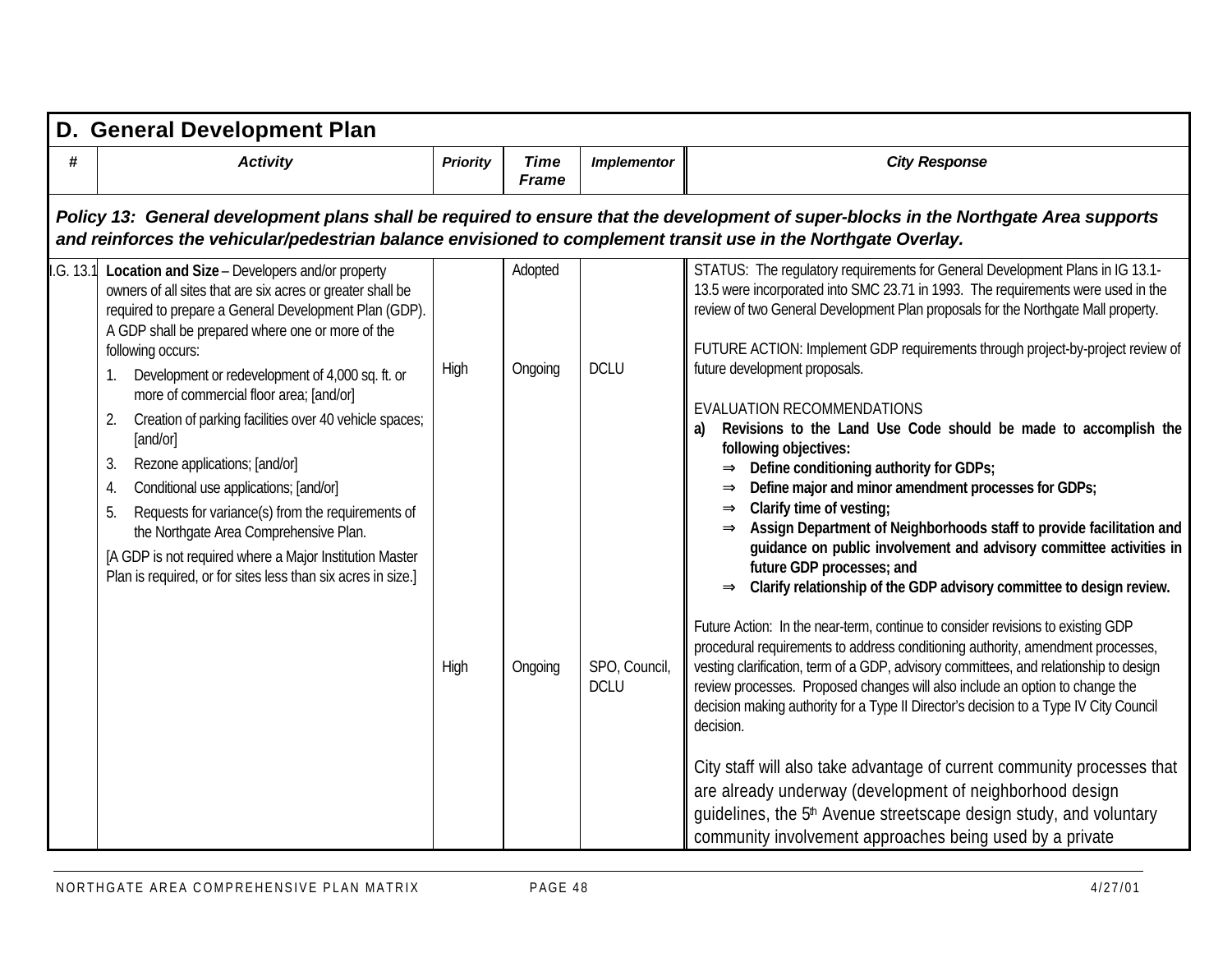|           | D. General Development Plan                                                                                                                                                                                                                                                                                                               |                 |                             |                    |                                                                                                                                                                                                                                                                                                                                                                                                                                                                                                                                                                                                                                                                                                                                           |  |  |  |
|-----------|-------------------------------------------------------------------------------------------------------------------------------------------------------------------------------------------------------------------------------------------------------------------------------------------------------------------------------------------|-----------------|-----------------------------|--------------------|-------------------------------------------------------------------------------------------------------------------------------------------------------------------------------------------------------------------------------------------------------------------------------------------------------------------------------------------------------------------------------------------------------------------------------------------------------------------------------------------------------------------------------------------------------------------------------------------------------------------------------------------------------------------------------------------------------------------------------------------|--|--|--|
| #         | <b>Activity</b>                                                                                                                                                                                                                                                                                                                           | <b>Priority</b> | <b>Time</b><br><b>Frame</b> | <b>Implementor</b> | <b>City Response</b>                                                                                                                                                                                                                                                                                                                                                                                                                                                                                                                                                                                                                                                                                                                      |  |  |  |
|           |                                                                                                                                                                                                                                                                                                                                           |                 | Adopted                     |                    | developer of a large site) to explore additional options for tools to<br>meet the intent of the polices in the NACP. The outcome of this<br>exploration may lead to a more formal work plan for regulatory<br>changes for the GDP or alternative approaches to the existing GDP<br>process. This work should consider input from stakeholders as well<br>as the recommendations made in the Central Staff report regarding<br>GDP requirements (i.e., phasing requirements, requirements for on-<br>site pedestrian and auto circulation, adding intent and incentives for<br>the provision of voluntary open space, and measures from the Central<br>Staff report mentioned elsewhere in this matrix).<br>See the response to I.G. 13.1. |  |  |  |
| I.G. 13.2 | Review Process - An application for substantial<br>development must be accompanied by a GDP for sites<br>meeting the criteria. The GDP must be approved by<br>DCLU prior to issuance of a Master Use or Building<br>Permit.                                                                                                               |                 |                             |                    |                                                                                                                                                                                                                                                                                                                                                                                                                                                                                                                                                                                                                                                                                                                                           |  |  |  |
| I.G. 13.3 | Contents of the General Development Plan - A<br>concept plan including the following elements: building<br>layout, pedestrian circulation, vehicular circulation,<br>parking and loading, Transportation Management Plan,<br>landscaping and open space, phasing, topography and<br>drainage.                                             |                 | Adopted                     |                    | See the response to I.G. 13.1.                                                                                                                                                                                                                                                                                                                                                                                                                                                                                                                                                                                                                                                                                                            |  |  |  |
| I.G. 13.4 | Exceptions to the Land Use Code may be allowed -<br>See pages 62-64 of the Plan, and SMC 23.71.026.                                                                                                                                                                                                                                       |                 | Adopted                     |                    | See the response to I.G. 13.1.                                                                                                                                                                                                                                                                                                                                                                                                                                                                                                                                                                                                                                                                                                            |  |  |  |
| I.G. 13.5 | <b>Establish Evaluation Process for General</b><br>Development Plans. Project approval for sites requiring<br>a GDP shall be contingent on compatibility and<br>consistency with the applicable policies and standards in<br>the plan. The final determination shall be at the discretion<br>of the Director of DCLU. Pq. 64 of the plan. |                 | Adopted                     |                    | See the response to I.G. 13.1.                                                                                                                                                                                                                                                                                                                                                                                                                                                                                                                                                                                                                                                                                                            |  |  |  |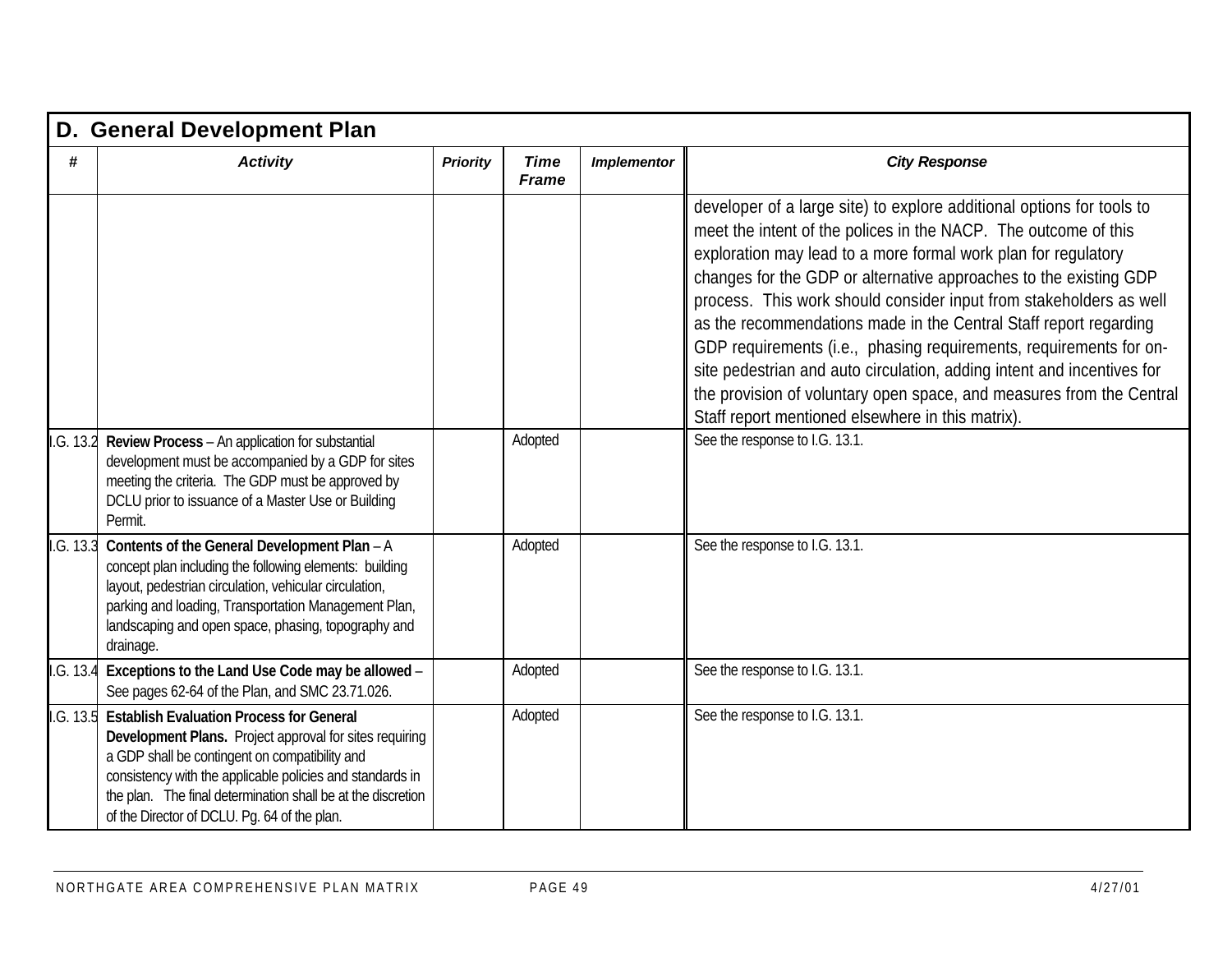## **E.** *DRAINAGE*

## **Description**

This portion of the plan describes measures that should be followed to maintain and improve drainage control so that runoff volumes and potential impacts to the natural Thornton Creek system are reduced, and the Creek's physical qualities and ability to accept drainage are enhanced.

## **Integrated City Response**

Thornton Creek in the Northgate vicinity flows through an open space corridor closely surrounded by development of varying densities. Urban runoff, including undetained and untreated flows from several commercial and residential areas, continues to influence its flow and quality characteristics. Citizens have expressed continuing interest in maintaining and improving wildlife habitat in and along Thornton Creek as well as concerns about flooding and drainage control. There has also been much citizen interest in the concept of creating a "daylighted" creek/drainage feature on private- and County-owned property on the Mall's "South Lot" and the Northgate Transit Center. This topic was explored at each of the public workshops held in 2000.

#### **Implementation to Date**

The City's 1995 Comprehensive Drainage Plan Update identified approximately \$40 million of improvements to be implemented in the Thornton Creek basin. To date, over \$10 million has been invested in drainage and creek improvements, including instream improvements at several locations, detention facilities at Meadowbrook and Jackson Park Golf Course and other projects. Another \$10 million of projects are programmed and awaiting permit approval and other procedural actions.

Several studies and planning efforts, including a hydraulic study of the Thornton Creek basin, a community-driven Watershed Action Plan (Watershed Characterization phase completed) and a stream and habitat assessment are in progress and will be completed in 2001.

For the October 2000 workshop "*Understanding Northgate*", a consultant for SPU prepared an analysis of three schematic "daylighting" scenarios that preliminarily examined engineering feasibility and estimated construction costs.

For the December 2000 workshop, "*Refining Our Choices"*, SPU prepared a display of *Natural Strategies for Northgate* showing several concepts for improving runoff control, water quality and habitat protection. These concepts could be integrated with future commercial development and linked with pedestrian access, open space and recreational amenities.

#### **Future Implementation**

The Northgate Plan's drainage policy and its related implementation guidelines will continue to be relevant to the review of drainage facilities for expected future substantial development. DCLU should continue to apply SEPA authority as well as recent stricter drainage regulations to future development proposals.

SPU will complete the above-mentioned studies and plans, and determine how to proceed with improvements discussed in the 1995 Comprehensive Drainage Plan Update. Improvements will address: drainage and flooding problems; instream improvements (for habitat and fish passage); detention capacity; stormwater quality; and neighborhood-oriented natural drainage improvement strategies.

The City will look for opportunities with private developers to provide usable open space and drainage features that are well-integrated into a mixed-use transit-oriented development. This will include working with private developers and the community to examine alternative designs and possible resources.

SPU will investigate opportunities to partner with other public agencies on improvements with drainage benefits, such as those described in the *Natural Strategies for Northgate* display. Preliminarily identified opportunities include:

- *Stream and floodplain improvements in Park 6:*Create additional enhancements in the stream corridor between 5<sup>th</sup> Avenue NE and Roosevelt Way NE (known as Park 6), to improve streamflow and habitat and preserve the natural character of the area.
- *North Park and Ride:* Options with future redevelopment of this site include strategies to control and store areawide runoff and thereby reduce impacts to Thornton Creek.
- *Control/Treatment of drainage along 1st Avenue NE, including I-5 runoff:* SPU will examine the feasibility of expanding existing facilities and/or providing additional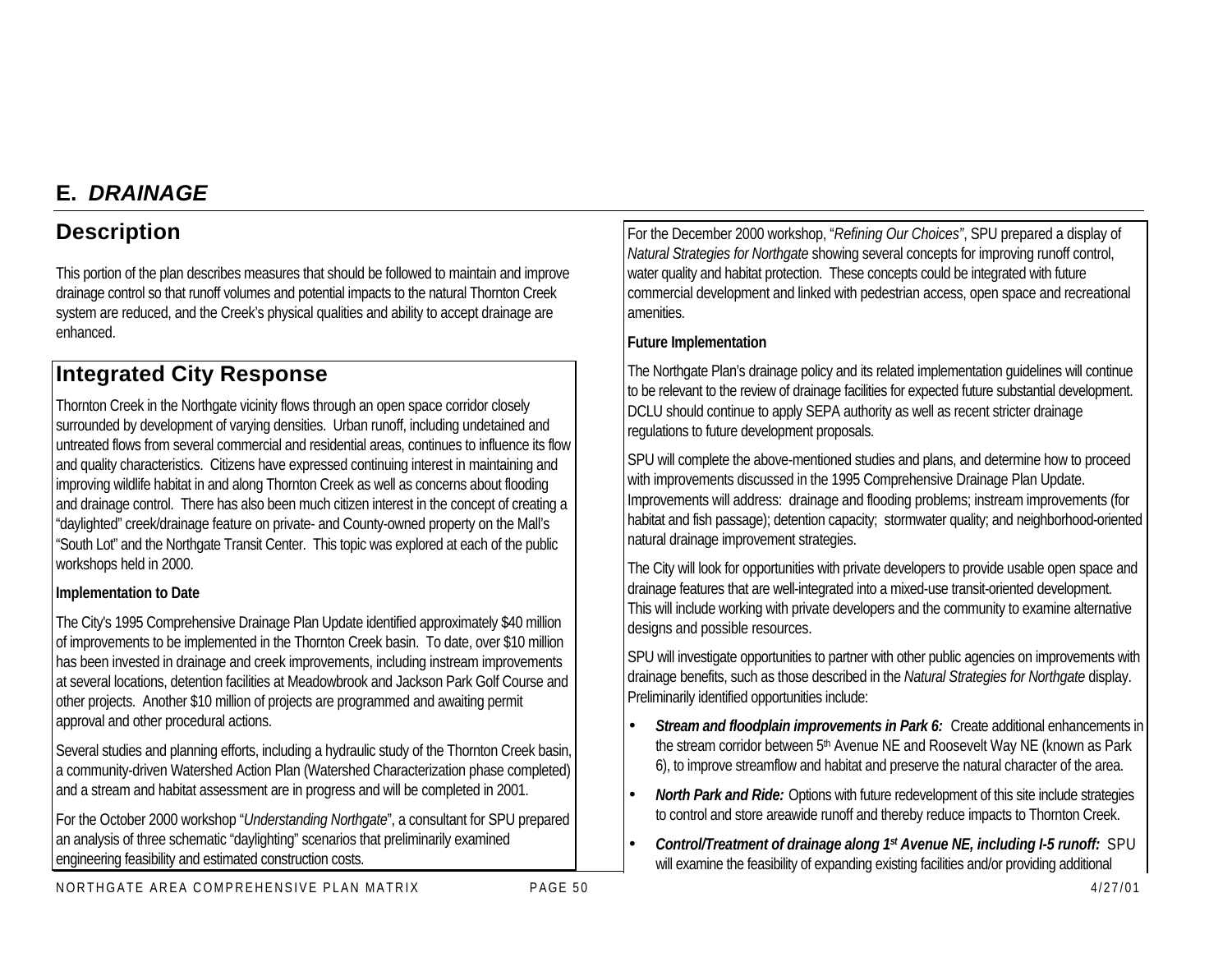stormwater control/treatment facilities in this vicinity. Currently, there is a "downstream defender" in this vicinity, which reduces suspended solids in runoff.

- *Drainage improvements with potential 5th Avenue NE improvements:* Streetscape design alternatives for the 5<sup>th</sup> Avenue NE corridor could include recommended additional features that would control and treat runoff.
- *Watershed best management practices for property owners:* Private property owners can help reduce runoff and water quality/habitat impacts. Structural

improvements, operational changes, landscaping practices and other methods will be promoted for commercial and residential property owners. A menu of alternatives, information resources, and a way of tracking the effects of actions taken can be developed.

SPU will coordinate with potential partners, citizens, and other City staff to identify what will proceed, funding strategies and schedules. SPU and DCLU will work with private developers to review drainage and water quality compliance issues and evaluate potential partnerships. Regular updates and opportunities for public input will occur.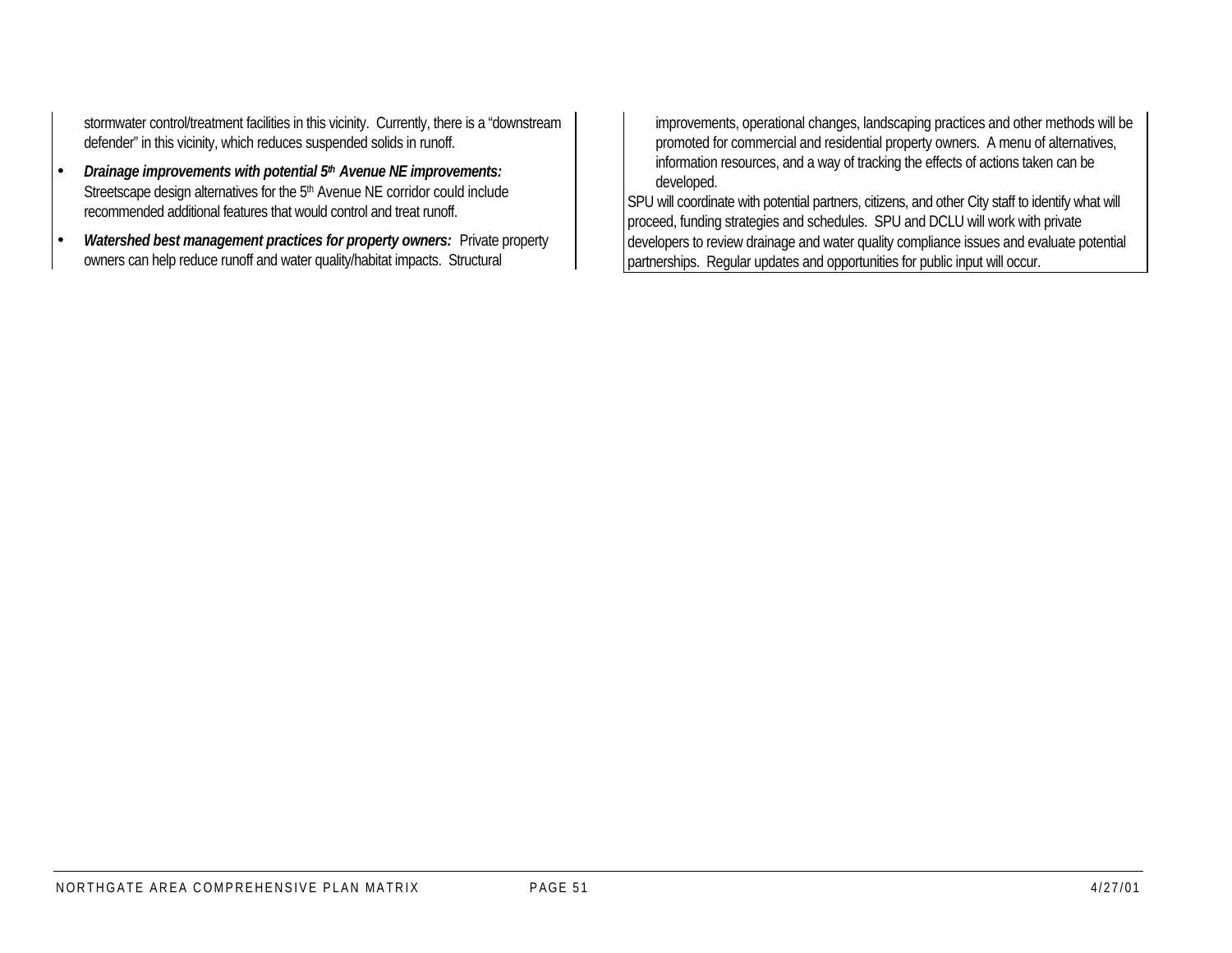|           | E. Drainage                                                                                                                                                                                                                                                                                                                                                                                                  |                 |                             |                    |                                                                                                                                                                                                                                                                                                                                                                                                                                                                                                                  |  |  |  |  |
|-----------|--------------------------------------------------------------------------------------------------------------------------------------------------------------------------------------------------------------------------------------------------------------------------------------------------------------------------------------------------------------------------------------------------------------|-----------------|-----------------------------|--------------------|------------------------------------------------------------------------------------------------------------------------------------------------------------------------------------------------------------------------------------------------------------------------------------------------------------------------------------------------------------------------------------------------------------------------------------------------------------------------------------------------------------------|--|--|--|--|
| #         | <b>Activity</b>                                                                                                                                                                                                                                                                                                                                                                                              | <b>Priority</b> | <b>Time</b><br><b>Frame</b> | <b>Implementor</b> | <b>City Response</b>                                                                                                                                                                                                                                                                                                                                                                                                                                                                                             |  |  |  |  |
|           |                                                                                                                                                                                                                                                                                                                                                                                                              |                 |                             |                    | Policy 14: Reduce potential runoff into Thornton Creek, and restore the creek to enhance aquatic habitat and absorb more runoff.                                                                                                                                                                                                                                                                                                                                                                                 |  |  |  |  |
| I.G. 14.1 | Reduce potential runoff into Thornton Creek.<br>A. [SPU] shall approve the discharge point for drainage<br>water from substantial development and shall adopt<br>rules specifying criteria, guidelines, and standards for<br>determining drainage discharge points.                                                                                                                                          |                 | Adopted                     |                    | STATUS: The drainage-protective guidelines in I.G. 14.1 were adopted as SEPA<br>policies in 1993. Other current regulations in the City's Stormwater, Drainage and<br>Grading Control Ordinance (revised in 2000), Side Sewer Code and director's rules<br>are at least as stringent as those discussed in items A-G of this quideline, and in some<br>cases are more stringent.                                                                                                                                 |  |  |  |  |
|           | B. The design storm used to determine the runoff rate<br>shall be a storm with a statistical probability of<br>occurrence of one in twenty-five, in any given year.<br>[SPU] shall adopt rules specifying the methods of<br>calculation to determine the required storage volume.                                                                                                                            |                 |                             |                    | Northgate community workshops held in October and December of 2000 led SPU to<br>develop several "natural strategies" concepts that could be implemented in the<br>Northgate and Thornton Creek areas to help improve runoff control, water quality and<br>habitat protection (see the Future Actions below).                                                                                                                                                                                                    |  |  |  |  |
|           | C. The maintenance of drainage control facilities shall be<br>the responsibility of the owner or other person<br>responsible for the condition of the property. [SPU]<br>shall have the authority to enter any property for<br>periodic inspection and may require the owner and/or<br>the responsible person to provide a periodic report<br>regarding the maintenance of the drainage control<br>facility. | High            | Ongoing                     | <b>DCLU</b>        | FUTURE ACTION: The quidelines in I.G. 14.1 are applicable as SEPA policies to<br>future development proposals. DCLU and SPU will evaluate impacts and drainage<br>plans on a project-by-project basis.<br>EVALUATION RECOMMENDATIONS<br>Seattle Public Utilities should continue watershed planning efforts and<br>a)<br>implement projects to enhance the natural drainage and habitat functions<br>of the Thornton Creek watershed.<br>Future Action: Actions to be pursued by SPU will include the following: |  |  |  |  |
|           | D. To reduce peak runoff rates, recharge groundwater,<br>and maintain stream flows between storms, infiltration<br>systems are encouraged where there are no                                                                                                                                                                                                                                                 | High            | Ongoing                     | SPU                | Complete ongoing planning and research projects associated with the Watershed<br>Action Plan and other watershed planning. Pursue the timely implementation of<br>already-programmed physical improvements.                                                                                                                                                                                                                                                                                                      |  |  |  |  |
|           | adverse conditions that may hurt their performance,<br>contribute to unstable slopes, or become drainage<br>problems for homeowners downhill from such a<br>system.                                                                                                                                                                                                                                          | High<br>High    | Ongoing<br>Ongoing          | SPU<br>SPU         | Investigate opportunities for drainage and water quality improvements through<br>partnerships with possible public and private development projects, including the<br>"natural strategies" concepts identified for the Northgate community workshops in<br>late 2000.<br>Continue to coordinate with public agencies (such as WSDOT, King County and                                                                                                                                                             |  |  |  |  |
|           | E. Substantial development that includes land disturbing                                                                                                                                                                                                                                                                                                                                                     |                 |                             |                    | Sound Transit) and solicit citizen input on future drainage planning activities.                                                                                                                                                                                                                                                                                                                                                                                                                                 |  |  |  |  |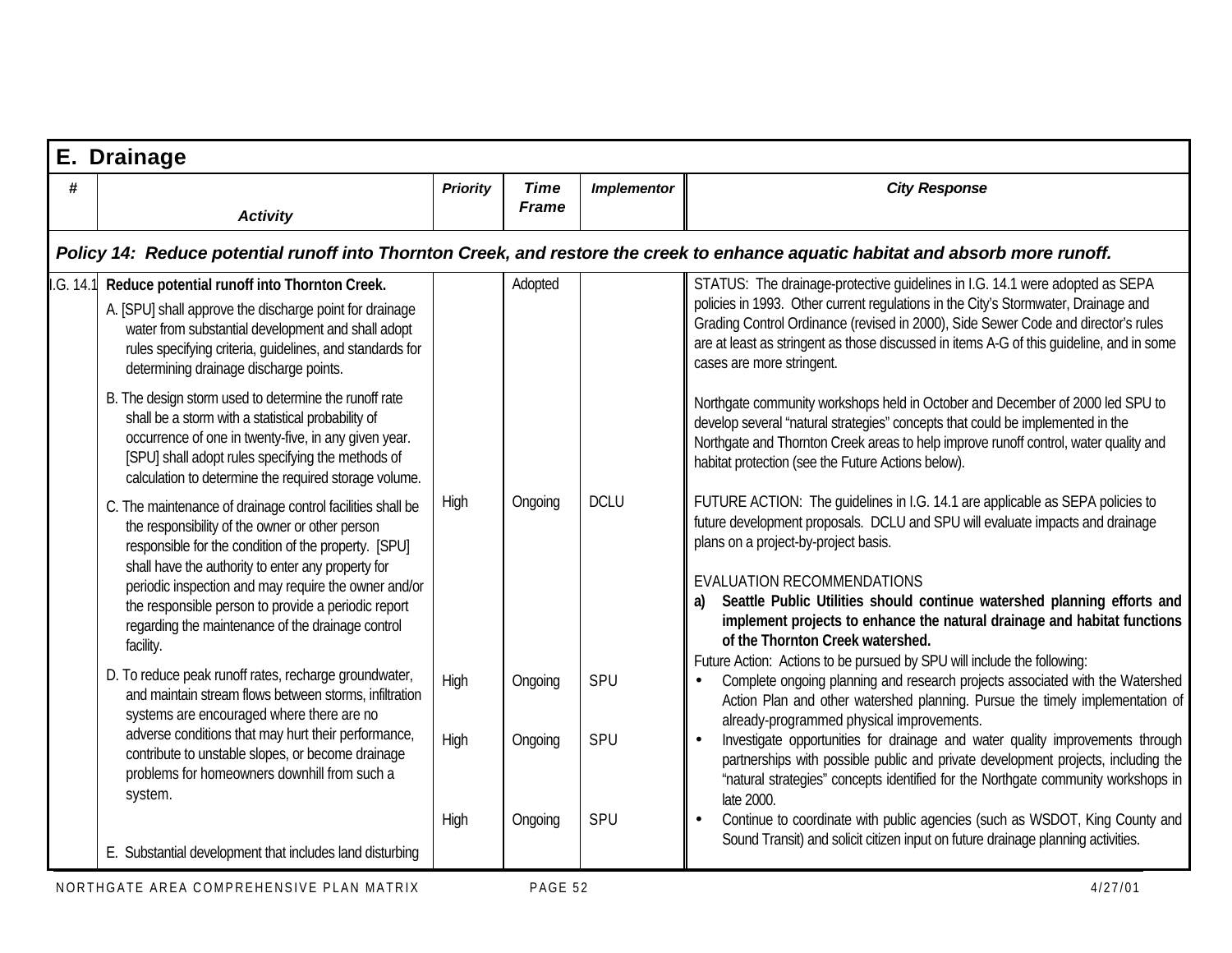|   | E. Drainage                                                                                                                                                                                                                                                                                                                                                                    |                 |                             |                    |                      |  |  |  |  |
|---|--------------------------------------------------------------------------------------------------------------------------------------------------------------------------------------------------------------------------------------------------------------------------------------------------------------------------------------------------------------------------------|-----------------|-----------------------------|--------------------|----------------------|--|--|--|--|
| # | <b>Activity</b>                                                                                                                                                                                                                                                                                                                                                                | <b>Priority</b> | <b>Time</b><br><b>Frame</b> | <b>Implementor</b> | <b>City Response</b> |  |  |  |  |
|   | activities one acre and greater in area shall submit an<br>erosion and sediment control plan as part of the<br>application for a permit. This plan shall include<br>provisions for stabilizing soils by application of suitable<br>best management practices (BMPs).                                                                                                           |                 |                             |                    |                      |  |  |  |  |
|   | F. Topsoil stockpiles should be covered to protect them<br>from erosion. Cleared and graded areas should not<br>be left without vegetation for prolonged periods of time.<br>They can be seeded immediately after rough grading<br>is completed. When clearing is near a natural water<br>course, provisions must be made to protect the<br>stream from sediment laden runoff. |                 |                             |                    |                      |  |  |  |  |
|   | G. Development of less than one acre may not require a<br>formal erosion and sediment control plan, but use of<br>erosion control techniques is still required to prevent<br>soil from leaving the site.                                                                                                                                                                       |                 |                             |                    |                      |  |  |  |  |
|   | H. In addition to these recommendations, it is important<br>that any major changes to the natural drainage basis<br>that would eliminate detention be prevented, if<br>possible.                                                                                                                                                                                               |                 |                             |                    |                      |  |  |  |  |
|   | Note: the Plan calls for the Director of Engineering to<br>supervise. Under current City of Seattle organization,<br>Seattle Public Utilities and DCLU are the agencies<br>responsible for implementing these recommendations.                                                                                                                                                 |                 |                             |                    |                      |  |  |  |  |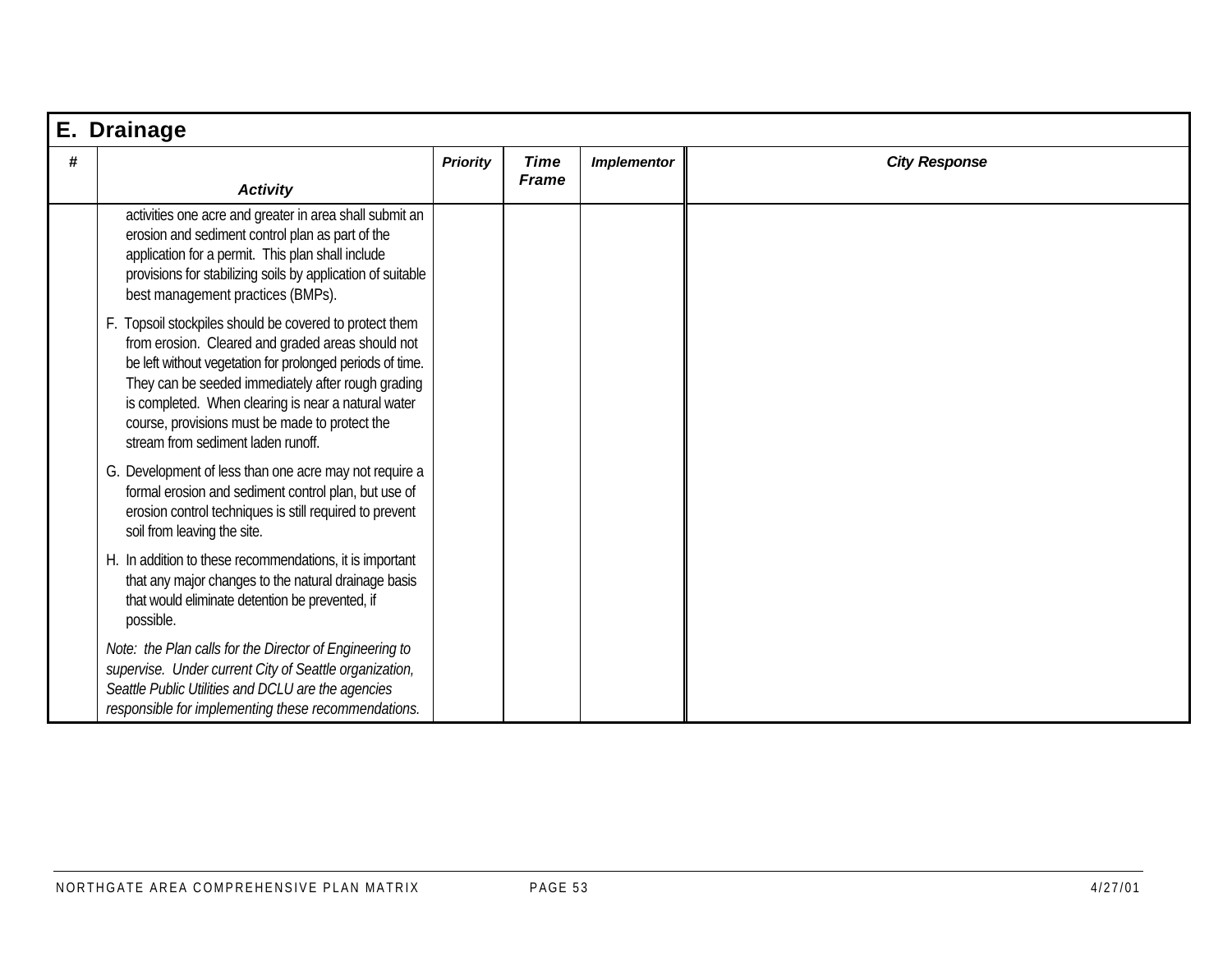## **F.** *HUMAN SERVICES AND COMMUNITY FACILITIES*

## **Description**

This portion of the plan seeks to improve delivery of human services to residents of Northgate, including location of suitable community facilities such as libraries, public meeting rooms, and community centers.

## **Integrated City Response**

This section of the Northgate Plan contains planning principles that should continue to be applied to decisions involving human services and community facilities. The guidelines under this policy were defined as policy directives to be considered by City departments when decisions are made involving Northgate-area services and facilities. The plan emphasizes coordinated planning, access to services, education, joint use of facilities, health care, mix of housing opportunities, and availability of facilities such as libraries, public meeting rooms and community centers, in a manner that appears to be consistent with City policies. The City supports the continued use of these human services and community facilities policies and implementation guidelines.

#### **Human Services**

Since 1993, additional human service facilities and services provided in the Northgate vicinity include:

- 1) The Meadowbrook Family Support Center located in the Meadowbrook Community Center near Nathan Hale H.S. opened in 1997. It offers a wide range of parent and child support and other services.
- 2) New Beginnings expanded its services in 1997, adding a shelter at a confidential location to better serve women in North Seattle.

City funding for human services primarily supports services for low-income individuals and families. Future provision of new human services facilities in the area may also depend on choices made by private non-profit service providers.

#### **Community Facilities**

In 2000, Seattle Public Library and the Parks Department began site selection processes for

NORTHGATE AREA COMPREHENSIVE PLAN MATRIX PAGE 54 6 4/27/01

new library and community center facilities, funded by voter approvals in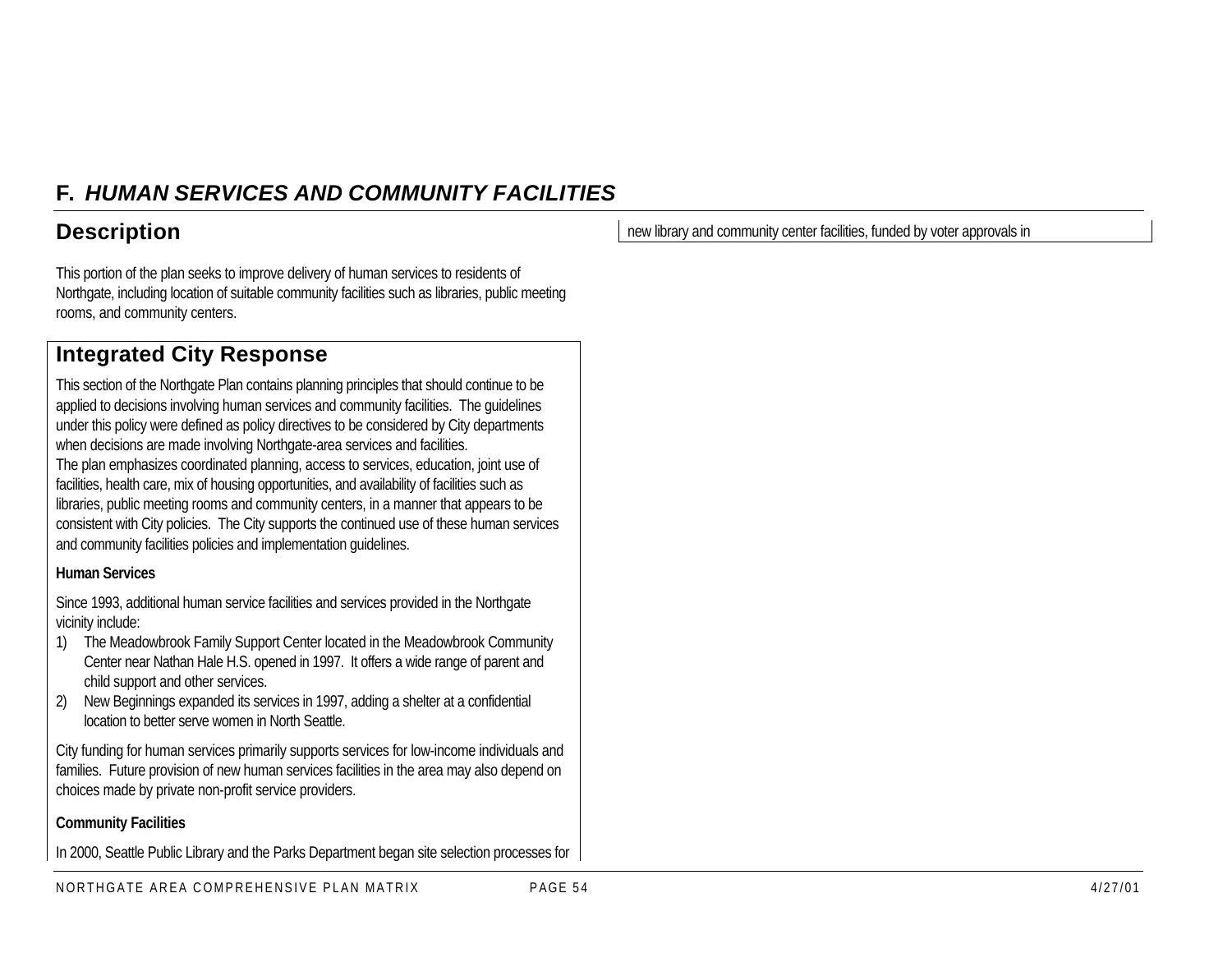1998 and 1999. These agencies preliminarily identified candidate sites, and also participated in two sets of workshops in late 2000. The workshops were conducted jointly by the City, King County and Sound Transit, to explore ways that public facilities (including library, community center, parks and transit facilities) can complement each other and create opportunities for: open space, pedestrian- and transit-oriented development, and a focal point for the community.

The workshops explored various concepts of co-locating the library and community center, or separately locating these facilities. Many community members participated in the workshops, helping to develop and comment upon several urban design concepts that sought to identify how these public facilities could best benefit the Northgate area.

The workshops represented unprecedented cooperation among City, County and transit agencies and the community to jointly consider future actions that would benefit the Northgate urban center. In 2001 and later, agencies will pursue further coordinated efforts to implement planned community facilities. Decisionmakers at the Library Board, Seattle City Council, King County Council, Sound Transit Board, and Parks Department are expected to make decisions to authorize moving forward with these facilities in the near term.

In November 2000, voters approved the ProParks levy, which included funds toward park site acquisition in Northgate. Planning in 2001 and later will determine how these funds will be used. Implementing park improvements at the existing north park-and-ride on 5<sup>th</sup> Avenue NE is an idea with strong community support. This can be pursued if King County is able to relocate that park-and-ride capacity to another site, likely near the existing Transit Center.

For future human services and community facilities improvements, City staff should continue to seek community input and the involvement of the Neighborhood Development Manager for the Northeast Sector.

|           | F. Human Services and Community Facilities                                                                                                                                                                                                                                                                                                                                                   |                 |                      |                                         |                                                                                                                                                                                                                                                                                                                                                                                                                                                                                                                                                                                                                                                                      |  |  |  |  |  |  |
|-----------|----------------------------------------------------------------------------------------------------------------------------------------------------------------------------------------------------------------------------------------------------------------------------------------------------------------------------------------------------------------------------------------------|-----------------|----------------------|-----------------------------------------|----------------------------------------------------------------------------------------------------------------------------------------------------------------------------------------------------------------------------------------------------------------------------------------------------------------------------------------------------------------------------------------------------------------------------------------------------------------------------------------------------------------------------------------------------------------------------------------------------------------------------------------------------------------------|--|--|--|--|--|--|
| #         | <b>Activity</b>                                                                                                                                                                                                                                                                                                                                                                              | <b>Priority</b> | Time<br><b>Frame</b> | <b>Implementor</b>                      | <b>City Response</b>                                                                                                                                                                                                                                                                                                                                                                                                                                                                                                                                                                                                                                                 |  |  |  |  |  |  |
|           | Policy 15: Provide quality human services for all segments of the population                                                                                                                                                                                                                                                                                                                 |                 |                      |                                         |                                                                                                                                                                                                                                                                                                                                                                                                                                                                                                                                                                                                                                                                      |  |  |  |  |  |  |
| I.G. 15.1 | <b>Planning Coordination.</b><br>A. Coordination.<br>B. Demographic Base. Human service delivery should<br>be based on the existing and projected demographics<br>of the area.<br>C. Community-Based Services. At a minimum, human<br>services should be sufficient to meet Northgate area<br>needs, so the population will not need to leave the<br>area to meet their human service needs. | Medium          | Ongoing              | HSD, DON,<br>Community<br>participation | STATUS: These are planning principles supported by the City.<br><b>EVALUATION RECOMMENDATIONS</b><br>Agencies and City departments providing human service planning and<br>a)<br>delivery should do neighborhood outreach to businesses and local<br>residents, including consulting with the Neighborhood Development<br>Manager for the Northeast Sector, to better understand neighborhood-<br>specific needs and concerns.<br>Future Action: Implement through information-sharing and coordination between the<br>Neighborhood Development Manager and City human service planning and delivery<br>agencies. Conduct community outreach processes as necessary. |  |  |  |  |  |  |
| I.G. 15.2 | Fair Share. Every area of the city, and of the Northgate<br>area, should have a "fair share" of human services and<br>community facilities to address the needs of the city and<br>the area's population.                                                                                                                                                                                    |                 |                      |                                         | STATUS: These are planning principles supported by the City.                                                                                                                                                                                                                                                                                                                                                                                                                                                                                                                                                                                                         |  |  |  |  |  |  |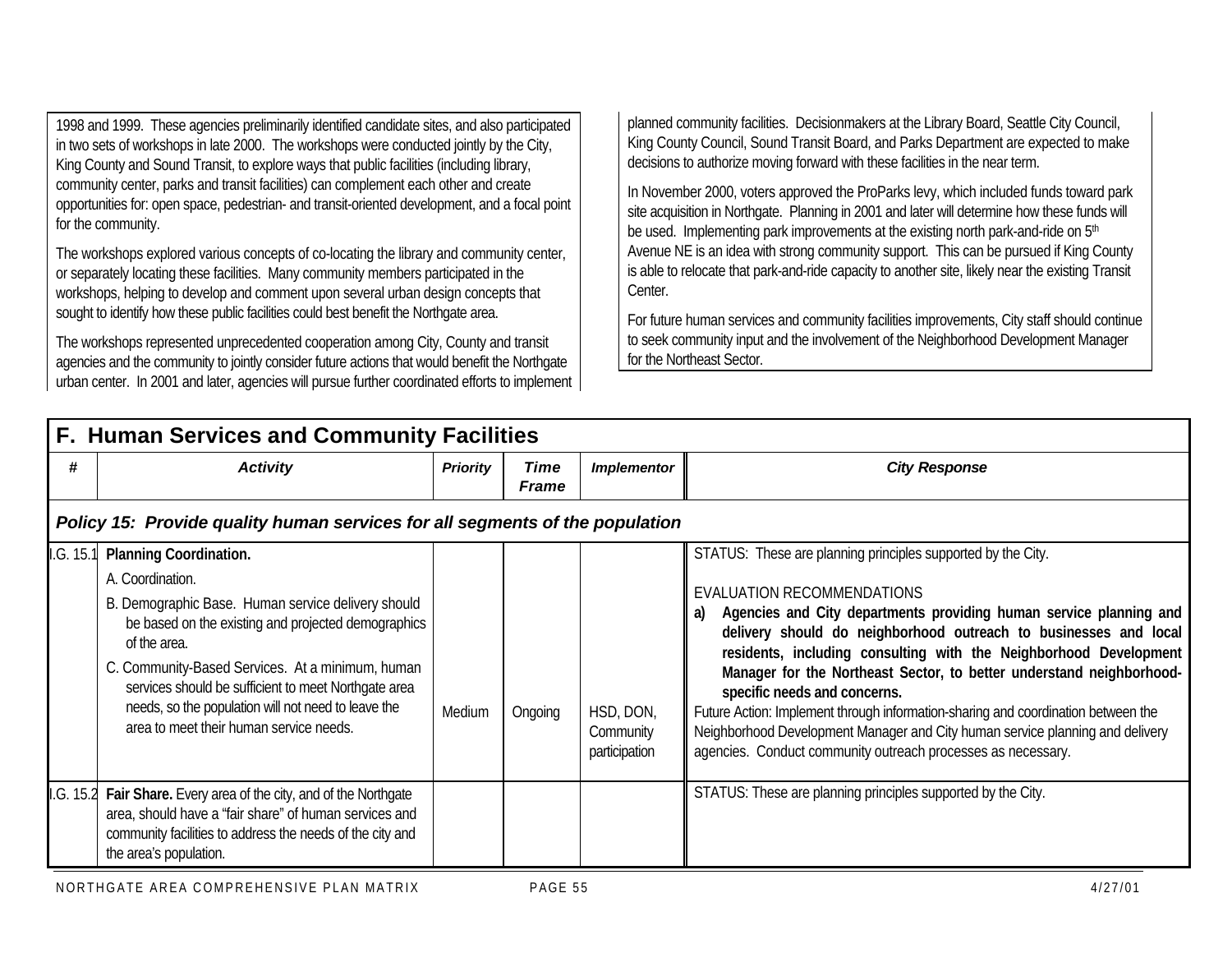|           | F. Human Services and Community Facilities                                                                                                                                                                                 |                 |                             |                                                             |                                                                                                                                                                                                                                                                    |  |  |  |  |  |
|-----------|----------------------------------------------------------------------------------------------------------------------------------------------------------------------------------------------------------------------------|-----------------|-----------------------------|-------------------------------------------------------------|--------------------------------------------------------------------------------------------------------------------------------------------------------------------------------------------------------------------------------------------------------------------|--|--|--|--|--|
| #         | <b>Activity</b>                                                                                                                                                                                                            | <b>Priority</b> | <b>Time</b><br><b>Frame</b> | <b>Implementor</b>                                          | <b>City Response</b>                                                                                                                                                                                                                                               |  |  |  |  |  |
|           | A. Distribution                                                                                                                                                                                                            |                 |                             |                                                             |                                                                                                                                                                                                                                                                    |  |  |  |  |  |
|           | B. Facility Siting.                                                                                                                                                                                                        |                 |                             |                                                             |                                                                                                                                                                                                                                                                    |  |  |  |  |  |
|           | C. Service Area.                                                                                                                                                                                                           |                 |                             |                                                             |                                                                                                                                                                                                                                                                    |  |  |  |  |  |
|           | D. Community Base.                                                                                                                                                                                                         |                 |                             |                                                             |                                                                                                                                                                                                                                                                    |  |  |  |  |  |
|           | E. Land Use Code. The Land Use Code shall regulate<br>the siting of human service facilities in all zones<br>consistent with the scale and intensity of uses<br>permitted in that zone.                                    |                 |                             |                                                             |                                                                                                                                                                                                                                                                    |  |  |  |  |  |
|           | F. Public Participation. (P. 66)                                                                                                                                                                                           |                 |                             |                                                             |                                                                                                                                                                                                                                                                    |  |  |  |  |  |
| I.G. 15.3 | Access to Services. Human services should be                                                                                                                                                                               |                 |                             |                                                             | STATUS: These are planning principles supported by the City.                                                                                                                                                                                                       |  |  |  |  |  |
|           | accessible to their clientele and those needing their<br>services.                                                                                                                                                         | Medium          | Ongoing                     | KC Metro,<br>SeaTran, HSD                                   | FUTURE ACTION: Pursue improvements in neighborhood transit circulation and non-                                                                                                                                                                                    |  |  |  |  |  |
|           | A. Accessibility.                                                                                                                                                                                                          |                 |                             |                                                             | motorized accessibility, to improve accessibility to human services (refer to the future<br>actions discussed under Policies 7 and 8 in this matrix).                                                                                                              |  |  |  |  |  |
|           | B. Transit.                                                                                                                                                                                                                |                 |                             |                                                             |                                                                                                                                                                                                                                                                    |  |  |  |  |  |
|           | C. Ridership Programs.                                                                                                                                                                                                     |                 |                             |                                                             |                                                                                                                                                                                                                                                                    |  |  |  |  |  |
| I.G. 15.4 | Education                                                                                                                                                                                                                  |                 |                             |                                                             | STATUS: These are planning principles supported by the City.                                                                                                                                                                                                       |  |  |  |  |  |
|           | A. Coordination. The City of Seattle should work closely<br>with the Seattle School District to coordinate<br>educational services, facilities, and programs to meet<br>the needs of the population of the Northgate area. | Medium          | Ongoing                     | Seattle School<br>District, SPO-<br>Office for<br>Education | FUTURE ACTION: Coordination by City departments, Seattle school principals, North<br>Seattle Community College staff and the public, to facilitate future education opportunities,<br>joint use opportunities, coordinated capital investments and other benefits. |  |  |  |  |  |
|           | B. Joint Use. School District facilities should be made<br>available for joint use, community programs, and<br>after-hours programming that is compatible with<br>School District objectives.                              |                 |                             |                                                             |                                                                                                                                                                                                                                                                    |  |  |  |  |  |
|           | C. Capital Investments. School District and City capital<br>projects shall be planned in concert to maximize the<br>cumulative benefit.                                                                                    |                 |                             |                                                             |                                                                                                                                                                                                                                                                    |  |  |  |  |  |
|           | D. North Seattle Community College. North Seattle<br>Community College should continue to play an<br>important role as an educational and cultural resource                                                                |                 |                             |                                                             |                                                                                                                                                                                                                                                                    |  |  |  |  |  |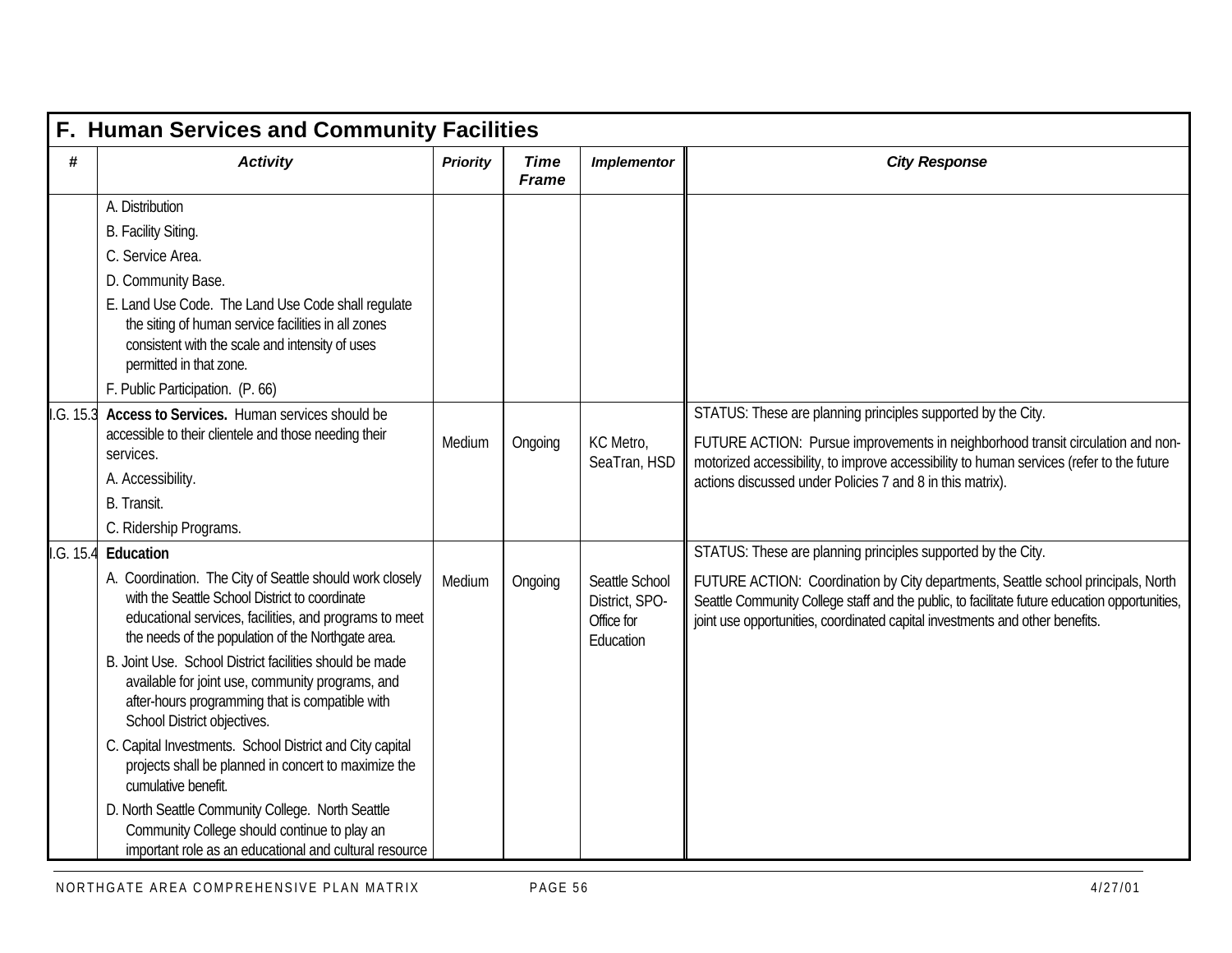|           | F. Human Services and Community Facilities                                                                                                                                                                                                               |                 |                             |                    |                                                                                                                                                                                               |  |  |  |  |
|-----------|----------------------------------------------------------------------------------------------------------------------------------------------------------------------------------------------------------------------------------------------------------|-----------------|-----------------------------|--------------------|-----------------------------------------------------------------------------------------------------------------------------------------------------------------------------------------------|--|--|--|--|
| #         | <b>Activity</b>                                                                                                                                                                                                                                          | <b>Priority</b> | <b>Time</b><br><b>Frame</b> | <b>Implementor</b> | <b>City Response</b>                                                                                                                                                                          |  |  |  |  |
|           | for the Northgate area.                                                                                                                                                                                                                                  |                 |                             |                    |                                                                                                                                                                                               |  |  |  |  |
| I.G. 15.5 | Health Care. The Northgate area should be                                                                                                                                                                                                                |                 |                             |                    | STATUS: These are planning principles supported by the City.                                                                                                                                  |  |  |  |  |
|           | encouraged to continue development as a regional<br>center for health care.                                                                                                                                                                              | <b>NA</b>       | <b>NA</b>                   | <b>NA</b>          | FUTURE ACTION: Provision of future health care facilities in the area will depend<br>significantly upon choices made by private-sector health care providers.                                 |  |  |  |  |
|           | A. Regional Facilities. The Land Use Code and siting<br>policies should facilitate development of health care<br>facilities which meet the needs of the residents of the<br>area and provides for the critical mass of a regional<br>health care center. |                 |                             |                    |                                                                                                                                                                                               |  |  |  |  |
|           | B. Access to Health Care. Health care outpatient<br>services should be located adjacent to transit service.                                                                                                                                              |                 |                             |                    |                                                                                                                                                                                               |  |  |  |  |
| I.G. 15.6 | Housing. Housing should be available within the<br>Northgate area for all segments of the population including<br>a mix of income levels, special-needs populations, the<br>elderly, and families with children.                                         |                 |                             |                    | STATUS: These are planning principles supported by the City.                                                                                                                                  |  |  |  |  |
|           | A. Housing Mixa mix of opportunities distributed<br>throughout the study area.                                                                                                                                                                           |                 |                             |                    |                                                                                                                                                                                               |  |  |  |  |
|           | B. Scattered-Site Housing an accepted method of<br>providing special needs housing.                                                                                                                                                                      |                 |                             |                    |                                                                                                                                                                                               |  |  |  |  |
| I.G. 15.7 | Community Facilities. The City should make every<br>effort to locate community facilities such as a library, post<br>office, community center, and day care within the core of                                                                           |                 |                             |                    | STATUS: Seattle Public Library has \$5.1 million in bond funding for a Northgate-area<br>library. Siting is scheduled to be decided in 2001, and the library is scheduled to open<br>in 2004. |  |  |  |  |
|           | the Northgate area to enable residents to easily access<br>these facilities by transit, walking or bicycle.                                                                                                                                              |                 |                             |                    | The Northgate community center project received \$8.2 million in levy funding. Siting is<br>scheduled to be decided by 2001 or 2002 and the community center is expected to                   |  |  |  |  |
|           | A. Public Meeting Room.                                                                                                                                                                                                                                  |                 |                             |                    | open in 2004.                                                                                                                                                                                 |  |  |  |  |
|           | B. Libraries.                                                                                                                                                                                                                                            |                 |                             |                    | <b>EVALUATION RECOMMENDATIONS</b>                                                                                                                                                             |  |  |  |  |
|           | C. Major Institutions.                                                                                                                                                                                                                                   |                 |                             |                    | Agencies and City departments siting capital facilities should do<br>a)                                                                                                                       |  |  |  |  |
|           | D. Community Activity Centers.                                                                                                                                                                                                                           |                 |                             |                    | neighborhood outreach to businesses and local residents, including                                                                                                                            |  |  |  |  |
|           | (Pg. 67-68 for descriptions.)                                                                                                                                                                                                                            |                 |                             |                    | consulting with the Neighborhood Development Manager for the                                                                                                                                  |  |  |  |  |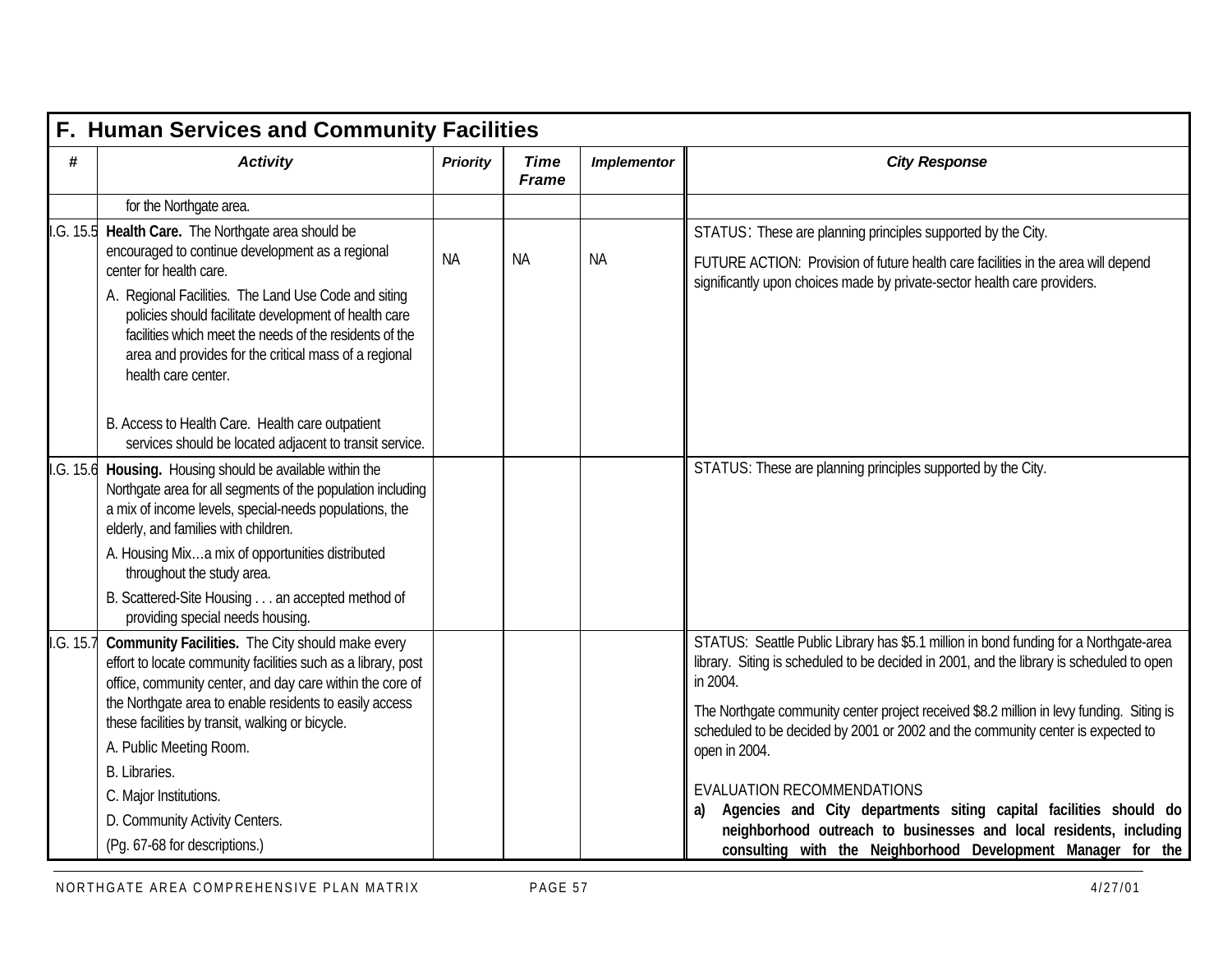|   | <b>F. Human Services and Community Facilities</b> |                 |                      |                                           |                                                                                                                                                                                                                                                                                                                                                          |  |  |  |  |
|---|---------------------------------------------------|-----------------|----------------------|-------------------------------------------|----------------------------------------------------------------------------------------------------------------------------------------------------------------------------------------------------------------------------------------------------------------------------------------------------------------------------------------------------------|--|--|--|--|
| # | <b>Activity</b>                                   | <b>Priority</b> | Time<br><b>Frame</b> | <i><b>Implementor</b></i>                 | <b>City Response</b>                                                                                                                                                                                                                                                                                                                                     |  |  |  |  |
|   |                                                   |                 |                      |                                           | Northeast Sector, to better understand neighborhood-specific needs and<br>concerns.                                                                                                                                                                                                                                                                      |  |  |  |  |
|   |                                                   | High            | $2001 -$<br>future   | SPL, Parks,<br>Community<br>participation | Future Action: Complete the public processes for library and community center siting,<br>and engage in other public processes as necessary to define future facilities and<br>programs. Implement through information-sharing and coordination between the<br>Neighborhood Development Manager and City human service planning and delivery<br>agencies. |  |  |  |  |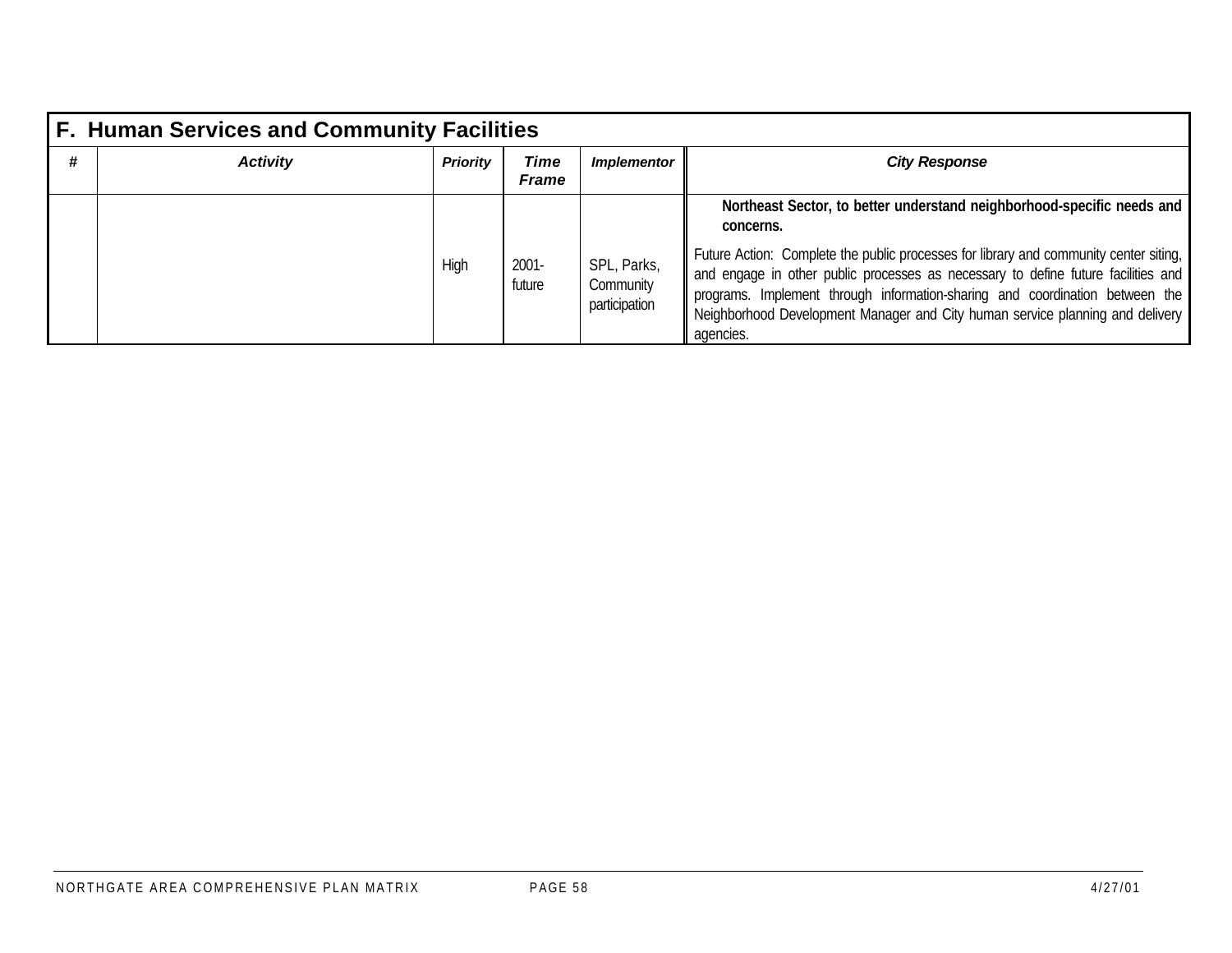## **G.** *FINANCING*

## **Description**

This section of the plan addresses various strategies for obtaining funding to implement the plan. These strategies could be applied for street, sidewalk, landscaping or other improvements cited in the plan. Options discussed include: local improvement districts (LIDs); street project contract improvements (similar to LIDs but with latecomer agreements); an Open Space Fund; reallocation of transit operations to the area and other low-cost improvements in transit service; and use of SEPA conditions to mitigate a development's contributions to off-site traffic impacts.

## **Integrated City Response**

#### **Implementation to Date**

Recent private developments in the area were required to provide certain pedestrianoriented amenities and improvements, primarily through application of Code requirements and use of SEPA authority. Other street improvements have been primarily financed by the City (with a variety of City and State tax revenues and State grant sources), while flood prevention and drainage improvements are financed by utility revenues. Public investments in the library, community center, park, transit center and light rail station are through levies.

#### **Future Implementation**

The discussion of potential financing strategies in the Northgate Plan is rather limited and speculative in nature, because public and private financing tools for urban improvements can be difficult to implement. Three of the strategies involve securing participation and funding from private parties (e.g., property owners). Reallocation of transit services involves decisions made by other governmental agencies. Use of SEPA authority is often used to require new development to provide needed improvements, and the Northgate Plan includes additional provisions for use of SEPA authority.

The *Plan Review and Evaluation* recommended additional study to identify other possible financing strategies, and a few changes to enhance the feasibility of using strategies already listed in the Northgate Plan. Among the recommended changes is more explicit discussion of how future development projects relate to the SEPA provisions discussed in the Northgate Plan, and use of that authority when possible.

As part of the work related to the workshops held in late 2000, City budget staff listed and preliminarily evaluated several different types of financial strategies that might be available for "placemaking" projects in the Northgate community. A table summarizing this work is included in the appendix to the *"Northgate Community Workshops: Refining Our Choices"* report issued in December 2000. The table lists the various financial sources and summarizes their purposes, mechanisms and constraints.

Funded capital improvement projects, including the community center, park and library projects, anticipate acquiring sites and providing sidewalk and site improvements within their prescribed budgets. The Parks Department and Library Board will provide ongoing oversight of financial and implementation processes.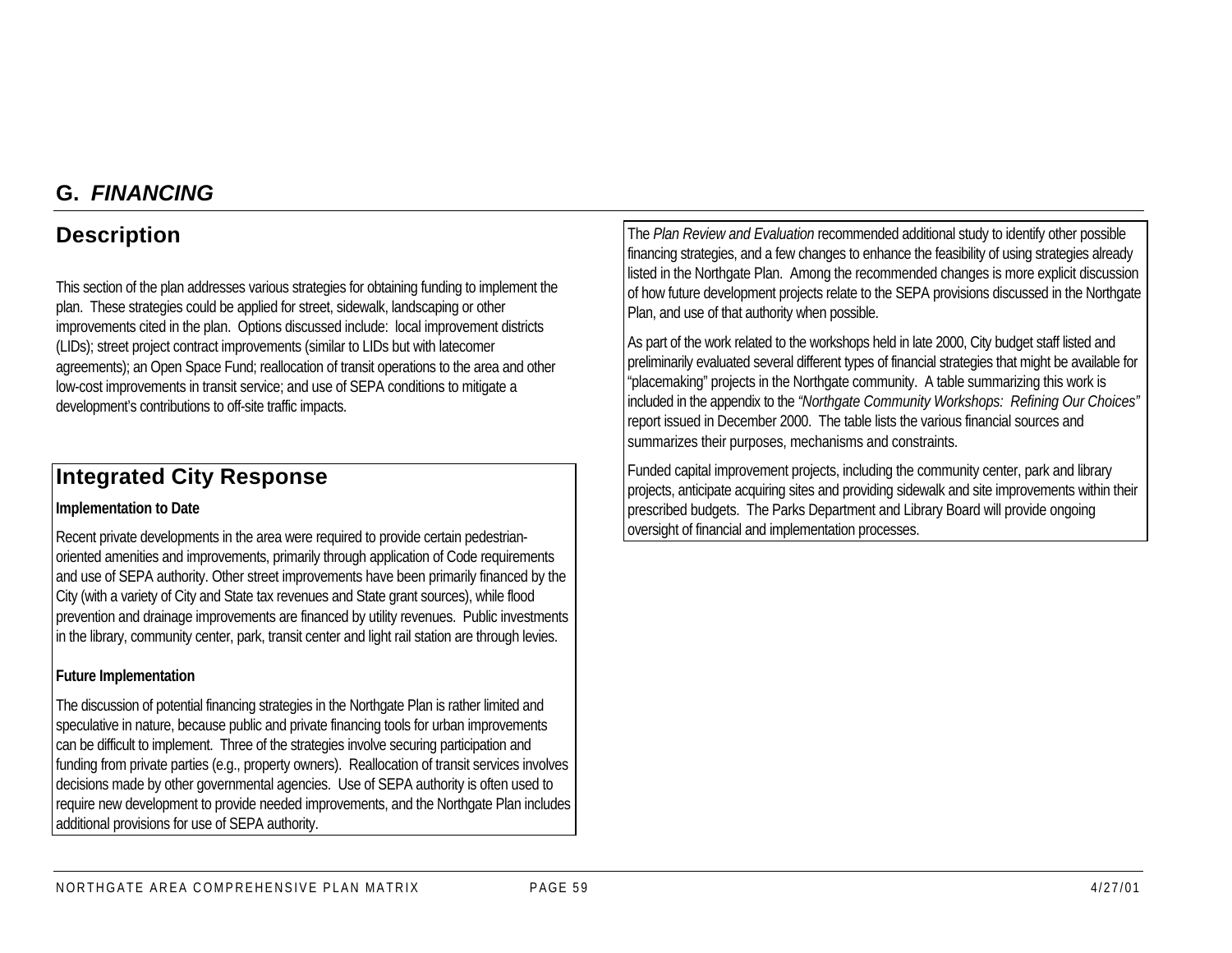|            | <b>G. Financing</b>                                                                                                                                                                                                                                                                                                                                                                                                                                                                                                                                                                                                                                                                                                                                                                                                                                                                                                                                                                                                                                                                                                                                     |                 |                             |                    |                                                                                                                                                                                                                                                                                                                       |  |  |  |  |  |
|------------|---------------------------------------------------------------------------------------------------------------------------------------------------------------------------------------------------------------------------------------------------------------------------------------------------------------------------------------------------------------------------------------------------------------------------------------------------------------------------------------------------------------------------------------------------------------------------------------------------------------------------------------------------------------------------------------------------------------------------------------------------------------------------------------------------------------------------------------------------------------------------------------------------------------------------------------------------------------------------------------------------------------------------------------------------------------------------------------------------------------------------------------------------------|-----------------|-----------------------------|--------------------|-----------------------------------------------------------------------------------------------------------------------------------------------------------------------------------------------------------------------------------------------------------------------------------------------------------------------|--|--|--|--|--|
| #          | <b>Activity</b>                                                                                                                                                                                                                                                                                                                                                                                                                                                                                                                                                                                                                                                                                                                                                                                                                                                                                                                                                                                                                                                                                                                                         | <b>Priority</b> | <b>Time</b><br><b>Frame</b> | <b>Implementor</b> | <b>City Response</b>                                                                                                                                                                                                                                                                                                  |  |  |  |  |  |
|            | Policy 16: The City should explore and develop a variety of strategies for financing the implementation of this plan.                                                                                                                                                                                                                                                                                                                                                                                                                                                                                                                                                                                                                                                                                                                                                                                                                                                                                                                                                                                                                                   |                 |                             |                    |                                                                                                                                                                                                                                                                                                                       |  |  |  |  |  |
| 1. G. 16.1 | Street project contract improvement.<br>A. When property owners are required to provide certain<br>street improvements as a prerequisite to developing<br>their property, they can contract with the City for partial<br>reimbursement of a portion of the costs from other<br>property owners who:<br>1. Are determined to be within the assessment<br>reimbursement area formulated by the City, pursuant<br>to RCW 35.72.040;<br>2. Are determined to have a reimbursement share<br>based upon a benefit to the property owners, pursuant<br>to RCA 35.72.030;<br>3. Did not contribute to the original cost of the street<br>project; and<br>4. Subsequently develop their property within 15 years<br>following acceptance by the City of the street project<br>as completed, and at the time of development were<br>not required to install similar street improvements<br>because they were already provided for by the<br>contract.<br>B. Possible use construction of a new NE 113th<br>Street, an eastbound lane on Northgate Way<br>(between 1st and 5th Ave NE) and the improvement<br>of the intersection of 5th Ave NE and Northgate Way. | <b>NA</b>       | <b>NA</b>                   | <b>NA</b>          | STATUS: This voluntary financing strategy is similar to a Local Improvement District<br>with latecomer agreements. It has not been utilized to date in the Northgate area.<br>FUTURE ACTION: See the recommendations and possible future actions related to<br>I.G. 16.2, and 16.5 below.                             |  |  |  |  |  |
| I.G. 16.2  | <b>Local Improvement Districts (LIDs)</b><br>The City, or property owners in the core could initiate a<br>LID to implement the sidewalk, street, parking garage,<br>and/or landscaping improvements all at once rather than                                                                                                                                                                                                                                                                                                                                                                                                                                                                                                                                                                                                                                                                                                                                                                                                                                                                                                                             |                 |                             |                    | STATUS: This financing strategy has not been utilized to date in the Northgate area, but<br>is considered a financing option.<br>In July 1999, SeaTran staff briefed the City Council on the feasibility of LID funding for<br>future street improvements in the City. Along with the SEA Streets pilot projects, the |  |  |  |  |  |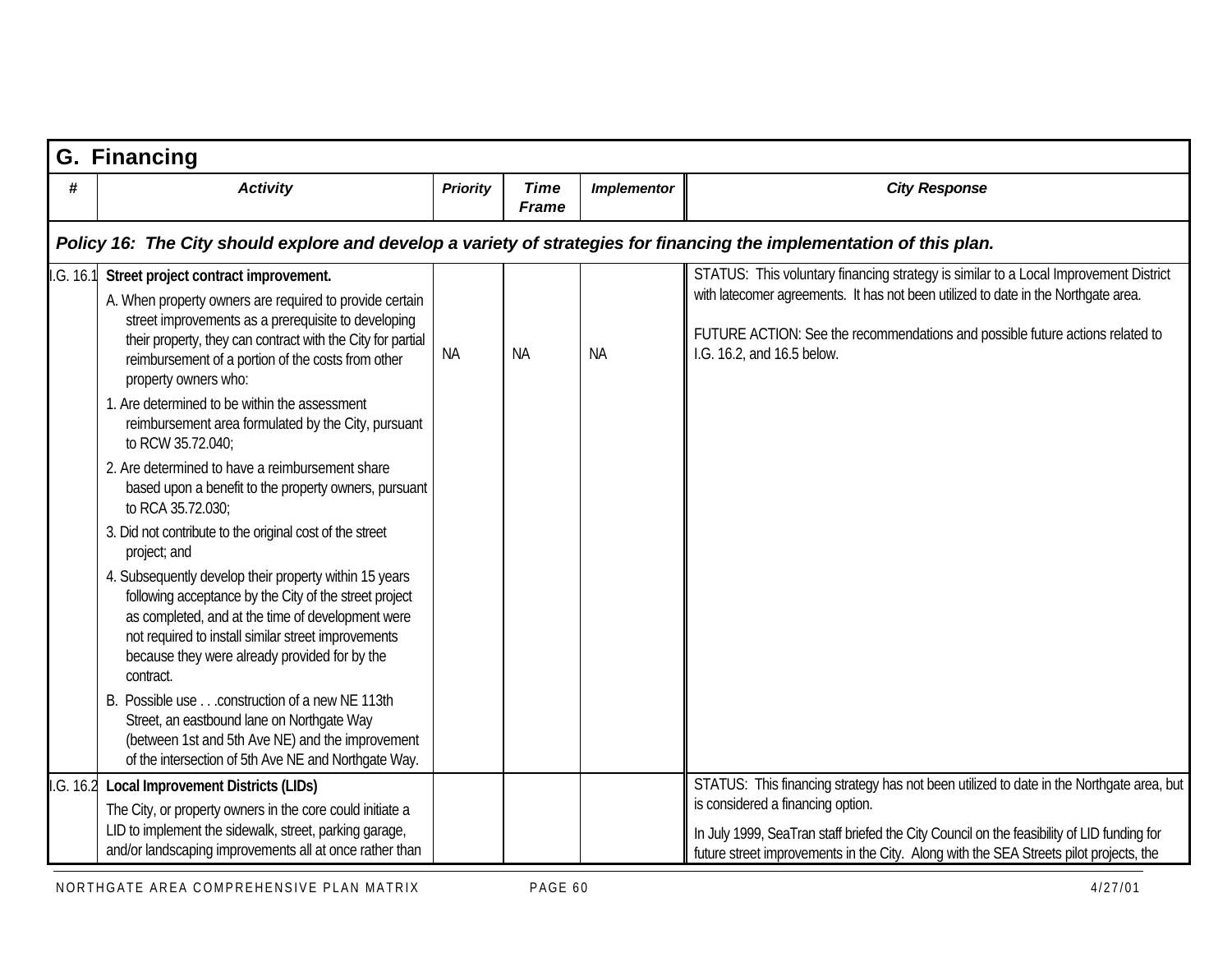|           | G. Financing                                                                                                                                                                                                                                                      |                 |                             |                     |                                                                                                                                                                                                                                                                                                                                                                                                                                                                                                                                                                                                                                                                                                 |  |  |  |  |
|-----------|-------------------------------------------------------------------------------------------------------------------------------------------------------------------------------------------------------------------------------------------------------------------|-----------------|-----------------------------|---------------------|-------------------------------------------------------------------------------------------------------------------------------------------------------------------------------------------------------------------------------------------------------------------------------------------------------------------------------------------------------------------------------------------------------------------------------------------------------------------------------------------------------------------------------------------------------------------------------------------------------------------------------------------------------------------------------------------------|--|--|--|--|
| #         | <b>Activity</b>                                                                                                                                                                                                                                                   | <b>Priority</b> | <b>Time</b><br><b>Frame</b> | <b>Implementor</b>  | <b>City Response</b>                                                                                                                                                                                                                                                                                                                                                                                                                                                                                                                                                                                                                                                                            |  |  |  |  |
|           | piecemeal. This would allow the property owners to<br>spread the costs out to all benefiting properties [as<br>established by an appraiser] and initiate some of the<br>improvements that will increase the economic vitality of<br>the core by improving access. |                 |                             |                     | City is developing lower-cost alternative design standards for residential street<br>improvements that could be partially financed with LIDs. The property owners on<br>affected streets, with greater than 50% approval of an LID petition, can finance the street<br>improvements proportional to the amount of gain in property value that would result (as<br>determined by the assessor). DON, SeaTran or SPU would need to provide the<br>balance of improvement funding.                                                                                                                                                                                                                 |  |  |  |  |
|           |                                                                                                                                                                                                                                                                   | Medium          | 2002-<br>future             | Council,<br>SeaTran | EVALUATION RECOMMENDATIONS<br>Re-establish a City Street Fund that would be used to administer LIDs and<br>cover the City's portion of improvement costs for individual LIDs.<br>Future Action: Re-establishing a City Street Fund would require decisions by the City<br>Council to help fund LID improvements in a different way than currently done.                                                                                                                                                                                                                                                                                                                                         |  |  |  |  |
|           |                                                                                                                                                                                                                                                                   | Low             | 2002/04                     | <b>SPO</b>          | b) Amend the Northgate Plan's text on use of LIDs as a financing tool (I.G.<br>16.2.A), to improve the clarity of the discussion.<br>Future Action: Make the small number of Northgate Plan text changes shown in the<br>Plan Review and Evaluation to clarify the description of the LID process and the<br>expected timeframe for LID approval.                                                                                                                                                                                                                                                                                                                                               |  |  |  |  |
|           |                                                                                                                                                                                                                                                                   | Medium          | 2003/04                     | SPO, SeaTran        | Evaluate the feasibility of different financing mechanisms for implementing<br>C)<br>improvements discussed in the Northgate Plan. Align this evaluation with<br>other funding strategies being developed for other neighborhood plans.<br>Future Action: Prepare an evaluation of the feasibility and practicality of using different<br>financing mechanisms for implementing improvements discussed in the Northgate<br>Plan. An inventory of potential funding sources prepared by Budget Office staff for the<br>Northgate Workshop in December 2000 can be used as a starting point for further<br>financing evaluations. Funding and staff would need to be identified for this project. |  |  |  |  |
| I.G. 16.3 | Northgate Open Space Fund<br>(see Open Space section above)                                                                                                                                                                                                       |                 | None                        | <b>DCLU</b>         | See the response to IG 12.5 earlier in this matrix.                                                                                                                                                                                                                                                                                                                                                                                                                                                                                                                                                                                                                                             |  |  |  |  |
|           | I.G. 16.4 Transit Operations.<br>A. The City shall support the reallocation of service<br>hours from underutilized routes throughout the Metro                                                                                                                    |                 |                             |                     | STATUS: As strategies for financing/implementing transit objectives, Part A supports<br>allocating more bus service to existing routes to/from Northgate (reallocating resources<br>from other routes), and Part B supports altering bus routes to travel through Northgate                                                                                                                                                                                                                                                                                                                                                                                                                     |  |  |  |  |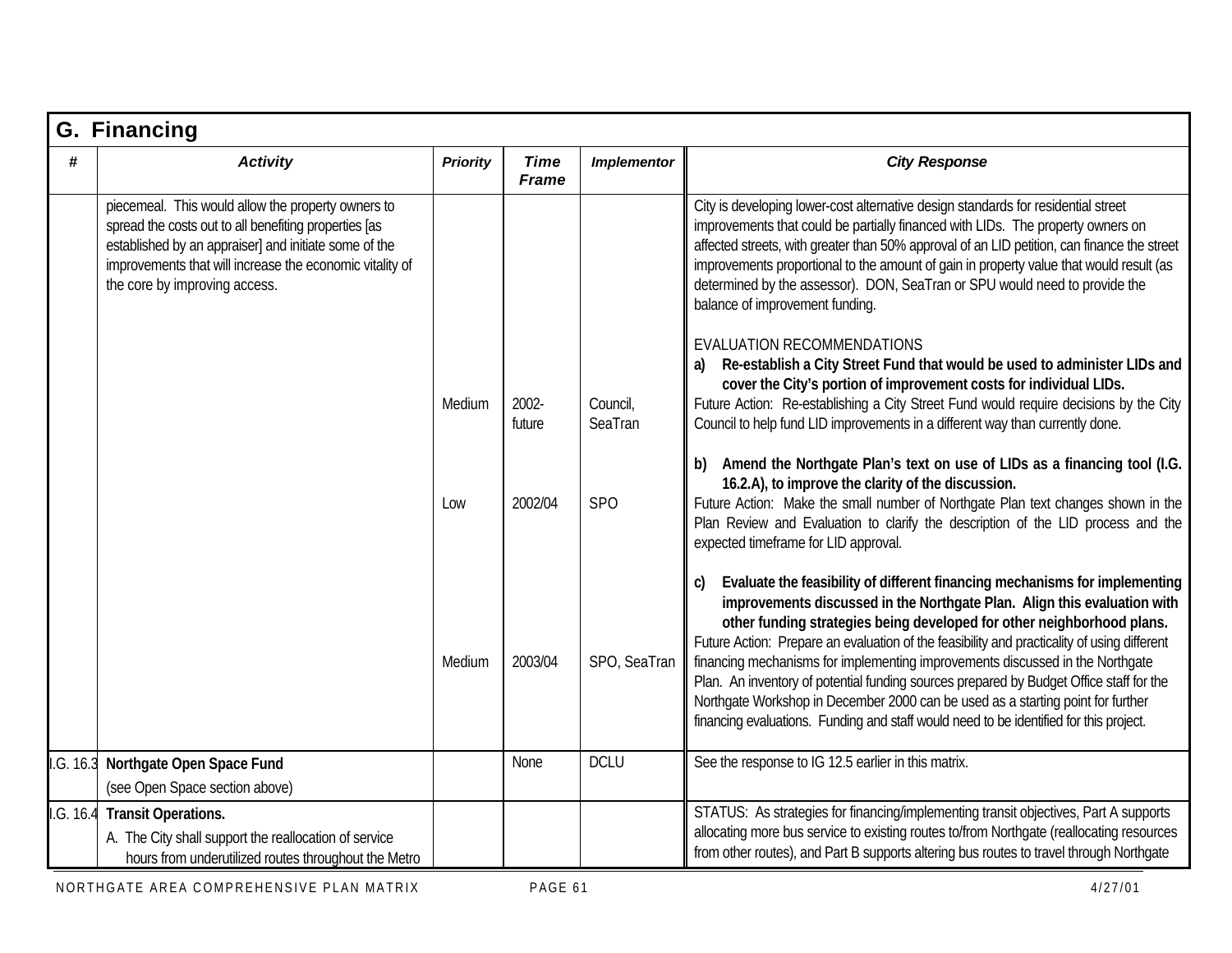| G. Financing |                                                                                                                                                                                                                                                                                            |                 |                             |                    |                                                                                                                                                                                                                                                                                                                                                                                                                                                                                                                                                                 |  |  |  |  |
|--------------|--------------------------------------------------------------------------------------------------------------------------------------------------------------------------------------------------------------------------------------------------------------------------------------------|-----------------|-----------------------------|--------------------|-----------------------------------------------------------------------------------------------------------------------------------------------------------------------------------------------------------------------------------------------------------------------------------------------------------------------------------------------------------------------------------------------------------------------------------------------------------------------------------------------------------------------------------------------------------------|--|--|--|--|
| #            | <b>Activity</b>                                                                                                                                                                                                                                                                            | <b>Priority</b> | <b>Time</b><br><b>Frame</b> | <b>Implementor</b> | <b>City Response</b>                                                                                                                                                                                                                                                                                                                                                                                                                                                                                                                                            |  |  |  |  |
|              | system and apply these hours to the Northgate<br>Transit Center.<br>B. The City shall support the low cost improvement in<br>transit service to the Northgate area resulting from<br>rerouting bus service onto Northgate Way from 35th<br>Avenue NE, 25th Avenue NE, and 15th Avenue N.E. |                 |                             |                    | rather than other north-south corridors to the east. Some reallocations and route<br>alterations have been done by King County Metro (see the comment at I.G. 7.1 in this<br>matrix), and others are being considered by King County Metro in ongoing planning<br>efforts. Such changes would be more likely to occur when higher densities are<br>realized in the Northgate core area, and light rail transit connections are available.<br>Metro will balance reallocations and route alterations against the service needs of the<br>areas currently served. |  |  |  |  |
|              |                                                                                                                                                                                                                                                                                            | Medium          | Ongoing                     | SPO, SeaTran       | FUTURE ACTION: Future coordination with King County Metro will continue to be<br>needed to influence future service provision.                                                                                                                                                                                                                                                                                                                                                                                                                                  |  |  |  |  |
| I.G. 16.5    | <b>SEPA Conditions.</b><br>Please see p. 70 and Table 5 Implementation Strategies<br>which outline Implementation Guidelines and<br>requirements.                                                                                                                                          |                 | Adopted                     |                    | STATUS: Implementation quidelines 4.3, 8.3, 10.3, 10.4, 11.1, 11.2, 11.3 and 14.1<br>supersede or supplement the SEPA authority in SMC 25.05.675R. These quidelines<br>address protection of single family neighborhoods, pedestrian/vehicle conflicts, traffic<br>circulation, transit stations, pedestrian access and drainage control issues. This is a<br>strategy to be better able to define mitigation measures to address impacts of<br>development projects.                                                                                           |  |  |  |  |
|              |                                                                                                                                                                                                                                                                                            | High            | Ongoing                     | <b>DCLU</b>        | FUTURE ACTION: Use this SEPA authority on a project-by-project basis, as<br>appropriate.                                                                                                                                                                                                                                                                                                                                                                                                                                                                        |  |  |  |  |
|              |                                                                                                                                                                                                                                                                                            |                 |                             |                    | <b>EVALUATION RECOMMENDATIONS</b><br>DCLU decisions on development proposals in the Northgate Overlay<br>District should more explicitly evaluate the proposals' relationship to<br>additional SEPA policies defined in the Northgate Plan, including<br>reduction of pedestrian/vehicular conflicts, maintaining and protecting<br>single-family neighborhoods, protecting local streets, and improving<br>arterial operations and flow.                                                                                                                       |  |  |  |  |
|              |                                                                                                                                                                                                                                                                                            | High            | Ongoing                     | <b>DCLU</b>        | Future Action: During review of future development proposals, DCLU will continue to<br>evaluate the relationship to SEPA policies defined in the Northgate Plan.                                                                                                                                                                                                                                                                                                                                                                                                |  |  |  |  |